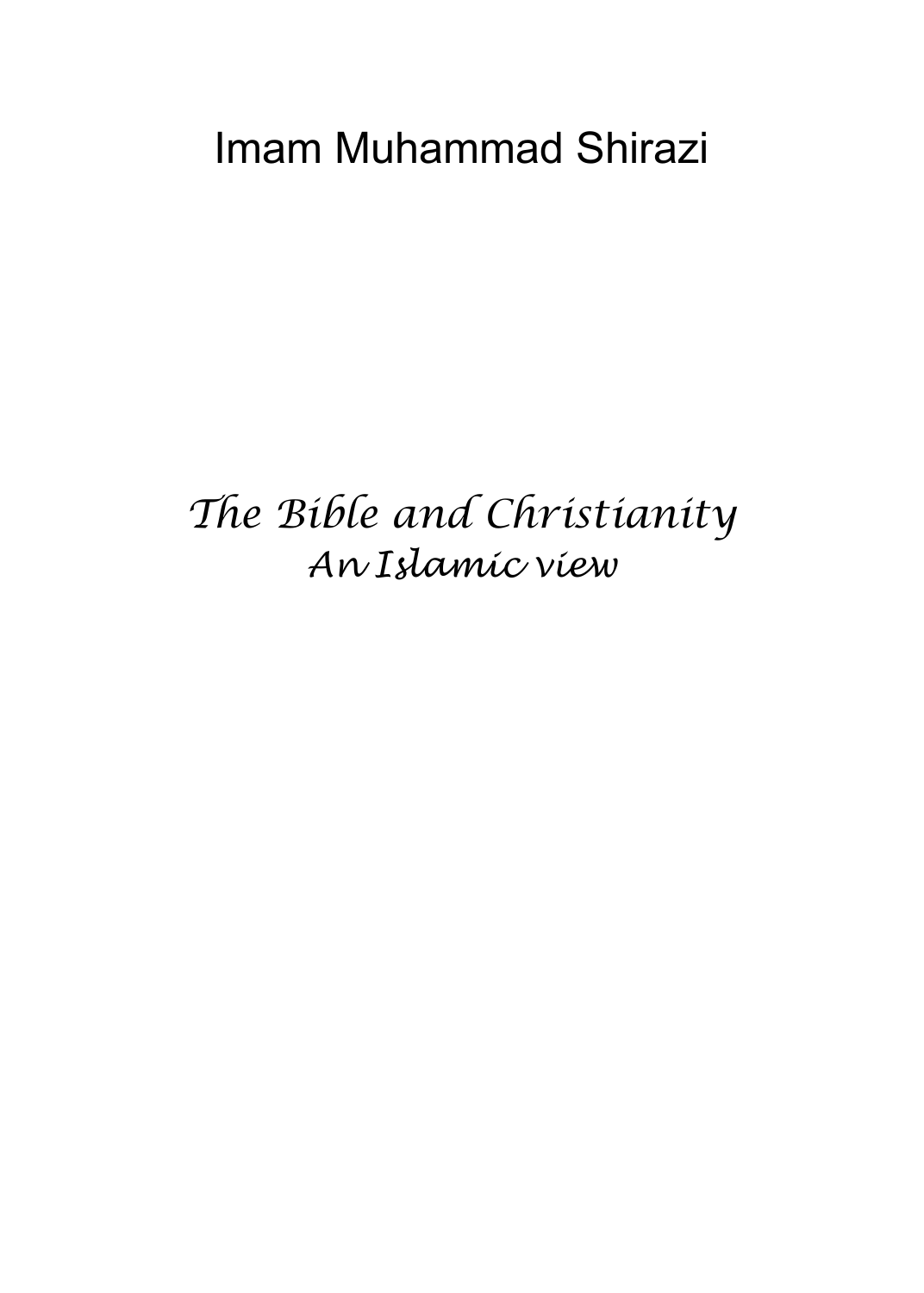

BM Box 8545 London WC1N 3XX UK www.fountainbooks.com

*In association with*  Imam Shirazi World Foundation 1220 L. Street N.W. Suite # 100 – 333 Washington, D.C. 20005 – 4018 U.S.A. www.ImamShirazi.com

Second English edition, 2002 Third English edition, 2003

ISBN 1-903323-10-X

# © fountain books

All rights reserved. No part of this publication may be reproduced, stored in retrieval system, or transmitted, in any form or by any means, electronic, mechanical, photocopying, recording, or otherwise, without the prior permission of **fountain** books.

British Library Cataloguing in Publication Data.

A catalogue record for this book is available from the British Library.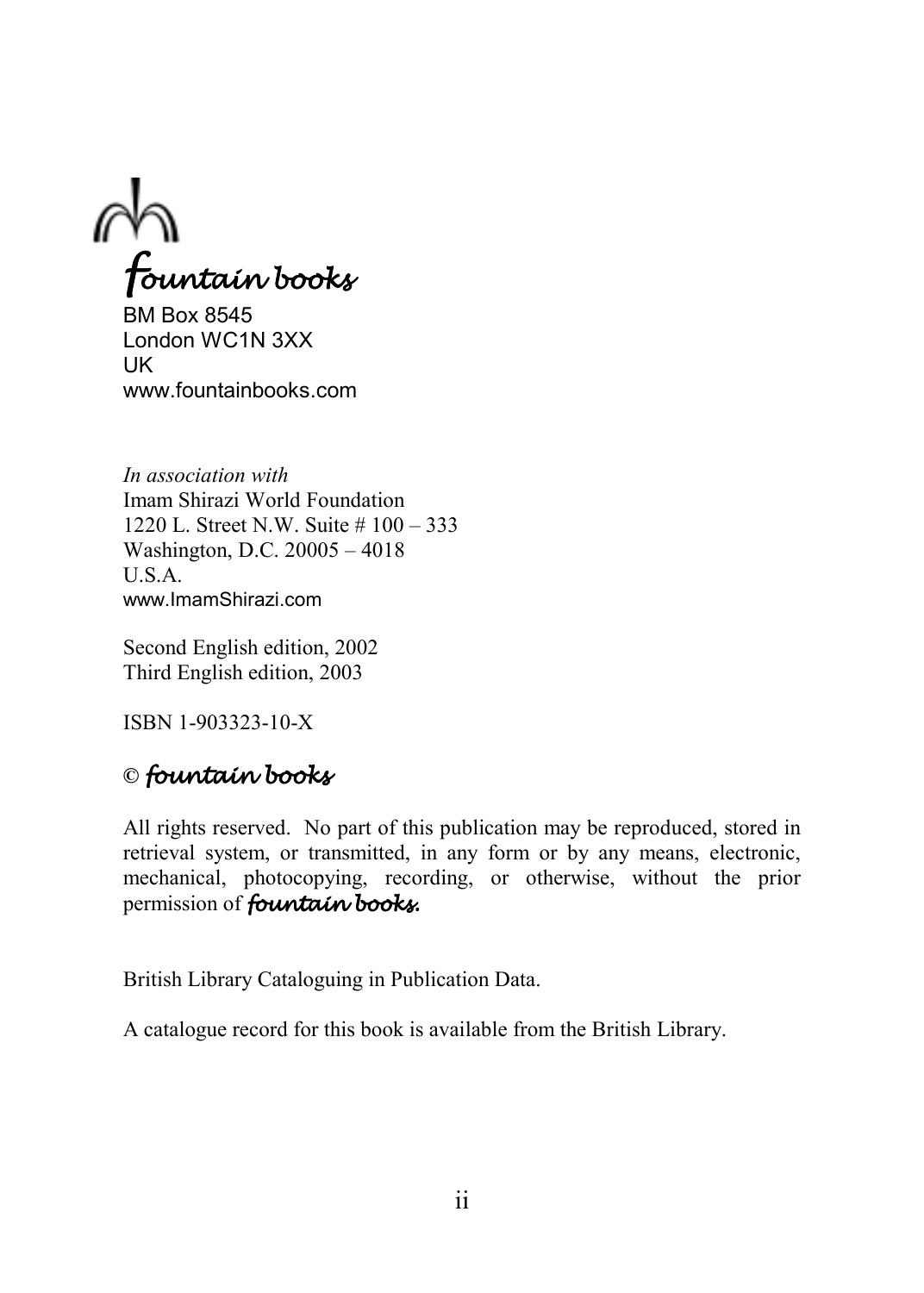**CONTENTS** 

| Foreword                                                 | V   |
|----------------------------------------------------------|-----|
| <b>PART 1: ENCOUNTERS</b>                                | 1   |
| <b>Introduction</b>                                      | 3   |
| <b>PART 2: ISLAM - CHRISTIANITY DEBATES</b>              | 16  |
| <b>Author's Foreword</b>                                 | 19  |
| <b>Knowledge In Islam</b>                                | 21  |
| Is Jesus The Son of God?                                 | 26  |
| <b>Position of Jesus and Christians in Islam</b>         | 30  |
| <b>Excellences of Islam over other Religions</b>         | 35  |
| <b>Islamic Teachings</b>                                 | 40  |
| The Spread of Islam                                      | 47  |
| <b>Trinity</b>                                           | 52  |
| <b>PART 3: ATTRIBUTES OF GOD AND HIS PROPHETS</b>        |     |
| <b>ACCORDING TO THE BIBLE</b>                            | 57  |
| Foreword                                                 | 59  |
| <b>God According to the Bible</b>                        | 63  |
| <b>Prophets of the Bible</b>                             | 68  |
| PART 4: JESUS ACCORDING TO THE HOLY QUR'AN               | 87  |
| Foreword                                                 | 89  |
| The Conception, Birth and Naming of Mary                 | 91  |
| <b>Allah Chooses Mary</b>                                | 91  |
| <b>Preparation of Mary for the Task</b>                  | 92  |
| <b>Conception and birth of Jesus</b>                     | 93  |
| <b>After the birth of Jesus</b>                          | 94  |
| <b>Jesus and his mother were not Divine</b>              | 95  |
| Jesus and his mother are salves and servants of Allah 97 |     |
| <b>The Miracles of Jesus</b>                             | 99  |
| Jesus never died                                         | 101 |
| <b>Jesus promises the coming of Prophet Muhammad</b>     | 102 |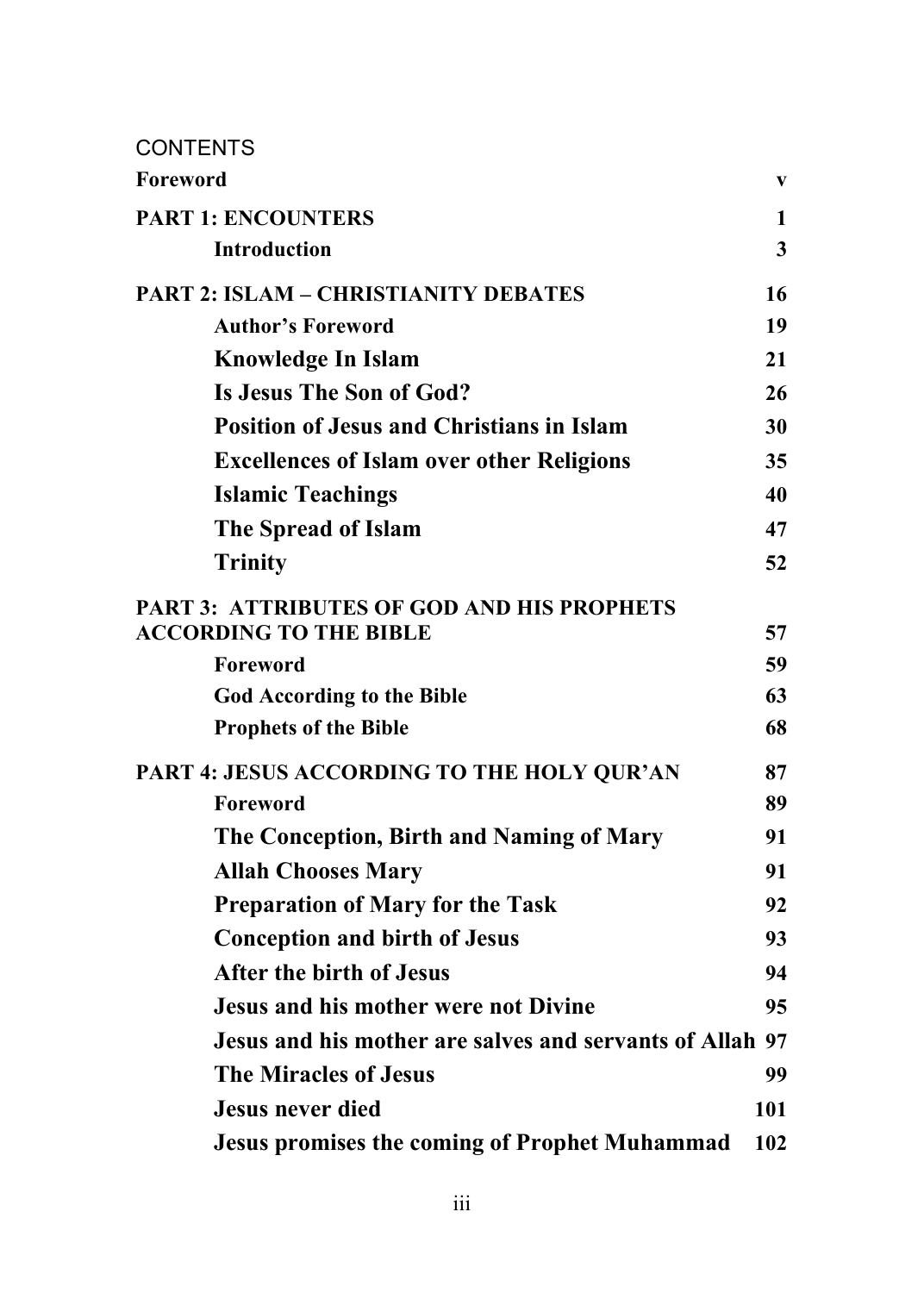**Of the People of the Book, there are those who indeed believe in Allah and in what has been revealed to you, and in what has been revealed to them, humbling themselves before Allah and not selling Allah's revelations for a small price. Those will have their reward with their Lord; indeed Allah's reckoning is swift.** 

The Holy Qur'an, The Family of Emran (3): 199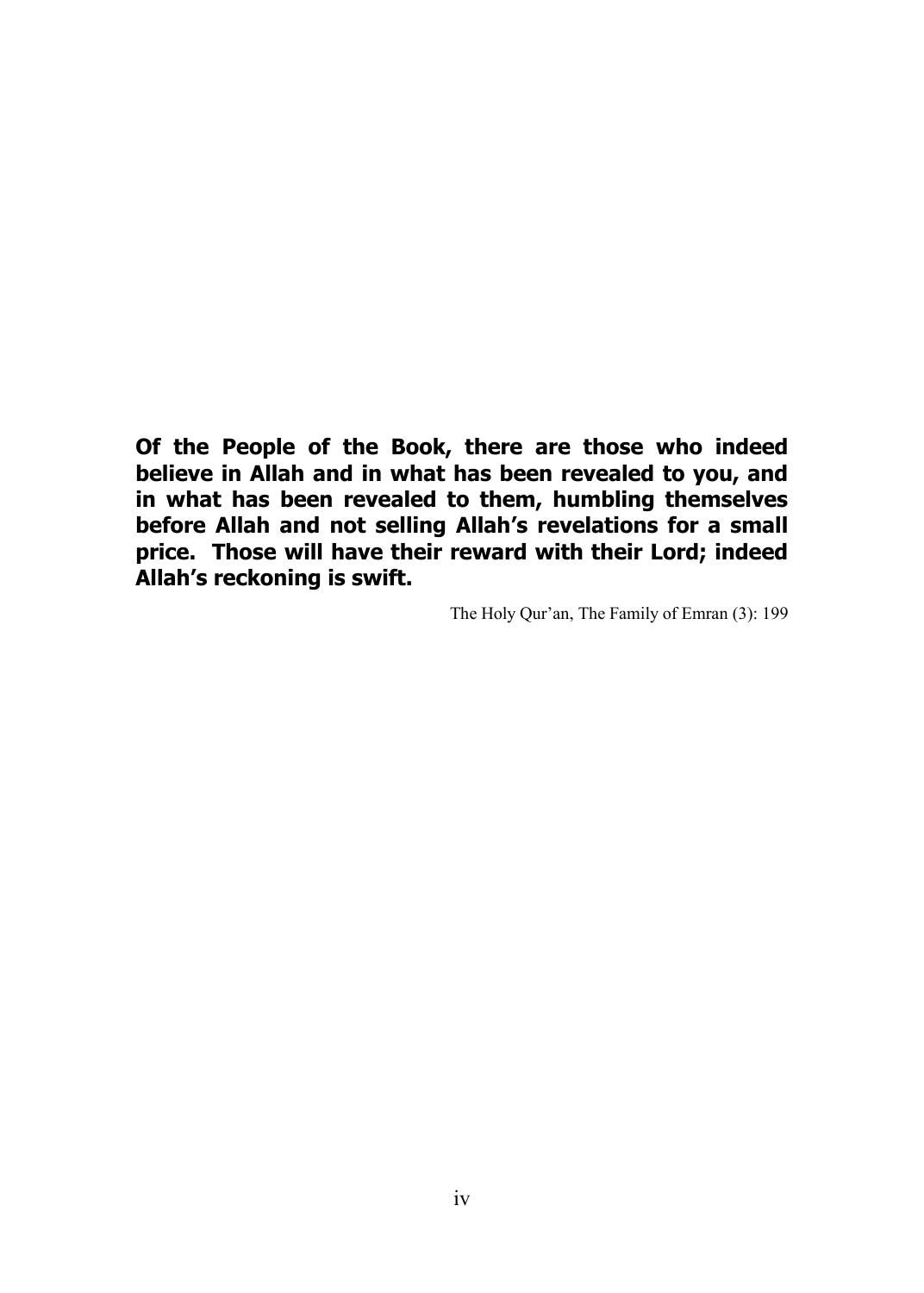## <span id="page-4-0"></span>**Foreword**

In the search for the truth, two main approaches may be adopted to help reach the goal aspired, one is to purely use reason and clear rationale to arrive at what one is reaching for, or, two, sift through the various beliefs, ideologies, and schools of thought, checking one against another – with the aid of reason and rationale – to identify the set of teachings or the school of thought that gives, beyond any reasonable doubt, the best means to access the truth.

Presented in this book, are brief works of the author concerning the two religions, each of which muster some two billion followers – Islam and Christianity.

In the first part, a few examples of encounters between the prophet of Islam, Muhammad, as well as the Imams of his progeny, and other individuals are presented. These reflect the conduct and approaches the prophet had towards others.

In the second part of the book, debates and discussions the author had with Christians are presented. In these debates the author adheres to the same approach and adopts the same attitude as those of the prophet of Islam and the Imams of his progeny, briefly referred to in part one of this book. Various issues of concern, ranging from general and legal, to historic and scientific are addressed, in a calm and a rational environment, taking lead form the Qur'anic verse

### **{Invite (the people) to the Way of your Lord (Islam) with wisdom and good exhortation, and argue with them in a manner that is best.}** 16:125

Those who had come with an acquired perception of Islam, which usually was distorted and incorrect, were in a better position to see the truth of Islam at the end of these debates with the author, so much that they were able to embrace Islam as their own way of life.

The Muslim side in these debates was the most eminent authority on Islam in recent times, the late Ayatollah al-Udhma Imam Muhammad Shirazi. The debates presented here were conducted at the time when he was in Iraq. Needless to say that the late Imam Shirazi continued this approach of rational debate and scientific dialogue with others throughout his life, and throughout his stay in Kuwait (1970-1979) and in Iran (1980-2001) during which thousands entered into debates with him about Islam, many of whom subsequently embraced islam, not to mention those who embraced Islam through listening to his lectures or reading his many books that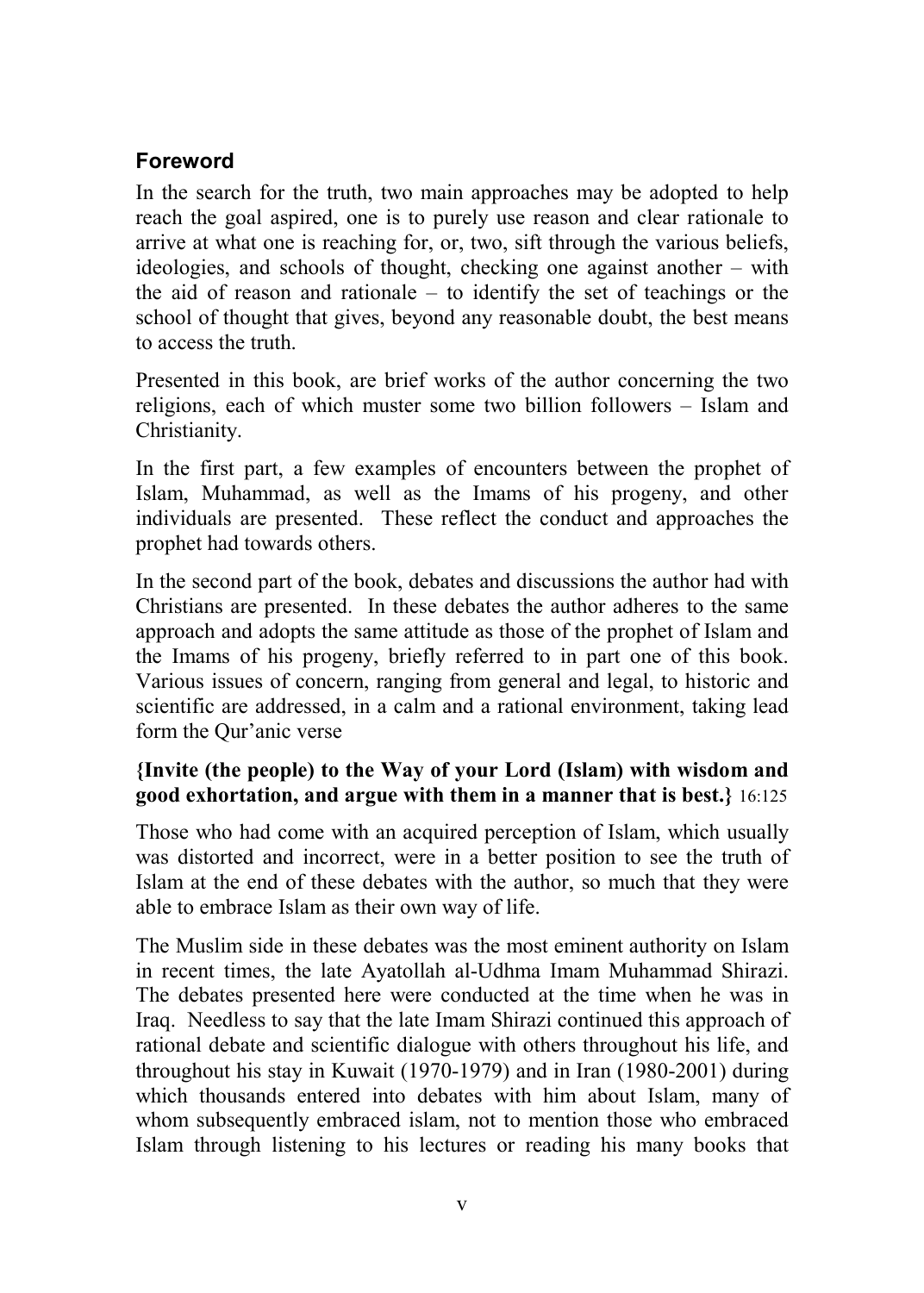exceed 1000. Reports of those embracing Islam also usually echoed in the press, and this continued until his death on  $17<sup>th</sup>$  December 2001.

This part was first published in Arabic as a separate small book in the seventies, and it has been translated into English to present those dialogues to the English reader in an effort to present Islam, however limited this may be. Islam is a religion of rationale and reason, which encourages the seeking of knowledge, and is in harmony with the nature of mankind. Its teachings are suitable and applicable to every time, place and generation, and it would therefore be beneficial for us to learn about the teachings of Islam and its laws, help others to learn about it so that the teachings of Islam are adhered to and implemented for the common good, and greater enlightenment of mankind.

In the third part of this book, the author carries out a brief and concise investigation into the contradictions of the Bible, some of which are in the form of false attributes to God, and also the false and immoral attributes to the messengers of God. This work was first published in Arabic as a separate book.

The author rejects the notion that the Prophets of God, who are amongst the most righteous and pious individuals of the community of mankind could possibly commit such acts as deception, adultery and even coldblooded murder. Decent members of a community would not resort to such acts let alone the most noble of all. They have reached such status of self-discipline, selflessness, devotion, and piety that it would even be improbable for them to contemplate to commit such acts.

The conclusion the author draws is that the 'Bible' we have today within our disposal has been distorted and tampered with, and thereby unreliable as a reference and a source of guidance for mankind.

In the fourth part of this book, some of the teachings of the holy Qur'an are presented about Jesus Christ and his mother Mary, peace be upon them. These teachings address various aspects of Jesus and his mother; as to who Jesus was, and who he was not, his teachings and his mission, and eventually his ascension to the heavens.

> Z. Olyabek (Editor) October 2002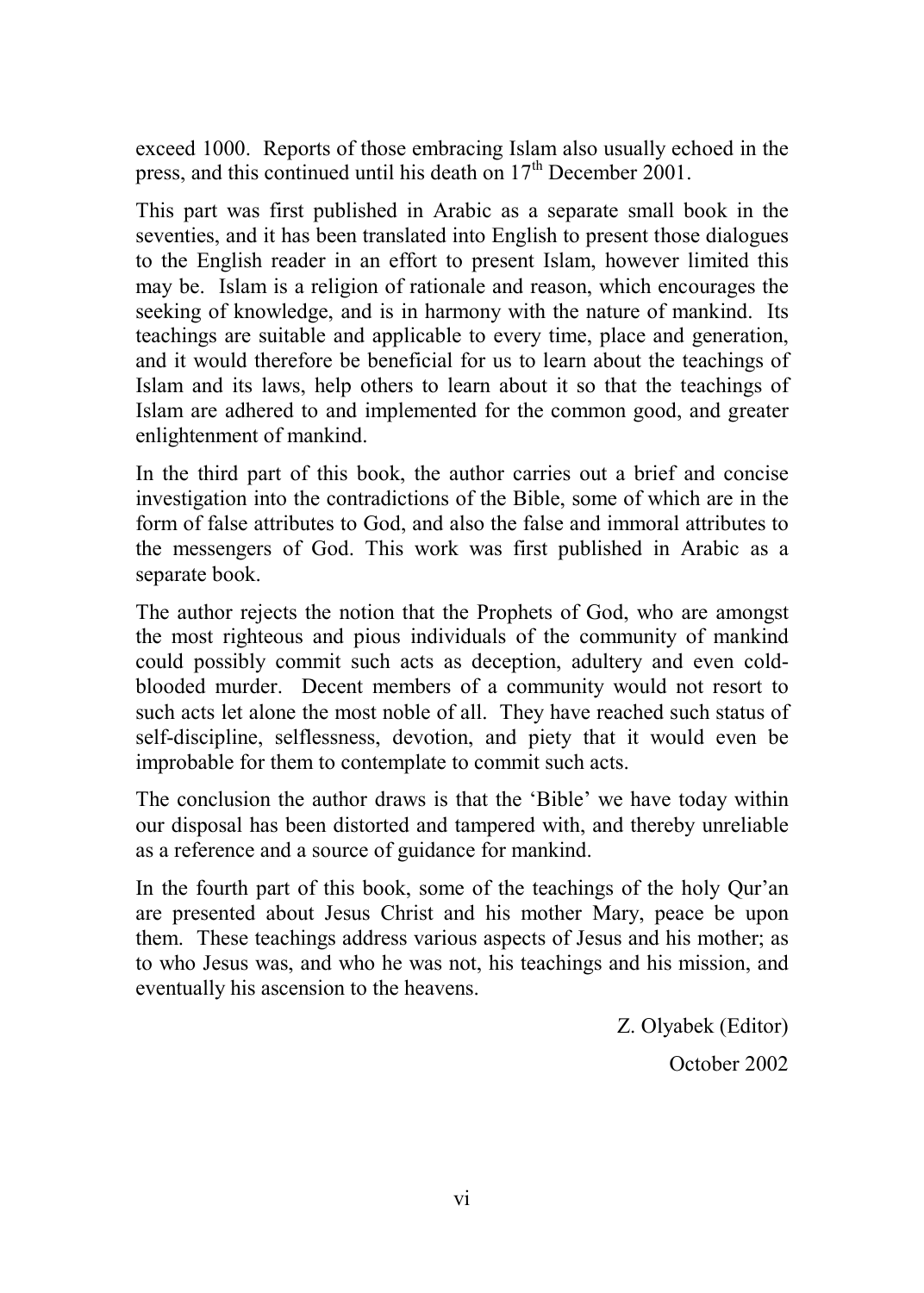<span id="page-6-0"></span>**Encounters** 

# **PART 1: ENCOUNTERS**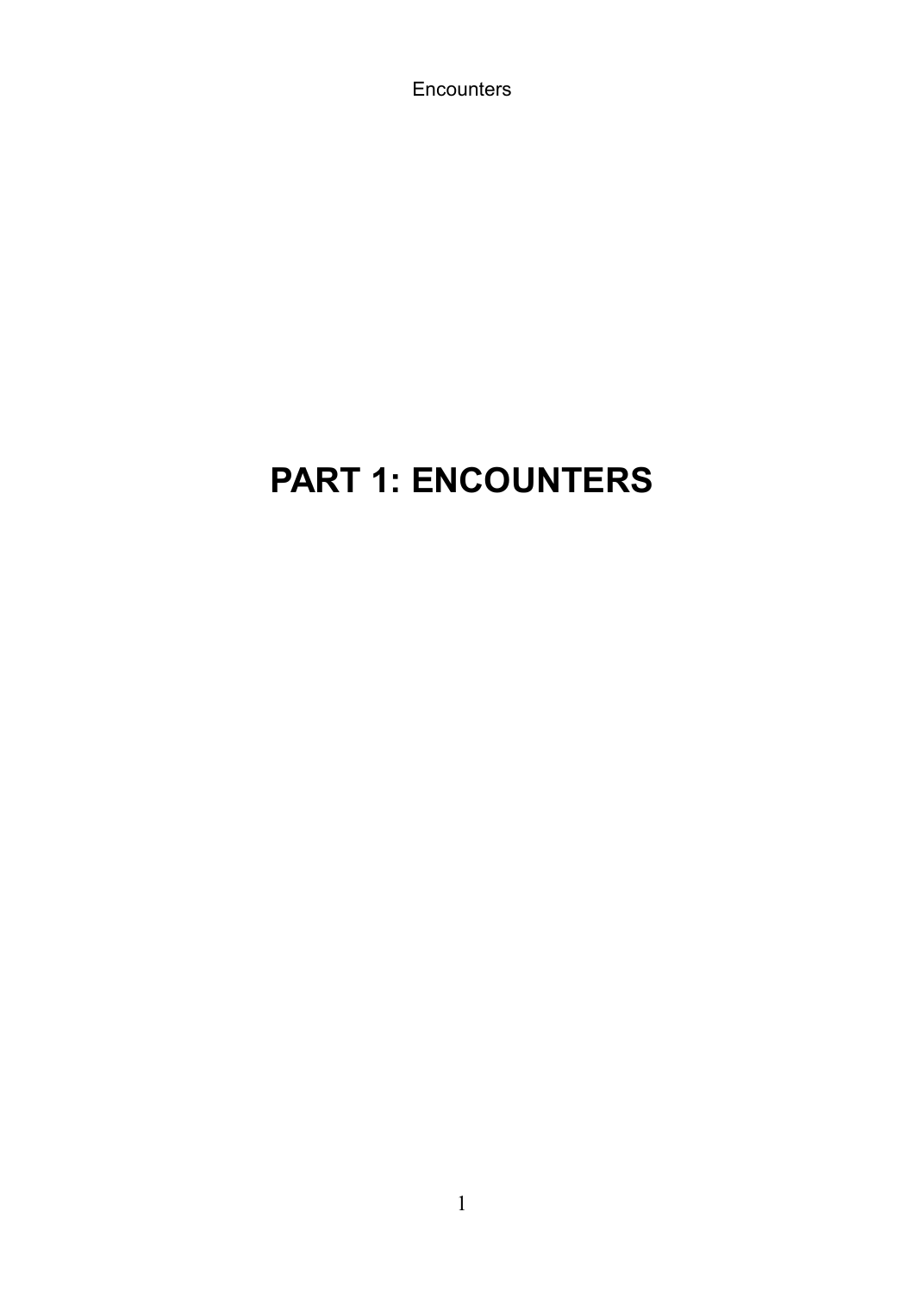The Bible and Christianity – an Islamic view

**Invite (the people) to the Way of your Lord – Islam – with wisdom and good exhortation and argue with them in a manner that is best.** 

The Holy Qur'an, The Bee (16): 125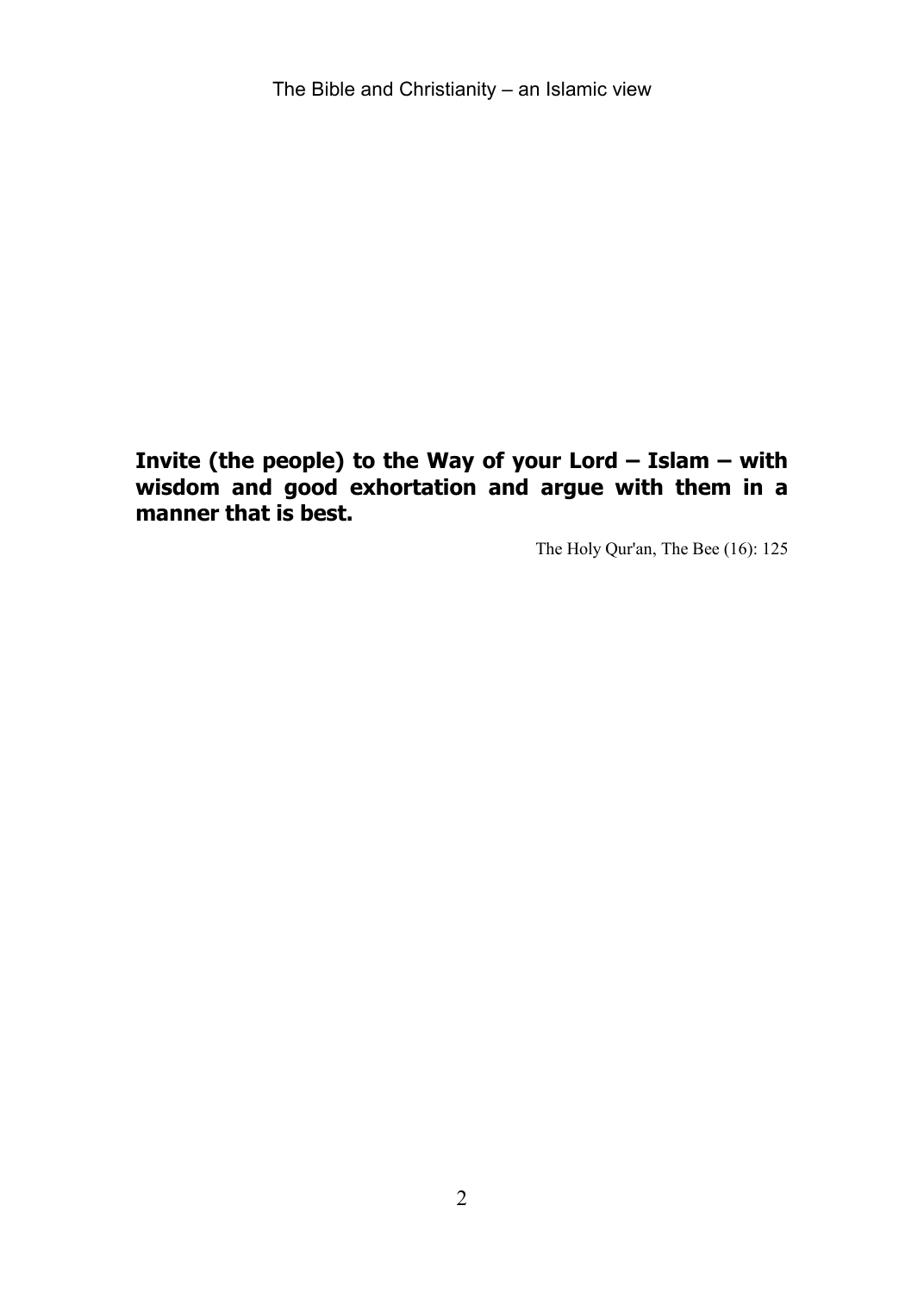#### **Encounters**

## <span id="page-8-0"></span>**Introduction**

Islam always relied on dialogue and reason to promote its stance and disseminate its teachings. Contrary to the Islamophobics who falsely assert that Islam spread its message by the sword, Islam attracted devout followers from the four corners of the world through reason, by encouraging the other side to ponder and reflect on what Islam had to say. This approach takes its lead from Allah's instructions in the Qur'anic verse, **{Invite (the people) to the Way of your Lord – Islam – with wisdom and good exhortation ...**}<sup>1</sup>

Armed with reason and logic, the Muslim faithful addresses any debate with an open mind and without any prejudice, for he is only interested in the Truth. Thus the starting point for a Muslim faithful and his attitude in such debates would be based on the Qur'anic verse, **{and we or you are either rightly guided or in manifest error}<sup>2</sup>**

It is on this basis that the author conducted his debates with non-Muslims, as can be seen from the presentation in this book.

Coupled with this approach of wisdom and reasoning, is another means that complements the first, and that is tolerance, leniency, perseverance and forgiveness. Taking lead from such Qur'anic verses as **{and argue**  with them in a manner that is best $3^3$ , this approach too is highly encouraged in Islam, and is manifested in the teachings and conducts of the final messenger of Allah, Prophet Muhammad peace be upon him and his progeny, as well as in those of the impeccable Imams of this progeny.

Imam Ali peace be upon him, reports, "The holy prophet Muhammad personally owed a Jew some money, and one morning the Jew came to the prophet and demanded his money. The prophet told him that he does not have any money so that he could give him any of his dues. The Jew said, "I am not going to leave you alone, until you give me the money". The Jew effectively confined and restricted the prophet Muhammad peace be upon him. Since the Jew imposed that restriction upon the prophet and the latter owed the former, he complied with him. This is at a time when the prophet Muhammad was not only the Messenger of God; he was also a ruler and a head of the Islamic state, commanding considerable power and

 $<sup>1</sup>$  The Holy Our'an, The Bee (16): 125</sup>

<sup>2</sup> The Holy Qur'an, *Saba'* (34): 24.

 $3$  The Holy Qur'an, The Bee (16): 125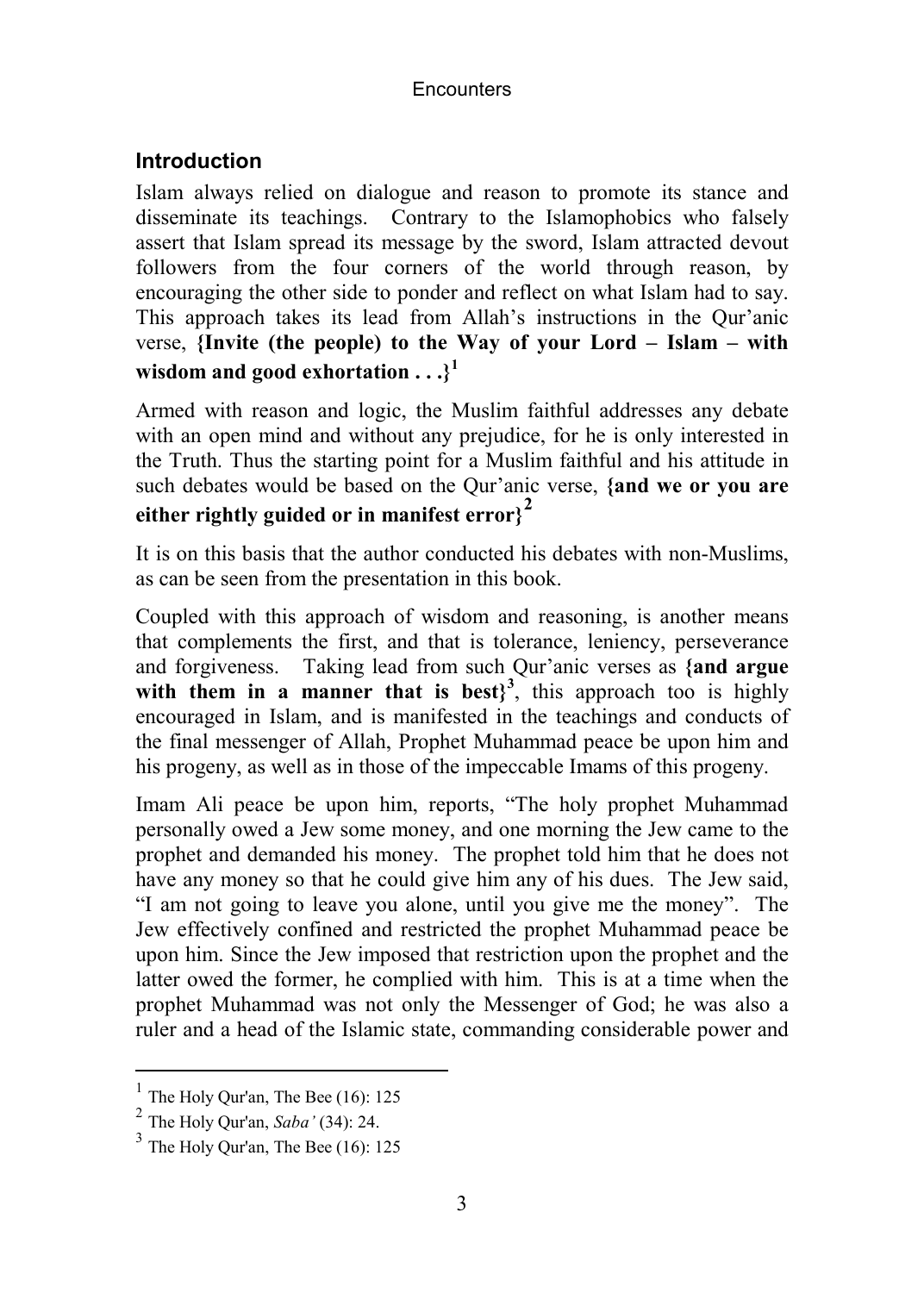influence. When it was time for the midday prayers the prophet performed the prayers, and this standby continued when the prophet performed the prayers for other times, and until the following day, the Jew remained alongside the prophet Muhammad, peace be upon him and his family. The companions of the prophet were enraged by the conduct of the Jew, and they started to threaten him. Objecting to their behaviour, the prophet asked them, "What are you doing?" they replied, "O Messenger of Allah! A Jew has detained *you*!"

Prophet Muhammad replied, "My Lord has not sent me to wrong one who is under the protection of the Islamic state, nor anyone else!"

By midday of the following day, having seen the conduct of the prophet of Islam, the Jew said, "I testify there is no god but Allah, and that Muhammad is His Servant and Messenger . . . and I give half of my money in the cause of Allah  $\ldots$ <sup>4</sup>

Taking lead from the Qur'anic verse **{and if the ignorant address them they reply (in) peace}<sup>5</sup>**, when a Christian man came to Imam Baqir and said to him mockingly, "Are you Baqar (meaning cow)?" The Imam peace be upon him replied, "I am Baqir (literally meaning the splitter of knowledge, i.e. being the most knowledgeable of his time, as he then known)."

He said, "are you not the son of a cook?" The Imam replied, "That is her skill<sup>"</sup>

The Christian man then went on to say to the Imam, "are you not the son of the obscene Negro?" The Imam calmly replied, "If you are saying the truth, then may Allah forgive her, and if you are saying lies, then may Allah forgive you."

The calm, courteous and non-violent replies of the Imam lead the Christian man to the truth that the Imam had, and embraced Islam whole-heartedly.

It was in such ways that prophet Muhammad, peace be upon him and his pure family, used to deal with others; through leniency and compassion, tolerance, forgiveness, and magnanimity, such that he managed to attract the hearts and minds of the people. In this respect Allah Almighty states,

<sup>&</sup>lt;sup>4</sup> Sheikh al-Sadouq, "al-Amali", p 465.

 $<sup>5</sup>$  The Holy Our'an, The Criterion (25): 63.</sup>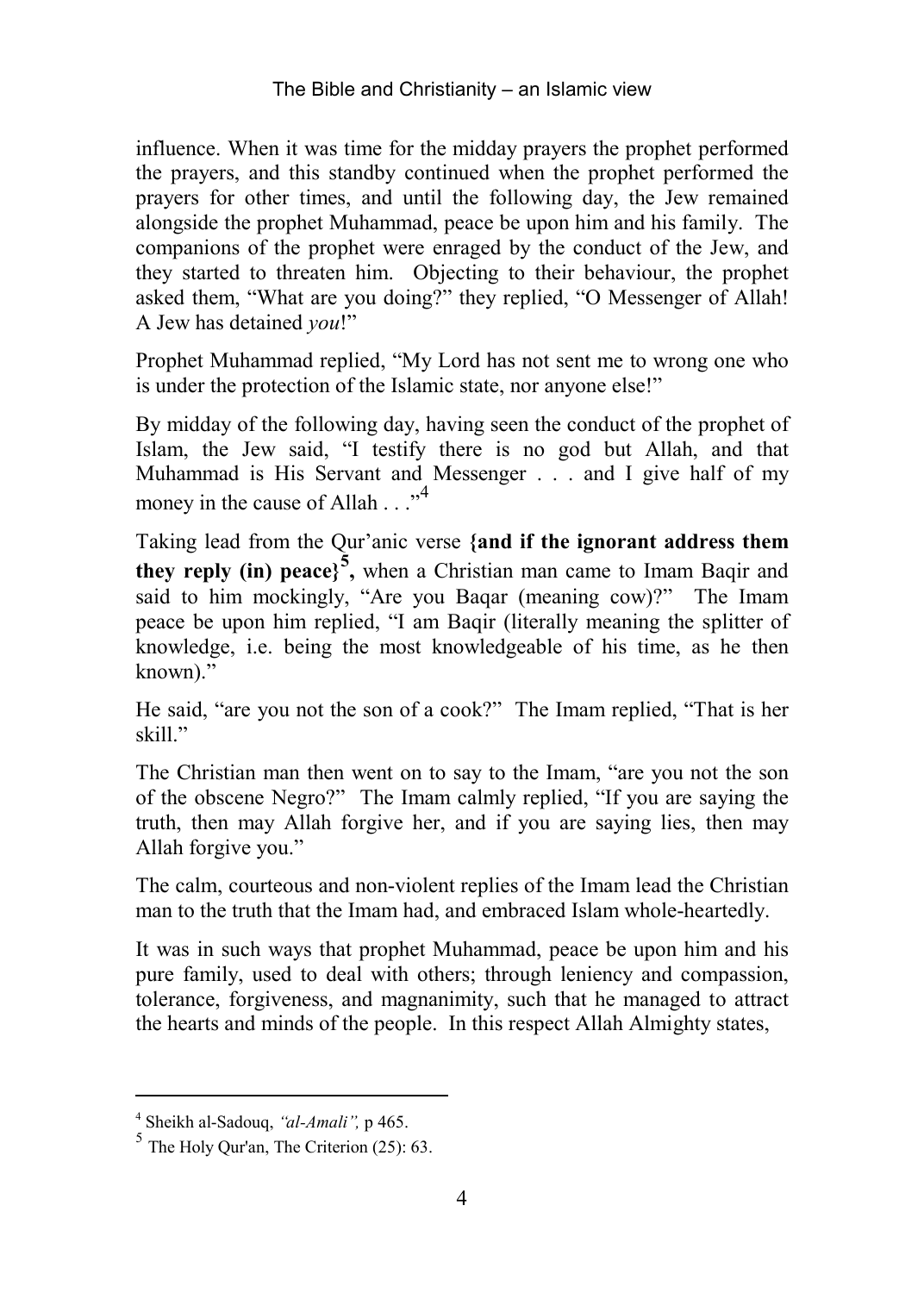### **{It is part of the Mercy of Allah that thou dost deal gently with them. Were thou severe or harsh-hearted, they would have broken away from about thee . . .}<sup>6</sup>**

In this way, Islam has today attracted some two billion followers, and this is despite all the atrocities that have been committed by so-called Muslims in the name of Islam over many centuries.

What follows is the script of one of many encounters between muslins and non-Muslims at the outset of dawn of Islam some 1400 years ago.

## **The Migration to Abyssinia**

When the trials became too severe for the Muslims at the beginning of the mission of prophet Muhammad, *peace be upon him,* he gave permission for a group of them to migrate to Abyssinia saying: 'In that land there is a  $\lim_{h \to 0}$  who does not wrong the people. It is a land of sincerity, and you should go there until Allah brings about a relief from what you are suffering.'

Eighty-three men and eighteen women from the tribe of Quraysh, led by Ja'far ibn Abu Talib left Makkah. Ja'far, who was the cousin of the prophet Muhammad, was chosen by the prophet for his bravery and eloquence in dialogue, not to mention his knowledge of and adherence to the teachings of Islam.

When the leaders of Quraysh, who were the determined opponents and persecutors of the Muslims and the prophet Muhammad in Makkah, saw that the migrants were safe in their land of asylum, together with the Negus's good patronage of them, they gathered in the House of Assembly and said: 'We have a cause for revenge in those who are with the Negus. So let us gather some money and gift it to the Negus so that he might give the Muslims over to us, and let two men of your choice be assigned to the task.' So they sent 'Amr ibn al-'As and 'Ammarah ibn al-Walid with the gift, and they sailed to Abyssinia.

When they entered upon the Negus, they prostrated to him and greeted him and said: 'Our people give you sincere counsel. They have sent us to warn you of those who have come to you for they are the associates of a liar, of a man who has come out and claimed that he is the Messenger of

<sup>6</sup> The Holy Qur'an, Family of Emran (3): 159.

 $<sup>7</sup>$  He was known to be follower of the teachings of Jesus Christ.</sup>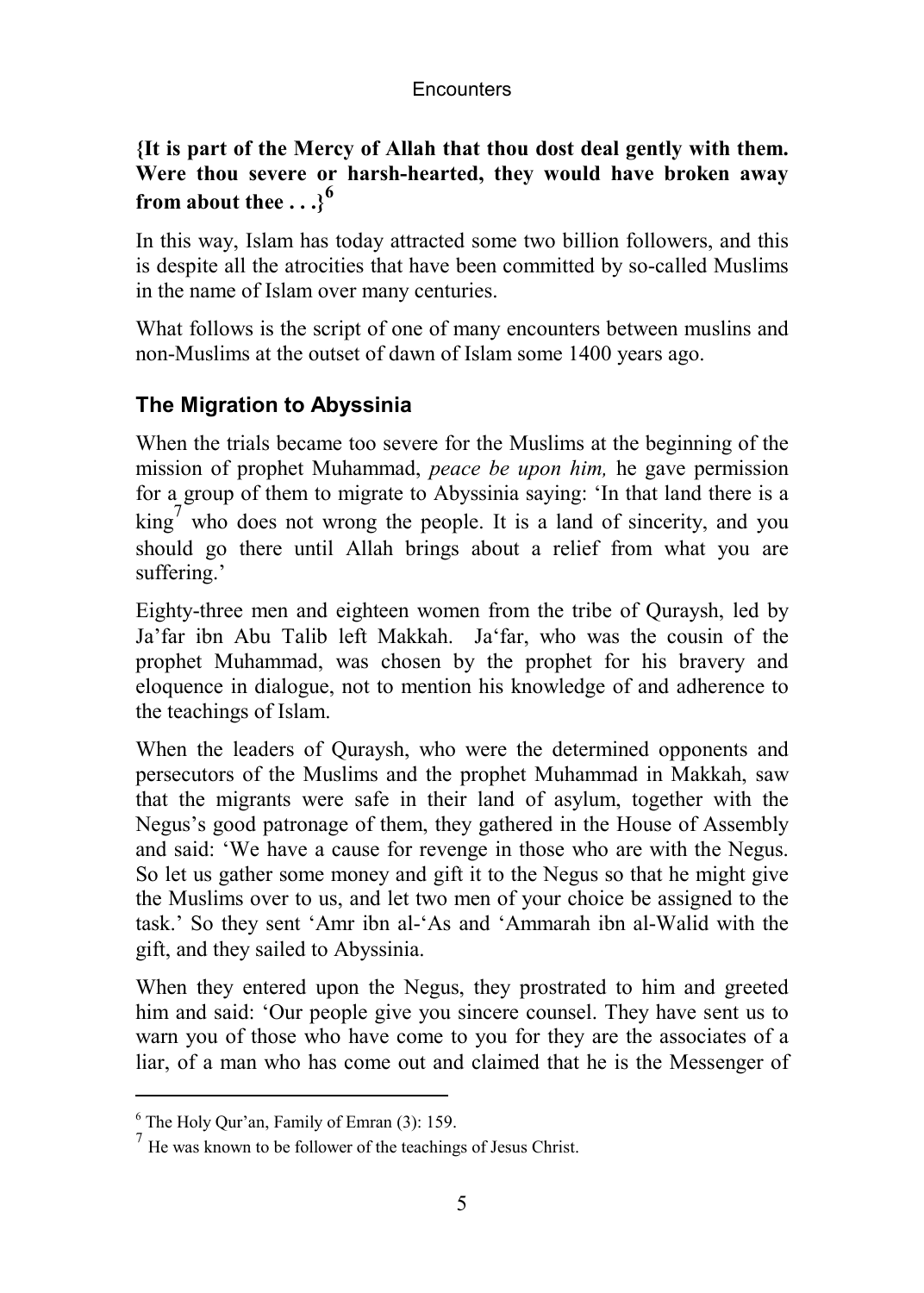Allah, and none has followed him but the foolish. So we blockaded them into an area in our land where no one enters and no-one leaves, and hunger and thirst kills them. When things became severe, he sent his nephew to corrupt your religion and kingdom. So beware of them and hand them over to us so we might relieve you of them. The proof of this is that when they enter upon you they do not prostrate to you and they do not greet you with the traditional greeting out of distaste for your religion.'

When the Negus summoned them and they were present, Ja'far ibn Abi-Talib hailed at the door saying: 'The party of God ask your permission to enter<sup>'</sup>

The Negus said: 'Let him say that again . . .'

Ja'far repeated his words and the Negus said: 'Indeed, then let them enter with the safety of God and His protection.' They entered but did not prostrate to him.

The Negus said: 'What prevented you from prostrating to me?'

They said: 'We prostrate only to Allah who created you and gave you your dominion. We practised prostration as a greeting when we were idolaters but Allah sent a true Prophet to us and ordered us to use the greeting, which He sees fit, which is 'Peace', the greeting of the people of Paradise.

The Negus realised that this was the truth and it was in the Torah and the Evangel, and he asked: 'Which of you called for permission to enter?'

Ja'far said: 'It was I.'

The Negus said: 'Then speak.'

Ja'far said: 'You are a king and long speeches are not fitting in front of you. I wish to speak on behalf of my companions so let one of those men speak and you will hear our conversation.'

'Amr ibn al-'As said: 'Then speak.'

Ja'far said to the Negus: 'Ask him whether we are slaves or free men, and if we are slaves who have escaped from our masters then return us to them<sup>3</sup>

'Amr said: 'Nay, they are free and noble men.'

Ja'far said: 'Have we spilt blood unjustly to warrant retaliation against us?'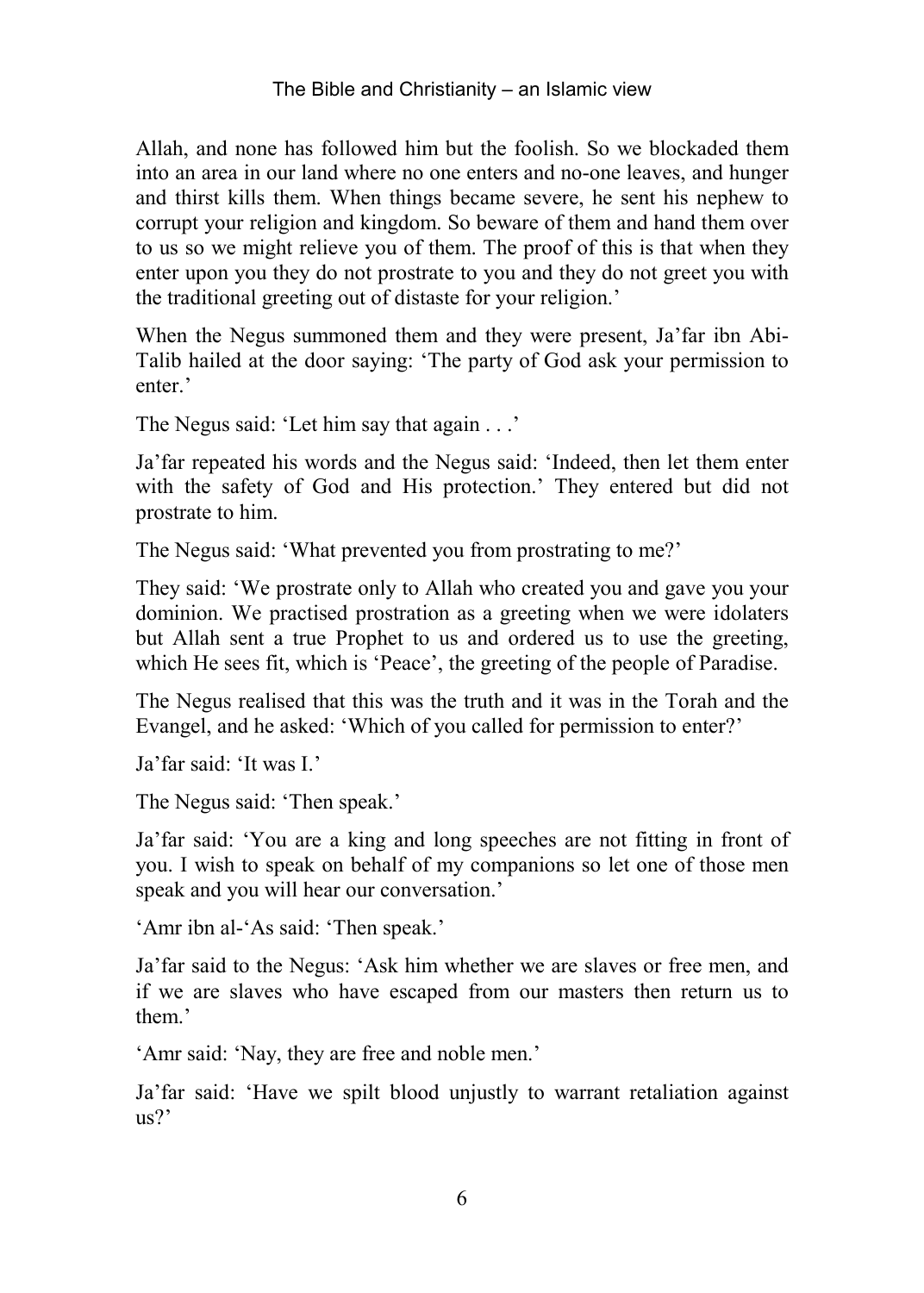#### **Encounters**

'Amr said: 'Not a drop.'

Ja'far said: 'Have we taken people's wealth unjustly which we must repay?'

'Amr said: 'Not a penny.'

The Negus said: 'Then what is it you want from them?'

'Amr said: 'Us and them were on one religion, the religion of our forefathers, but they have left that and followed another.'

The Negus said to Ja'far: 'What was the religion you followed and what do you follow now? Tell me the truth.'

Ja'far said: 'As for the religion we left, that was the religion of Satan; we used to deny Allah and worship stones. As for the religion which we have changed to, it is the religion of Allah, Islam, brought to us from Allah by a messenger, with a book like the book of the son of Mary and in concord with it.'

The Negus said: 'You have spoken of a momentous matter so be at ease.'

Then the Negus ordered that the bell be rung and every priest and monk gathered in his presence. Then he said to them: 'I ask you by God who sent down the Evangel upon Jesus, do you find between Jesus and the Day of Rising another prophet sent?'

They said: 'Aye by God, Jesus gave us tidings of him and said: 'Whoever believes in him has believed in me but whoever denies him has denied me.'

The Negus said to Ja'far: 'What does this man say to you? And what does he order you to do and forbid you from?'

Ja'far said: 'He recites to us the book of Allah and enjoins the good and forbids the evil. He orders us to honour our neighbour, our kin and the orphans, and he orders us to worship Allah alone no partner has He.'

The Negus said: 'Recite some of what he recites to you.'

So he recited the chapter of the Spider from the holy Our'an:<sup>8</sup>

<sup>8</sup> Chapter no. 29 in the holy Qur'an.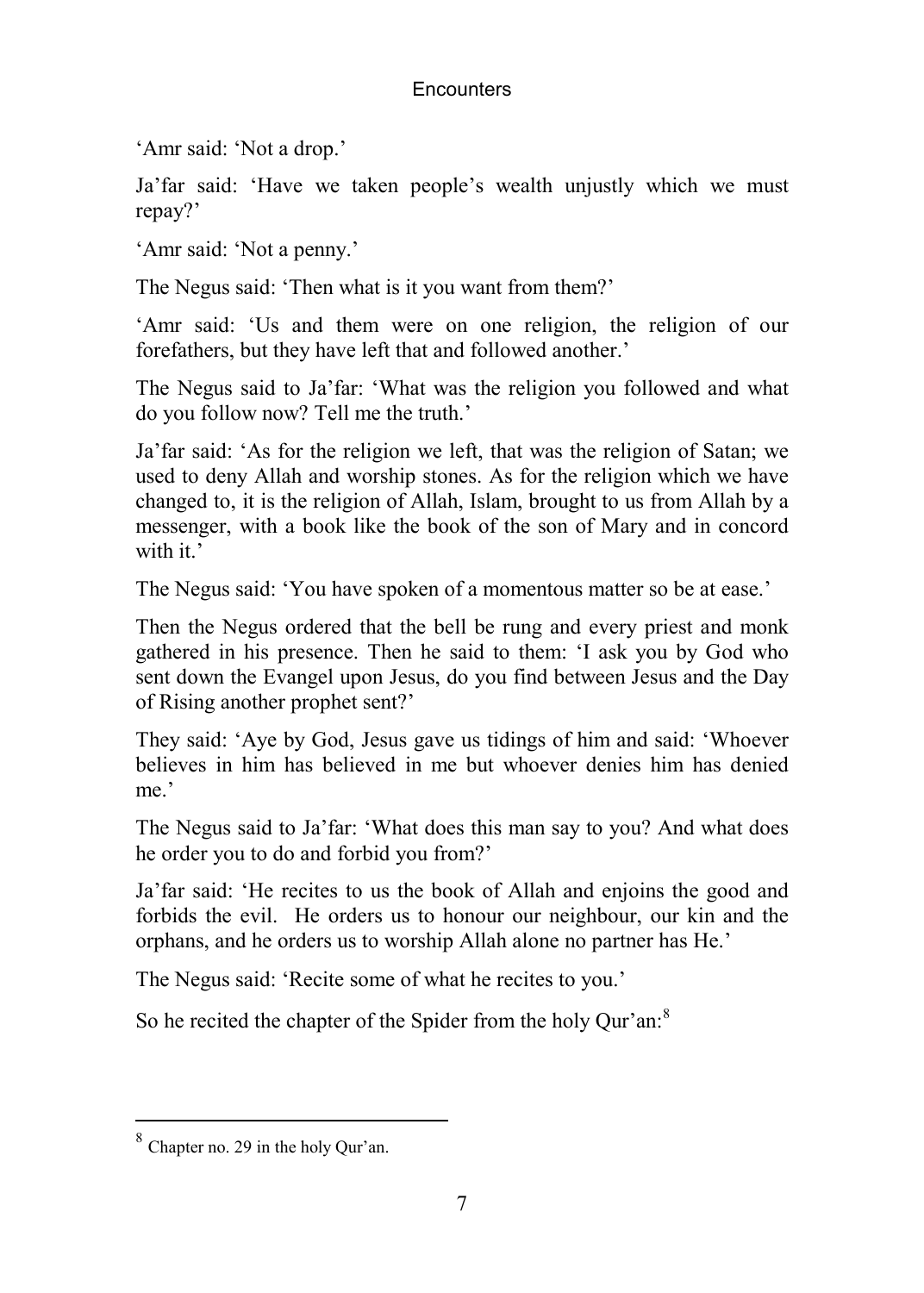*In the Name of Allah the Compassionate the Beneficent* 

*Alif Lam Mim<sup>9</sup> .* 

*Do men think that they will be left alone in saying, "We believe," and that they will not be tested?* 

*We did test those before them, and Allah will certainly know those who are true from those who are false.* 

*Do those who practise evil think that they will get the better of Us? Evil is their judgment!* 

*For those whose hopes are in the meeting with Allah (in the Hereafter, let them strive); for the Term (appointed) by Allah is surely coming: and He hears and knows (all things).* 

*And if any strive (with might and main), they do so for their own souls: for Allah is free of all needs from all creation.* 

*Those who believe and work righteous deeds, from them shall We blot out all evil (that may be) in them, and We shall reward them according to the best of their deeds.* 

*We have enjoined on man kindness to parents: but if they (either of them) strive (to force) thee to join with Me (in worship) anything of which thou hast no knowledge, obey them not. Ye have (all) to return to Me, and I will tell you (the truth) of all that ye did. . . . . . .* 

*The parable of those who take protectors other than Allah is that of the Spider, who builds (to itself) a house; but truly the flimsiest of houses is the Spider's house; if they but knew. . . . . . .* 

Then he went on to recite the chapter of the Romans from the holy Our'an: $10$ 

*In the Name of Allah the Compassionate the Beneficent* 

*Alif Lam Mim.* 

*The Roman Empire has been defeated11,* 

 $9$  These are the Arabic alphabet corresponding to A, L, M. This is a coded message between Allah and His Messenger.

<sup>&</sup>lt;sup>10</sup> Chapter no. 30 in the holy Qur'an.

 $11$  By the Persian Empire.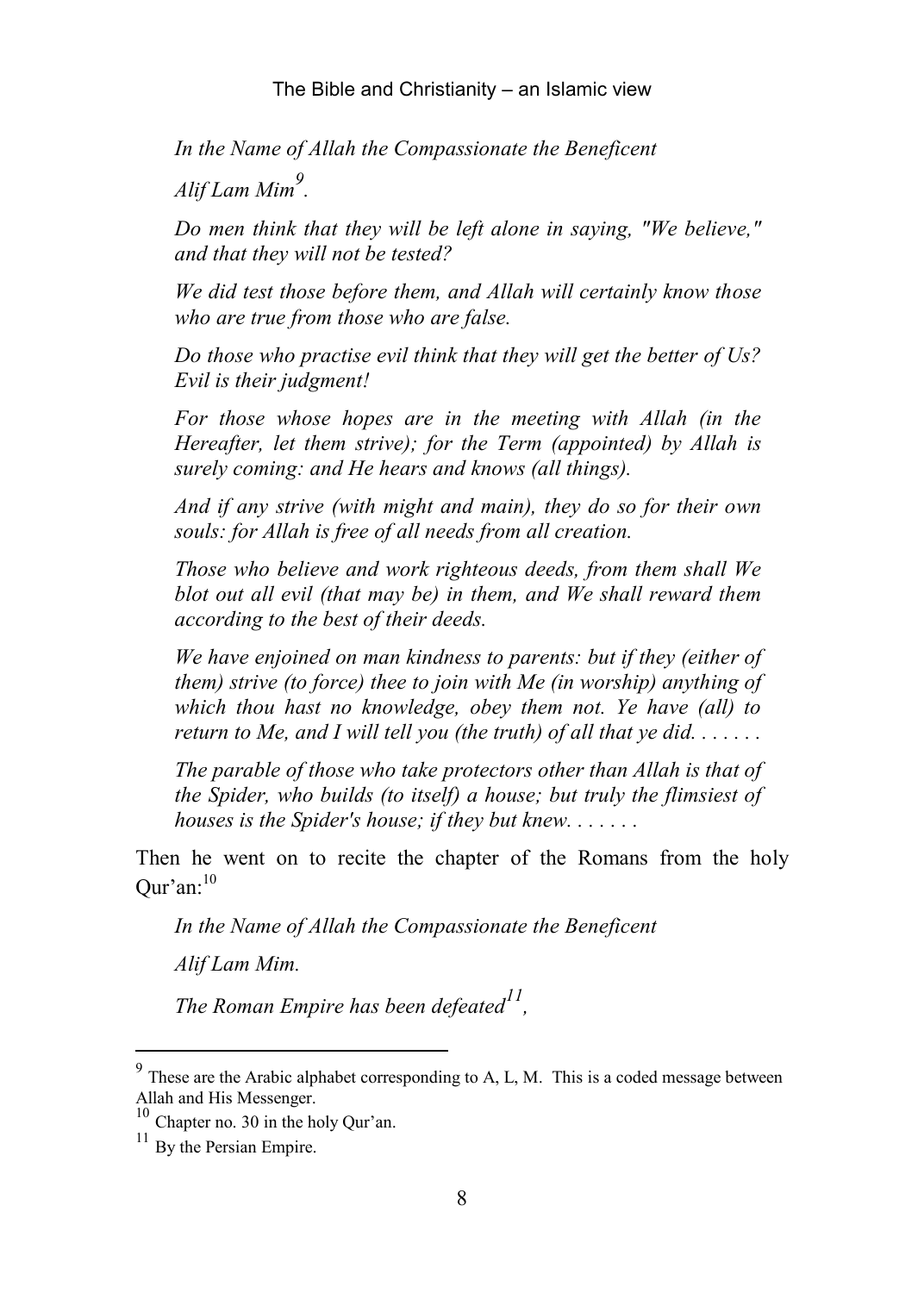#### **Encounters**

*In a land close by: but they, (even) after (this) defeat of theirs, will soon be victorious,* 

*Within a few years. With Allah is the Decision. In the Past and in the Future: on that Day shall the Believers rejoice,<sup>12</sup>*

*With the help of Allah. He helps whom He will, and He is Exalted in Might, Most Merciful.* 

*(It is) the promise of Allah. Never does Allah depart from His promise: but most men understand not.* 

*They know but the outer (things) in the life of this world: but of the End of things they are heedless.* 

*Do they not reflect in their own minds? Not but for just ends and for a term appointed, did Allah create the heavens and the earth, and all between them: yet are there truly many among men who deny their meeting with their Lord (at the Resurrection)!* 

*Do they not travel through the earth, and see what was the End of those before them? They were superior to them in strength: they tilled the soil and populated it in greater numbers than these have done: there came to them their messengers with Clear (Signs). (Which they rejected, to their own destruction): it was not Allah who wronged them, but they wronged their own souls.* 

*In the long run evil in the extreme will be the End of those who do evil; for that they rejected the Signs of Allah, and held them up to ridicule.* 

*It is Allah Who begins (the process of) creation; then repeats it; then shall ye be brought back to Him. . . . . .* 

The eyes of the Negus and his companions had flooded with tears. The Negus said: 'Recite more of this excellent speech.' So Ja'far recited the chapter of the Cave from the holy Qur'an:<sup>13</sup>

 $12$  This is a prophecy made by the Qur'an before the event, which proved true when subsequently the Christian Roman Empire defeated the Persian Empire.

<sup>&</sup>lt;sup>13</sup> Chapter no. 18 in the holy Qur'an.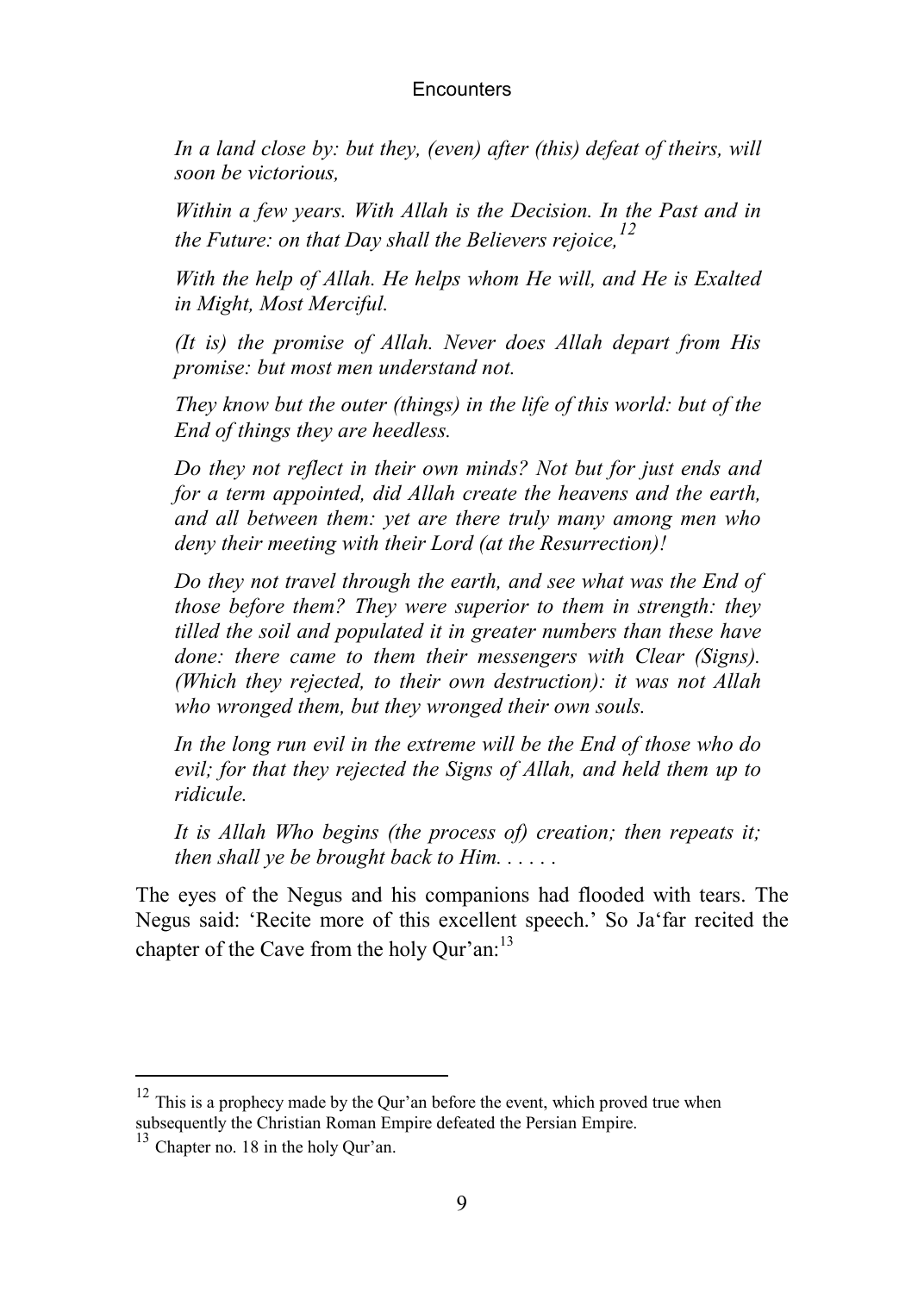*In the Name of Allah the Compassionate the Beneficent* 

*Praise be to Allah, Who hath sent to His Servant the Book, and hath allowed therein no Crookedness:* 

*(He hath made it) Straight (and Clear) in order that He may warn (the godless) of a terrible Punishment from Him, and that He may give Glad Tidings to the Believers who work righteous deeds, that they shall have a goodly Reward,* 

*Wherein they shall remain forever:* 

*Further, that He may warn those (also) who say, "Allah hath begotten a son":* 

*No knowledge have they of such a thing, nor had their fathers. It is a grievous thing that issues from their mouths as a saying: What they say is nothing but falsehood!* 

*Thou wouldst perchance fret thyself to death with grief, sorrowing after them, if they believe not in this Message.* 

*That which is on earth We have made but as a glittering show for the earth, in order that We may test them, as to which of them are best in conduct.* 

*Verily what is on earth We shall make but as dust and dry soil (without growth or herbage). . . . . . .* 

'Amr then wanted to anger the Negus and said: 'They insult Jesus and his mother.' Ja'far then read to Negus the chapter of Mary from the holy Qur'an:

*. . . . . Relate in the Book (the story of) Mary, when she withdrew from her family to a place in the East.* 

*She placed a screen (to screen herself) from them; then We sent to her Our angel, and he appeared before her as a man in all respects.* 

*She said: "I seek refuge from thee to (Allah) the Most Gracious: (come not near) if thou dost fear Allah."* 

*He said: "Nay, I am only a messenger from thy Lord, (to announce) to thee the gift of a holy son."*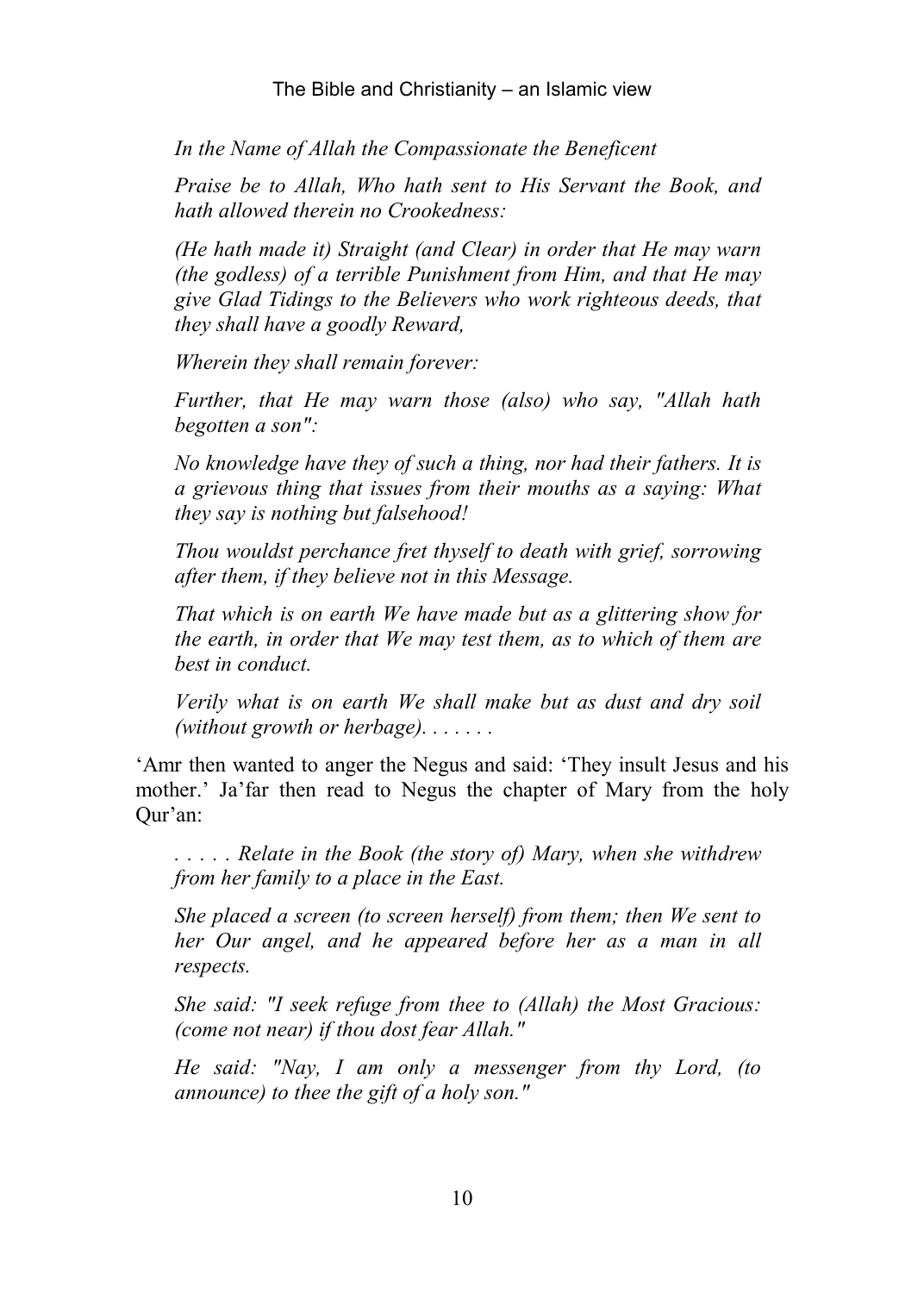#### **Encounters**

*She said: "How shall I have a son, seeing that no man has touched me, and I am not unchaste?"* 

*He said: "So (it will be): thy Lord saith, 'That is easy for Me: and (We wish) to appoint him as a Sign unto men and a Mercy from Us': it is matter (so) decreed."* 

*So she conceived him, and she retired with him to a remote place.* 

*And the pains of childbirth drove her to the trunk of a palm tree: she cried (in her anguish) "Ah! would that I had died before this! would that I had been a thing forgotten and out of sight!"* 

*But (a voice) cried to her from beneath the (palm-tree): "Grieve not! for thy Lord hath provided a rivulet beneath thee;* 

*"And shake towards thyself the trunk of the palm-tree; it will let fall fresh ripe dates upon thee.* 

*"So eat and drink and cool (thine) eye. And if thou dost see any man, say, 'I have vowed a fast to (Allah) Most Gracious, and this day will I enter into no talk with any human being'"* 

*At length she brought the (baby) to her people, carrying him (in her arms). They said: "O Mary! truly an amazing thing hast thou brought!* 

*"O sister of Aaron! thy father was not a man of evil, nor thy mother a woman unchaste!"* 

*But she pointed to the baby. They said: "How can we talk to one who is a child in the cradle?"* 

*He said: "I am indeed a servant of Allah: He hath given me revelation and made me a prophet;* 

*"And He hath made me blessed wheresoever I be, and hath enjoined on me Prayer and Charity as long as I live:* 

*"(He) hath made me kind to my mother, and not overbearing or miserable;* 

*"So Peace is on me the day I was born, the day that I die, and the day that I shall be raised up to life (again)!"* 

*Such (was) Jesus the son of Mary: (it is) a statement of Truth, about which they (vainly) dispute.*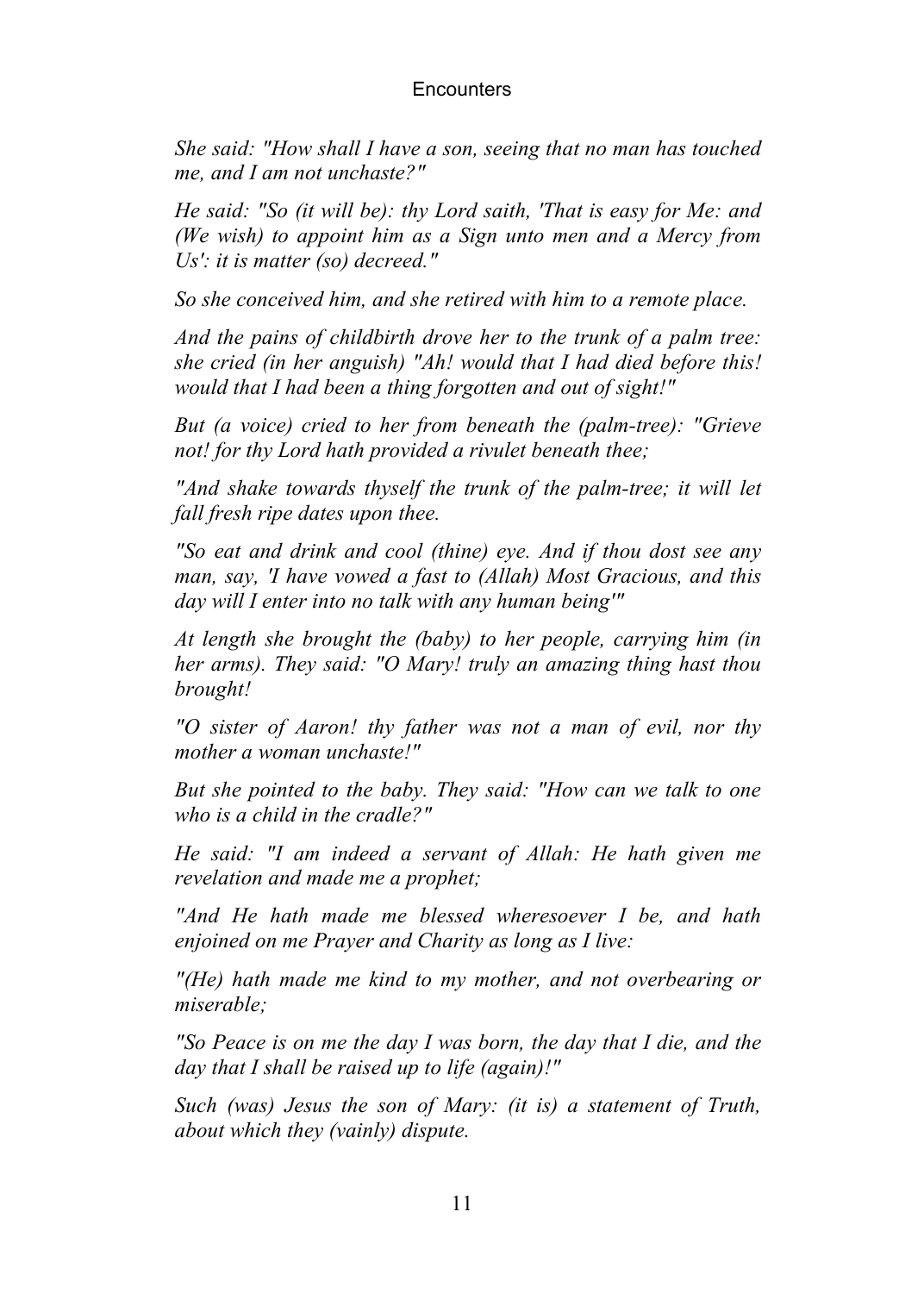The Bible and Christianity – an Islamic view

*It is not befitting to (the majesty of) Allah that He should beget a son. Glory be to Him! when He determines a matter, He only says to it, "Be," and it is.* 

*Verily Allah is my Lord and your Lord: Him therefore serve ye: this is a way that is straight. . . .* 

When he had finished, the Negus said: 'By God, the Messiah did not say an iota more than what these people are saying.'

Then he turned to Ja'far and the Muslims and said to them: 'Go as you please, for you are safe in my land. Whoever insults you will be fined. Even if I were given a mountain of gold in exchange for hurting a single one of you, I would not do so.' Then he said: 'Return their gifts to them for I have no need of them. By God, He did not take a bribe from me when he returned my kingdom to me, so I would take bribe in this kingdom. So the two Qurayshites left in disgrace and with the returned gifts they had come with.

According to certain exegeses, the following Qur'anic verse was revealed about the Negus and his companions: *{And if they hear what was sent down to the Messenger you will see their eyes flooding with tears}14*

## **The Negus Embraces Islam**

The Negus accepted Islam and believed in the Prophet secretly. He said: 'If I was able to visit the Prophet I would do so.' The Prophet wrote to him suggesting to him to marry Umm Habibah the daughter of Abu Sufyan. She had made the migration to Abyssinia with her husband 'Ubeidullah ibn Jahsh who had died there. The Prophet married the Negus to Umm Habibah and set the dower at four hundred dinars (gold coins). Khalid ibn Sa'id ibn al-'As took care of the marriage. The Prophet also wrote to the Negus asking him to send back the remainder of his companions. He transported them in two ships with 'Amr ibn Ummayah, and they reached the Messenger of Allah when he had liberated Khaybar, in 7 H, 628 CE.

When the Negus died, in the  $9<sup>th</sup>$  year after Hijra – around 630 CE, the Prophet announced it on the same day, went to the Mosque and made five takbirs. Turning to his companions he said: 'Seek the forgiveness of Allah for your brother', then Holy Prophet performed the prayers-for-thedeceased for him.

<sup>&</sup>lt;sup>14</sup> The Holy Qur'an: The Table Spread (5): 83.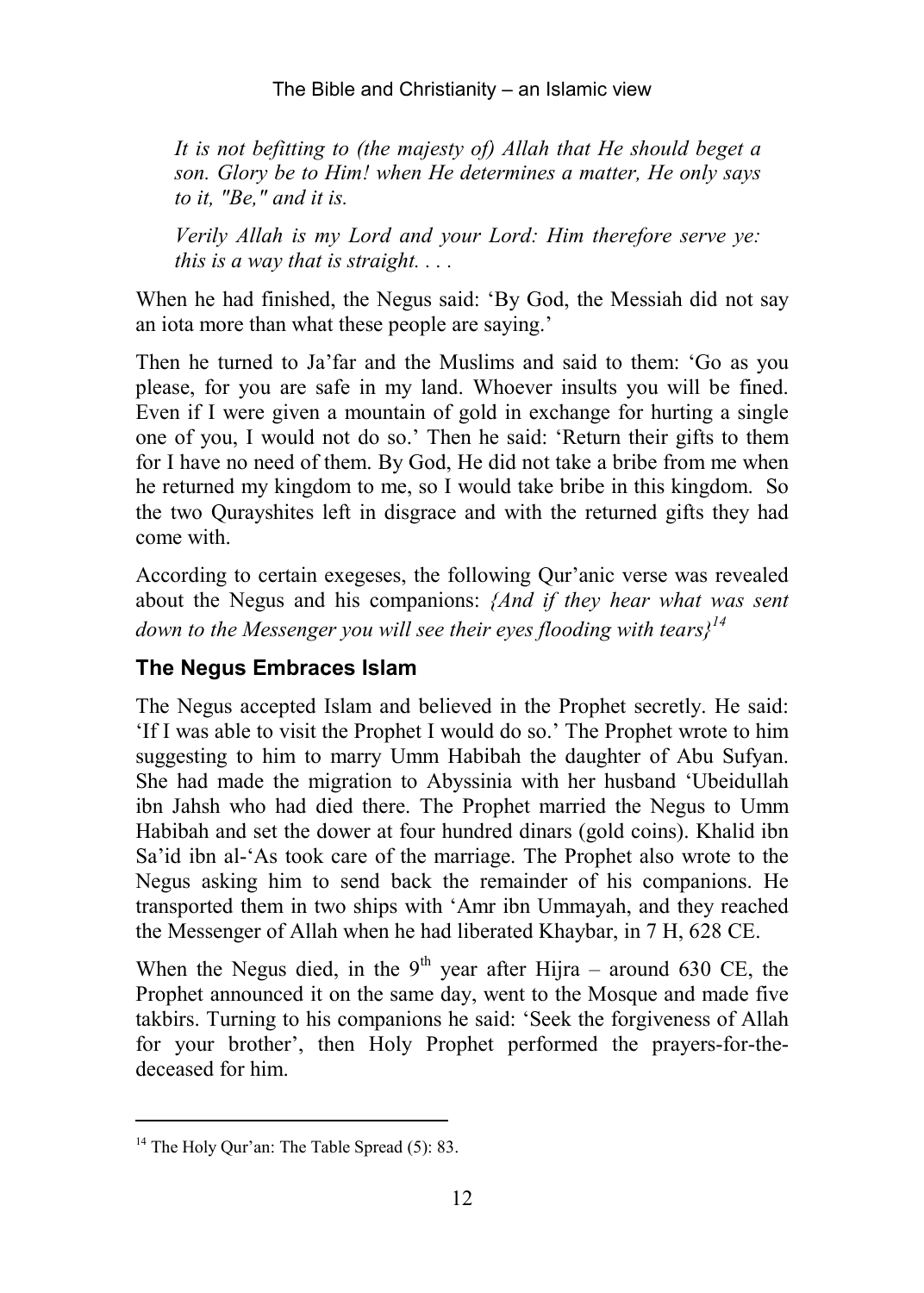## **A Delegation of Abyssinian Priests**

It is known that while the Messenger of Allah was in Makkah, he was visited by about twenty Christians from Abyssinia who had heard news of the Prophet. They found him in the sacred mosque and sat with him and spoke to him and questioned him in the presence of the Quraysh who were in their usual gatherings around the  $Ka^2$ bah<sup>15</sup>.

After they finished questioning the Messenger of Allah, he summoned them and recited the Qur'an for them. When they heard the Qur'an their eyes flowed with tears. They then answered his call and believed in him, as they had recognised him from the descriptions found in their own books of him.

When they rose and left, Abu Jahl and a group of the Quraysh detained them and said to them: 'What a sorry party you are, you were sent by the people of your religion on a reconnaissance mission for them and to bring them information about the man Muhammad, but hardly had you sat down with him but you leave your religion and believe in what he says. I have never seen a more foolish delegation than you.'

They answered him: 'Peace be upon you, we will not vie with you in ignorance, to you your way and to us ours, we do not wish to neglect what is good.' Then the following verses were revealed:

*{Those who were given the book previously, they are believers in it. And when it is recited to them, they say: "We believe therein, for it is the Truth from our Lord: indeed we have been muslims (surrender to Allah's Will) from before this." Twice will they be given their reward, for that they have persevered, that they avert Evil with Good, and that they spend (in charity) out of what We have given them. And when they hear vain talk, they turn away therefrom and say: "To us our deeds, and to you yours; Peace be upon you we do not wish to consort with the ignorant."}<sup>16</sup>*

\* \* \*

In modern times, people continue to adopt Islam as their way of life, after studying the teachings of Islam and realising the truth of its message.

<sup>&</sup>lt;sup>15</sup> The Ka'bah is the cubical building the in the grand mosque of Makkah, symbolising the house of God.

<sup>16</sup> The Holy Qur'an: The Stories (28): 52-55.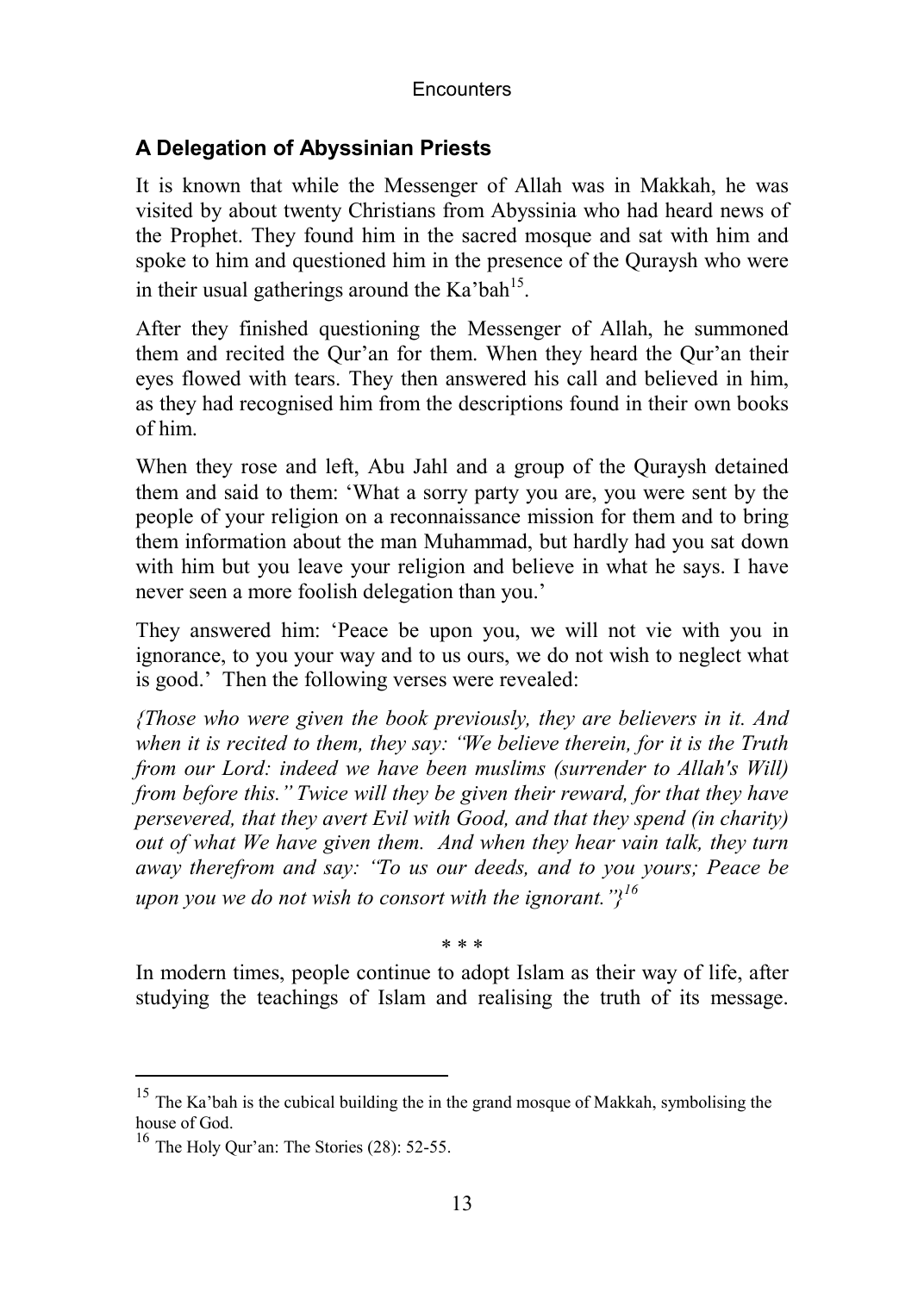Many go on to express their new findings and the significant impact Islam had on their lives. The following are a few examples of their expressions.

## **Why they chose Islam as their way of life?**

The renowned French thinker, professor **Roger Garoudi** tells of the greatness of Islam and the secret behind the transformation in his life

*Only in following Islam can the world find a way out of its crisis. Islam holds the key to reform. It has two important attributes: sublimation and the spirit of the group.* 

*The Qur'an teaches us to find in any occurrence, and in everything a sign of Allah and a symbol of a higher existence moving us, nature and society. The main goal of religion is the achievement of harmony and unity which issues from Allah and returns to Him. His will to achieve the Will of Allah is what grants man his humanity.* 

*The West is now much in need of Islam more than at any other time. Islam can give life a meaning and history a sense. It can alter the West's method of separating science from wisdom, thinking from the means, and thinking from the results. Islam never erects a wall between science and faith. On the contrary, it ties them together as being an inseparable whole...* 

*Islam calls man to search and seek the final end and his fate. In our western societies, split apart by individuality, Islam can revive the hope in our world which is heading toward suicide.*

**Marmaduke (Muhammad) Pickthall** (1836-1936), the renowned Englishman of letters, who translated the meanings of the Qur'an

*Never is there a worldly grace every enjoyed by man greater than that of being happy and content after being guided to Islam by Allah: to see, by the light of Islam, the truths of the world and the Hereafter and to distinguish between right and wrong and the path of happiness from that of misery. I prostrate myself gratefully to Allah, for this great grace He endowed me with, which flooded my being with true happiness and made me stand in the shade of this great fruitful tree which is the tree of Islamic brotherhood and family.* 

**Dr. Murad Hofmann**, former German ambassador to Algeria & Morocco

*Nobody at least halfway alert to cultural phenomena, regardless of geographic location, will deny that the future development of his world is going to be influenced, if not determined, by what will happen in the*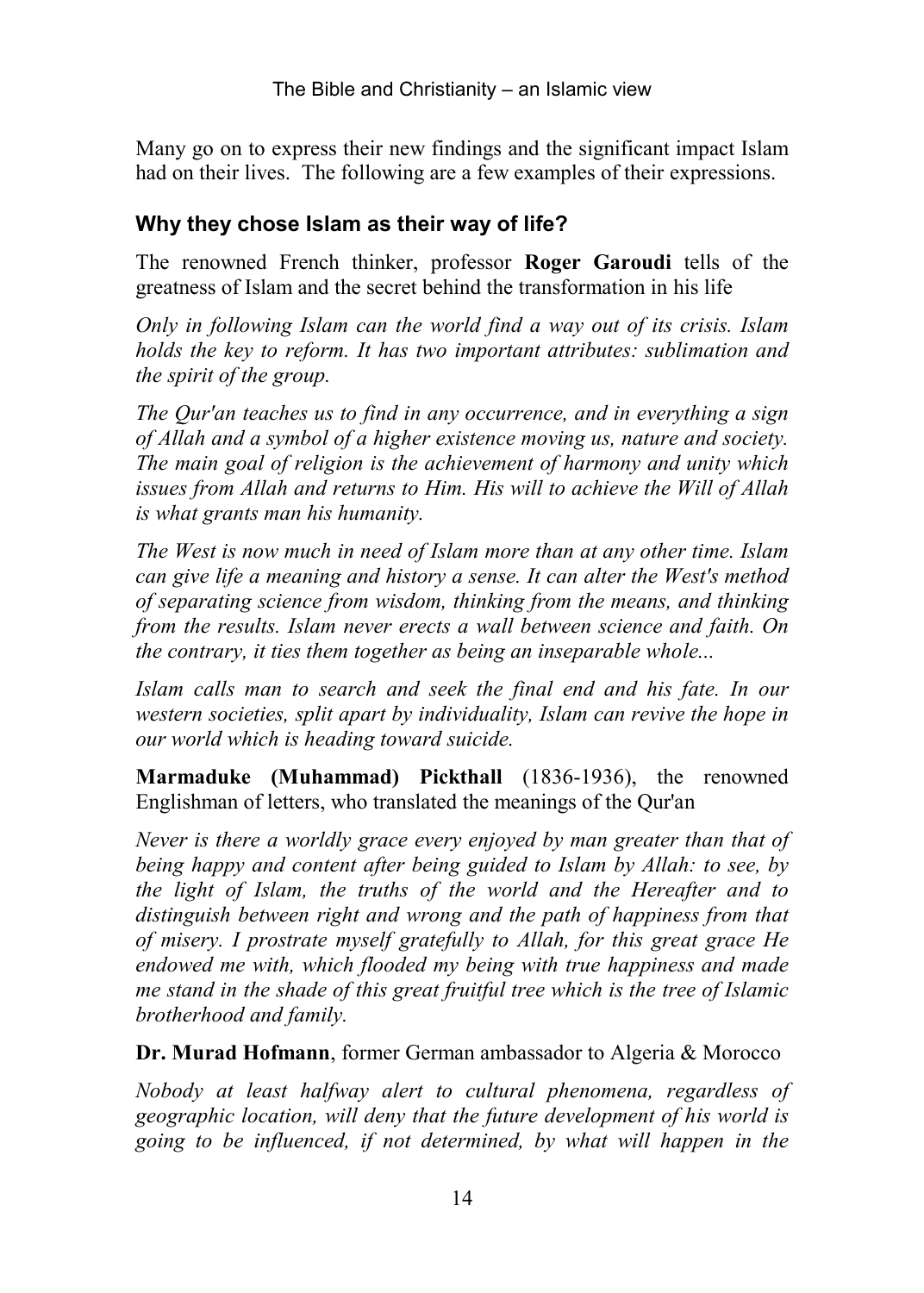### **Encounters**

*Muslim world and to Islam itself. Could Islam, as a consequence, turn out to be the very therapy that could save the West from itself?*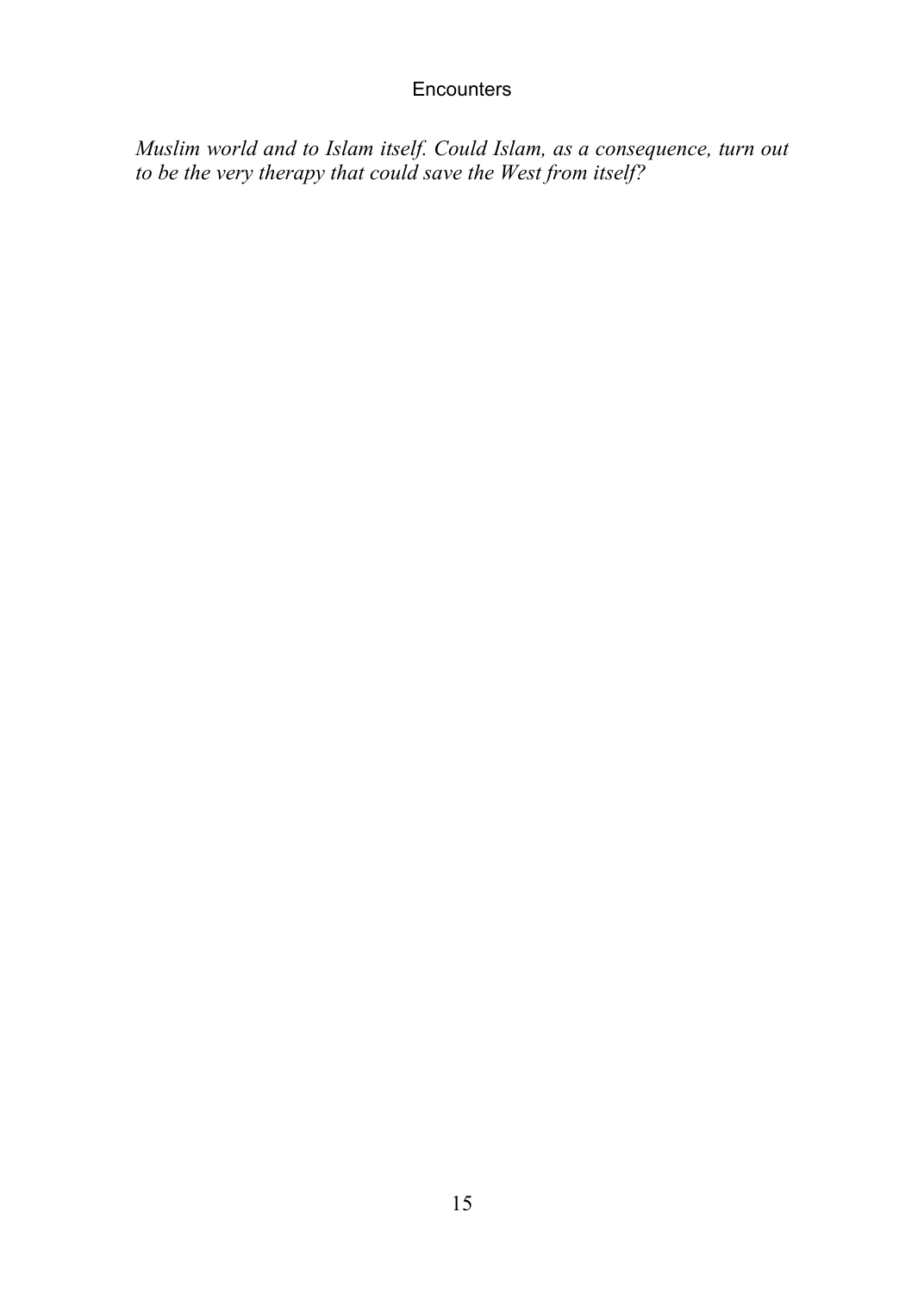<span id="page-21-0"></span>The Bible and Christianity – an Islamic view

# **PART 2: ISLAM – CHRISTIANITY DEBATES**

Translated by M. Luqman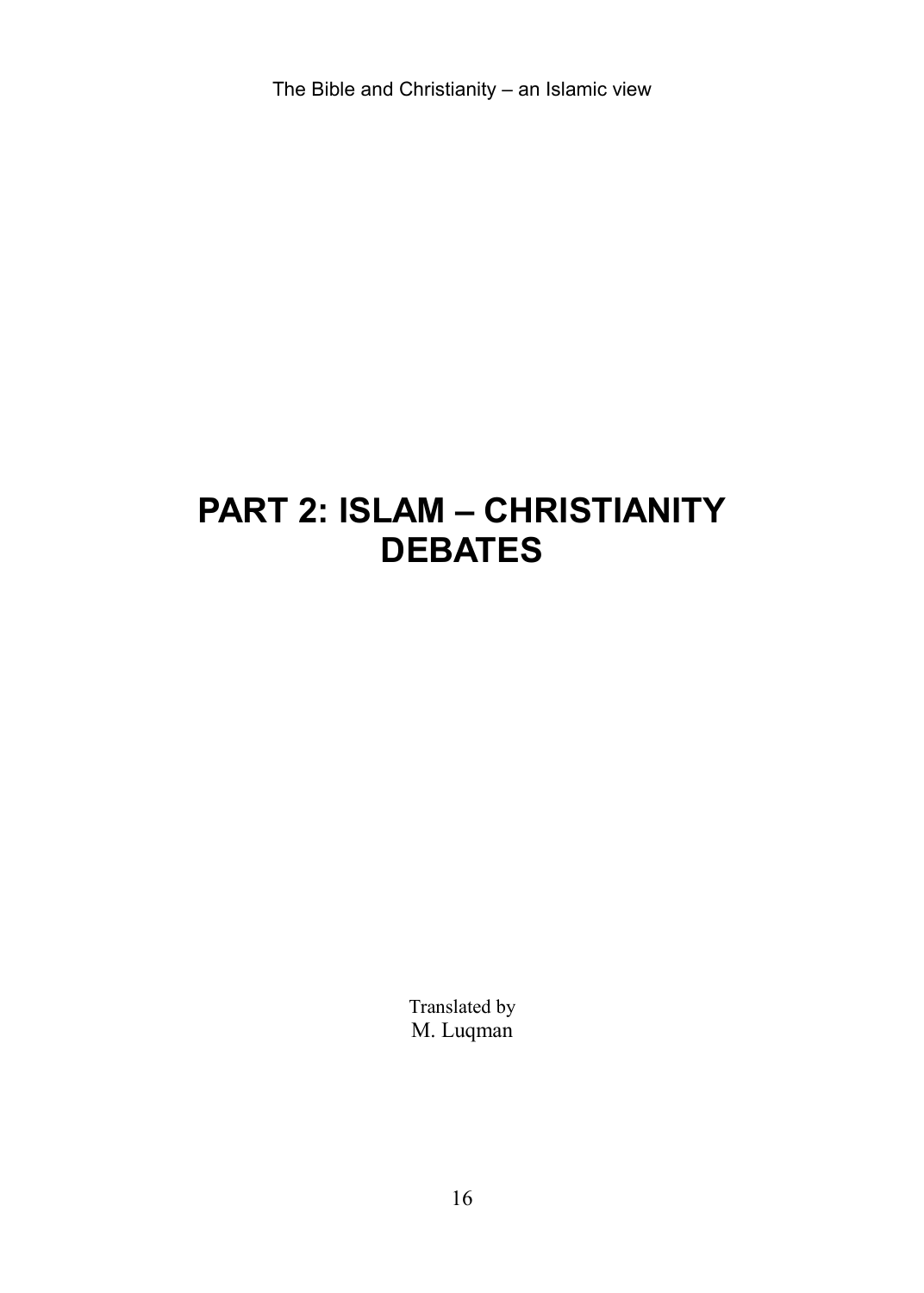**O People of the Book! Come to a word common between you and us that we worship none but God and shall not associate anything with Him and some of us take not any others for lords other than God! And if they turn back, then say: "Bear witness that we are muslims (submitted to God)."** 

The Holy Qur'an, The Family of 'Emran (3): 64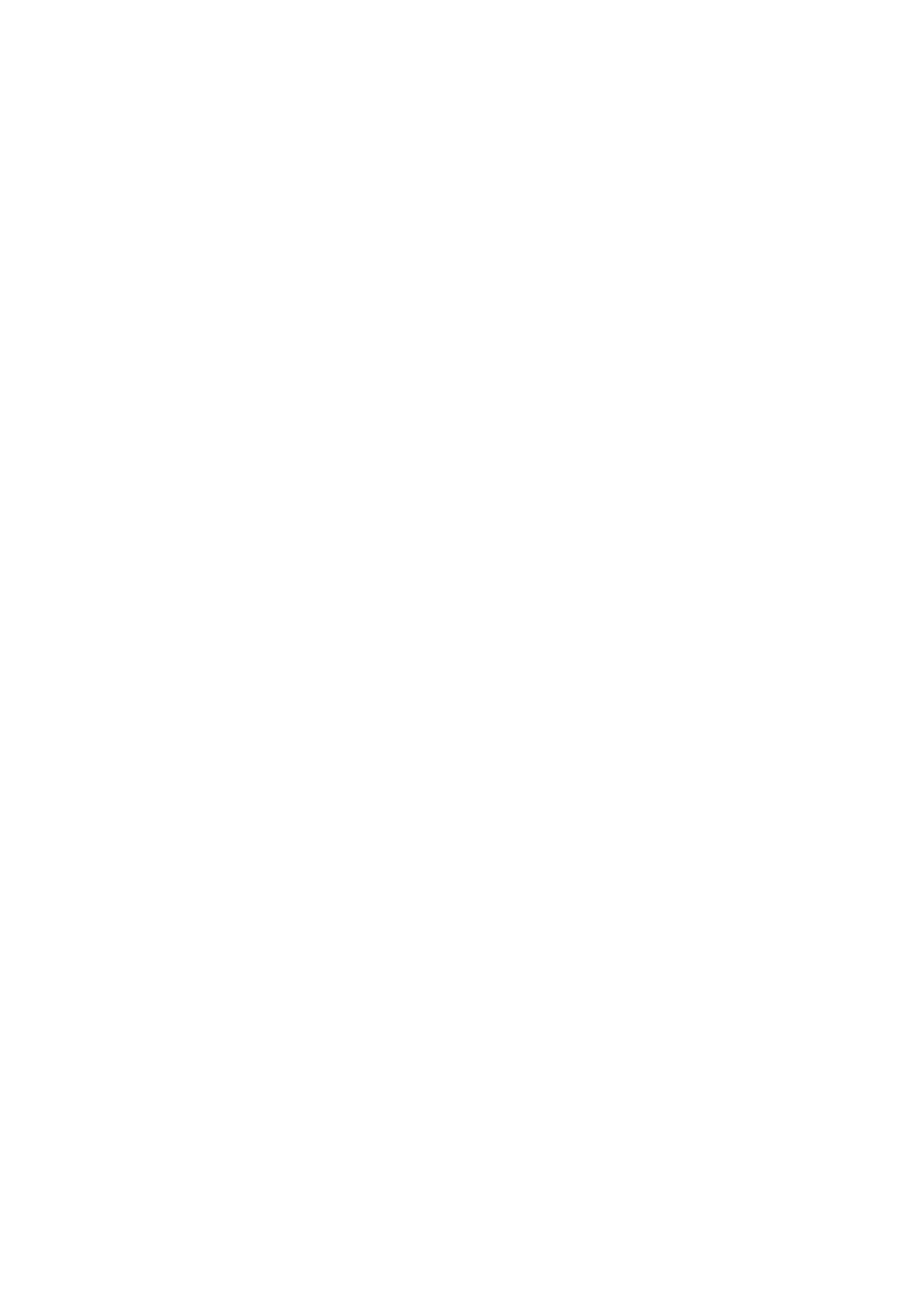# <span id="page-24-0"></span>**Author's Foreword**

All the praise is due to Allah, Lord of the worlds, and peace and blessings be upon the Holy Prophet Muhammad and his Holy Progeny.

This book is a collection of discussions and dialogues held with Christians who had come to see me to enquire about Islam and, as a result of the guidance that emerged from the discussions, they embraced Islam.

In these discussions our chief aim has been to guide them to the right path, whether through intuitive or philosophical debates, or through preaching or calling them to Islam, or thorough dialectic arguments. However, every effort was made to avoid any controversy during these discussions, which might hurt the other party.

Throughout the discourse, I found an interesting thing, that not even one of them was an obstinate Christian to deny the truth after knowing it. This remained a redeeming factor throughout our discussions.

During a period of 15 years, specially after the *coupe de tat* of July 14 (1958 in Iraq), until I was exiled from Karbala (Iraq) to Kuwait in 1971, I held discussions and debates with hundreds of followers of different religions and ideologies such as Zaidites, Christianity, Sabe'ans, Yazidites, Ba'thists, Existentialists, and Communists, but did not come across any hot-headed or obstinate person except one who was a secretary-general of the Ba'thist Party in one of the provinces of Iraq, with whom discussions were held and he showed much obstinacy and stubbornness.

I had discussions concerning Islamic beliefs and laws with a large number of individuals and groups mostly of young people many of whom had, to varying degrees, some inclination towards Eastern or Western ideologies. It would not be an exaggeration to say that I had discussions with approximately ten thousand.

Sometimes I did come across stubborn individuals but their ratio may probably be four or five percent. However, in these encounters, I never came across prejudiced person who could present firm knowledge with convincing arguments. In fact, such persons normally used to stick to their beliefs, and arguments, and kept on insisting on them even though the bases of their religion and thought were uprooted.

It is much regrettable that I could not note down the details of these discussions, which would have made it a useful detailed book. All these discussions, conversations and meetings were held with different persons,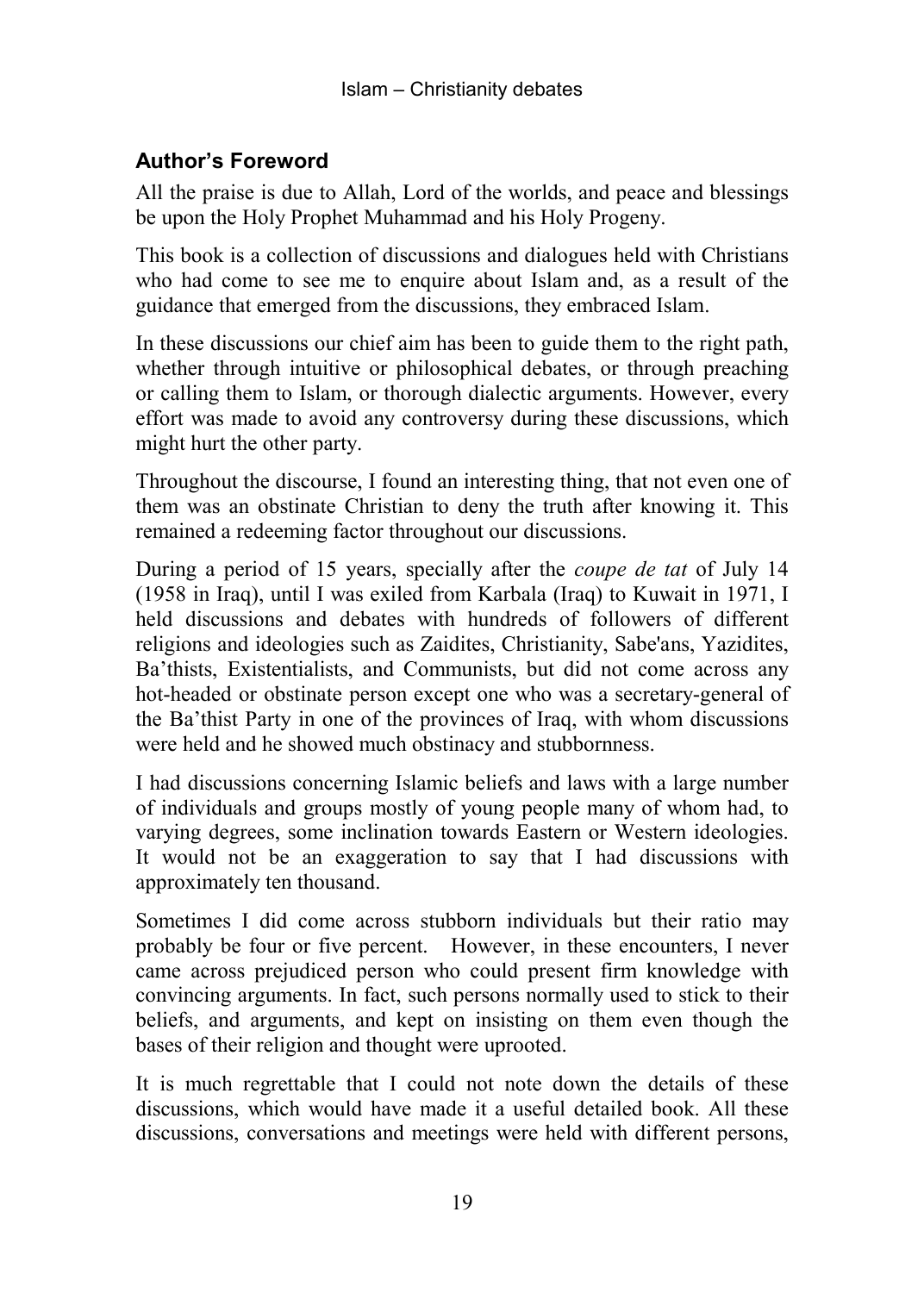and followers of various religions and creeds who either happened to see me by chance or were invited for discussions.

After the demise of grand Ayatollah Sayyid Abul-Hasan Isfahani (1356H, 1937 CE), and grand Ayatollah Sayyid Husayn Qumi (1366H, 1947 CE), the religious headship passed on to my father, grand Ayatollah Sayyid Mirza Mahdi Shirazi. Since then I continued to receive ambassadors, state representatives, ministers and political personalities who visited us in Karbala regularly. My late father used to discuss with them different religious topics, and throughout that long period and frequent meetings, I never felt helpless and unable to reply to any question. Most often we were successful in convincing others that the Islamic teachings are correct, that it is essential to implement Islamic laws in one's life, and that Islam possesses the best solutions, teachings, and laws for the salvation of humanity.

I have presented in this book the debates that led to the conversion to Islam of ten Christians in seven narrations. I have described all events as they occurred without adding anything more except that I have deleted those parts, which have been repeatedly talked about on the Prophet of Islam and on the proofs of his prophethood.

The reader will observe the simplicity and introductory style of these dialogues that were actually conducted in this manner for the benefit of the addressees.

Let it not remain unsaid that most of the time I used to suggest to those who embraced Islam to adopt Islamic names, and also I used to arrange for them to remarry  $-$  as a precautionary measure  $-$  according to Islamic criteria for marriage.

I used to present them copies of the Holy Qur'an and other Islamic books.

Our aim in this introduction is to point out that Islam has not been and will never be defeated in any field. Islam has no weakness or defect in its principles in any sense of word. There is no possibility that any religion may afford to lead mankind towards salvation better than Islam or even equal to it. If the people of the world knew Islam as it was revealed to and taught by the prophet Muhammad, they would race one another to embrace it wholeheartedly, save the stubborn and the narrow minded who are very few. This is a matter the importance of which I have personally experienced throughout my research work and discussions.

Muhammad Shirazi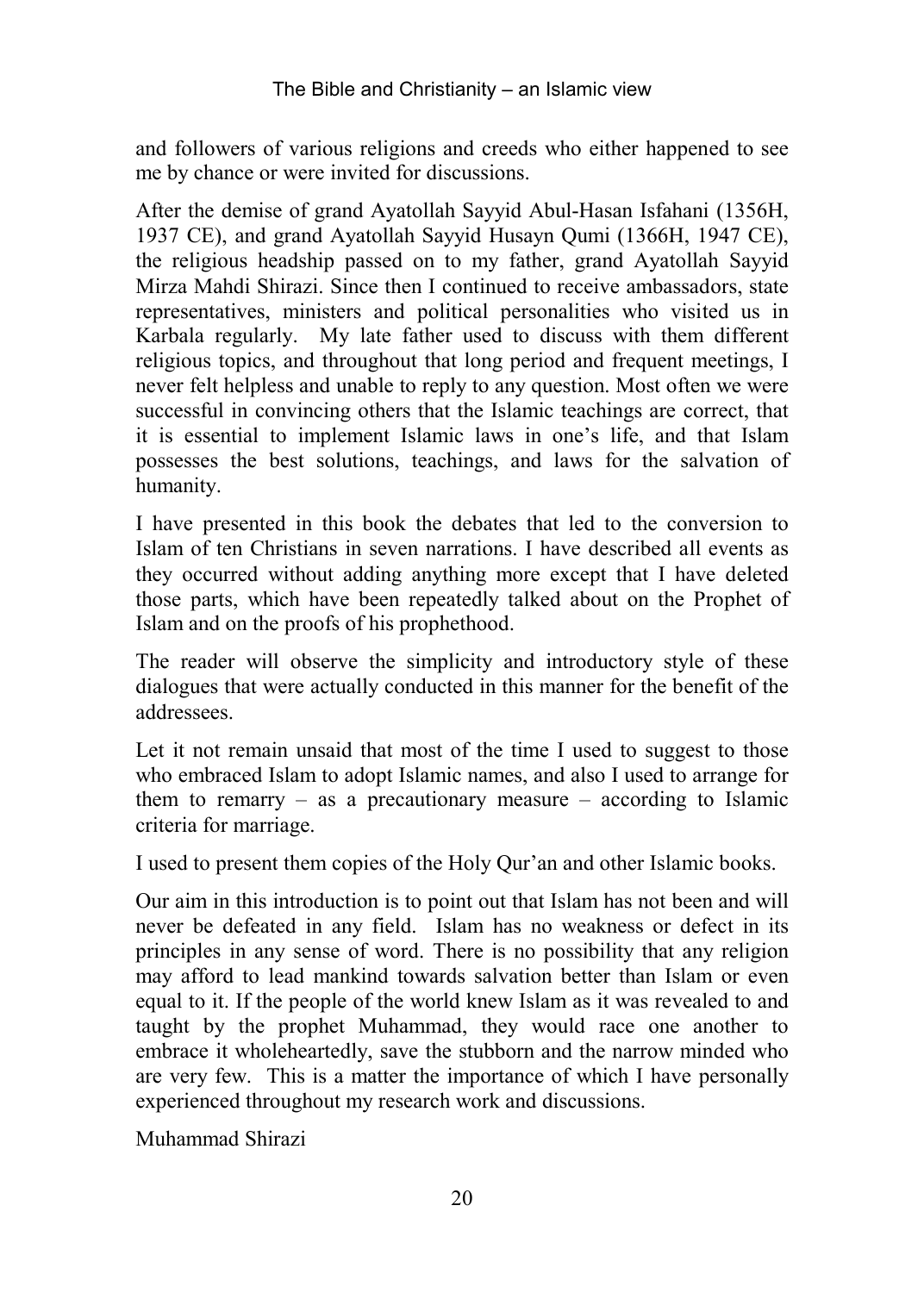# <span id="page-26-0"></span>**Knowledge In Islam**

Some of my friends who were the students in Baghdad University always used to take part in the discussions and debates concerning Islam. One day, a group of them from the medical college came to me and said that they had an American professor who had been appointed to teach in their college. Seemingly, he was a judicious man who seeks to find the truth. He was inquiring much about Islam and was impressed by the Islamic way of life.

When they requested me to meet and discuss (Islam) with him, they were not sure that he would be convinced about Islam after the discussion. I booked a date in my diary for them and said that by the grace of Allah he would be inspired by Him to embrace Islam. The college students smiled and wondered as to how would an American professor embrace Islam easily. I asked them whether they thought that Islam was an acceptable religion, or that they were not sure of my competence to interpret Islam, or that the professor was too obstinate to accept the truth even after understanding it. The students remained silent. They could not say that their professor was an obstinate person as they had already praised him for his fairness.

They went on to work out how to persuade him in his capacity as their professor to come to Karbala (which is 100 km) from Baghdad despite the fact that the professor did not believe in visiting of holy places. I suggested to them to bring him to Karbala just for recreation. Incidentally, the date of our appointed fell on an Eid holiday.

At the time of arrival of the professor, a group of people were already at my reception for the Eid greeting. I welcomed him, and after formal courtesy talk, I asked him how he found Baghdad and its Muslim people. Having expressed his impression about Baghdad and Muslim people, I said to him that he had not seen anything of Islam and Muslims yet; otherwise he would have been surprised much more. When he asked how, I told him "Islam, for example insists for its followers to acquire knowledge to the extent that Islam makes it compulsory for all men and all women to acquire knowledge." I went on to explain to him some of the excellence of knowledge and wisdom as seen through the Islam and the reward prescribed for seeking knowledge. I added, "Islam does not persuade its followers to learn religious science only, as some claim, but Islam encourages (its followers) to gain every type of knowledge so much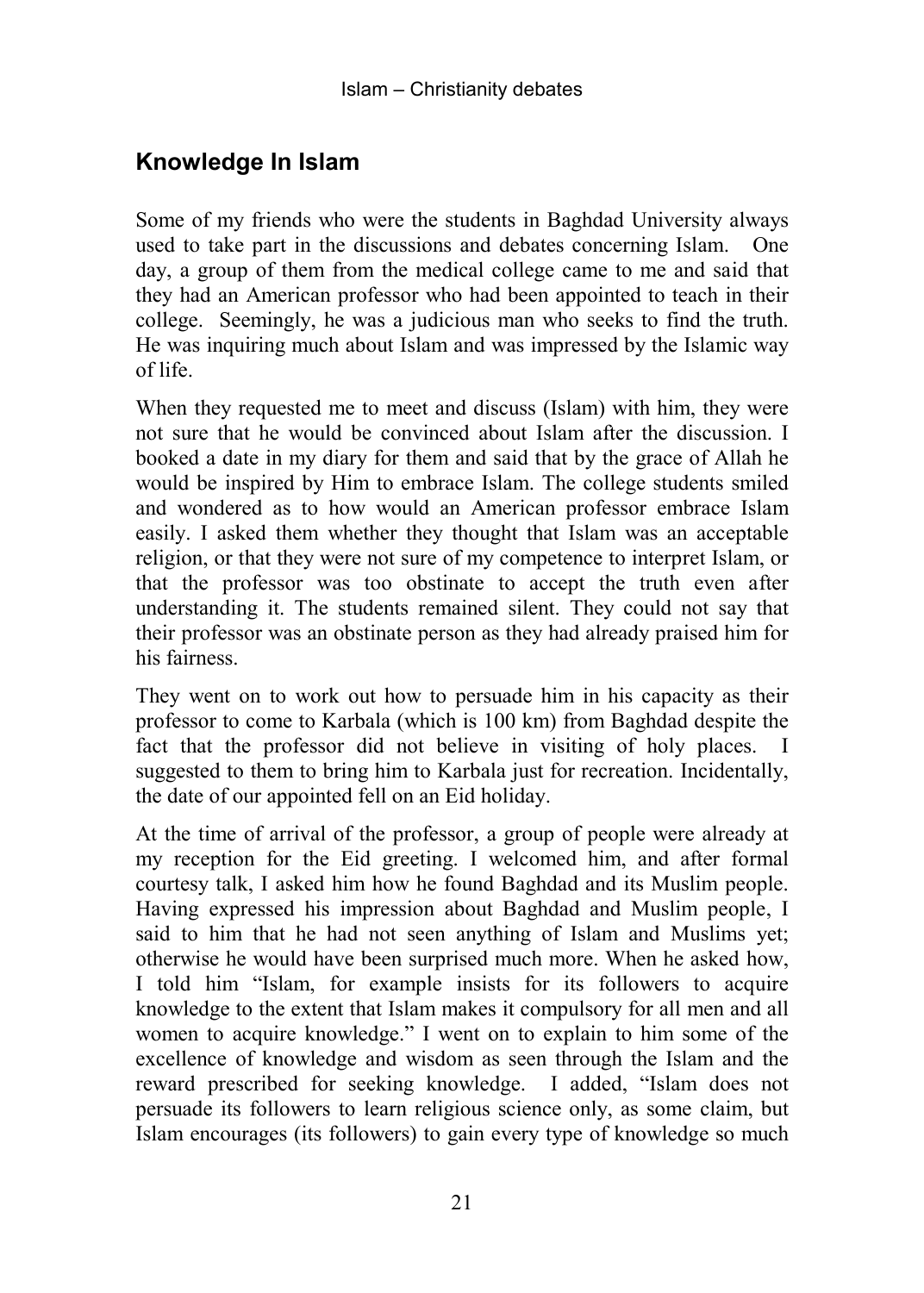so that the religious authorities issued religious decrees that acquiring knowledge of all essential sciences and technologies is obligatory upon everyone in the community unless or until experts in the fields concerned are available in the community, to the extent of self-sufficiency."

I quoted the Holy Prophet Muhammad (may Allah's blessings be upon him and his Progeny), who said: *"It is obligatory for every Muslim, man or woman, to acquire knowledge."17* In this hadith the Holy Prophet did not limit the learning to any particular field, such as, religion, Qur'an or engineering.

Along the same line, Imam Ali (upon whom be peace) is quoted as saying: *"a person is valued for his skills and qualities."18*

The Holy Qur'an precedes both of them and asks: **{Can the learned be equal to the ignorant?}<sup>19</sup>**

In other words, those who know the contents of the Holy Qur'an are not equal to those who are ignorant of it. Similarly, he who possesses the knowledge of medicine cannot be equal to one who is ignorant of medical science, and he who is the master of mathematics is not equal to one who knows nothing of it. Similarly the comparison may go on in respect of the atomic science, history, politics, economy, etc.

The doctor, listening to these facts attentively, was impressively surprised. Then I said to him, "more than that, the Holy Prophet had urged his companions to go about in search of knowledge and wisdom even to the most remote corners of the world, into the depths of seas, and the expanse of the outer space. The Holy Prophet said: *"Seek knowledge, even (if it is) in China.*<sup>20</sup> "You could imagine," I told the professor, "how difficult and tiresome it was in those days, to travel from Medina (in today's Saudi Arabia) to China, and the time it took to go there? Probably the journey took one year. Besides, there was no trace of religious knowledge and Islamic studies in China. Only the past ancient religious and worldly knowledge were taught over there."

"Is this not," I asked, "one of the best proofs that Islam was the religion of knowledge and wisdom which encouraged acquiring every knowledge

<sup>17</sup> *'Awali al-Le'ali,* vol. 4, p 70; *Bihar al-Anwar,* vol. 1, p 177

<sup>18</sup> "*Man la-Yahdhuruhul-Faqih*", vol. 4, p 389, hadith # 5834

<sup>19</sup> The holy Qur'an: The Throngs (39): 9

<sup>20</sup> *Wasa'el al-Shi'a,* vol. 18, p 14, hadith # 20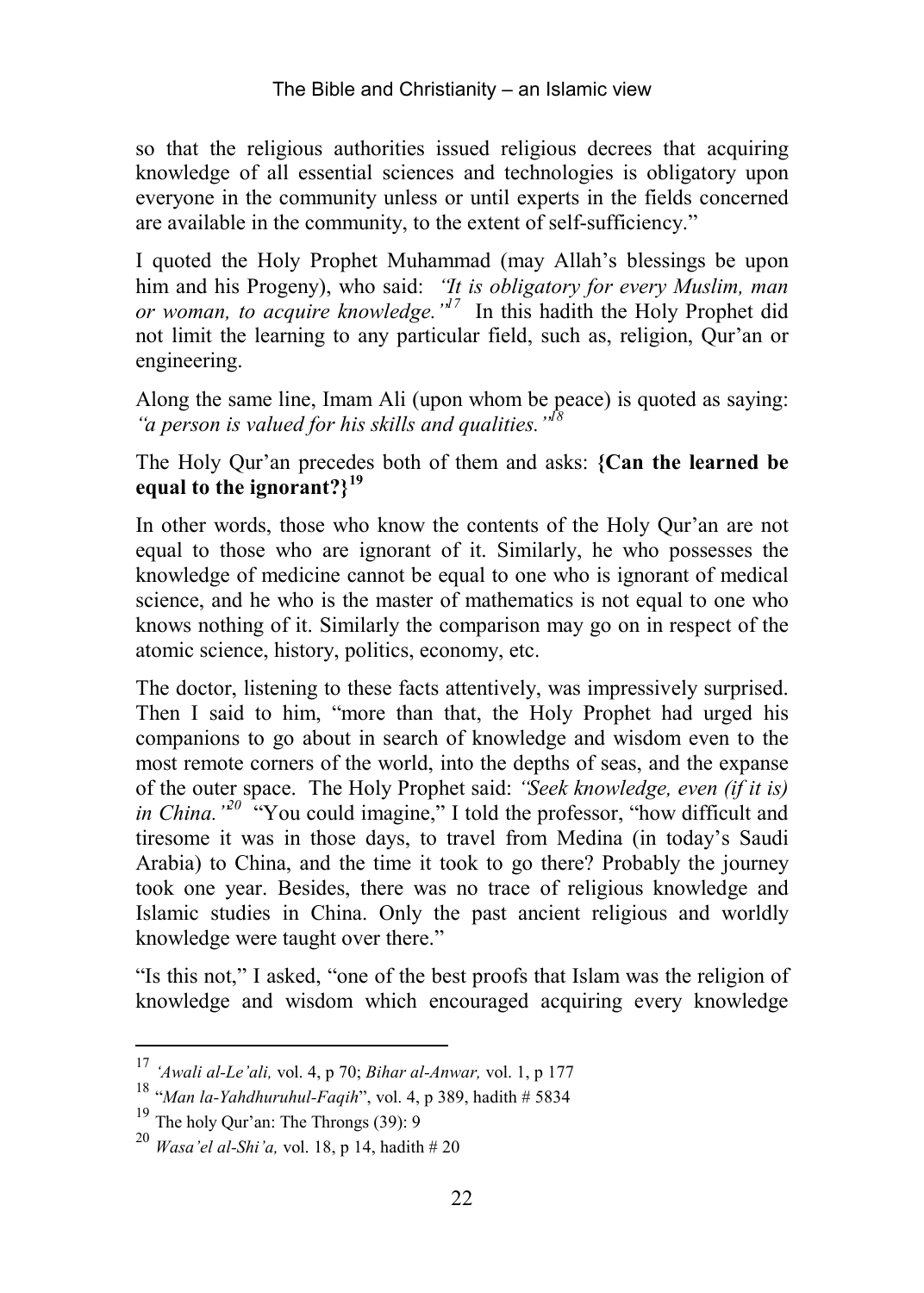and, as such, was it not a religion of truth? Had Islam been a false religion, it would have avoided knowledge and intellect because every falsehood avoids the truth so that the secrets of its deception would not come to light."

Then I told him that the chapter of the Holy Qur'an that was first revealed to the Holy Prophet, according to some Islamic scholars, was the chapter of the "Clot". This chapter begins with the command of the Almighty, **{Read in the Name of your Lord, Who created man from a clot . . . (and) Who taught (to write) with pen . . .}<sup>21</sup>**

Allah the Almighty has mentioned "reading and writing" in this chapter as these two skills make the bases for learning and the key to knowledge. There is another more important hadith from the Holy Prophet, which says that, *"If knowledge were to be in the Pleiades22, the inhabitants of Farris (Persia) would fetch it from there."23* If we take *Farris* to mean lands other than Arabia, just as they call the non-Arab world as *Ajam*, we can say that the hadith refers to the recent expedition to the moon. Here is some good news for man to reach any planet in the Pleiades cluster of stars, which is at a far greater distance than the planets (of the solar system).

In other words, we can say that this hadith of the Holy Prophet is an order in disguise, meaning, "O people of the world, fly into the depths of space until you reach distant stars such as those of the Pleiades." Consequently, we are waiting for that day when mankind will reach the Pleiades.

"As you know" I said to the Professor, "when Russian space scientists launched the first artificial satellite, some of the Christian scholars/clergymen protested that the Russian act was in defiance of Heavenly powers, while the scholars of Islam congratulated humanity on that remarkable success of science in that direction. They took that success as a manifestation and a proof of the correctness of the predictions and saying of the Holy Prophet Muhammad."

Thereafter, I told him that Imam Ali who was the pupil and successor of the Holy Prophet, and all Muslims accepted him as a great leader and all held him in high esteem, had proclaimed saying,

<sup>&</sup>lt;sup>21</sup> The holy Our'an: The Clot (94):  $1 - 4$ .

 $22$  Pleiades is an open cluster of stars in the constellation Taurus, some of which are bluewhite giants clearly visible to the naked eye.

 $\frac{23}{B}$ *Bihar al-Anwar*, vol. 1, p 195, hadith # 16.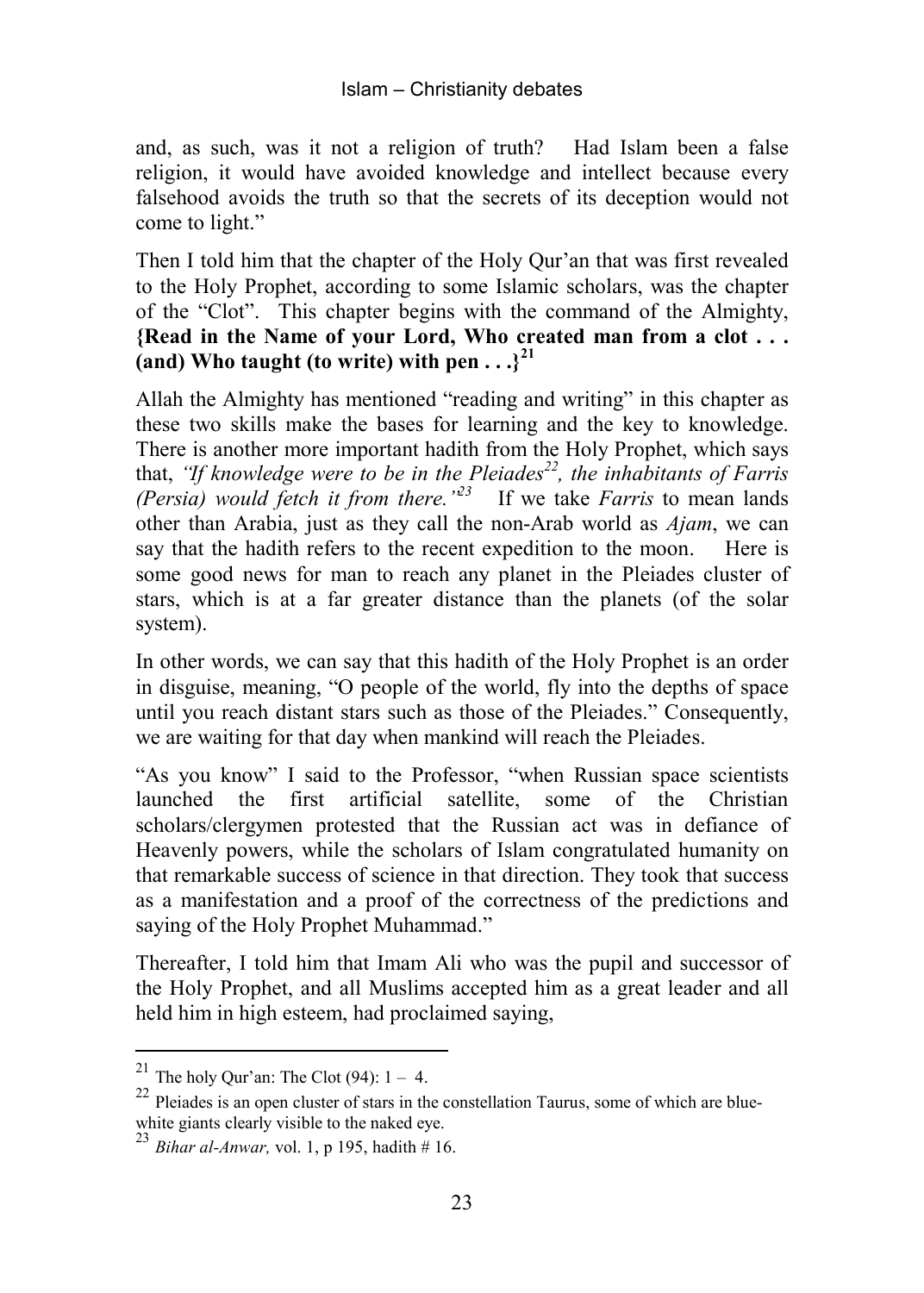*"Ask me about the ways of the skies as I know them better than the ways of the earth."24*

I asked him whether this proclamation did not prove that he had detailed knowledge of astronomy, and what modern man has discovered today was already known to him fourteen centuries ago, whereas for five thousand years philosophers were of the opinion that flight of man to the skies was impossible.

Every sentence of mine appeared to have deeply moved the doctor and struck like a lightning. These words prevailed over his mind completely and the signs of awe and amazement were clearly seen in his face and his motions. Then I told him about a verse in the Holy Qur'an which referred to the conquest of the outer space and the oceans. This verse says, **{O company of Jinn and Man! If you have power to penetrate all regions of the heavens and the earth, then penetrate (them). You will never penetrate them except with power.}<sup>25</sup>** Religious scholars interpreted this power as scientific power.

The meeting lasted for over an hour. In the end I enquired him whether he was satisfied that Islam was a universal religion and Muhammad ibn Abdullah (may Allah's blessings be upon him and his Progeny) was the Prophet from Allah, the Almighty.

The doctor bowed his head, thinking about what I had said. As he remained silent I said, "I hope you will embrace Islam and augment your distinction of knowledge by that of faith, as Allah the Almighty says in His Holy Book, **{Allah will exalt those who believe among you, and those who have knowledge to high rank}<sup>26</sup>** By the grace of Allah, you are already in possession of the characteristics of vision and wisdom. The only thing which is left is to add to yourself the virtues of belief and faith in Islam." Then I explained to him that by embracing the religion of Islam he would lose nothing. After a noticeable silence and deep thought, the doctor said, "How should I embrace Islam?"

I said you declare your belief by stating the three declarations of faith, saying, "I bear witness that there is no good except Allah; and I bear witness that Muhammad is His servant and prophet." In addition to these two declarations, I asked him to declare his acceptance of the authority of

<sup>&</sup>lt;sup>24</sup> *Bihar al-Anwar*, vol. 39, p 108, hadith  $\#$  13.

<sup>25</sup> The holy Qur'an: The Beneficent One (55): 33.

<sup>26</sup> The holy Qur'an: The Woman Disputant (58): 11.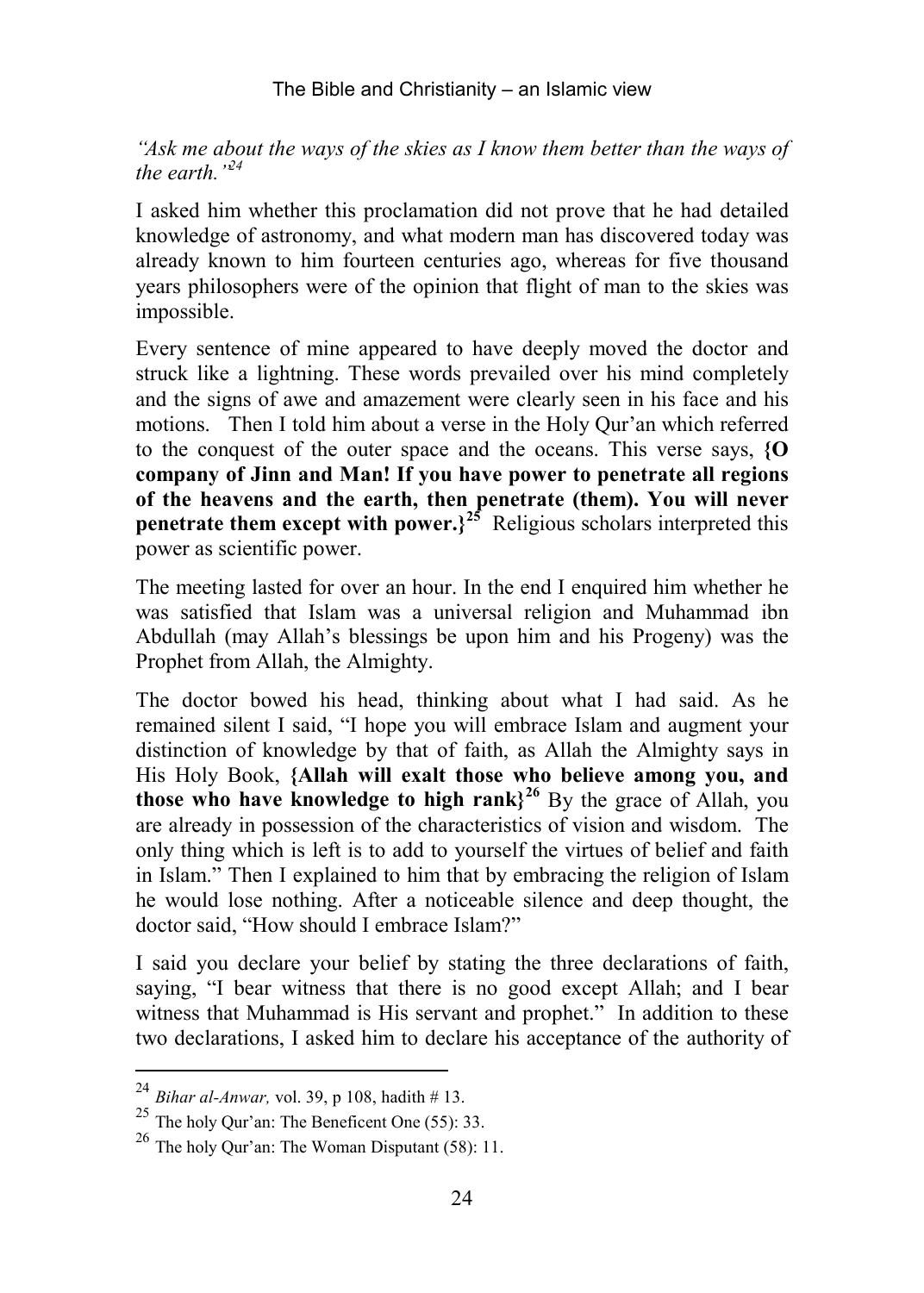Imam Ali and the other (eleven) Imams. He then repeated them accordingly.

Thereafter, he requested one of our friends who was his pupil and was acting as interpreter to arrange one hour every week to teach him the tenets and rituals of the divine religion of Islam.

The people who had assembled there congratulated him, and some refreshment was provided. The gathering dispersed, while all were saying, "Praise be to Allah, Lord of the worlds."

 $0 - 0 - 0$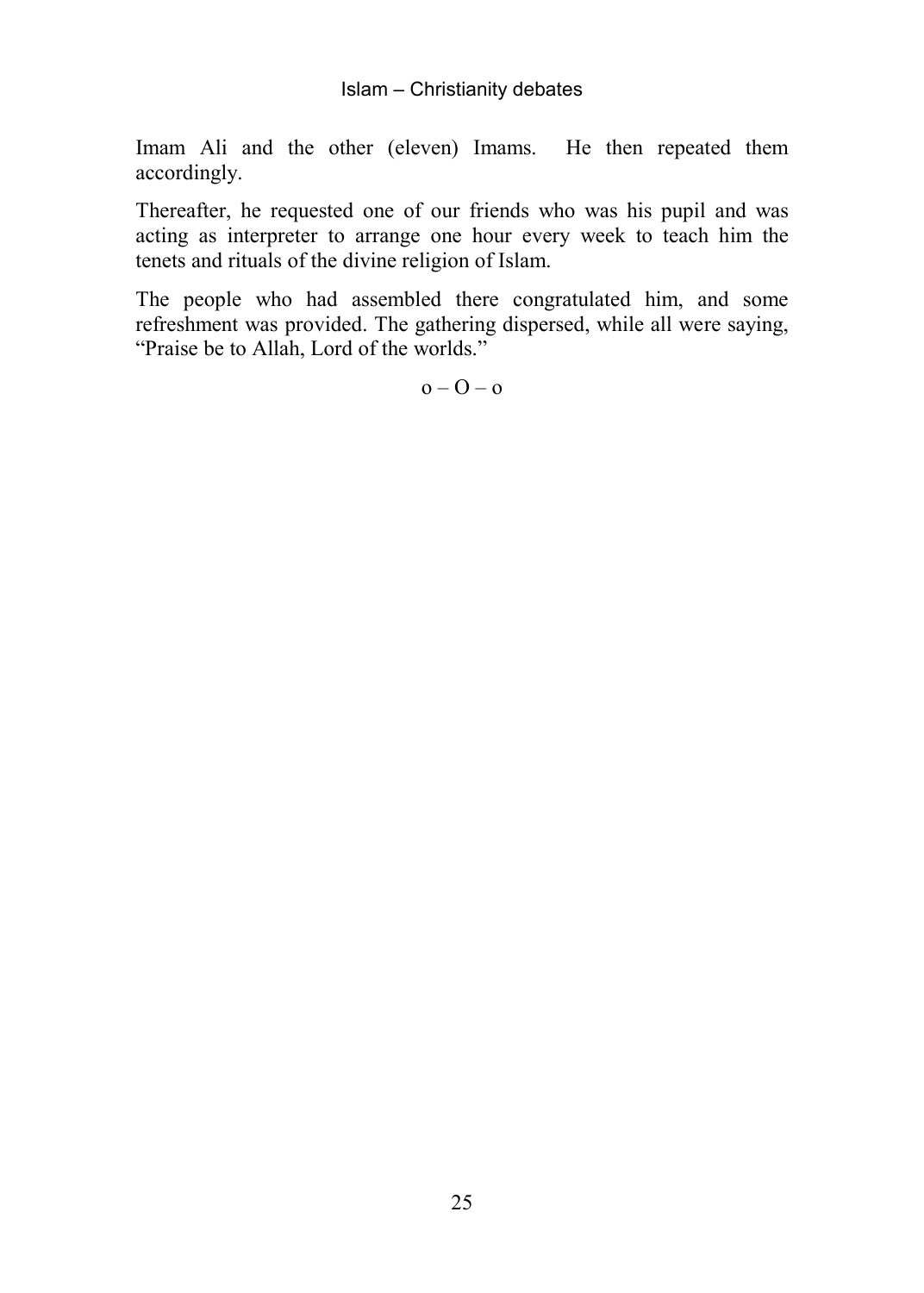# <span id="page-31-0"></span>**Is Jesus The Son of God?**

One of my friends, a grocer, came to me one day and said that his brother was an Italian-educated engineer. He and two other individuals from Karbala had each married a Christian Italian woman. The brother had discussed Islam and Christianity with his wife, but in turn she questioned the truth of Islam. That woman, like her husband, was also a learned person. Besides, she was also enriched in Christian religious knowledge, as her father was a Christian scholar.

My grocer friend sought my permission to bring them before me with an intention that perhaps Allah might bless them and they could embrace Islam. I booked a time for them to come and see me. The grocer added that according to his brother, his wife was well educated and well versed in current affairs as well as in the religious knowledge. She was said to be very much argumentative in discussion. I replied, "I hope Allah the Almighty, would help me to speak the words of truth." I also advised my grocer friend that he should bring the three young men along with their wives so that the discussion could be made with all of them. The grocer promised to try to bring them together but he expressed his doubt about their coming together because only one of them, his brother, being pious and faithful, was keen for his wife to see the truth of and embrace Islam, whereas the other two were devoid of such characteristics. I reminded him of the saying "you won't know until you try."

After a few days he came back to me and asked if I could see them that evening and I said, "You are most welcome." After the evening prayers, I went to my house. The three young engineers along with their wives as well as the grocer friend came over to my house. During the course of our discussion, the husbands of the Christian women acted as their interpreters.

I asked those women what was their religion, and they told me that they followed the Christian religion. I questioned them why they had become Christians. One of them eye winked to the other and said they believed in Christianity because they had accepted Jesus Christ was the son of God. I asked, "Who told you that Jesus Christ was the son of God?" They replied that all people believe so. I refuted their claim, saying, "This is not true. Do you not know that the present population of the world is more three billion out of which only eight hundred million are Christians? Therefore, the remaining people of the world do not believe that Jesus is the son of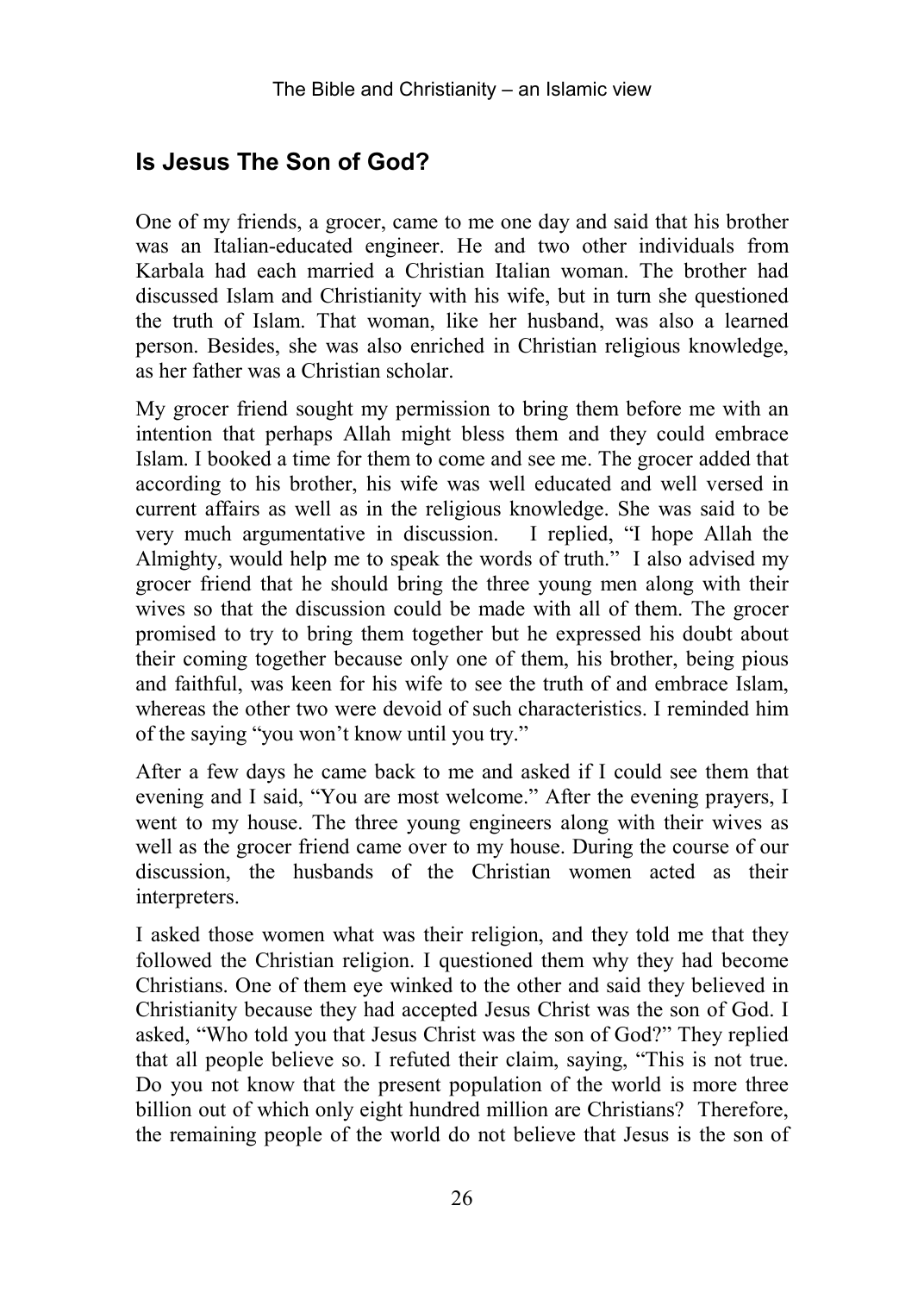God." At this stage the women were silent because they had no counterargument to present. Then I added, "Moreover, all Christians do not believe that Jesus is the son of God, but most of them believe that he was a human being."

Then one of those women asked whether I could say that millions of Christians including the great scholars, hermits, nuns and monks were telling a lie that Jesus was the son of God. I put the same question to them as to whether they could similarly say that more than two billion of non-Christian people including great scholars, pious and learned people were telling a lie that Jesus was not the son of God.

The women were silent for a while. Then they asked me to prove the prophethood of Muhammad, and on what grounds I am guiding them to the religion of Islam. I said, "Prophet Muhammad brought miracles with him, claimed to be a prophet, and his claim was not contrary to reason, and therefore we believe in him." She asked me to elaborate my three points, and I explained it to her thus:

- 1. "the fact that Muhammad claimed to be a prophet is quite clear and needs no elaboration, as you too admit that he claimed so." She confirmed my first point,
- 2. "the Prophet of Islam showed miracles to prove his prophethood out of which the Holy Qur'an alone is sufficient, since it challenges the people of the world to bring even one chapter like any chapter of the Qur'an, but no one could do so."

She asked as to why the people of the world could not bring an example against the Qur'an. I replied, "It was similar to Jesus who used to give life to the dead but none of the Jews had such power." She observed, "The Qur'an is the word." I replied, "Yes, of course, but this word is not like that of the people, it is something supernatural; and that is why the people of the world could not write a single chapter parallel to it. If Muhammad was not a prophet, he could not bring a book like the Qur'an which is beyond the human word.

3. Then I explained my third point to her saying, "His claim was not contrary to reason. Sometimes it is possible that someone may claim something and carry out some extraordinary tasks, but his claim is contrary to reason. The very reason that his claim was contrary to reason is the proof of his deed's being not a testimonial from God. For example, if someone claims that the sun can produce coldness, and in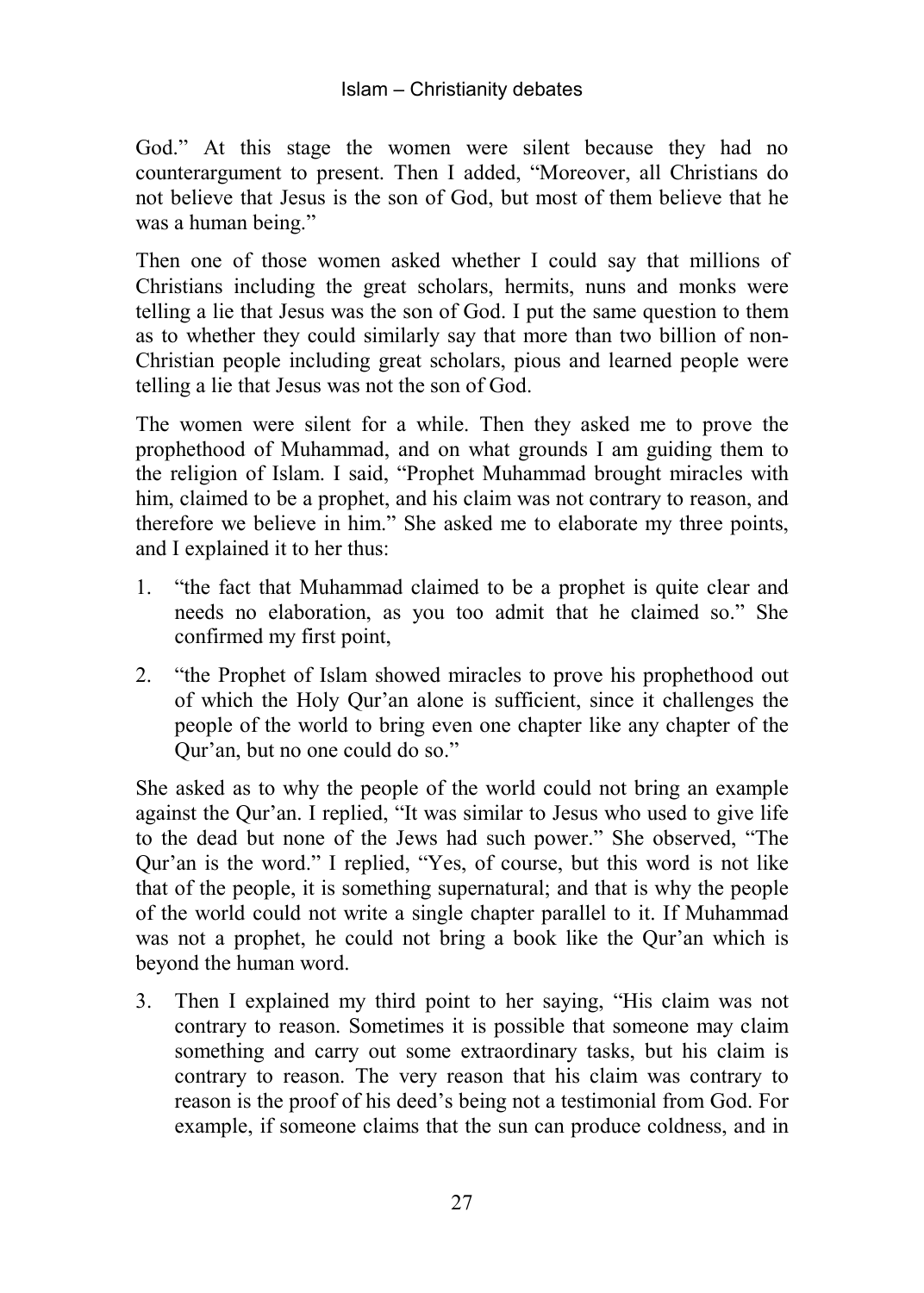support of his claim he carries out some extraordinary deed as to cause the sun eclipse, here we can say that this action of his and the eclipse of the sun is not a miracle from God, but an act done through sorcery, juggling or an unnatural act.

Whereas, it is quite obvious that the claim of Prophet Muhammad was never contrary to reason."

Then the Italian woman repeated her first argument, saying, "If Jesus Christ was not the son of God, then whose son was he?" I asked her whether she had heard the names of Adam and Eve. She replied, "Yes, Adam and Eve were the first and foremost human beings on earth as stated in the Bible" Then I said, "Who was the father of Adam and Eve?" She replied, "Adam and Eve had no father." I asked. "How did they come to this world?" She replied, "By the order of God Almighty." Then I explained it to her that Jesus came to the world similarly by the order of God the Almighty, and without any father. She remained silent.

As my argument had inculcated in them a deep impression, I continued by pointing out to the Christian women that Islam holds Jesus Christ and his mother Mary in high esteem. I started to praise and glorify Virgin Mary (upon whom be peace) and then asked them, "What hinders you to enter this religion which respects and holds in high esteem your Prophet (Jesus) and his mother?"

The women were very much surprised on my talk that I was saying that Islam held Jesus and his mother in high esteem. Then I said to them, "Just now I will bring our holy book, the Glorious Qur'an, for you so that you may yourself see with your own eyes how much our Holy Qur'an has praised and held in high esteem Prophet Jesus and his mother Mary. Nevertheless, there is an entire chapter in the Qur'an entitled Mary." Then I fetched the Qur'an, I opened the chapter of Maryam and showed it to them. I turned its pages one by one before them and showed them each and every verse concerning Mary in that chapter.

After such arguments and conversations, Islam made a way in their hearts and I thus taught them to repeat this declaration of accepting the Islamic faith:

"I bear witness that there is no god but Allah Who is One having no partner. And I bear witness that Muhammad is His servant and messenger. And I bear witness that Ali and his infallible descendants are the successors of the Messenger of Allah."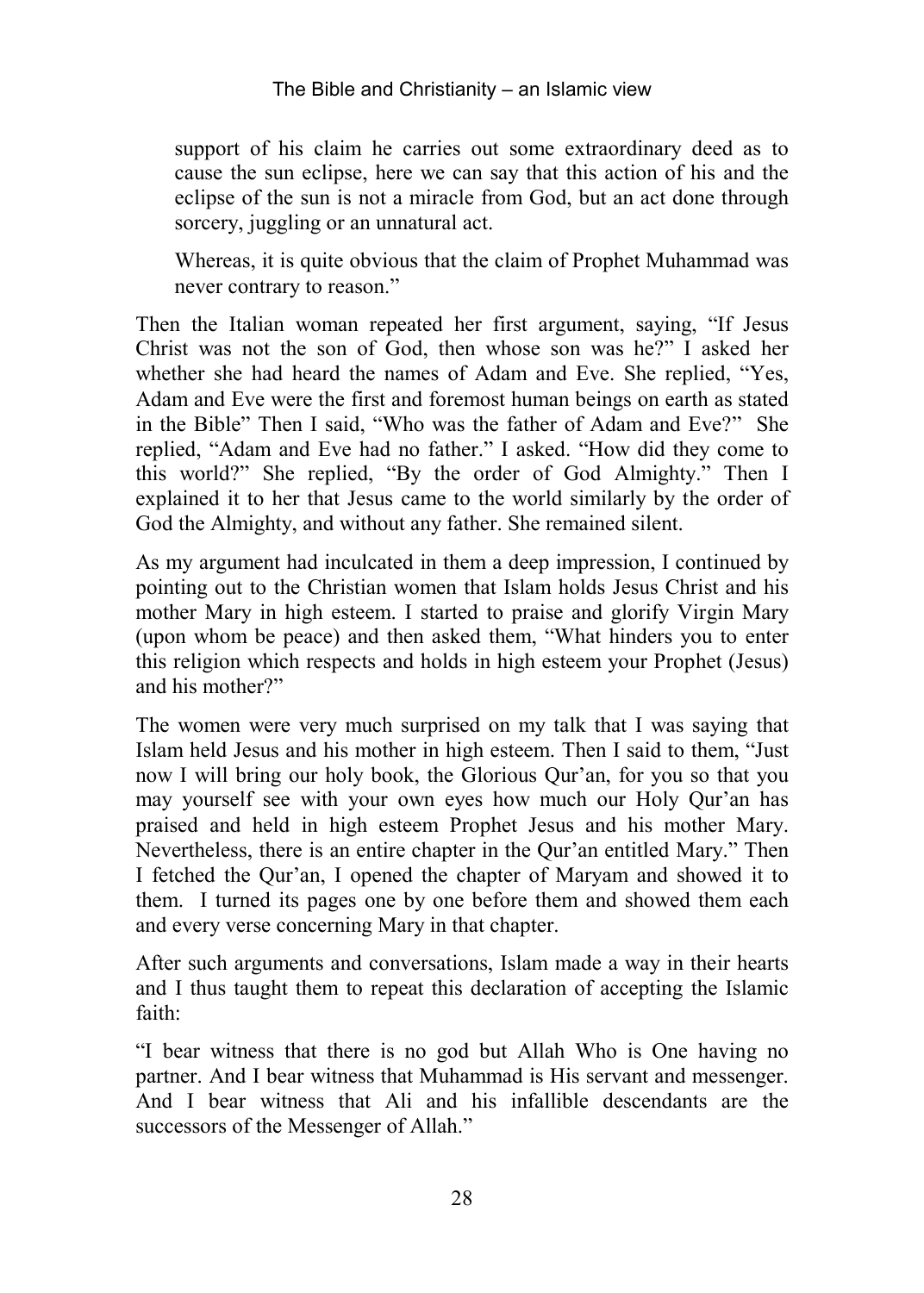They recited sincerely all three declarations of the faiths in Arabic and in their own tongues as well. At the end some refreshment were served. Their husbands were advised to teach their wives Islamic injunctions. A set of books on the principles of Islam and its practices was presented to them as a gift.

 $0 - 0 - 0$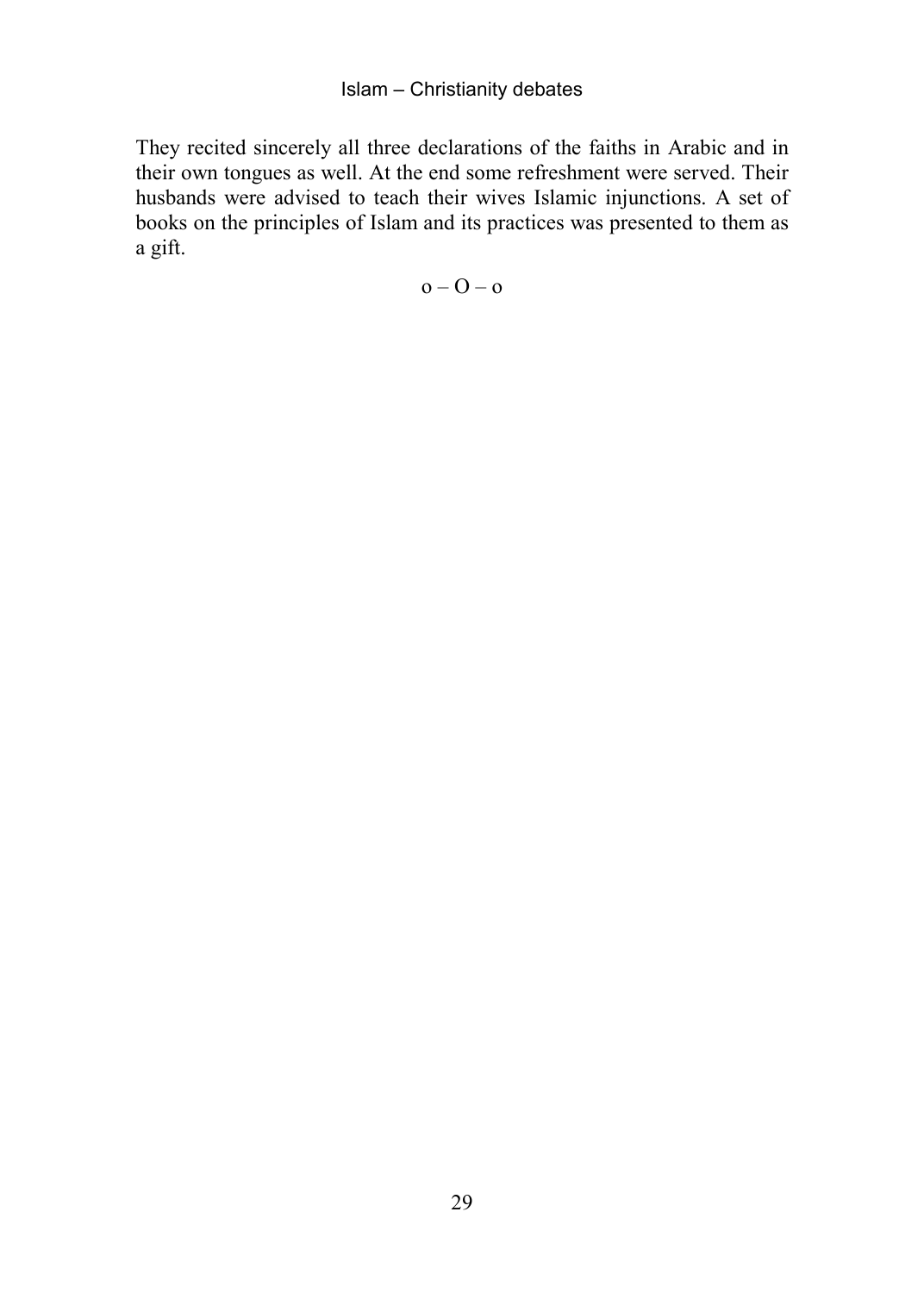## <span id="page-35-0"></span>**Position of Jesus and Christians in Islam**

One day, a colleague of mine came to see me and said that, through his friend, he acquainted with a Christian engineer who served in Iraq and he wanted to discuss Islam with him but he, my colleague, could not do so because he was not well informed of Christianity and was afraid of assuming this responsibility as he had not studied relevant books and references sufficiently to be able to discharge his responsibility.

A few days later, he brought his friend after the evening prayers, and after a little courtesy talk he asked me whether I believed Islam to be a religion, to which I replied in affirmative. He also asked me whether I also believed that Muhammad was a prophet of God, and whether the religion of Muhammad was better than that of Christianity. I replied in affirmative.

Then he asked, "Do you believe that whosoever does not believe in Islam will be thrown into Hell?" I replied, "Those who do not believe in Islam are of two groups. The first group are those who do not believe in Islam since they have no information about the truth of Islam. This group of people would be tested on the Day of Judgement. If they 'pass' the test they would enter Paradise and if not they would go to Hell.

"The second group are those who, having studied and understood the truth of Islam, still do not believe in Islam out of stubbornness and such like. They know that the religion of Islam is a right one, but in spite of this they deny it. Such group of people are obstinate and if they do not feel contrite and repent to Allah the Almighty, then they will be thrown into Hell."

He said, "If it is so, do you think that millions of Christians will fall into Hell?" I replied, "I did not say that. What I said was that only the obstinate ones will enter hell but those who were ignorant, having no Islamic knowledge would be tested on the Day of Judgment." He said, "So far I have never heard such a thing from anyone except from you. Contrary to it I have heard from many Muslims that all Christians would fall into fierce Hell. "I said, "Whatever I said is the opinion of all Muslim scholars and is also recorded in our books of philosophy and theology." He said, "So a group of Christians shall enter Paradise!" To clarify my point, I said, "All those Christians who believed in Jesus Christ and accepted his religion as true before the advent of Islam shall certainly enter Paradise. But after the advent of Islam, only those Christians who 'pass' in the test on the Day of Judgement shall enter Paradise."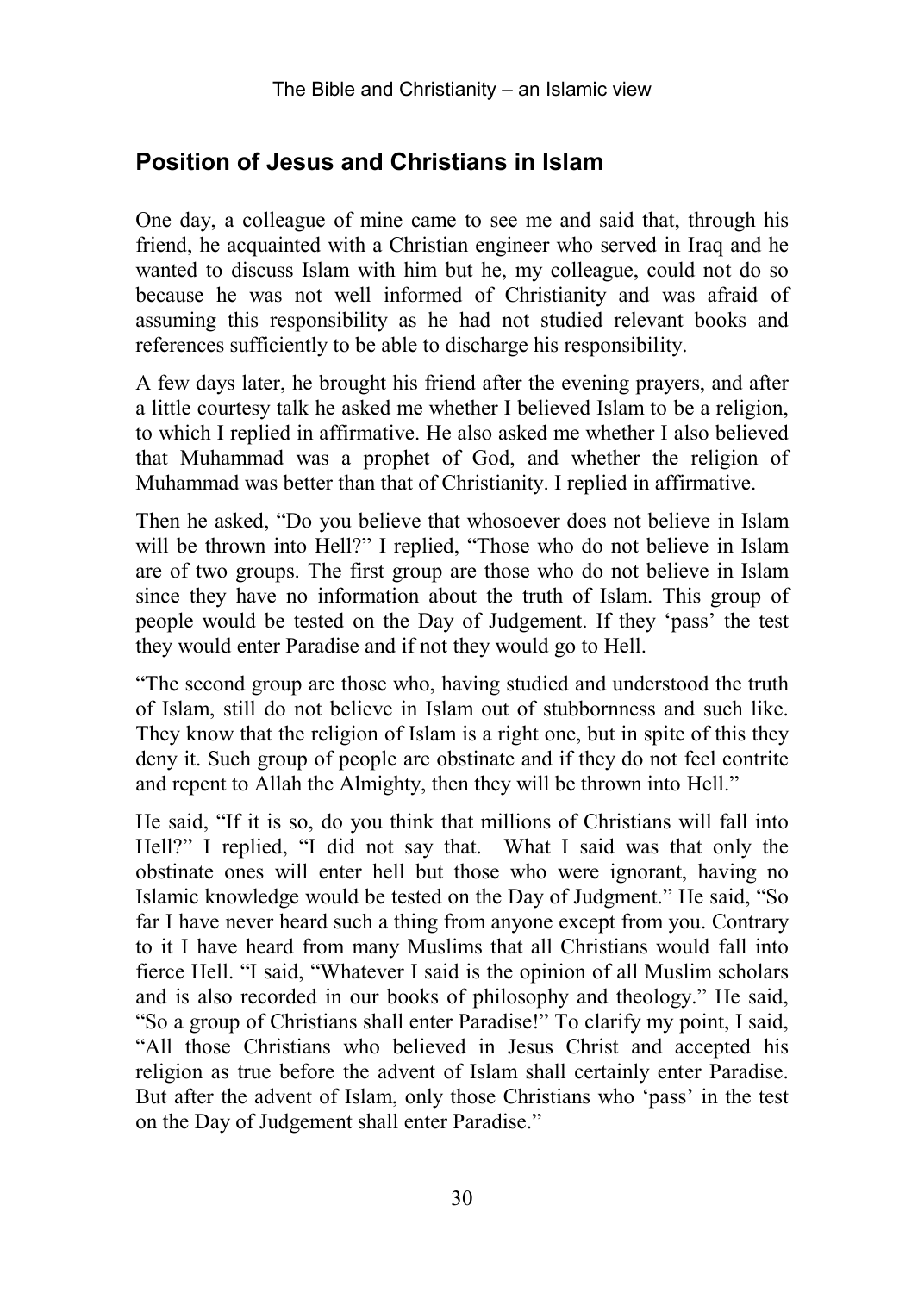The Christian engineer asked whether I knew about Christianity. I replied, "Yes". He questioned me as to how and from where I have learnt about Christianity. I said that I have learnt about Christianity by studying their books and by holding debates and discussions with various scholars. He wondered and asked why I did not embrace Christianity in spite of the fact that I admitted the greatness of Jesus. I replied that I was well aware of the greatness of Jesus but I also knew of the greater status of Prophet Muhammad. Thus I believed in Jesus and after him I also believe in Muhammad (peace be upon them). He remarked, "Therefore, as for Christ we feel the same." I said, "Yes."

He then asked me, "How can you prove that Muhammad was a prophet?" I said, "The same proof which establishes the prophethood of Jesus, also proves the prophethood of Muhammad." He negated my argument by saying that Jesus was the son of God whereas Muhammad was the son of Abdullah - the Servant of God." I asked him, "What do you mean by Jesus is the son of God?" and I added, "Do you mean to say that God made Mary to give birth to Jesus in the same way as a man makes his wife to give birth to his son? Or do you mean something else? What do you really mean?"

At this juncture the face of the Christian engineer appeared to change colour and he paused to reflect. After a few minutes he raised his head and said, "This incident, being a supernatural one, is beyond one's reason and imagination." I asked him, "How do you believe in a religion which is beyond reason?" Then I gave him an example, saying, "If a person comes here and says to you, I am a prophet of God, and it is compulsory upon you to obey me", and as soon as you ask for a reasonable proof from him he says to you, "It is beyond your reason to understand me", would you not laugh at that person?" Then I explained to him that it was the nature of human being that he should not accept anything if he does not understand it.

He asked, "So how do you believe in God despite the fact that your reason cannot comprehend Him?" I said, "I know that this world has been brought about by an able creator, but I do not know what is His nature or reality. This is similar to the fact that one believes in the existence of electricity, but despite that, does not know its nature."

He then turned to the same subject of the sonship of Jesus Christ, saying, "All Christians all over the world claim that Jesus is the son of God." I refuted him saying, "Firstly, not all Christians believe in this creed.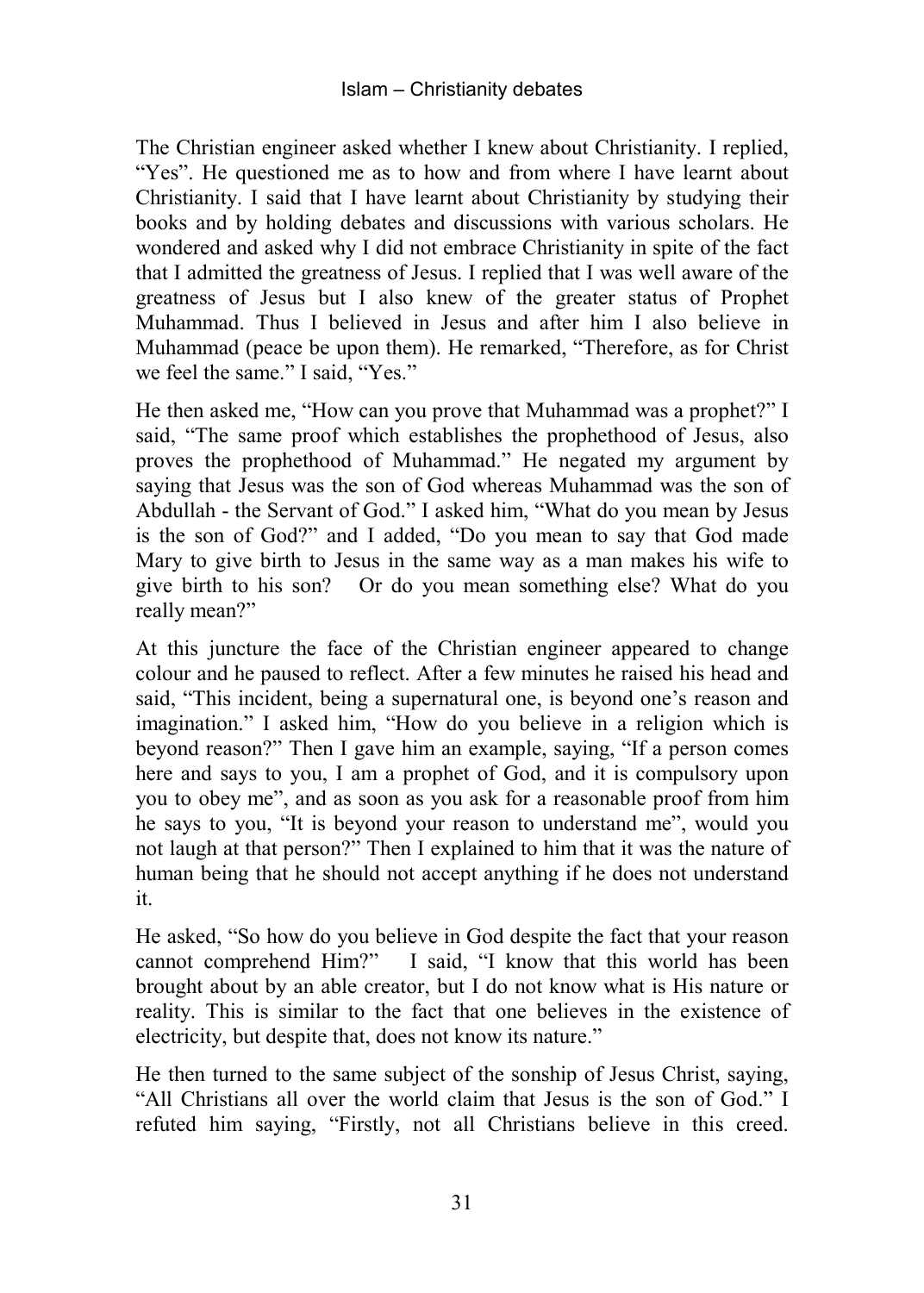Secondly, their statement is not a proof; otherwise, if you treat it so, then all Muslims too claim that Jesus is not the son of God. You should then accept this majority's opinion too!"

He said, "How do you prove that Jesus is the prophet of God?" I replied, "As the Holy Qur'an and the Prophet of Islam confirm the prophethood of Jesus Christ (upon whom be peace); I also believe in him." He said, "Suppose that the Holy Qur'an and the Prophet Muhammad did not stand witness to the prophethood of Jesus, in that case would you have faith in Jesus?" I said, "In this case, I would not believe in him." He asked for the reason.

I explained to him that in the absence of the Holy Qur'an and the Prophet of Islam, the prophethood of Jesus would only be proved either by the statements of Christians or by the Bible, neither of which is reliable. He asked for the reason.

1. I replied, "Because the contents of the Bible are contrary to reason, and it is not possible for such a book to be termed as the Word of God!" He surprisingly asked, "Is the Bible contrary to reason?" I replied in affirmative, and when he asked for an example, I said to him I do not wish to hurt your feelings but you may refer to my book "Attributes of God and His Prophets according to the Bible"<sup>27</sup> which shows how the Bible accuses Jesus Christ to have been born of adultery (may God forbid!)

Here the Christian man bit his finger and said, "No! There is no possibility of such a thing to be in the Bible!" I then, opened the Bible for him and showed him what I had said. He was shocked to see that. Then I explained to him that such irrational topics were in abundance in that book which he would see later on, by the will of God.

Then I said "I hope you forgive me if my words have hurt you, but I was compelled by you to do so. Otherwise, Jesus (upon whom be peace) is one of the *Ol-el-'Azm* Prophets (i.e. who had universal mission for his time) who is holy and righteous in our view. It is compulsory to believe in him in the same way as we must believe in Prophet Muhammad."

2. Regarding the reason that I could not accept the statements of Christians to serve as the purpose of proof, I explained to him that, offsetting the Christian views and statements, there are so many

 $27$  presented in part 2 of this book.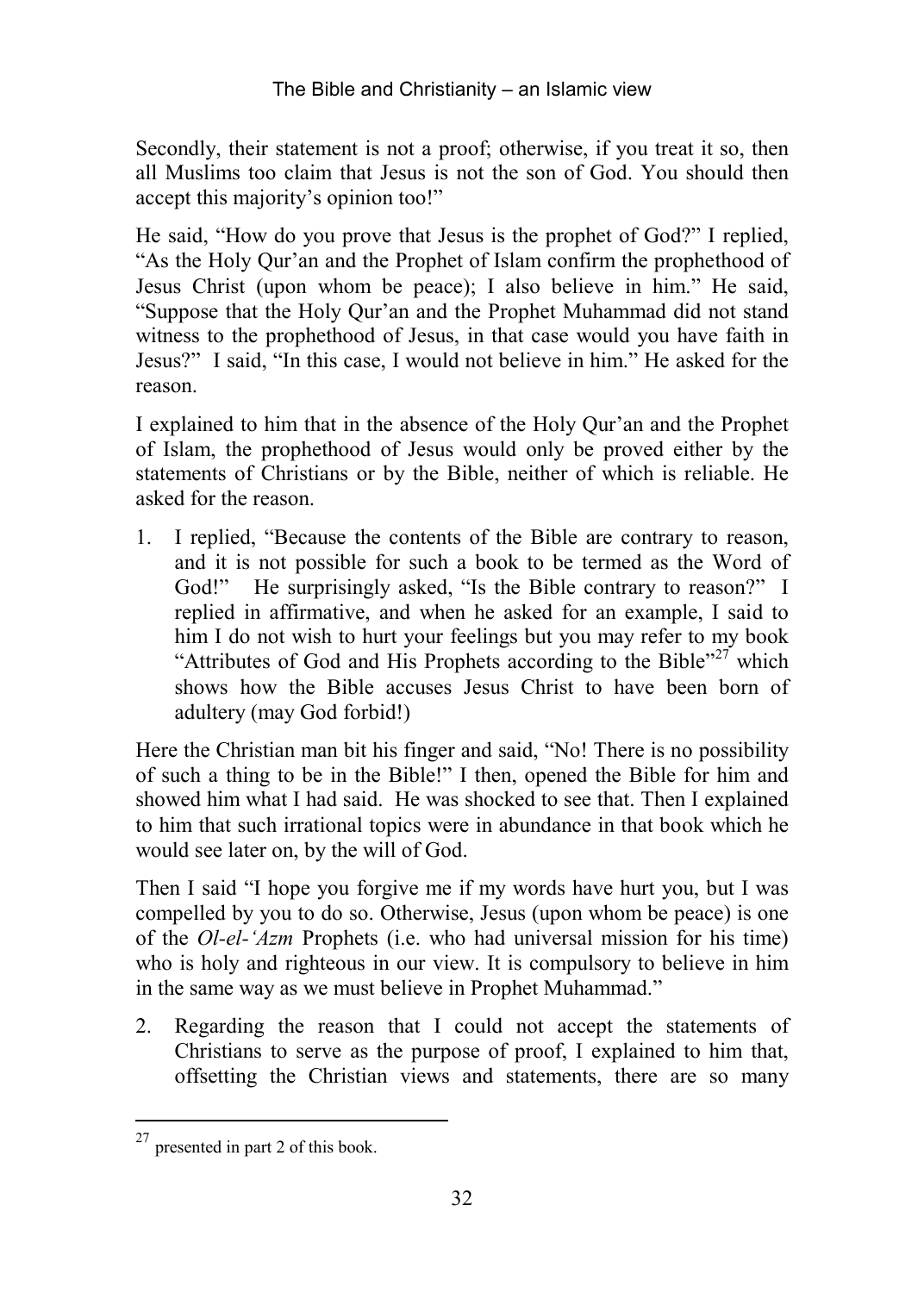persons in the world whose number, in total, is many times greater than that of Christians, for example, the Jews, Buddhists, Zoroastrians and Confucians, and so many other people of different religions in the world, who contrary to Christians, do not recognize Jesus as a prophet. That is why I believe in Jesus on the basis of the Holy Qur'an and Prophet Muhammad.

He said, "So what is the way out now in your opinion?" I said, "In my opinion, let us suppose that we have just now entered this world and want to adopt a religion for ourselves. Then first of all we must remove from ourselves all sorts of past imitations and thoughts so that we may be able to find out with a free mind as to which religion is worthy of following and then opt for that religion sincerely." He said, "Very well, so how can we find the fact?" I said, "Here we have two books, the Bible and the Qur'an. Given the tampering and distortion that have taken place in the former, such as the many irrational things that are stated, the Bible can no longer merit to be an authentic book for a religion. Therefore, either the original of this book was not correct or its original copy was correct but it was later distorted and corrupted. Consequently, in both cases, the Bible is not an authentic book to be relied on. So the Holy Qur'an is left for us to choose."

He said, "There could be a possibility that there might be some other religion other than that of the Holy Qur'an, so how can I gather that Islam is better than the other religion? Similarly, how can I take for granted that the Qur'an is authentic so that I may accept it and follow its Prophet?" I said, "Good question! Let me prove the authenticity and the truthfulness of the Holy Qur'an. The Holy Qur'an says in one of its verses, {**If you are in doubt about what We have revealed to Our Servant (Muhammad), then produce one chapter like that of it (Qur'an) and call your witnesses other than Allah, if you are truthful**.}<sup>28</sup>

Then I added, "The Arabs were masters of eloquence, literature, and clarity and Muhammad was one of them, and he was not known to be able to read and write nor was he known to have learnt reading or writing from anyone else. However he brought a literary work that still remains an absolutely unique masterpiece. Otherwise the Arabs could have easily competed with him in the Qur'an, but their inability to compete with him in producing such work proves that no human being is competent to challenge the Holy Prophet in bringing the likeness of the Holy Qur'an.

 $28$  The Holy Qur'an, the Heifer (2): 23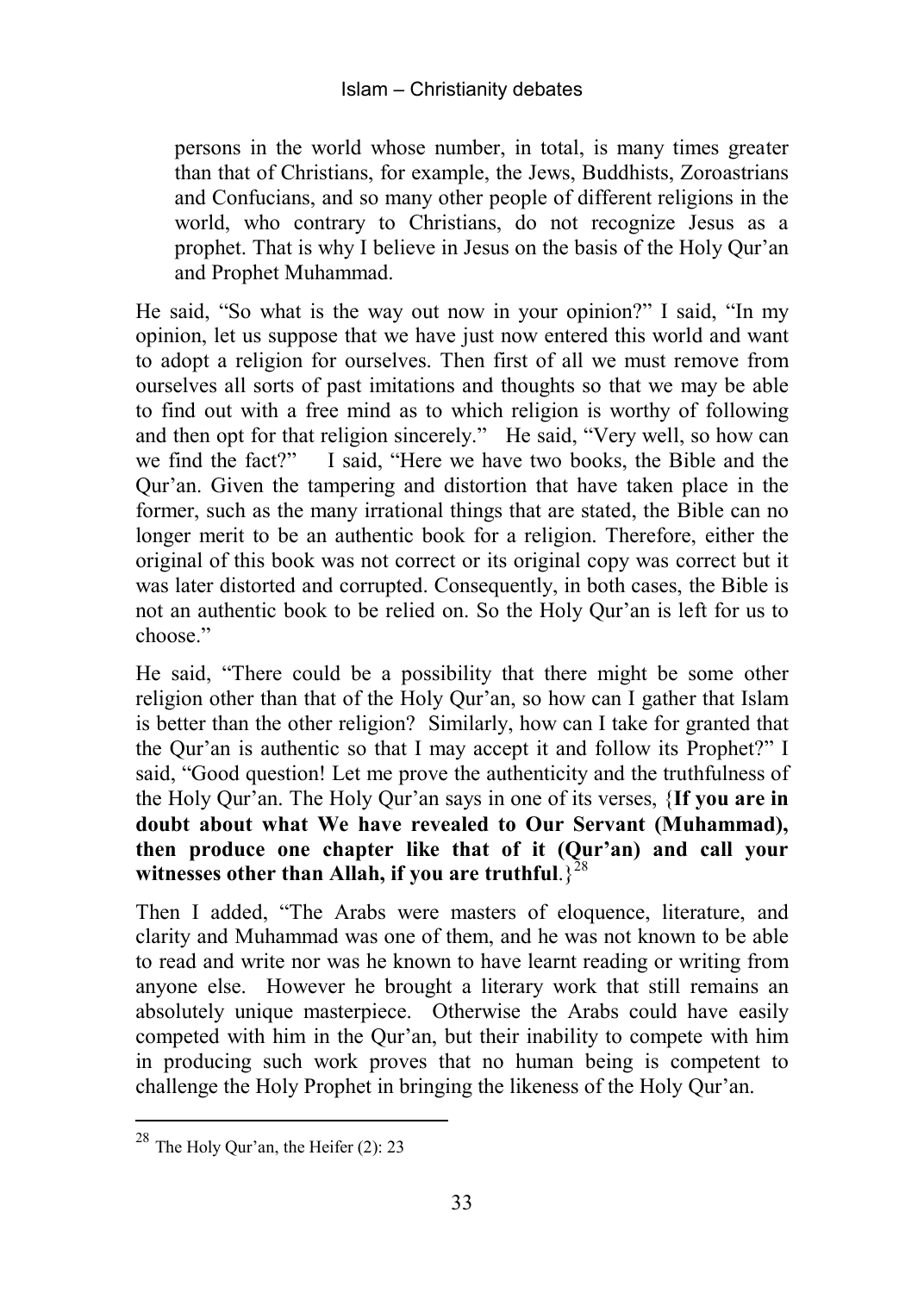This incident provides sufficient proof that there is no doubt in the revelation of the Holy Qur'an from God the Almighty." He asked, "There is a possibility that some of the Arabs might have been successful in bringing another book similar to the Qur'an but that has not reached us." I replied, "Had they been successful in doing so, the Christians and the Jews would certainly have used that book in order to refute the claim of the prophet Muhammad, as they were very eager to do so. Since there is no trace of such a thing in history in this respect, it proves sufficiently that all the opponents of the Holy Prophet failed completely to bring another book similar to the Holy Our'an."

Then I gave him a philosophical example saying, "The non-existence of a proof for the existence of something is itself a proof of its non-existence" i.e. if you do not find a person in this room, it means that there is no person in this room.

At this point, the Christian engineer seemed to have been convinced by my argument, and when he asked me for my suggestion, I said to him, "In my opinion, you should believe in the prophethood of Muhammad." He asked, "Does one have to disbelieve in Jesus Christ by believing in Muhammad?" "Not at all!" I answered him, and added, "But in fact, Islam clearly commands its followers to believe in the prophethood of Jesus Christ as well. Moreover, Jesus is recognized by Islam as one of the Five Great Prophets sent by Allah the Almighty to the east and west of the world as His Messenger, and they are called *Ol-ul-Azm*." He asked, "Who are the Five Great Prophets?" I replied, "They are Prophets Noah (Nuh), Abraham (Ibrahim), Moses (Musa), Jesus (Isa) and Muhammad (peace be upon them all)."

Then I started to encourage him to accept Islam; and by the grace and blessings of Allah, he embraced Islam and recited the three declarations of faith for accepting Islam and he also accepted the authority of Imam Ali and his eleven son-Imams (upon whom be peace).

 $0 - 0 - 0$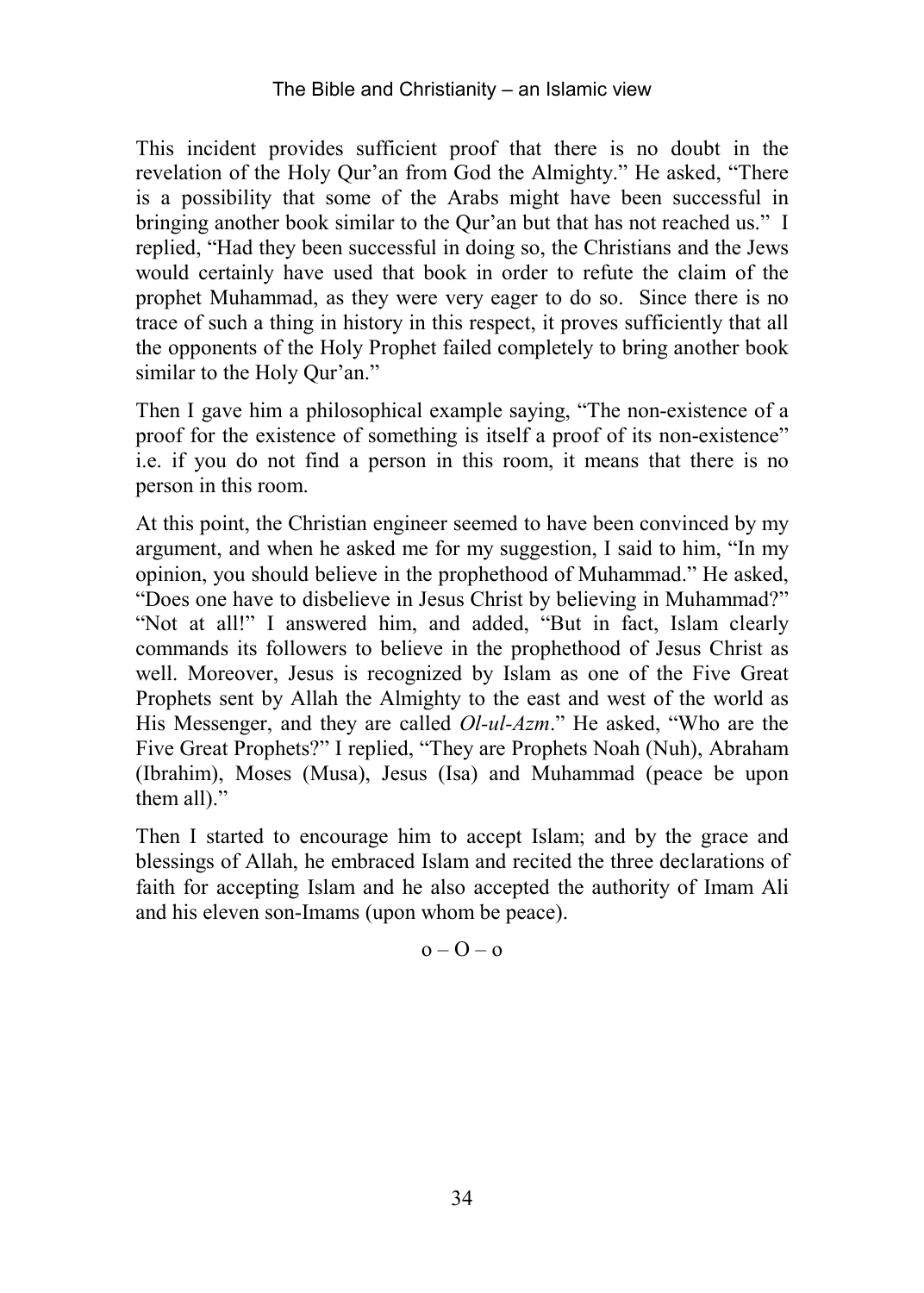# **Excellences of Islam over other Religions**

During the holy month of Ramadahn, one day I arrived at my house after the midday congregational prayers. I was very tired as I had stayed behind for more than an hour to explain various religious issues being asked by many Muslims in the courtyard of the holy shrine of Imam Husayn (upon whom be peace) in Karbala. On my arrival at home as I was about to take a rest, the doorbell rang. There was nobody else in the house to attend to that, and I thought to ignore it but struck me that someone might be in need and if fulfilled by me, would accrue a great heavenly reward to me.

Then I remembered that I had made an appointment to receive an official from Baghdad. We were to discuss my request to import equipment for establishing a local radio station at Karbala, and establishing a college, namely al-Qur'an al-Hakim College and several other items. I did not want to hold the scheduled meeting before I could take a bit of a rest. On the other hand, none of my colleagues who were due to be present in the meeting had arrived yet. I do not like to hold such meetings without the presence of my companions especially when the meeting was with government officials.

Reluctantly, I got up and went to open the door. A man in his sixties was outside. He greeted me and said, "My family members and I have come from Kadhimayn to see you. Is it possible for you to see us?" I said, "You are most welcome." He said, "My son has received his education in Germany and has returned from there recently with a German Christian wife. In our discussion with her about Islam she asked us to convince her about the genuineness of Islam. We tried, but did not succeed. We decided to seek your guidance in this matter. That is why we have come here from Kadhimayn taking the advantage of today – Friday – which is our holiday." I said to him, "I am very happy to receive all of you."

Then I offered the German woman to say what she wanted. Her husband himself became her interpreter. She said, "My husband and his parents claim that Islam supersedes Christianity, and therefore I should accept Islam, although I have not seen any bad thing in Christianity so as to change my religion. I am a religious woman and have studied the Bible and also used to attend church. All members of my family are also religious people. Keeping these conditions in view, is there any reason in your opinion that I should quit Christianity and enter Islam? and why?"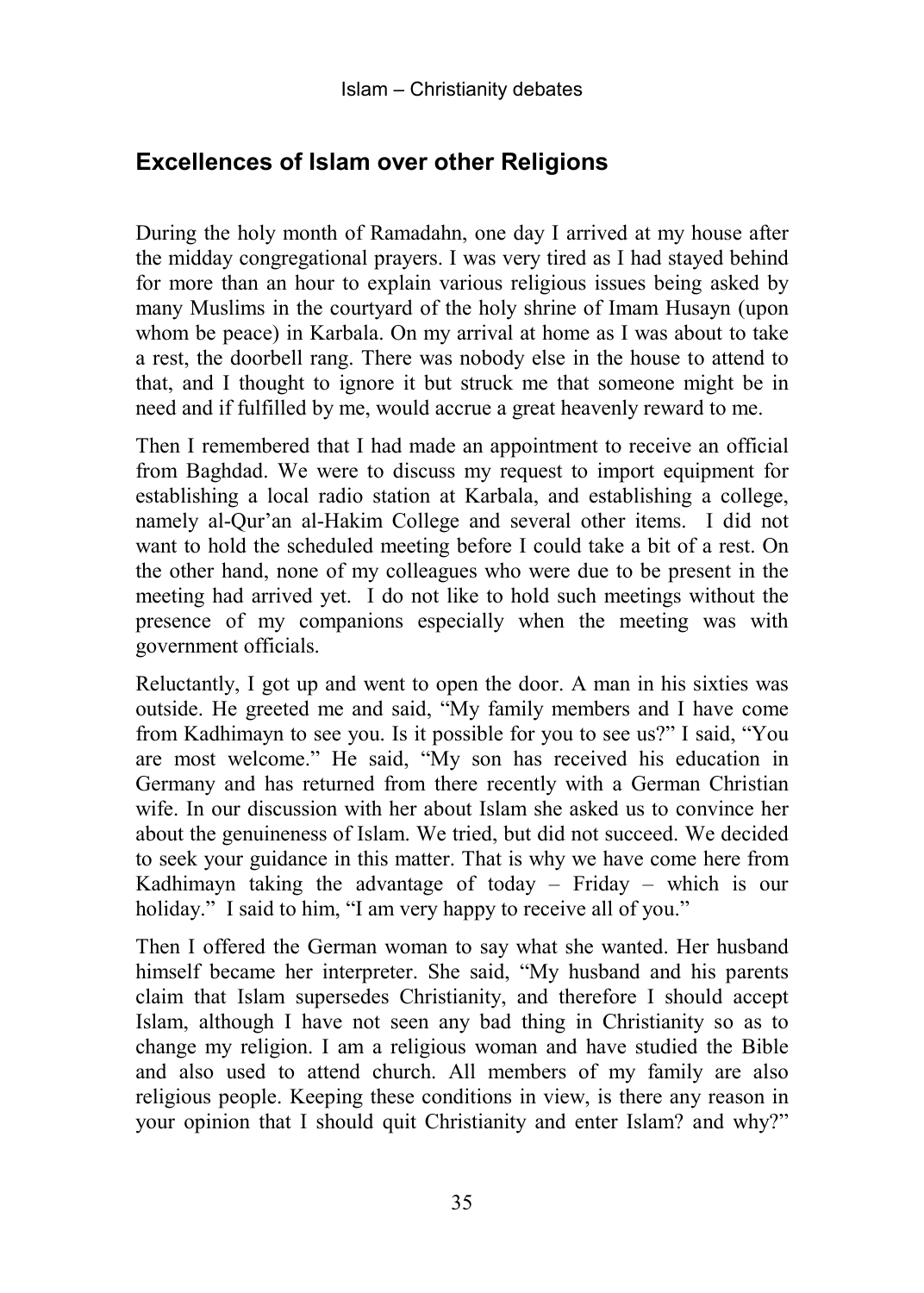She tried to explain her contention by quoting an example, saying, "If you have a beautiful house, will you wish to change it, if there is nothing wrong with it?"

Along the same line I said, "I do not want you to abandon your religion. I want you to augment the beauty of your religion with another beauty, the beauty of Islam. I do not want you to change your house but to add another storey over your house so that you may have more facilities like brighter space for enjoying better life."

With much surprise, she said, "But aren't Islam and Christianity each other's enemies and would never come together?" I said, "No. The example of the religions of Christianity and Islam is like the stages of education, i.e. high school stage and university stage. So the example of my inviting you to Islam is like inviting you to university education after you have cleared successfully the stages of high school, so that you may complete your education." She said, "How can I agree with you when I have learnt from the very beginning in my home, in my school and in my environment that Islam has always been against Christianity, and that Muhammad was the sworn enemy of Christ, and Muslims have been the enemies of Christians?"

I said, "Whatever you have learnt from the very beginning is quite the reverse because Islam is a well-wisher of Christianity, and the proof for this is in our Holy Qur'an, **{Say (O Muslims!) "We believe in Allah, and in which is revealed to us . . . and that which Moses and Jesus received."}<sup>29</sup>** Muhammad also is a well-wisher and a brethren of Christ as mentioned in the Holy Qur'an, **{The Messiah, son of Mary, was no other than a messenger, messengers (the like of whom) had been sent before him.}<sup>30</sup>** Muslims too are well-wishers of Christians as can be seen from the following verse: **{You will find the nearest of them in affection to those who believe (to be) those who say, "Lo! We are Nazarenes."}<sup>31</sup>**

Then I asked her, "Having seen these clear-cut verses of the Holy Qur'an, do you still think that that which you have heard before is right or this which you hear and see now?" The Christian lady was very much impressed with my reasoning. Her family members also expressed their

<sup>&</sup>lt;sup>29</sup> The Holy Our'an, the heifer  $(2)$ : 136.

<sup>30</sup> The Holy Qur'an, the Table Spread (5): 57

<sup>31</sup> The Holy Qur'an, the Table Spread (5): 82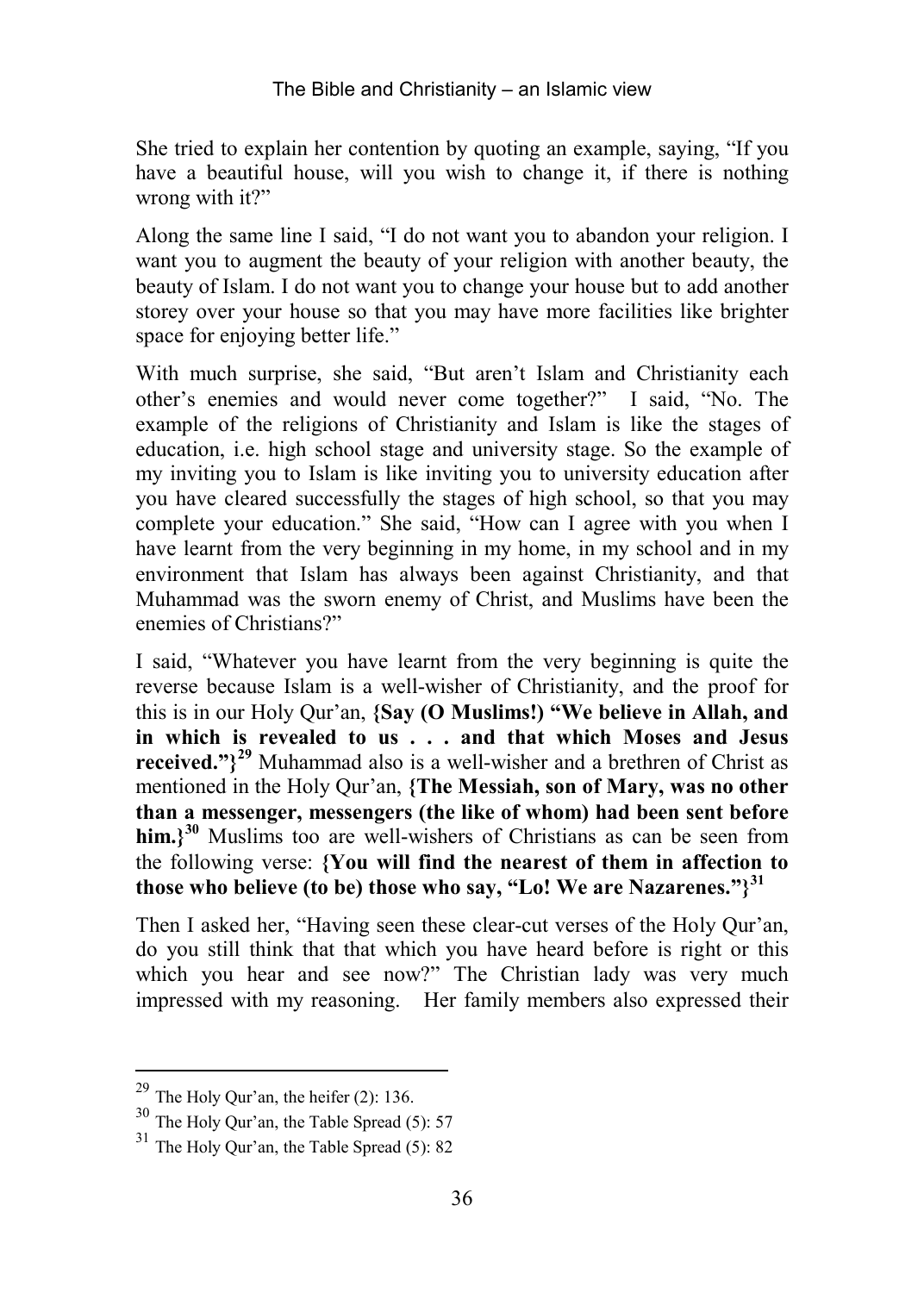surprise; I said, "This was due to our inadequate publicity at home and abroad. May Allah help us."

Then she said, "Now I agree with you as you have proved it from the Qur'an. If you had not proved it from the Qur'an, I would have said that you were saying this so just to convince me to accept Islam and is not based on reality. Now please elaborate as to how the religion of Islam after Christianity is a 'university stage' after a high school stage'?" I said, "You yourself are a Christian and know well that Christianity is a religion of morality." She replied in affirmative. Then I said, "But Islam has augmented the excellences of morals with other issues just as university education provides new branches of learning to those of the high school stage." She said, "Give an example." I said, "For example, Islam has established the systems of politics and economics, and laid down the programmes for the armed forces, health, wealth and others."

Astonished by my statements the German lady, asked, "Does Islam deal with these subjects too?" I said, "Oh, yes, and why not?" She said, "I was made to understand before that Islam was a set of ridiculous stories and distortions of Judaism and Christianity." I said, "but the opposite is true. Islam has distanced true Judaism and Christianity from the ridiculous stories and distortions that have developed in the course of time, and that is why the Holy Qur'an says, {**And We have revealed to you the Book (Qur'an) with truth, confirming whatever Book was before it, dominant/prevailing over it** (previous book(s)) [by pointing out the distortions and corruptions that have taken place in the previous revealed scriptures]}."<sup>32</sup>

She pointed out, "Now, two questions arise for me. Firstly, what are the ridiculous stories in the Judaism and Christianity? Is it possible that such things may have crept into Christianity?" I said, "I do not want to touch this aspect of the matter because I dislike to hurt your feelings and deprive ourselves from the positive results of the discussion. Anyhow, I will point out one issue to you. The Christians believe in the trinity and say that the Father, the Son and the Holy Ghost are three persons yet they are one. Is it possible?" She answered, "What is the objection?" I said to her while holding three books in my hand, "Are these books three or one?" She said, "Three." I said, "If a person comes and says to you that these books are three as well as one, what will you say to him? Will you not say to him, It is not possible that three entities to be called as one entity?"

 $32$  The Holy Qur'an, the Table Spread (5): 48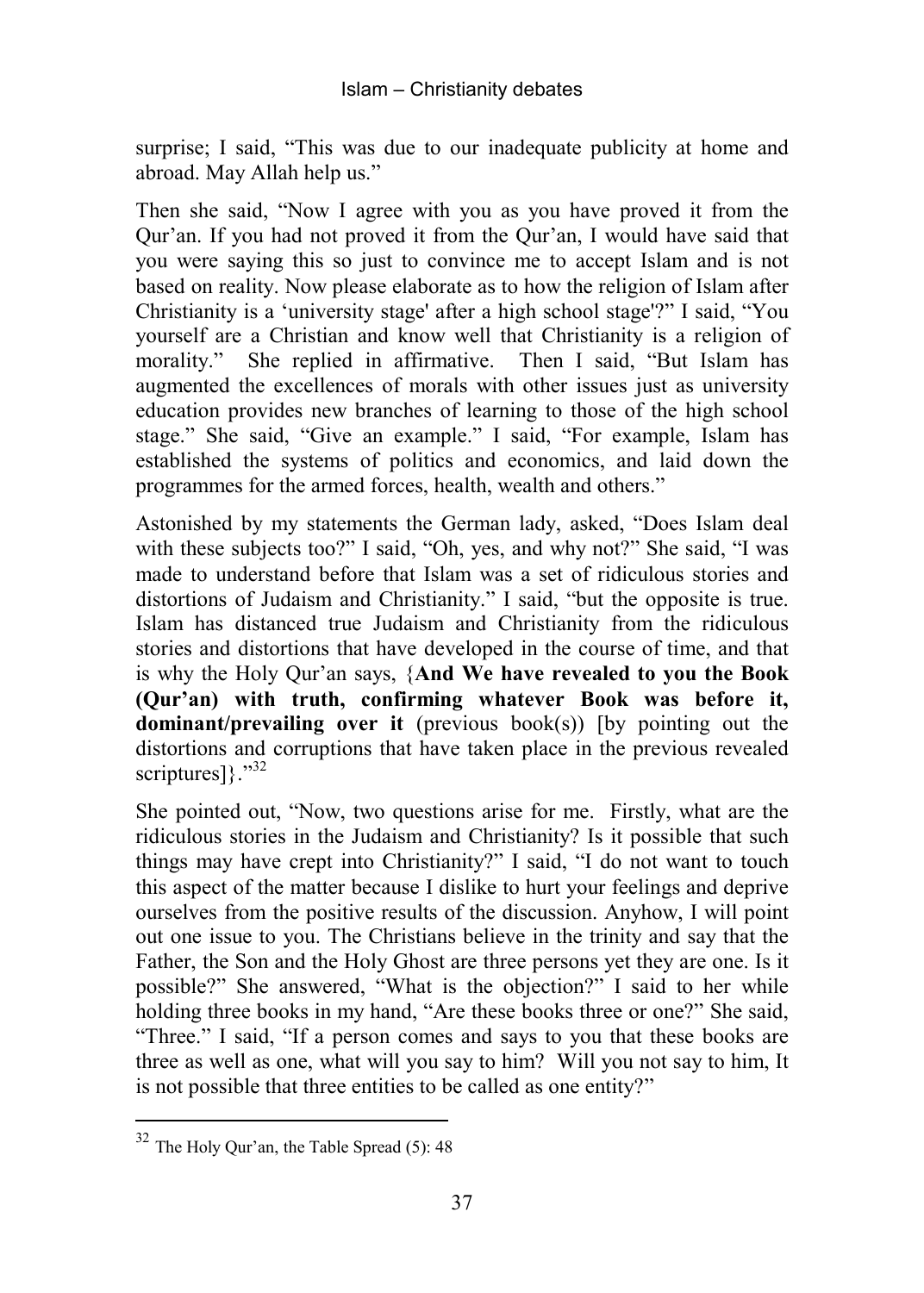The Christian lady was astonished so much as if she had heard that argument for the first time in her life. She said, "How is it that Christians believe in trinity?" I said, "I do not know, you ask them. I only know this much that this notion is false."

She said, "my second question is: You have said that Islam addresses all aspects of life. Is Islam a religion? What relation does exist between religion and politics or economics?" I said, "A religion is everything. But since Christianity has undergone many distortions, there remained nothing in it except some ethical teachings." She said, can you explain, for example, the economics of Islam?" I said, "Well, let me quote for you relevant verses from the Holy Qur'an:

**{And know that whatever you earn of your profits, one-fifth (Khums) of it is the share of Allah**.}33

{The alms are only for the poor and the needy.}<sup>34</sup>

 ${$  {Allah permitted trading and forbidden usury.}<sup>35</sup>

{**O you who believe, abide by your (commercial) contracts**.}36

Then, I started to interpret these Qur'anic verses dealing with Islamic economy in some detail relevant to our discussion. She declared, "I now accept Islam, but only one thing is left, which if you could explain to my entire satisfaction, I shall embrace Islam, otherwise not. I have repeatedly inquired about it from my husband and others but none could give me a satisfactory answer." I asked her what her question was.

"Since the first days I came to Iraq," she said while pointing at her husband and others, "this family has been asking me to wear Hijaab. So, if wearing Hijaab in Islam is compulsory, then I cannot embrace it at any rate.

I said, "Have you seen the jewellers how they protect their precious jewels in safe boxes?" She said, "Yes, I have seen so." I asked, "Why do they do so?" She replied, "Just to protect them from the thieves. I said, "Islamic philosophy of wearing Hijaab is the same. For example, you are a young lady and know very well that in every society there are thieves of honour

 $33$  The Holy Our'an, the public estate (8): 41

<sup>34</sup> The Holy Qur'an, Repentance (9): 60

<sup>35</sup> The Holy Qur'an, the heifer (2): 275

<sup>36</sup> The Holy Qur'an, the Table Spread (5): 1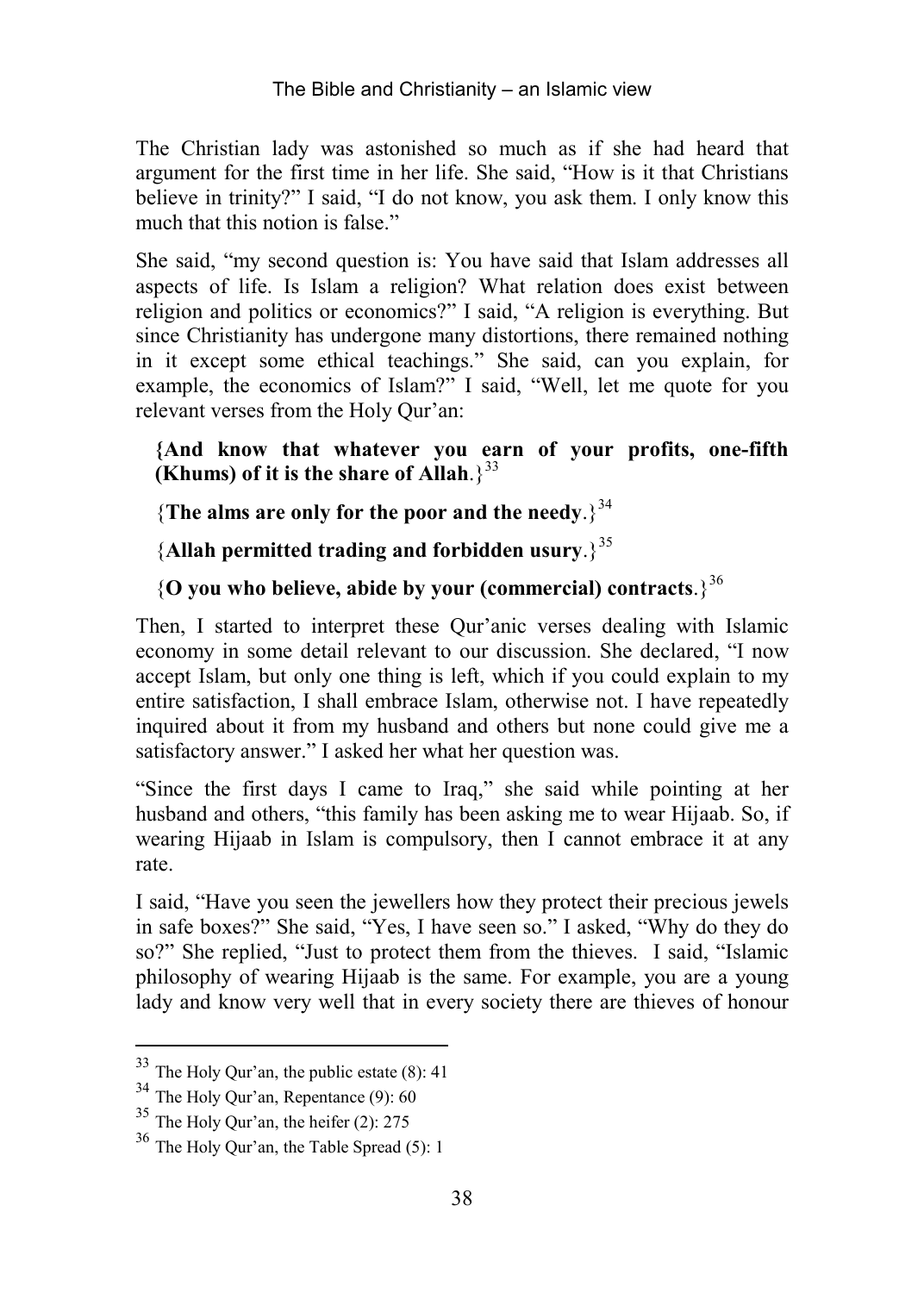and chastity. Just As the jewels are safeguarded from the thieves, Islam has similarly made it compulsory on its followers to safeguard the chastity, dignity and nobleness of the female members of society, and as such this order is only in your own interest." She said, "This is a plausible explanation. Now, if wearing Hijaab is obligatory in Islam, why women are seen in Iraqi television not wearing Hijaab? Is Iraq not an Islamic country?"

I said, "Is your country, Germany, independent or under the yoke of colonialism?" She said, "After the World War II, we fell under the yoke of colonialism." I said, "Do you believe that colonialism allows you to plan the developments of your country according to your own wishes, to implement the laws out of your own choice, and to let you live as you like?" She said with a gloomy heart, "No, not at all!" I said, "We Muslims too have fallen into the hands of the (politico/economic) colonialism since early twentieth century and all of our national, cultural, political and economic programmes are drawn up by them. Consequently, we Muslims are deprived of implementing any such programmes according to Islamic in our own countries." She said, "Indeed, this is true."

Here the Christian lady embraced Islam herself and announced the three declarations of faith; "I bear witness there is not god but Allah, the One having no partner; and I bear witness that Muhammad is the Servant and Messenger of Allah." She also accepted the immediate successorship of Imam Ali.

All members of her family, especially her husband, knew no bound of happiness on her embracing Islam.

 $o - O - o$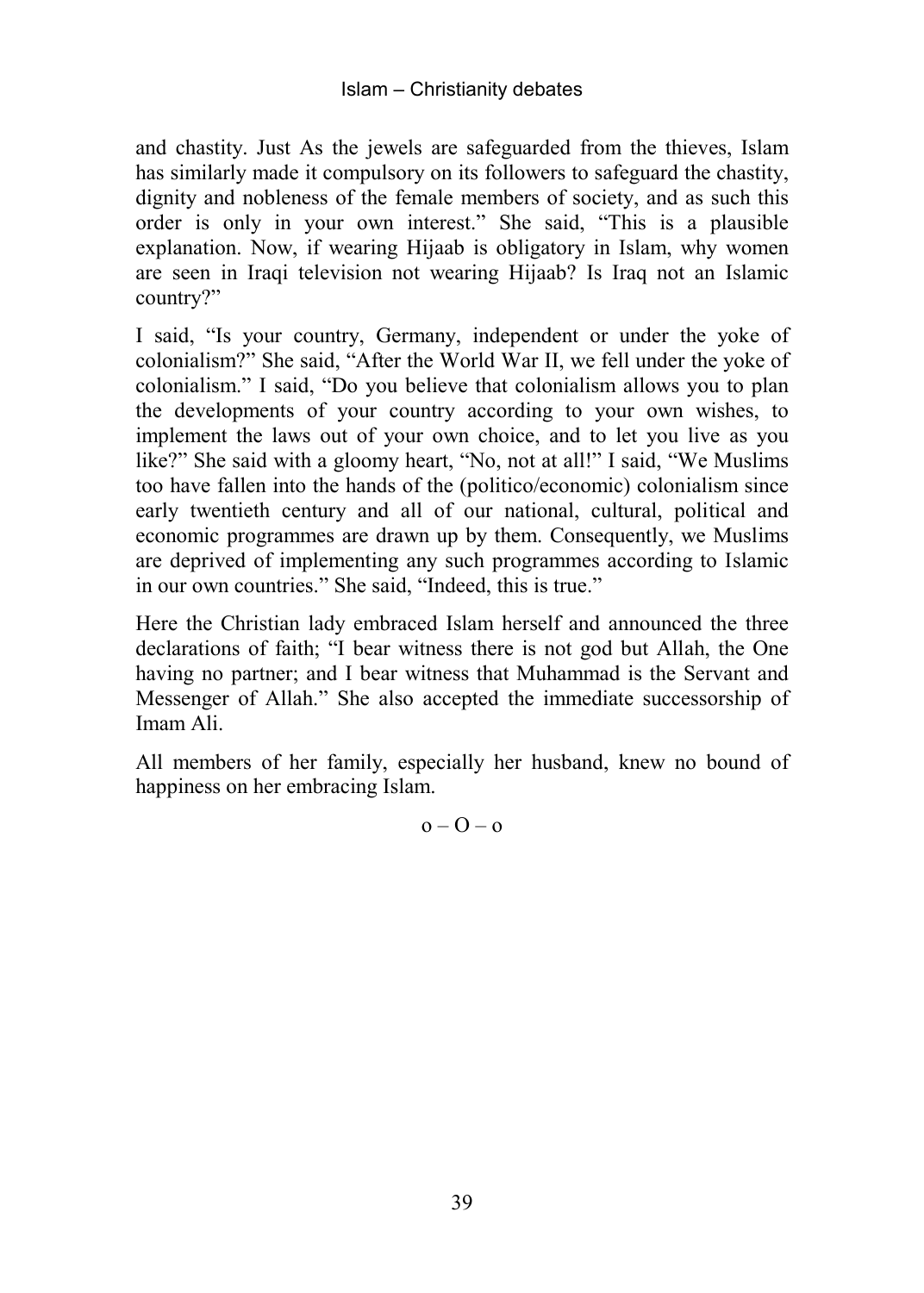# **Islamic Teachings**

One day, a western youngster in a hippy outfit came to our house with a native youngster of our hometown Karbala. I asked the Karbalai youngster how he happened to bring that Westerner here, he said that he had requested him to take him to a religious scholar for he wanted to ask certain questions about Islam. Therefore, he brought him to me.

I welcomed him and enquired about his name, country and the reason of his visit to Iraq, and especially to Karbala. I also enquired about his level of education and profession. In response he said he was an American. He was a graduate from an American university where he had studied contemporary religions, and he had come to Iraq as a tourist. He added that he liked Islam as he found it more rational than all other religions, but he said, he had some questions concerning Islam, which if cleared to his entire satisfaction, would enable him to abandon Christianity and embrace Islam.

I asked him, "Why do you want to abandon Christianity?" He said, "Most youngsters in America especially those who are well educated and highly informed, do not have firm faith in Christianity in the true sense of the word, because they find irrational religious traditions, while they see some of the senior religious figures lack commendable virtues and notable characteristics. (He was very frank in his expression about them."

I said, "If so then why the youngsters do not discard Christianity?" He said, "Firstly, most of them have discarded Christianity, and secondly, those who still show their attachment to it are doing so mainly for two reasons. Some are bound to follow their elders and fathers, and some do so from fear of spread of communism and disbelief. They believe that as soon as they abandon Christianity, communism will creep in. In their opinion, Christianity is the only barrier against the expansion of communist influence over the people of their country. In their opinion, the aims and objects of the communism are to root out every thing; from their government to their economy, freedom and system of inheritance."

I said, "Why don't they take shelter in Islam?" He said, "Because the Islam that is presented to them is distorted. Moreover, there is no such preacher of Islam in America who may introduce the true Islam in such an impressive way that American youngsters may be attracted to it."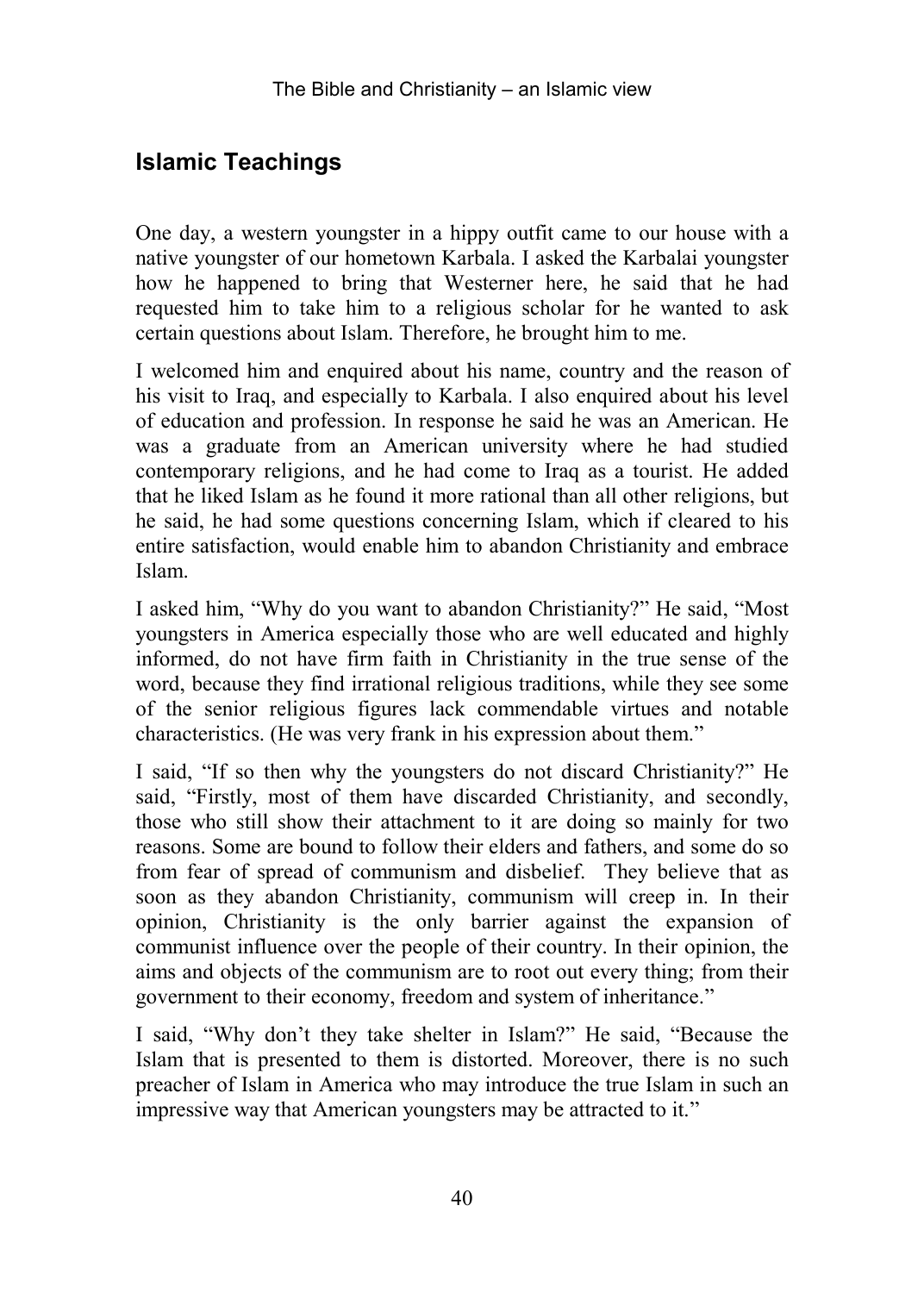I said, "Do you acknowledge the beauty of Islam?" "Yes, but it is distorted in my view", "What sort of distortion?" He replied, "This is the very purpose I have come to you." "Have you asked other Muslim scholar?" "Yes, but I did not receive a satisfactory answer."

Then he narrated how he happened to meet that Karbalai youngster who guided him to my house. The young American knew some Arabic; hence there was no need for an interpreter, except in some instances of the discussion when we sought the help of one of our English-speaking friends. Our discussion started on the question of the proof of the existence of God.

I said, "The proof of His existence is recognized from His signs, because there is no effect without a cause." I pointed out to him, "As you know the United States has some three hundred thousand space experts and has allocated hundreds of millions of dollars for making artificial satellites. Can you prove that those American satellites have their makers but that the moon - the natural satellite - which is millions of times bigger than an artificial satellite has no Creator?" Being satisfied with this explanation, he then said, "Why don't we see God?" I said, "Do you think that every existing thing is visible?" He said, "I believe in only tangible things." I said, "No, this is not the case. You believe in the tangible as well as rational things." When he said how, I said, "Do you believe in the existence of mind, soul, gravitational force and such like?" He said, "Yes." I said, "Have you seen the mind, the soul, or the gravitational force?" His reply was negative. Then I said, "Therefore, you too believe in those things which your senses do not perceive, and what you actually perceive is their effect." He said, "Good reply."

The American youngster brought up another topic by asking, "How do you believe in his prophethood when Muhammad was not a prophet?" I said, "On what ground do you say he was not a prophet?" He said, "It is clear that he established his religion with the sword, whereas God is merciful and does not resort to such measures." I said, "Firstly, just for the sake of argument, if we were to assume that claim is true, I would like to ask you, do you believe in the prophethood of Moses (upon whom be peace)." He replied in affirmative. Then I related to him the story of Moses mentioned in the Bible, Deuteronomy 13:15-16, Numbers 31:7-35, when he resorted to measures worse than the sword. He was (supposedly) ordered by God to set the cities he conquered on fire, killing not only the men, but also the children and the animals.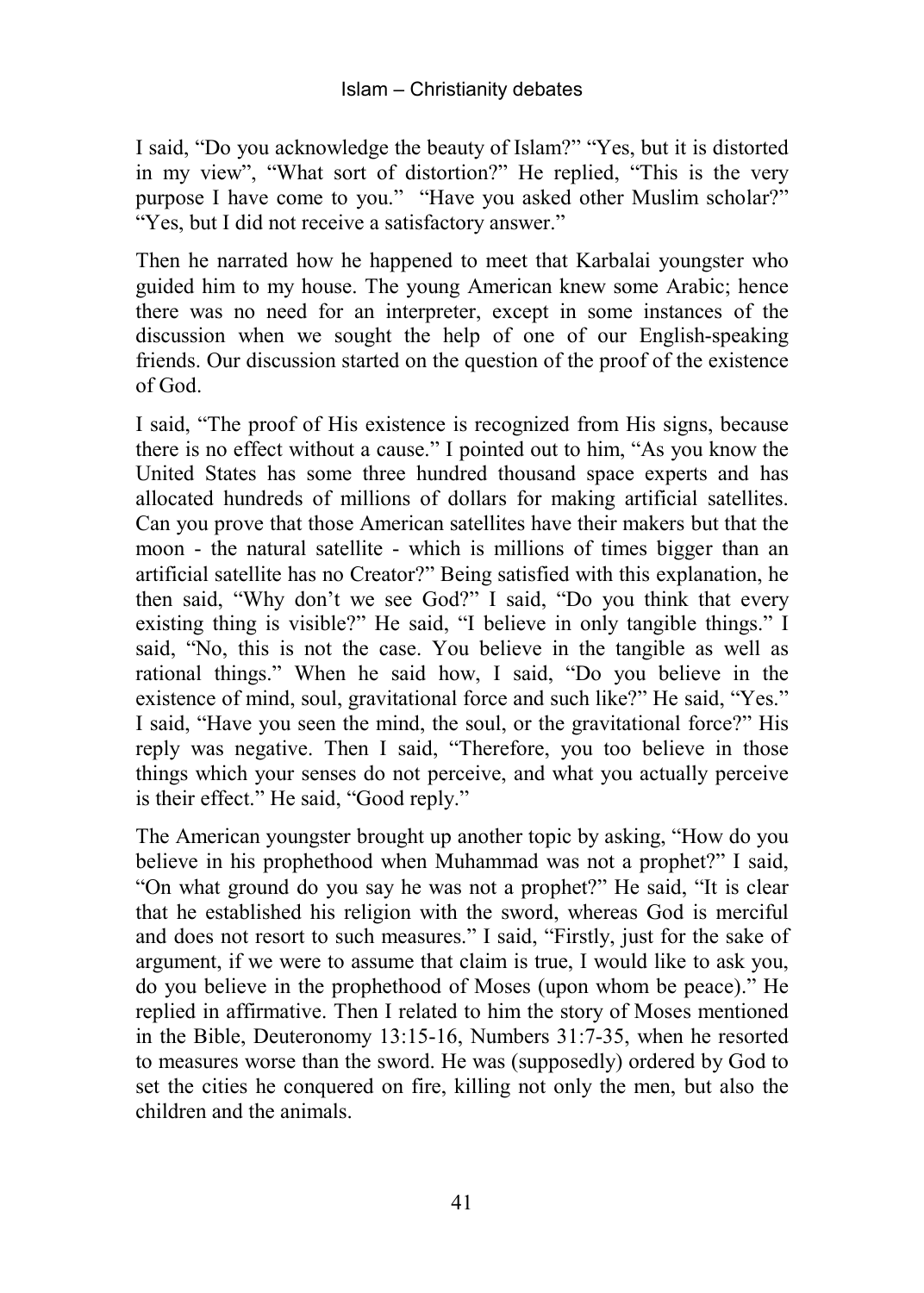He admitted the fact and said, "That is why I came to you to make it clear and to find another religion for myself because our Bible has got many such ridiculous stories.

I continued, "but in fact Islam was not established by the sword." Then I went on to ask him, "Have you studied the battles fought by the Prophet of Islam? Do you know that all of them were defensive ones and not even a single one was ever offensive?" He said, "It is for the first time I hear this."

I said, "You have to consult authentic history references to see the records of these facts and to satisfy yourself of the truth of my claim." At this stage I gave him a copy of my book *"In the Shadow of Islam"* and advised him to study it especially the chapter dealing with the battles of the prophet Muhammad (S).

The Christian youth started studying the book, and one of our Englishspeaking friends started helping him in the process. Meanwhile, I took the opportunity of this short period of time to meet those who were waiting to see me.

Having finished reading the relevant chapter of the book, he was profoundly surprised as to how the distorted history of Islam has been presented to them. Then he accepted that Muhammad did not rise up with the sword, "How could you prove that he was a Prophet?" I said, "How do you Christians prove that Jesus Christ (upon whom be peace) was a prophet?" He said, "Actually, I have no proof in support of the prophethood of Jesus as I myself believe in Christianity through family tradition<sup>"</sup>

I suggested that we should establish the criteria for the recognition and truthfulness of the prophets, so as to distinguish between a true and a false prophet. With a strange curiosity he said, "This point has itself been one of my basic questions."

I said, "How do you find out that a person is a doctor and another is an engineer?" He said, "Either through a certificate or degree issued by a medical centre or a university, or through one's own experience. For example, if I see that a person has cured a disease with some medicine, I will call him a doctor. Similarly, if a person draws up a good plan of a building meeting the engineering requirements then he can be called an engineer."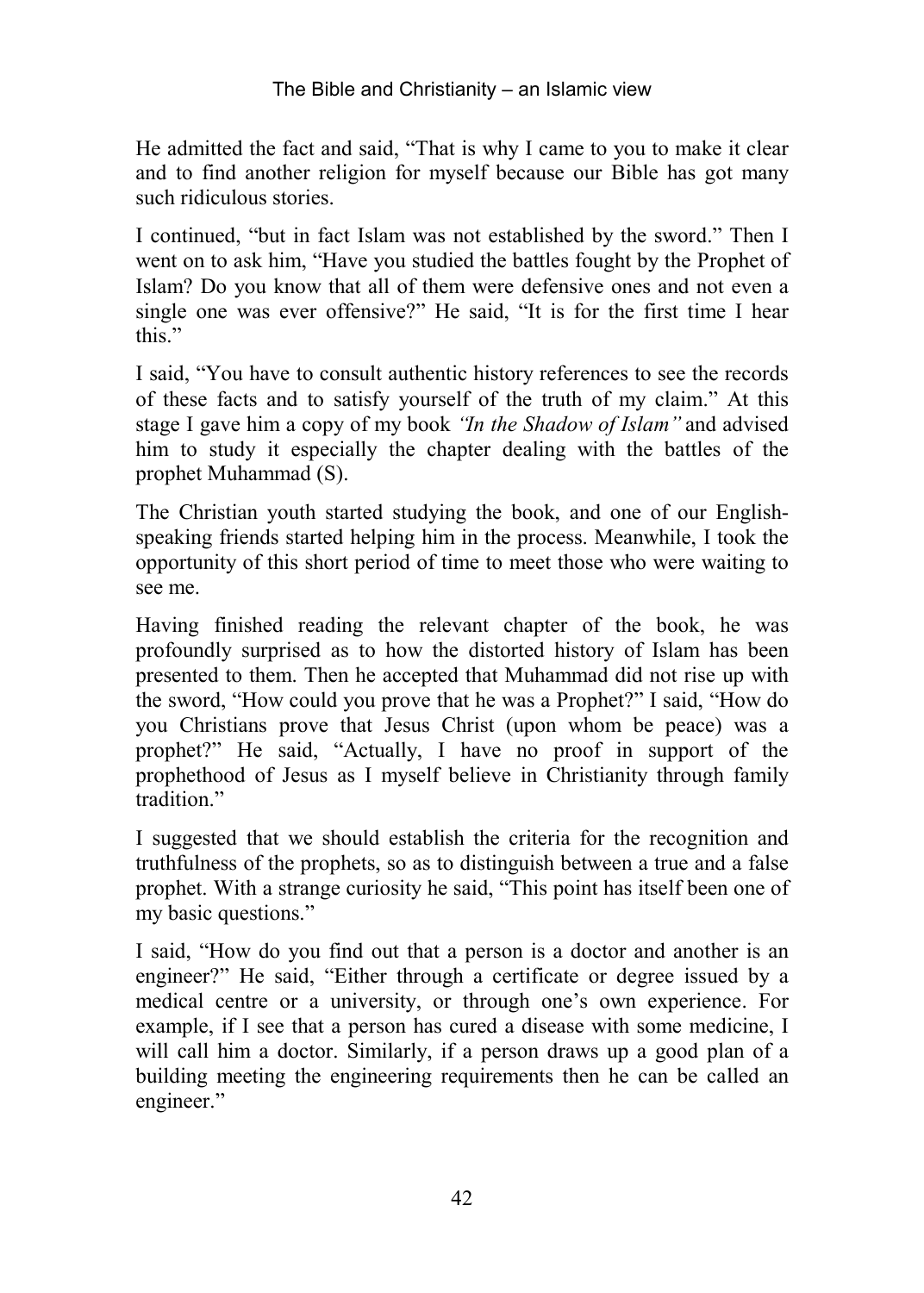### Islam – Christianity debates

Then I said, "In the case of a prophet, the same formula applies too. Though the testimony of God,, you will know he is a messenger from Him." He said, "How is that?" I said; "A miracle is an evidence of God which He bestows upon he whom He sends." He said, "How can the miracle be taken as an evidence from God?" I said, "Breaching the (natural) laws is beyond the control of everybody except God the Almighty. So, when Allah delegates this power (of performing miracles) to any person, it proves that that person is a messenger from God." He said, "It's an excellent logical reply. I put the same question to a number of Christian and Islamic scholars but none of them could ever satisfy me. Anyhow, now we have reached a stage where you have to prove that Muhammad was provided with a miracle."

I said, "The miracle of Prophet Muhammad (may Allah's blessings be upon him and his Progeny) is already crystal clear to me and I have also seen it with my own eyes." He asked surprisingly, "Have you yourself seen the miracle of Muhammad?" I replied in affirmative. He asked, "Which is that miracle?" I said while pointing to Qur'an, "This Qur'an is the miracle of Muhammad." He said, "How can the Qur'an be the miracle of Muhammad?" I said, "Muhammad challenged the people of the world to bring even a small chapter like that of the Holy Qur'an but none of them could do so over the last fourteen centuries." He said, "How can this statement be authentic that Muhammad challenged the people of the whole world but none could meet it?"

Then I quoted a verse of the Qur'an that says, {**If you are in doubt about what We have sent down to Our Servant (Muhammad) then produce a chapter like it and call your witnesses other than Allah, if you are truthful**. $3^{37}$  and said to him, "Here is the solid proof of that literary challenge. Nobody on earth could produce even a small chapter like that of the Holy Qur'an. Had there been so, it would have been recorded in history. In the course of your studies of religions, have you ever come across any claim that someone had produced a work that comes anywhere near the Qur'an?" When he replied in negative, I said, "That is to say mankind is unable to do so."

He turned the question around, "If Islam is right, why are Muslims so backward?" I said, "For the reason that Muslims do not act upon Islam." He said, "Being Muslims, how do they not act upon Islam?" I said, "Are the majority of Americans Christians or not?" He said, "Yes, they are." I

 $37$  The Holy Qur'an, the Heifer (2): 23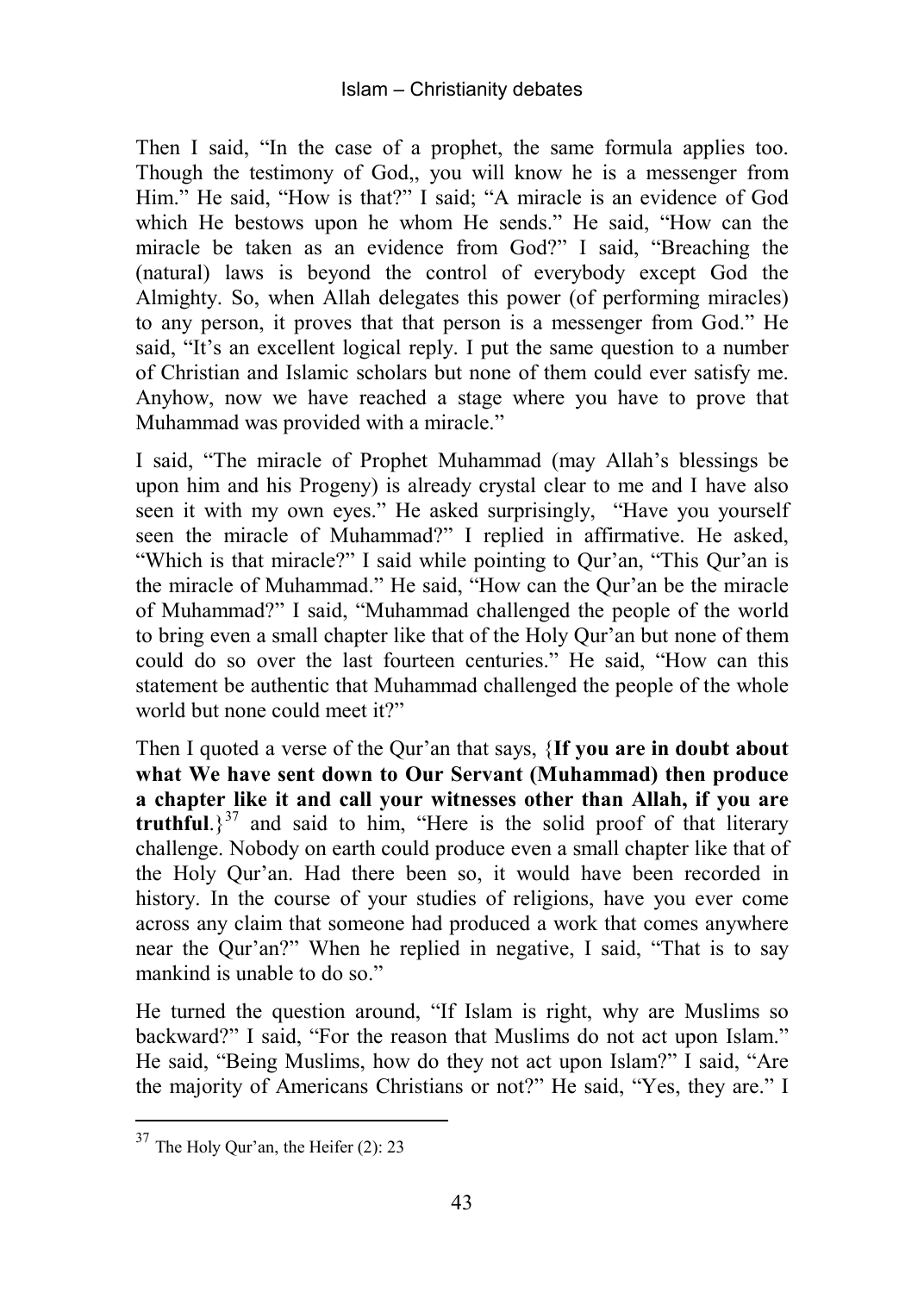asked, "Do they act upon Christianity properly?" He said, "No." I said, "Similarly, Muslims also do not act upon Islam, hence they are backward. At the beginning of Islam, they used to follow Islam and as such they achieved progress and prosperity." He said, "How do you then invite me to a religion, the followers of which are so backward?" I said, "If you are in a highway, but see other road users are deviating to left or right, will you follow the road or leave it for the reason of those deviants?" He said, "I would certainly adopt the straight way and not care for its non-disciplined deviants." I said, "I also invite you to Islam not its deviants."

Then he said, "Allah says in the Chapter of Victory, 48:1-2, "Lo! We have given you (O Muhammad) a victory that Allah may forgive you of your sin which is past and that which is to come." It is possible that a sinful person may become a prophet?"

I answered, "The Holy Prophet was "sinful" in the eyes of Meccan infidels. They used say Muhammad has ridiculed our beliefs and insulted our gods. With the help and will of Allah when Mecca peacefully surrendered to Muhammad and he won over the infidels his "sins" or "crimes" against the infidels were "dropped" or forgiven, thanks to Allah Almighty who prepared the ground for this. Furthermore, after the fall of Mecca the prophet Muhammad went on to demolish more than three hundred "god" idols which were "sacred" to the infidels of Mecca."

Needless to say, the 'sin' as defined by the infidels and referred to in the verse is not regarded as sin in the eyes of God Almighty, but the Almighty is stating that not only He has given His Messenger, prophet Muhammad, a victory, but in fact through this victory He has brought about the circumstances in which even the 'sins' he is attributed to by the infidels are null and void.

The American Christian then said, "I met some persons in America who claimed to be followers of the Qadyani religion. They called on me to embrace their religion claiming that their religion succeeded Islam, which was brought by a certain Ghulam Ahmad Qadyani who claimed to be a prophet. Do you believe in that religion?" I replied in negative, and when he asked for the reason, I said, "Firstly because the Prophet of Islam said, *"no prophet would come after me."38* Accordingly, whosoever claims to be a prophet after him, is an impostor and, his claim of prophethood is false. Since we proved that Muhammad is a true prophet, and we believe

 $38$  al-Kafi, vol. 8, p 26, hadith #4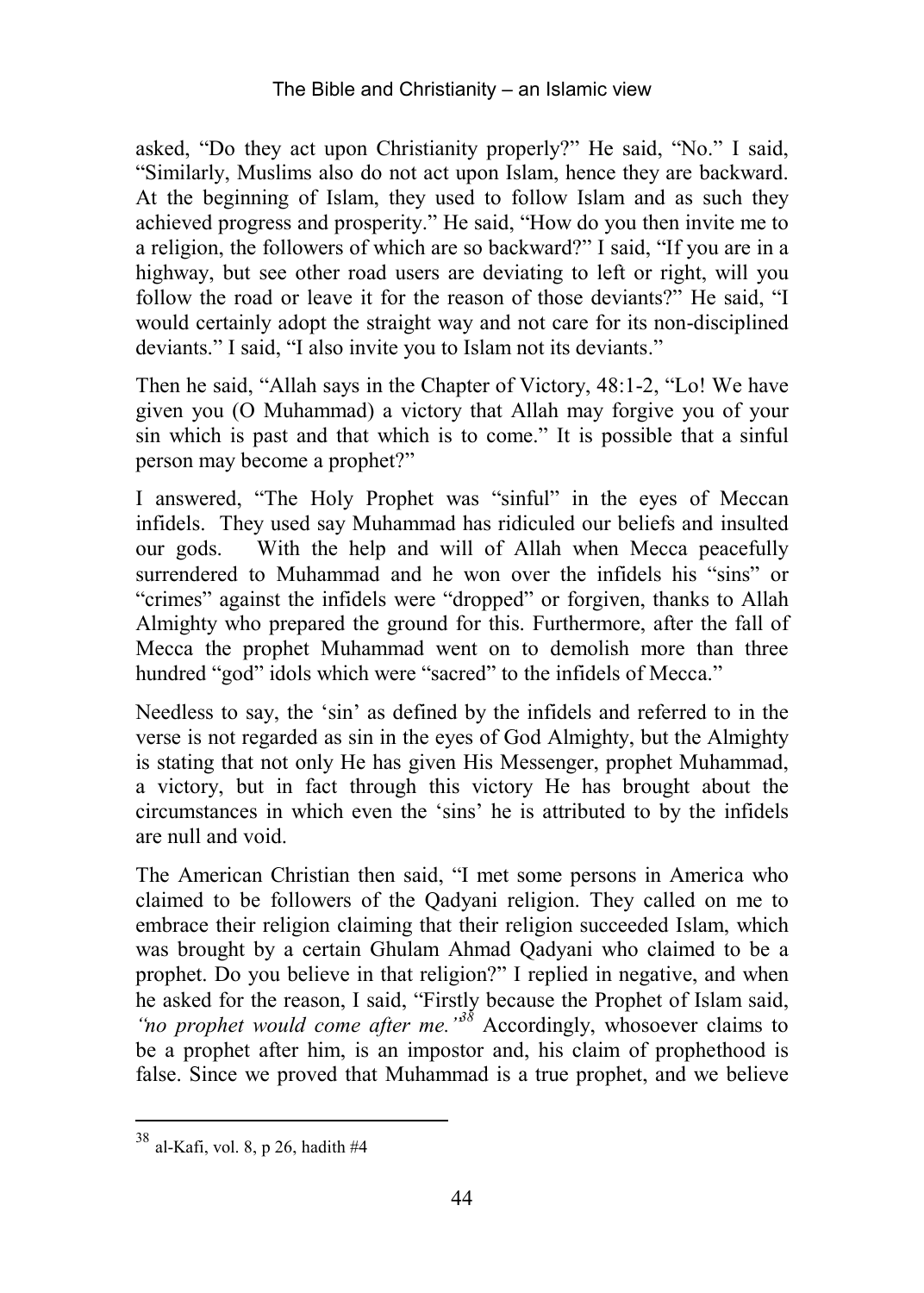### Islam – Christianity debates

that true prophets do not lie, therefore the Qadyani is an impostor as the prophet Muhammad said that there would be no prophet after me. Secondly, Ghulam Ahmad Qadyani has merely claimed the prophethood but had not shown any miracle. If prophethood is treated acceptable without any miracle then thousands of prophets can appear in the world. So you and others too can claim to be prophets on any fine morning. Do you think that by mere claim of prophethood one can become a prophet?" He smiled and said, "No!" Then he added, "But Qadyanis are very much active and progressive in the propagation of their religion." I said, "Do the activity and progress in the propagation of a religion prove its truth? If so, then the fascists, communists and other followers of various ideologies will have to be treated as right."

Then he turned to another question; "There is a verse in the Qur'an which says that every good and bad thing is from Allah. He continued, if a bad thing is also from God because it says.  $\{All \text{ is from Allah}\}^{39}$  then why should people be punished for their evil?" I said, "What is meant here by 'bad' things are those things which are beyond mankind's control, for example, sudden death, a disease not caused by mankind, famine, flood, destructive typhoon and similar other calamities. That is why Allah says in another verse, {**whatever of good befalls on you it is from Allah, and**  whatever of ill befalls on you it is from yourself.<sup>{40}</sup>

He said, "We used to study in the university that Muslims believe in the destiny and providence which, according to the interpretation of our professor, means that God has decreed everything that comes to pass on one's life, and therefore, Muslims do not make any efforts, hence they are backward. Is it so?" I said, "No, it has no reality. Destiny (Qadha') means the Decree, that is the Decree of Allah. For Allah decrees on things for the betterment and in the best interest of human beings. Similarly, Providence (Qadar) means the appropriate measure, which Allah, the origin of creation, provides for it as per His Wisdom in the same manner as an architect who draws up a plan for a building according to the exact techniques of his professional knowledge. In this connection, Allah the Almighty has devised a system that is in the control of, and feasible for human beings, but He has imposed no compulsion. Man is free in his actions and performances. If something of good has been done, it has been done at man's own and if something bad has been done, it has also been

<sup>&</sup>lt;sup>39</sup> The Holy Qur'an, Women (4): 78

<sup>40</sup> The Holy Qur'an, Women (4): 79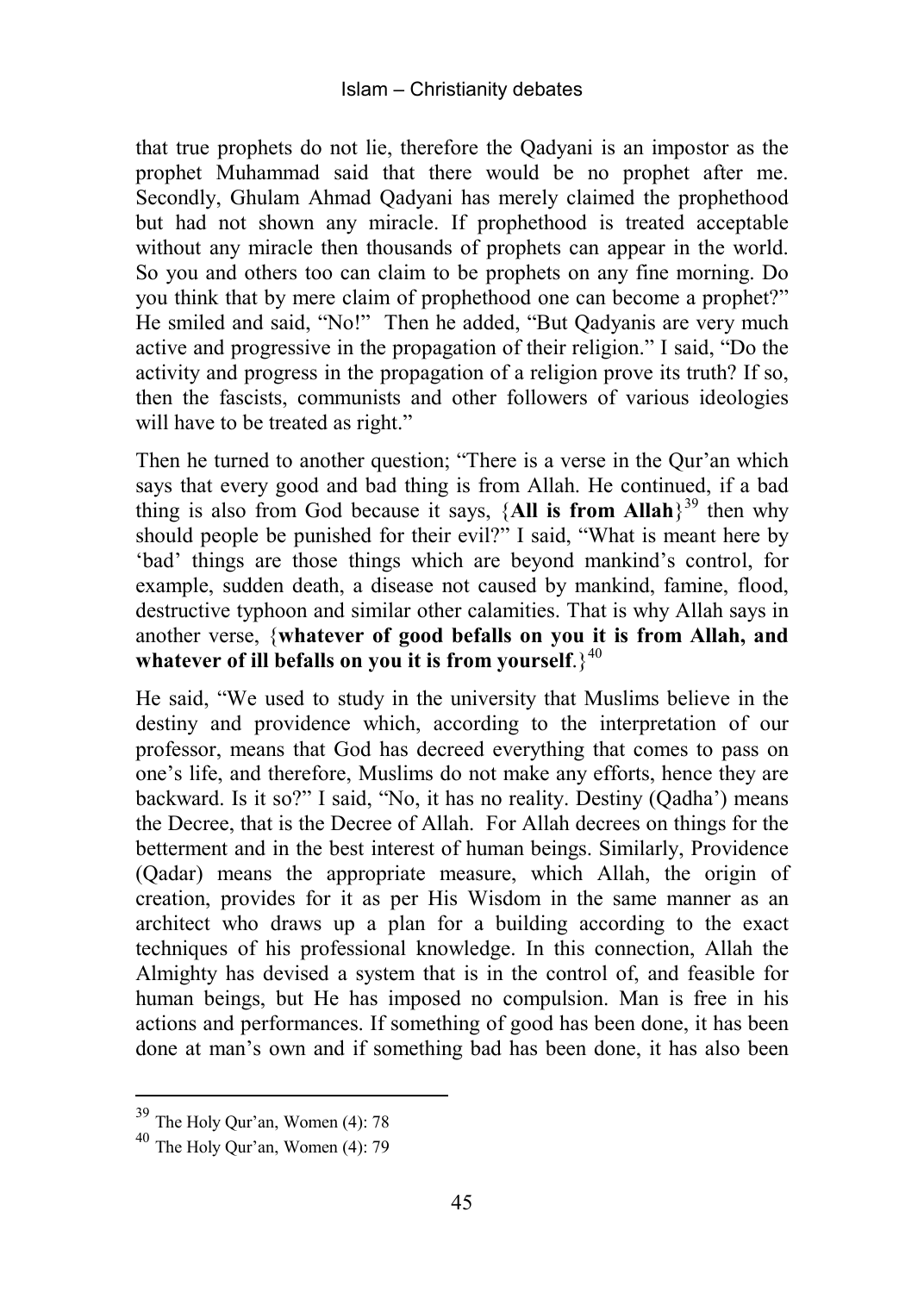done at his own. Anything beyond the control and power of human beings, that is also designed by God, and human beings shall not be held responsible and punishable for any of those events." "Regarding your professor's inference that Muslims' backwardness was due to their inaction because of their belief in the destiny and providence, you should have asked him that if this hypothesis is true, then why did the early Muslims performed and progressed so well at the rise of Islam?"

At this stage, the American youngster expressed his satisfaction about Islam and requested me to show him how to become a Muslim. I thanked Allah and taught him to declare the Unity of God, the Prophethood of Muhammad and the successorship of Ali. He said that he had memorized both declarations before but was ignorant of the successorship and leadership (Imamate) of Ali ibn Abi-Talib and the infallible Imams (peace be upon them). Therefore, I explained to him the right of divine leadership (Imamate) of the Twelve Infallible Imams, and thus he completely embraced Islam.

 $0 - 0 - 0$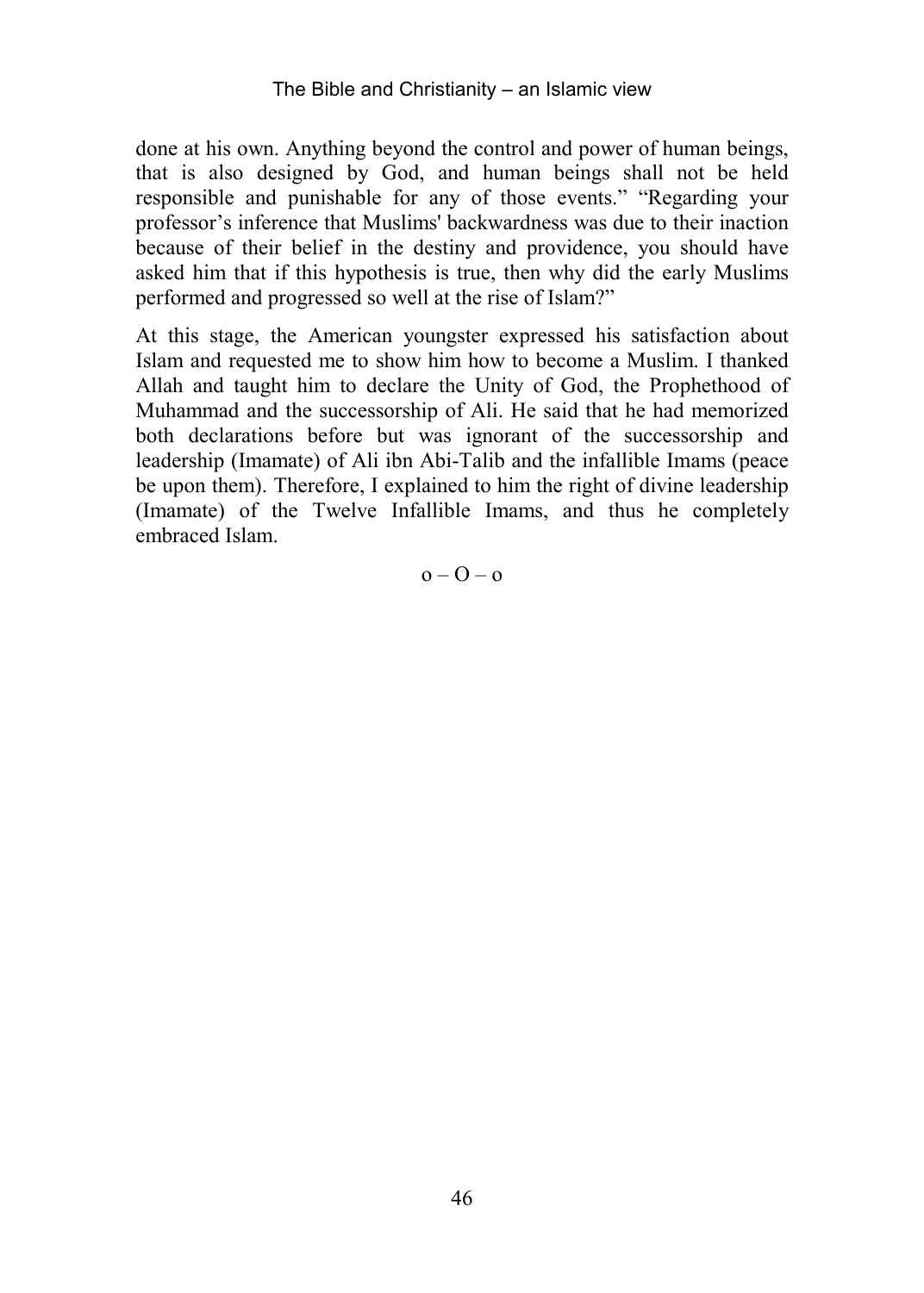# **The Spread of Islam**

 $\overline{a}$ 

A Christian couple came to see me. The wife was not wearing Hijaab. As soon as I came to know that both of them were Christians and had come to discuss about Islam, I said to the wife to put on Hijaab in order to enable me to talk to her. The woman was annoyed over my suggestion.

We have previously faced such situations too. So, I said to her, "This is my belief and you know that one's belief is respected everywhere in the world." She replied in affirmative and covered her hair, and said, "Actually, we are from Scotland, but have lived in London where we attended a few public addresses of Muslims at Hyde Park. We heard there that Islam had 500 million followers. This was very much surprising for us." To make them more surprised, I said to them that in fact Islam has more than 800 million followers<sup>41</sup>

"Why do you wonder?" I asked them. One of them said, and the couple used to respond alternately "Because Islam is a religion of savagery and a lot of absurdities, and it has passed its sell by date. So it is surprising as to how 800 million persons follow such a religion." I said, "This attribute is not applicable to Islam. Who told you that Islam is such a religion as you have said? Have you studied Islamic books? Or are you just reflecting the biased views against Islam?" One of them said, "We have not yet discussed this issue with Muslims. We have not even yet attended any Muslims' religious gatherings anywhere. This is our first trip to visit Iraq and a few other Arab countries. We have not yet studied any Islamic book either. We know nothing more than what we used to hear from our elders or fathers of our churches. We do not think they would lie to us, we put much faith in our clergymen and do not hesitate to admit that we respect them and rely on whatever they say."

I asked, "Have your Christian priests ever said why Islam was a religion of savagery? Why Islam ceases to be valid in this age? And which aspect of Islam is ridiculous?"

The husband said, "Yes, I heard so from them. The reason Islam is a religion of savagery is that it was spread by sword. To achieve success by force is an act of savage animals and not of human beings who should

 $41$  This figure refers to the population of the 1950's. Today's consensus is closer to two billion.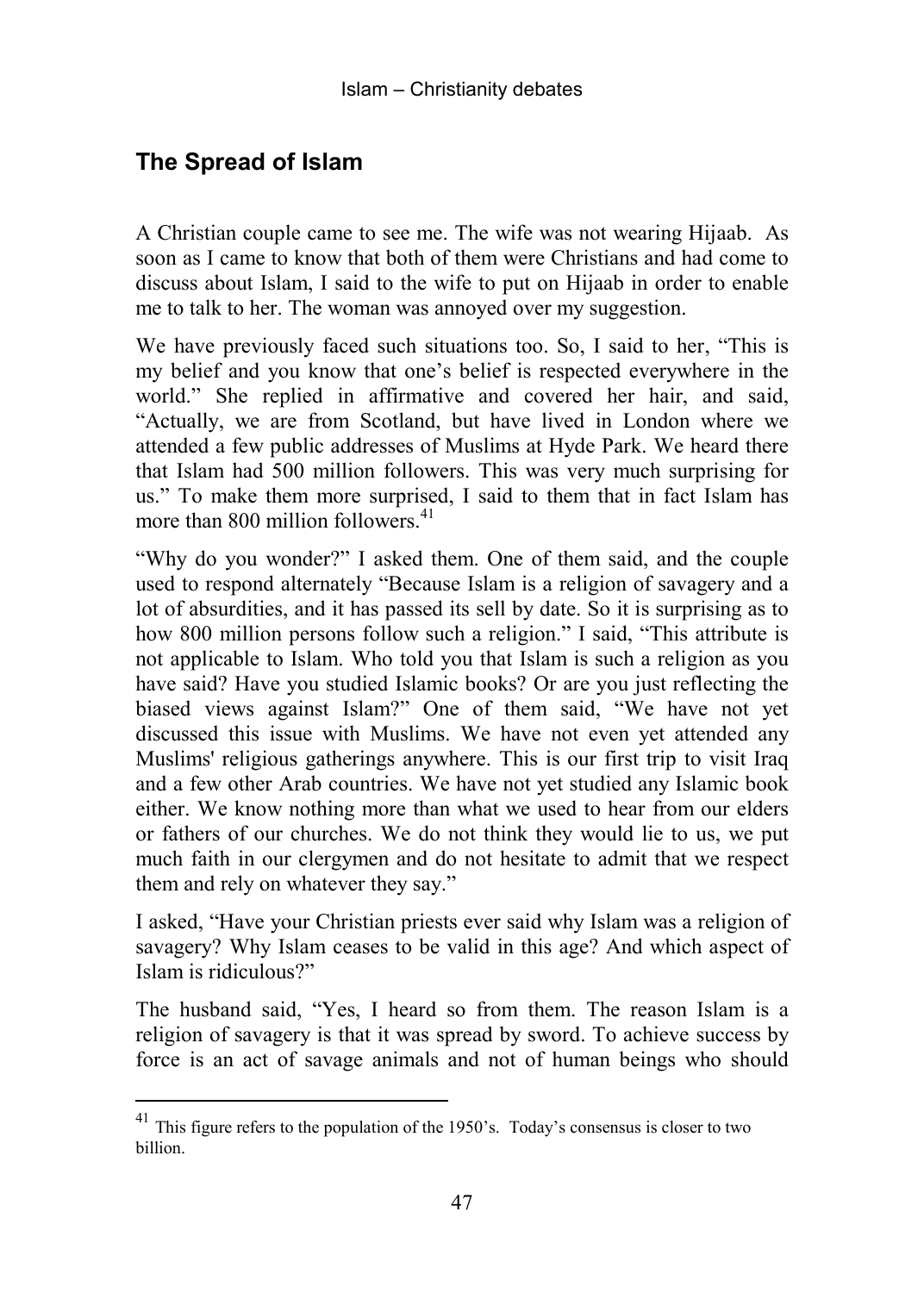achieve success by virtue of reason and good manners. The reason that Islam is not applicable in our age any more is because of its holy book, the Qur'an that has favoured horse and donkey but prohibited wine and music. Such statements might have been acceptable in the past but not in the current age of industrial and scientific progress. Therefore, this religion has no place in this age. The ridiculous things in Islam are those such as polygamy."

I said; "Were these your only criticisms against Islam?" He said, "For the time being I say this much only. " I said, "I could point you to truly objectionable aspects that exist in Christianity, but I shall confine myself just to remove the doubts that you expressed about Islam." He said, "On the contrary, if there is any criticism against Christianity, I am ready to welcome it with my open mind." I preferred to remove his doubts about Islam, and he first wanted to know the reply to the criticism that Islam was spread by sword. I said, "The religion of Islam was spread and expanded because of its good moral manners, and ethical teachings. Allah says in the Holy Qur'an about the example character of the Holy Prophet Muhammad (may Allah's blessings be upon him and his progeny), {**You have the finest manners**. $\lambda^{42}$  When Islam resorted to using sword, it was just to defend itself, not to gain wider acceptance. That is why the Holy Qur'an says, {**Those who are suppressed are allowed to fight against their oppressors and Allah is powerful enough to help them.** $3^{43}$  and  $3^{44}$  **Whoso aggresses over you, you too face them with the same force.**}<sup>44</sup>

I went on to say, "When Islam was first proclaimed, a small group of people accepted and believed in it. The infidels condemned that group, killing some of them, while some others were forced to take refuge in Abyssinia (Ethiopia). However as the pressure of infidels continued to increase over the Muslims, they migrated from their homeland (Mecca) to Medina. The polytheists also imposed economic sanctions against the Muslims. The Muslims did likewise to confronting their caravan passing through the Medina area en route from Damascus to Mecca, and as a result a battle ensued, which ended in favour of the Muslims. After that battle, the infidels equipped themselves with sufficient fighting material so as to crush Muslims and eliminate Islam. Muslims defended themselves till Islam emerged victorious and the infidels were defeated. This fact is

 $42$  The Holy Qur'an, the Pen (68): 5

<sup>&</sup>lt;sup>43</sup> The Holy Qur'an, the Pilgrimage (22): 39

<sup>44</sup> The Holy Qur'an, the Heifer (2): 194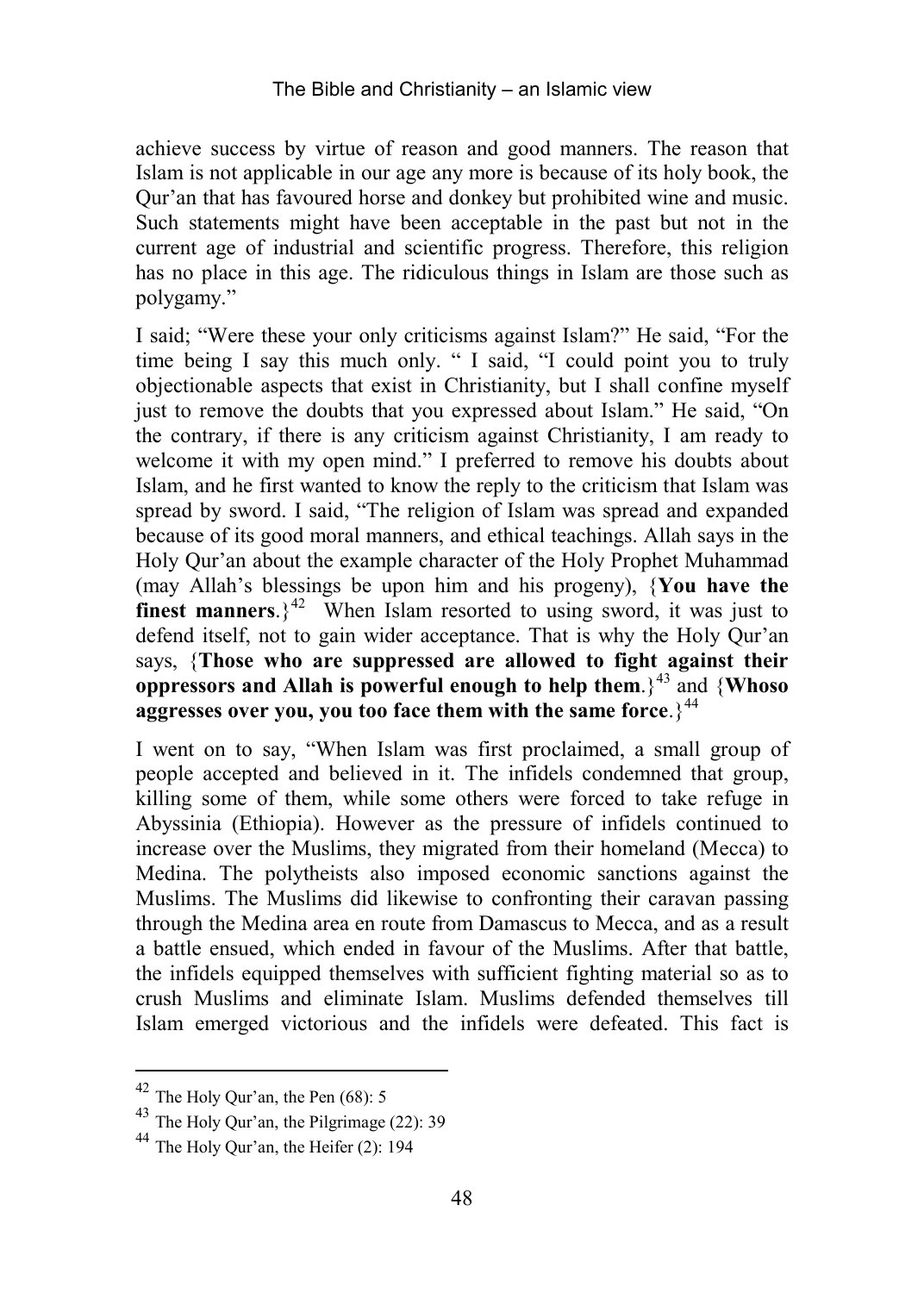supported and documented in authentic books of history. Do you presume that self-defence is tantamount to spreading by sword or inviting at sword's point?"

He said, "If it is so, I withdraw my words." For his benefit he was referred to a number of relevant books on this subject, with the help of interpreters. He then asked, "How do you treat the word of our fathers of the churches? Do all of them tell lies?" I said, "With all my respect for them, whosoever accuses Islam in terms of its spread by sword is either ignorant or obstinate; otherwise, history is there (to rebut such falsehood)."

He said, "What do you have to say about the applicability of Islamic teachings today?" I said, "This is what Islam teaches us:

- That there is a god who is Just, All-Knowing, Powerful, and Able. He sent prophets for the guidance of human beings. The prophets too had their appointed successors (to maintain the guidance). All human beings will return to Allah to have their' reward to their deeds (in this world). The good-doers' shall enter Paradise and the evildoers into Hell.
- Islam makes it an obligatory duty to worship Allah, and to deal fairly and kindly with people. Allah has ordained for us the rules for marriage, divorce, inheritance and all the needs of human beings from birth to death.
- To maintain the obligation of truthfulness and honesty, trustworthiness, loyalty and modesty, and to refrain from telling lies, exercising dishonesty, crime and cruelty."

Then I asked, "Do you presume that the age of these values has ended?" He replied in negative.

I said, "But as for the horse and the donkey you referred to, do you think that these are bad things? If Islam admires useful things, is it a sin? He replied in negative. Don't you know that nowadays the world feels pride to defend the horse and other animals? Is it not so that man meets many of his requirements from horse? Even in this advanced age, a great number of people make use of donkeys for carrying household effects and other loads." When he confirmed my answer, I added, "On the very same basis, if horse and donkey are admired in Islam, it does not prove that Islam has passed its sell by date."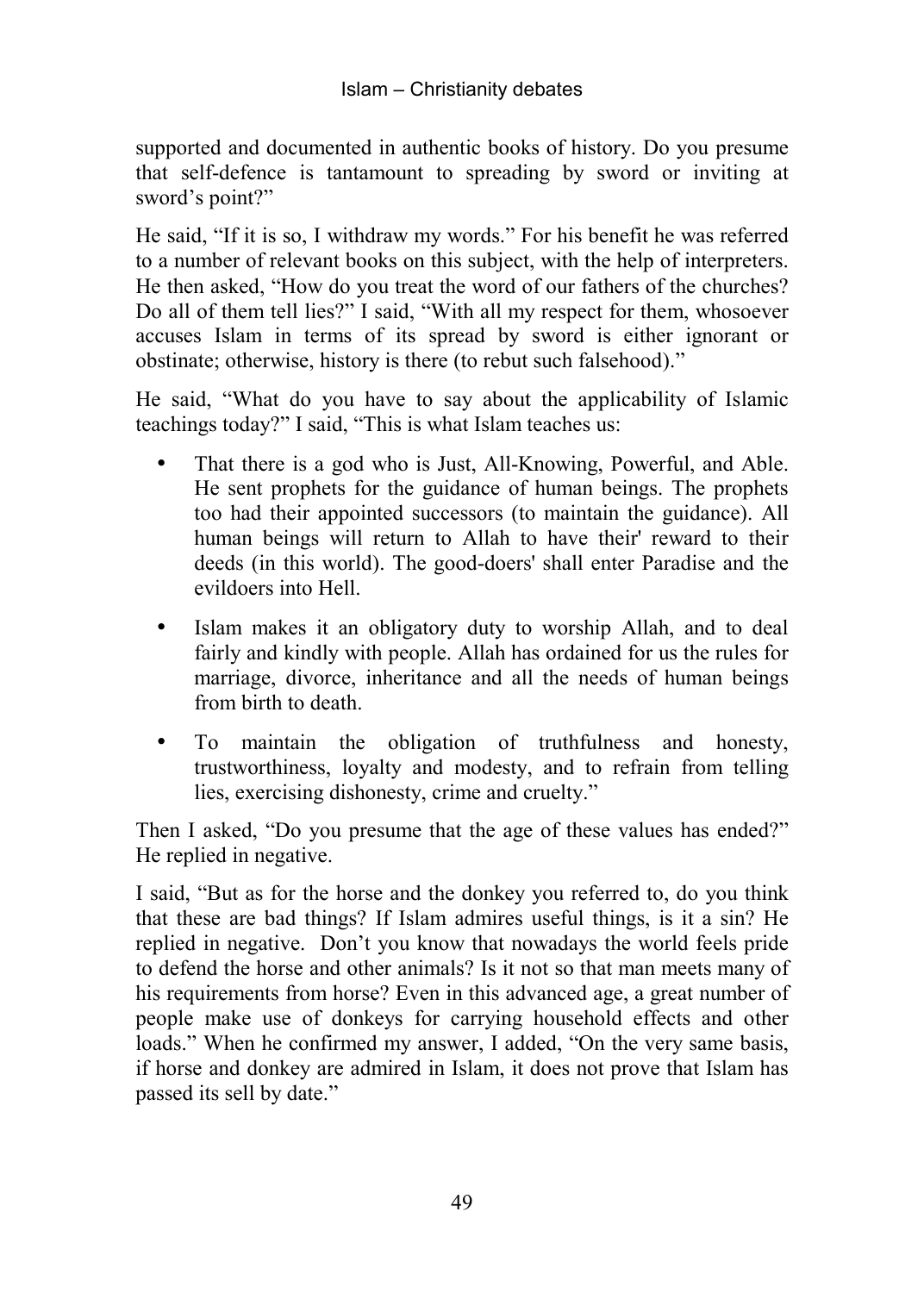The Christian man next asked for my opinion on the prohibition of wine and music in Islam. I said, "It has now been proved medically and psychologically that both wine and music are harmful to man and cause psychological and physical diseases. So, as prevention against such diseases, Islam has prohibited both of them. Do you know that prevention is better than cure?" He agreed again and added, "I have studied about them being harmful in a few journals."

"Now kindly let me know as to why polygamy has been allowed in Islam."

I asked them "Amongst your relatives, how many unmarried women do you know of?" They laughed and said, "Why do you want to marry them?" I politely replied "No, but I want to explain a point" They said "seventeen." I said, "Why these helpless women are still unmarried?" And added, "It is quite wise on Islam's part, and in the best interest of both man and woman, that it has allowed polygamy (a man can marry up to four women). This is to protect the women's right to marriage, so that they would not remain unmarried for all of their adult lives.<sup>45</sup> It is also a consideration of those men who are able to manage more than one family. If a man is able to manage four families and there are four women who are willing to marry him, why should he be stopped from doing so? If by law he is to marry only one of them, then not only his ability and skill have been repressed, but in the process the other women are denied the opportunity to marry him and raise their families. Do you think that Islam should not take into account the abilities of such men and the need of those women, and ensure that they are not repressed or denied their right? Moreover Islam has declared polygamy permissible and it has not termed it compulsory. You also might have observed that most of Muslims are content with one wife only."

Both of them said that they had never come across such a crystal clear and eloquent explanation so far. I said, "The only reason is that you have never contacted Islamic scholars before to discuss such problems, otherwise, almost all of them are ready to clarify such ambiguities and solve such religious problems." Then they asked, "What advantage will we have if we embrace Islam?" I said, "When someone embraces Islam, he is bestowed

<sup>&</sup>lt;sup>45</sup> The need for polygamy becomes particularly acute in the event of war, when men are most likely to be killed than women and therefore in a society the number of women exceeds that of men. In the aftermath of war and such circumstances, war widows, if they wish, would be able to marry married men. In this way society would not be left with a surplus of woman unable to marry unmarried men, due to their scarcity.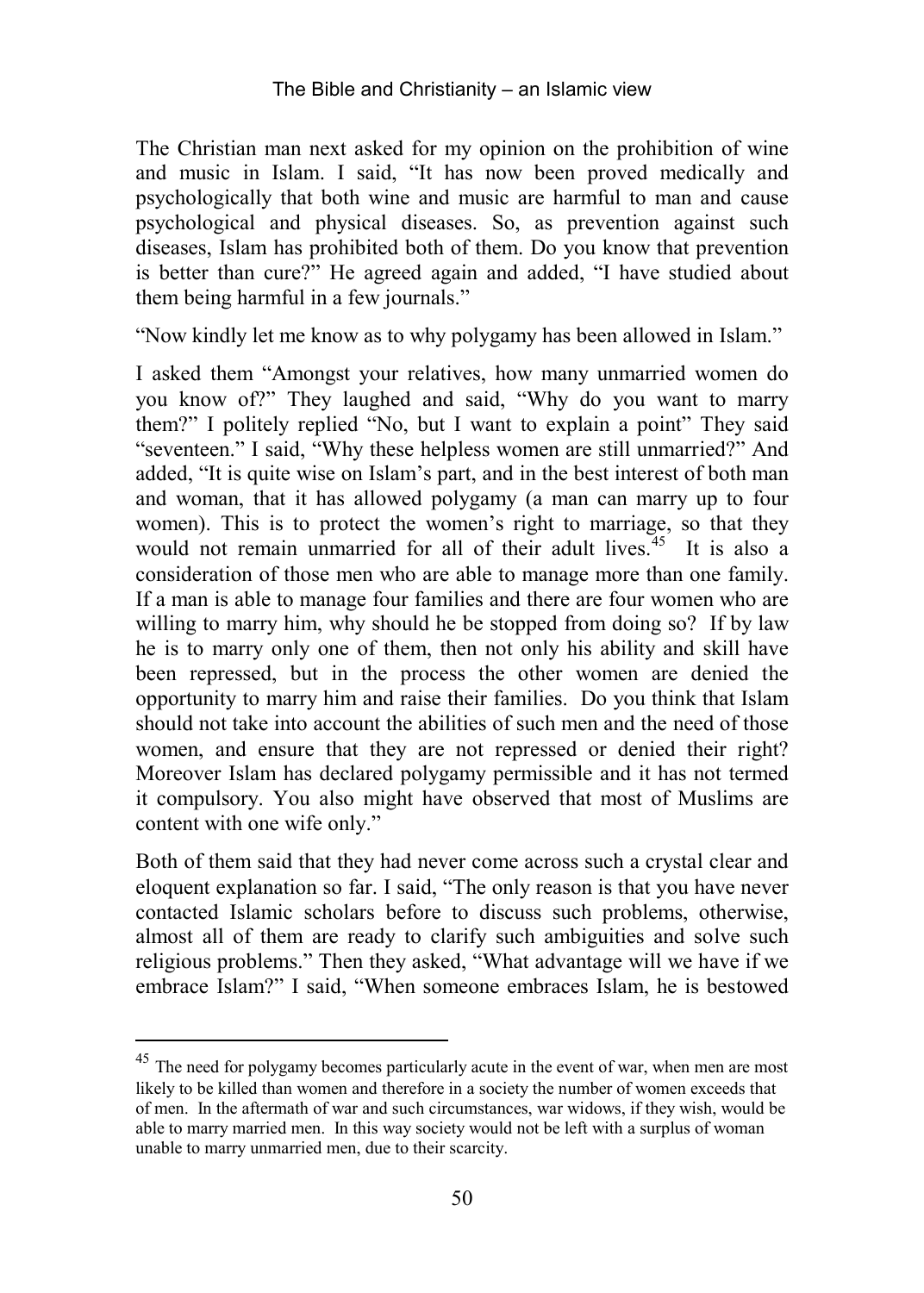upon with the goodness of both worlds because Islamic programmes are to augment the prosperity of mankind. If the Islamic programmes are followed, it will cause man to win Allah's pleasure, and will be made to enter Paradise in the next world."

Our discussion went on for some time. At last, the Christian woman embraced Islam but the Christian man was hesitant to embrace Islam. Then I said to him, "Since your wife has embraced Islam, why do you hesitate?" He remained silent. I further elaborated Islam to him. At last he said, "I shall think about it." But I explained to him that when the truth becomes clear to someone, there remains no justification to think it over again. He said, "In submission to your convincing arguments, should I abandon my religion?" I said, "No, this is not the case. You shall augment your faith in the Prophet Jesus Christ (upon whom be peace) with addition of your Islamic faith because the truth of Islam has become clear to you." His wife having embraced Islam encouraged him also. With the grace of Allah the Almighty, he too embraced Islam. Thereafter, I advised them to contact Islamic scholars for obtaining more information about Islam when they return to London.

 $0 - 0 - 0$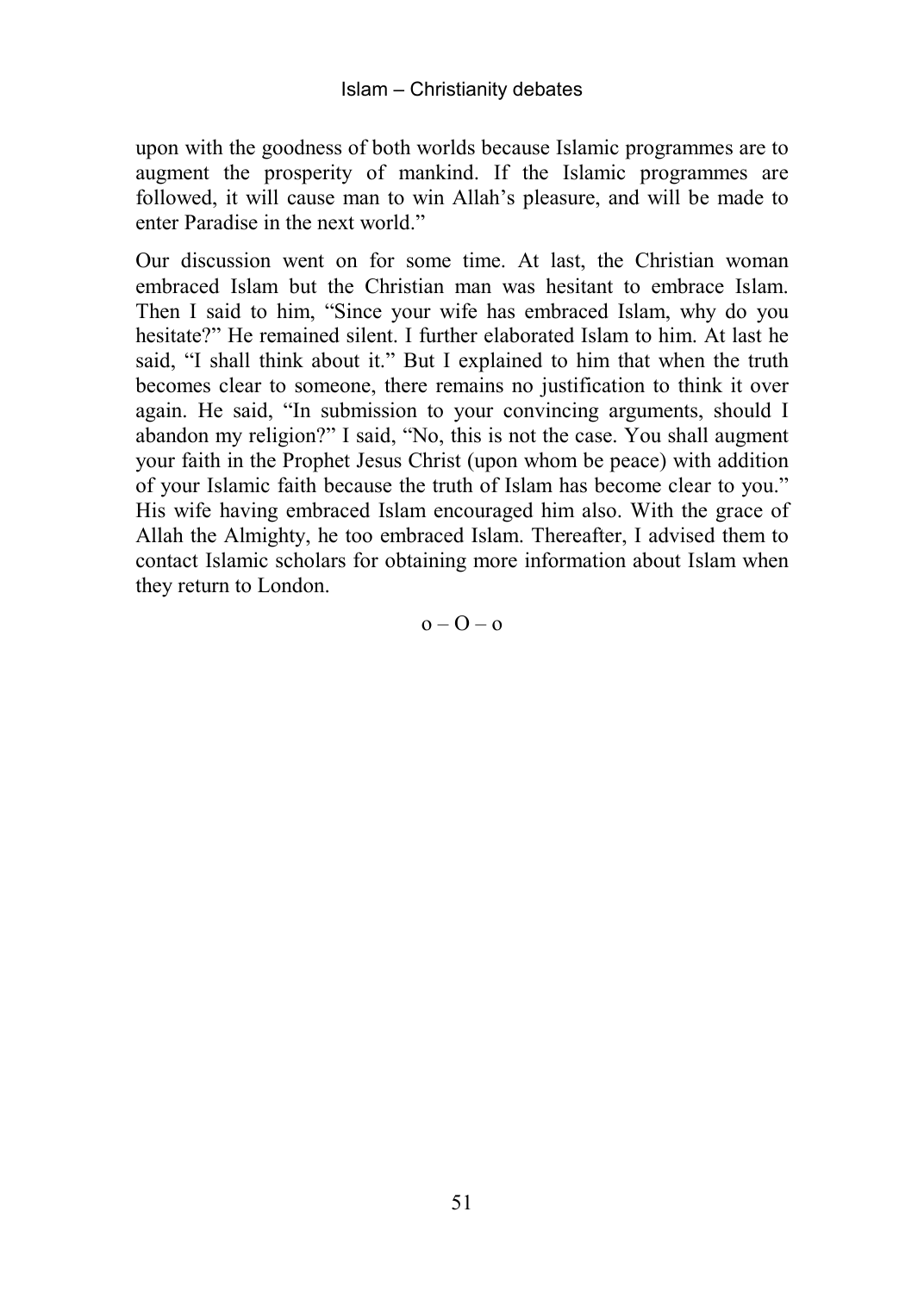# **Trinity**

One day, an Italian Christian tourist came to me, but he seemed to be in a bitter mood, and visibly upset. He had asked one of the servants of the holy shrine of Imam Husayn (upon whom be peace) to take him to an Islamic scholar for enquiring about some issues. The servant brought him to my house only three hours before sunset. The tourist also spoke English, and I asked for one of my English-speaking companions to be the interpreter.

The tourist said, "I had heard about Muslims being savages but did not think they would be to such an extent." I said, "Have you seen all Muslims?" He replied in negative. I said, "Therefore, do not say that all Muslims are savages. Perhaps some of them might be so." He nodded, and I requested him to allow me to ask him some questions before he could ask me his questions. Then I asked him where he came from, what religion he followed and what was his level of education. He said that he had come from Italy; he was a Christian and a graduate from university.

When I requested him to ask his questions, he said, "Some Muslims in this city behave savagely." I said, "What has happened?" He said, "I wanted to enter the mausoleum of Husayn, but they prevented me. When I asked for the reason, they said that I was unclean. Does this make any sense? Is it possible for a person of my age to be unclean?" I said, "Do not feel so uneasy. Who said so to you? Was that person a scholar or some ignorant person?" He said, "Surely he must have been an ignorant person." I said, "Don't you Christians have any ignorant people in Italy?" He said, "Yes." I said, "So there remains no justification for your being so uneasy."

He said, "All right, then kindly ask them to let me enter the mausoleum [shrine] of Husayn." I said, "I can not do this, because Imam Husayn, the owner of the shrine who is laid there does not allow you to enter his place." He was surprised and asked for the reason. I said, "You belong to a religion the followers of which had been offensive to him, his grandfather and his companions." He said, "Did Christians offend them?" I said, "Yes. Because Christians treated Prophet Muhammad – the grandfather of Imam Husayn – like a liar, and thus they did not believe in him as a prophet after Jesus Christ. If you prevent a person who offends you from entering your house, do you have a right to that or not?"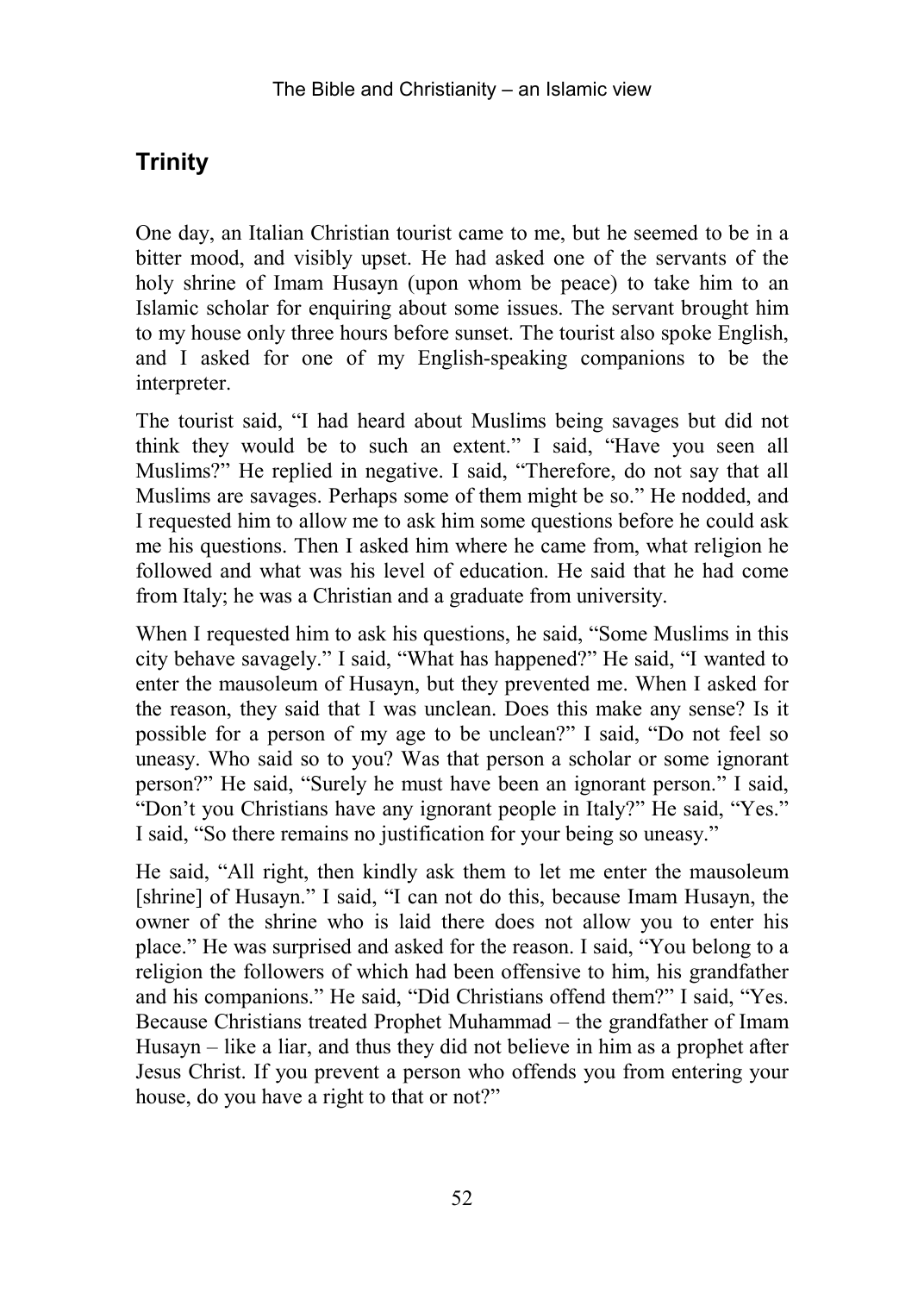The Christian tourist lowered his head and was pondering over something. Then he took a sigh and said, "You have also done the same thing to me when that person called me unclean. After all, how can I enter that shrine?" I said, "The only way is to admit that Muhammad was a true prophet." He said, "It is all right, but having no proof for his prophethood, how can I believe that Muhammad was a prophet?" I said, "Here we have come to a point to settle the issue with reason and argument. You are right. You want me to prove the prophethood of Muhammad." Then I added, "Muhammad (may Allah's blessings be upon him and his Progeny) is a prophet on the same basis on which Jesus Christ (upon whom be peace) was a prophet."

The Christian tourist said, "The proof of the prophethood of Jesus is his being the son of God." I said, "Do you really and sincerely believe that Jesus was the son of God? Has God indeed caused birth to Jesus like a man? You are a learned man. How do you say this?" He said, "I do not mean to say that Jesus was the son of God due to actual birth, but he is the son of God with a view to nobility and dignity. In other words, he has an attribution of God." I said, "Good, now can you explain as to how Jesus obtained this nobility and attribution?" He said, "For the reason that Jesus was born without a father." I said, "If this is the case, why don't you treat Adam as the son of God since he was not only without a father but also without a mother."

The Christian pondered over the matter for a while, then he gave his proof to prove the prophethood of Jesus, saying, "I mean to say that Jesus was a prophet on the basis that he was bestowed with miracles." I said, "Muhammad had also been bestowed with miracles." He said, "What are the miracles of Muhammad." I said, "Allah split the moon in two." He said, "Oh, it is a ridiculous story also narrated to me by one of my church fathers that Muhammadans believed that the moon had been cleft in two, came down and entered into Muhammad's sleeve. Is it logical that the moon with its so much volume could enter into the sleeve of a person?"

I said, "Firstly, I did not say that the moon entered into the sleeve of Muhammad. You have added this portion. Secondly, what can prevent Allah from cleaving the moon into two parts? And if we were to assume your claim of entering the sleeve, it could be that by the will of Allah a small fragment of the moon entered his sleeve, and then by the will of God the moon was returned back to its previous state. He said, "This is an ambiguous explanation. We should leave it. A logical mind does not accept it."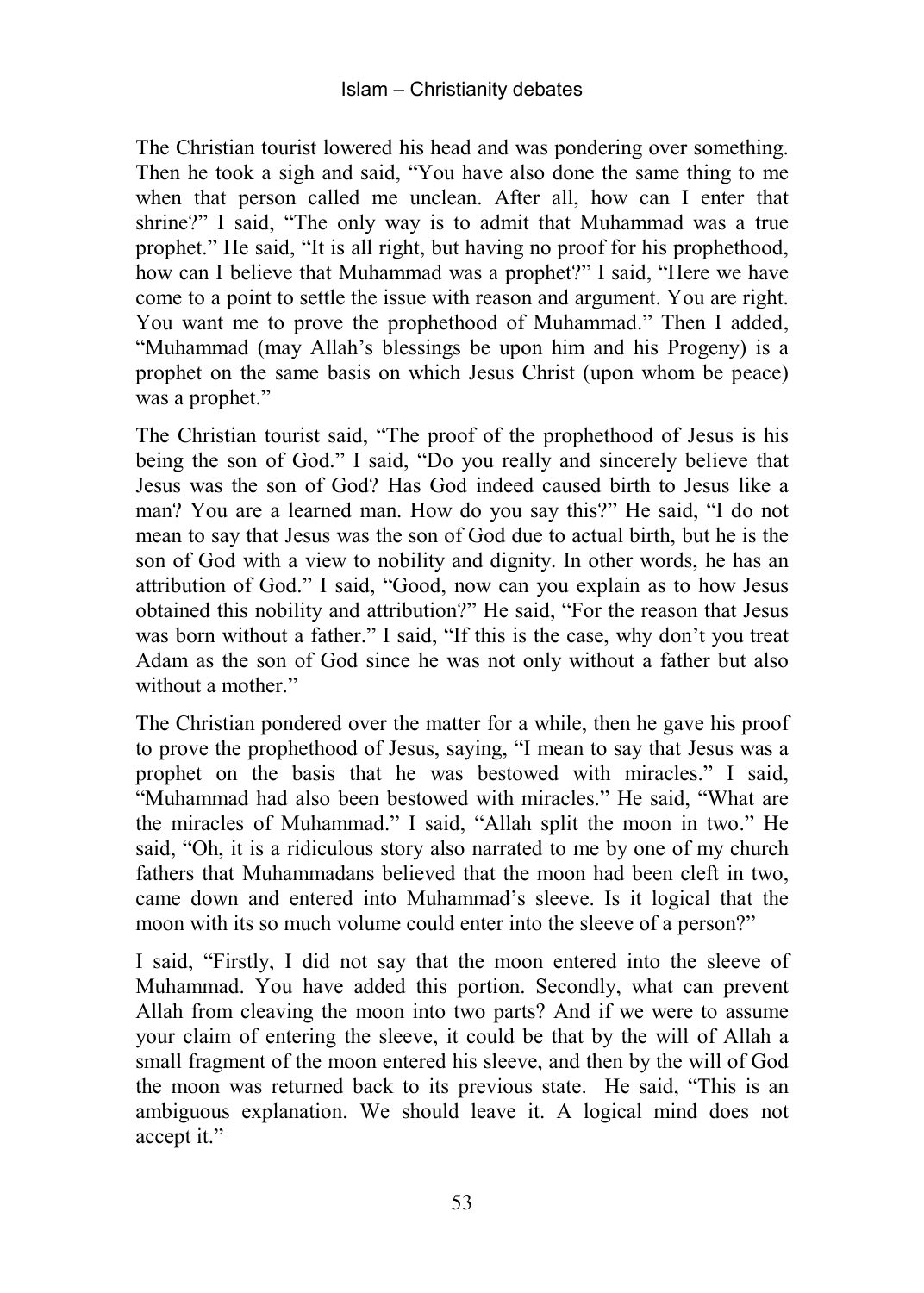Then to show him the irrational belief they hold, I asked him, "How is it that you can believe in an irrational claim but cannot admit to a reasonable one?" He said, "How have we admitted an irrational word?" I said, "Splitting of the moon, is plausible, but the statement of you Christians who believe in Trinity that there are three persons, yet at the same time, they are not three separate persons but one. Isn't it an irrational claim? Is it possible that these three fingers," pointing at my three fingers "are three and at the very same time are one as well?" He said, "This concept is like a triangle, which has three sides but is one triangle." I said, "Do you mean that God is one but has three parts?" He said, "No." I said, "Then what does the example of the triangle mean?"

Having thought over a little, he could not give a logical answer but gave the common answer given by the Trinitarians when they fail, "The priests and Christian scholars say that trinity is beyond reason." I said, "It makes clear to both of us that your point (on this issue of Trinity) is not logical." Here he was silent. Then I added, "On the very same basis, Muhammad has shown the miracle in splitting the moon just like Jesus had shown, other miracles." He said, "How do you prove the miracle of your prophet?" I said, our Holy Book, the Qur'an says, {**The hour drew near, and the moon did rend asunder**.}<sup>46</sup> Had this event been fabricated the world's contemporary authorities at the time of the Holy Prophet would certainly have proved it wrong. The fact that this event (the splitting of the moon) was not denied by all those concerned proves that the miracle did actually happen."

He said he did not believe in the Holy Qur'an. When I asked him for the reason, he said, "Because the Qur'an insults the Christians." I said, "Which verse of the Qur'an abuses Christians?" He said, "Qur'an calls us Kaafirs, i.e. unbelievers." I said, "Do you know the meaning of Kaafir?" He said, "Kaafir is an insulting term." I said, "No. Whosoever does not believe in God or in the prophets of God, or in the Day of Judgment, is called an unbeliever, i.e. Kaafir. As Christians do not believe in Muhammad, they are called unbelievers and as such this is not an abusive term but the expression of a fact." Then I added, "Accordingly, if the reason for Christians' disbelief in the Qur'an is its use of abusive language against them, then why do you believe in the Bible in spite of the fact that it uses abusive language in respect of Jesus Christ peace be upon him?"

<sup>46</sup> The Holy Qur'an, the Moon (54): 1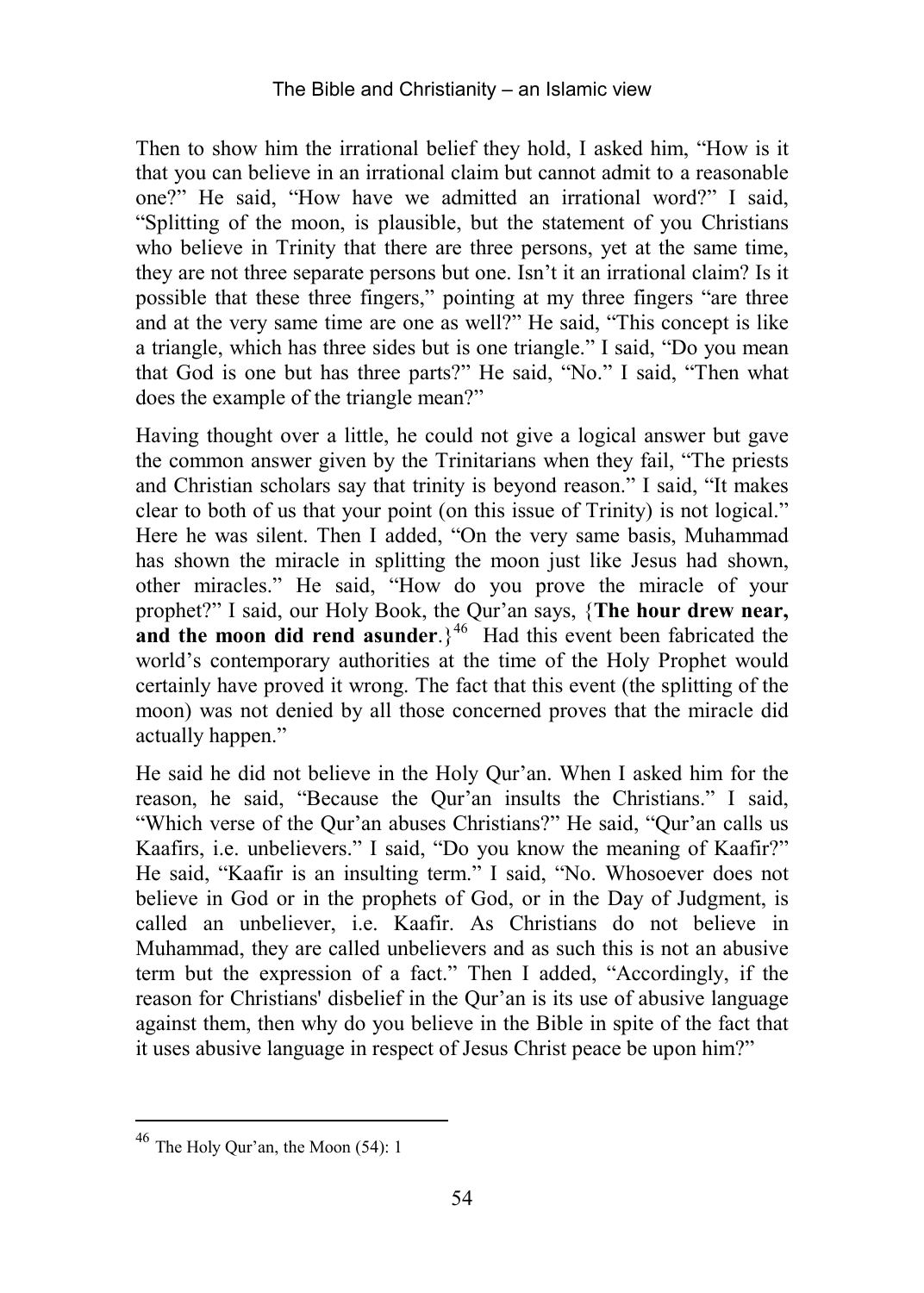### Islam – Christianity debates

He surprisingly said, "Does the Bible use abusive language for Jesus?" I replied in affirmative; and when he asked me to show him that part, I quoted Paul's letter to Galatians 3:13 saying that Jesus is "being made a curse for us." He said, "This is absolutely wrong. There is no such verse in the Bible!" I said, "Yes, it is certainly there." Then I opened the Bible and showed him the relevant verse. The interpreter translated the same for him. Astonished by this verse he said, "I had never heard of this before."

Then I said to him, "Do you want the Jews to believe in the New Testament?" He said, "Yes." I said, "But Jews have a right to say, 'We do not believe in a book which use abusive language against us', because the Gospel of Matthew, chapter 3, verse 7, calls Jews the off springs of vipers. What shall be your reply to them? Now let us suppose that the Holy Qur'an uses abusive language against Christians, but it should also be kept in mind that if we realise that the Qur'an is justified and right, then we should mend our ways, not revolt against it and refrain from believing it. Because Prophet Muhammad is just like Prophet Jesus; just as you believe in Jesus, you must also believe in Muhammad."

Thereafter, I explained in detail the high character of Prophet Muhammad, his splendid virtues, and deep and extensive knowledge, as well as his battles, which were for the sake of Allah and for the betterment of humanity. In the process he was so moved by the noble character of prophet Muhammad as well as his words and teachings, that drops of tears rolled down his face. He then said, "If I embrace Islam and the people question me why I did so, what should I say?"

I said, "You say, I have found Muhammad to be a prophet in the same manner as I found Jesus, Moses, and the others to be the true prophets of God, and consequently I embraced Islam." He said, "Such argument does not convince people." I said, "It is compulsory for a person to convince his conscience but not his people. Do you now feel convinced or not that Muhammad is a prophet?" He said, "Yes." I said, "So you embrace Islam and do not have any concern about the people." He remained silent.

To give an example from his own country, I asked him, "Do you know that there is a Communist Party in Italy?" He said, "Yes, there is." I said, "Do the Communists believe in Jesus?" He said, "No." I said, "When you believed in Jesus, what did you say to the Communists? Were your replies convincing to them?" He said, "No." I said, "Therefore, you don't have any concern about the people (in the matter of religion). Do not fear from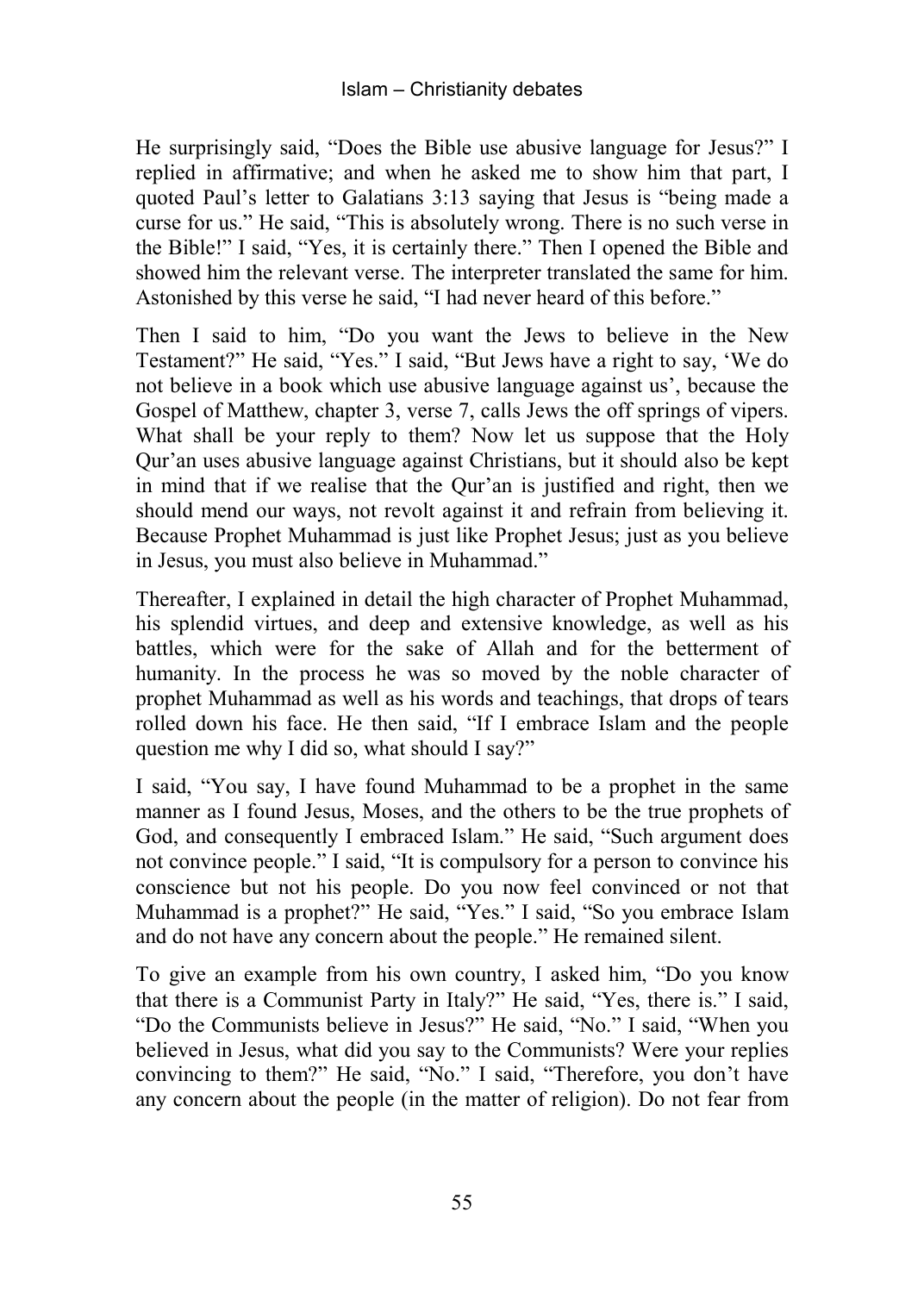the people. Your efforts must be to please Allah first, and secondly, to satisfy your conscience."

Thereafter, I encouraged him to embrace Islam. Eventually, with the grace of Allah the Almighty, he embraced Islam, and stated the three declarations of faith. Then I gave him a copy of the Holy Qur'an with an English translation and a few copies of the magazine "Fundamentals of Islam", which was being published in English in Karbala. Then I directed a servant to lead him to a bathroom (as some of the Islamic jurisprudents – Faqih – deem it necessary) to perform the ceremonial *Ghusl* bath before entering the shrine of Imam Husayn.

 $0 - 0 - 0$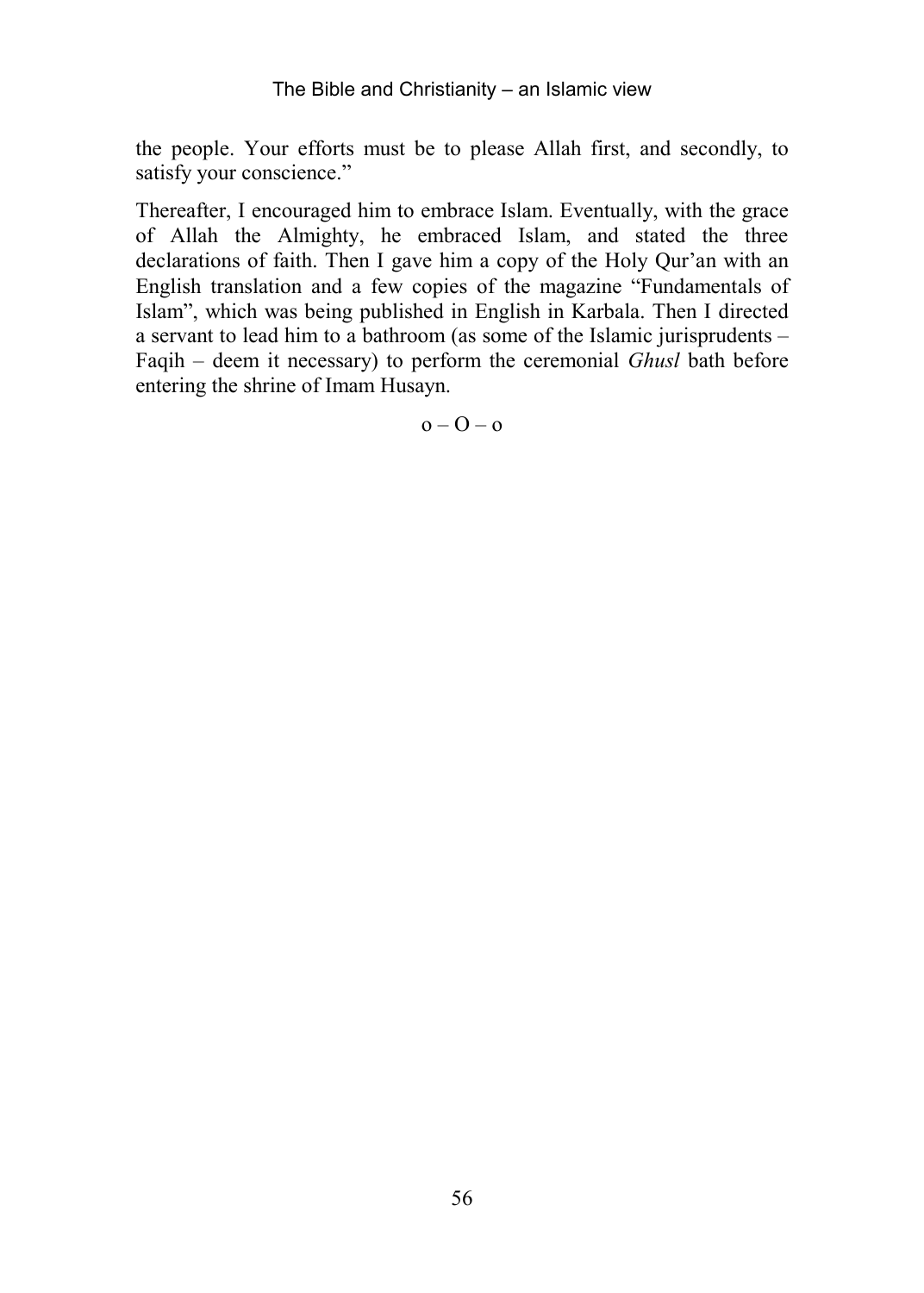# **PART 3: ATTRIBUTES OF GOD AND HIS PROPHETS ACCORDING TO THE BIBLE**

Translated by Muhammad Rida Shushtary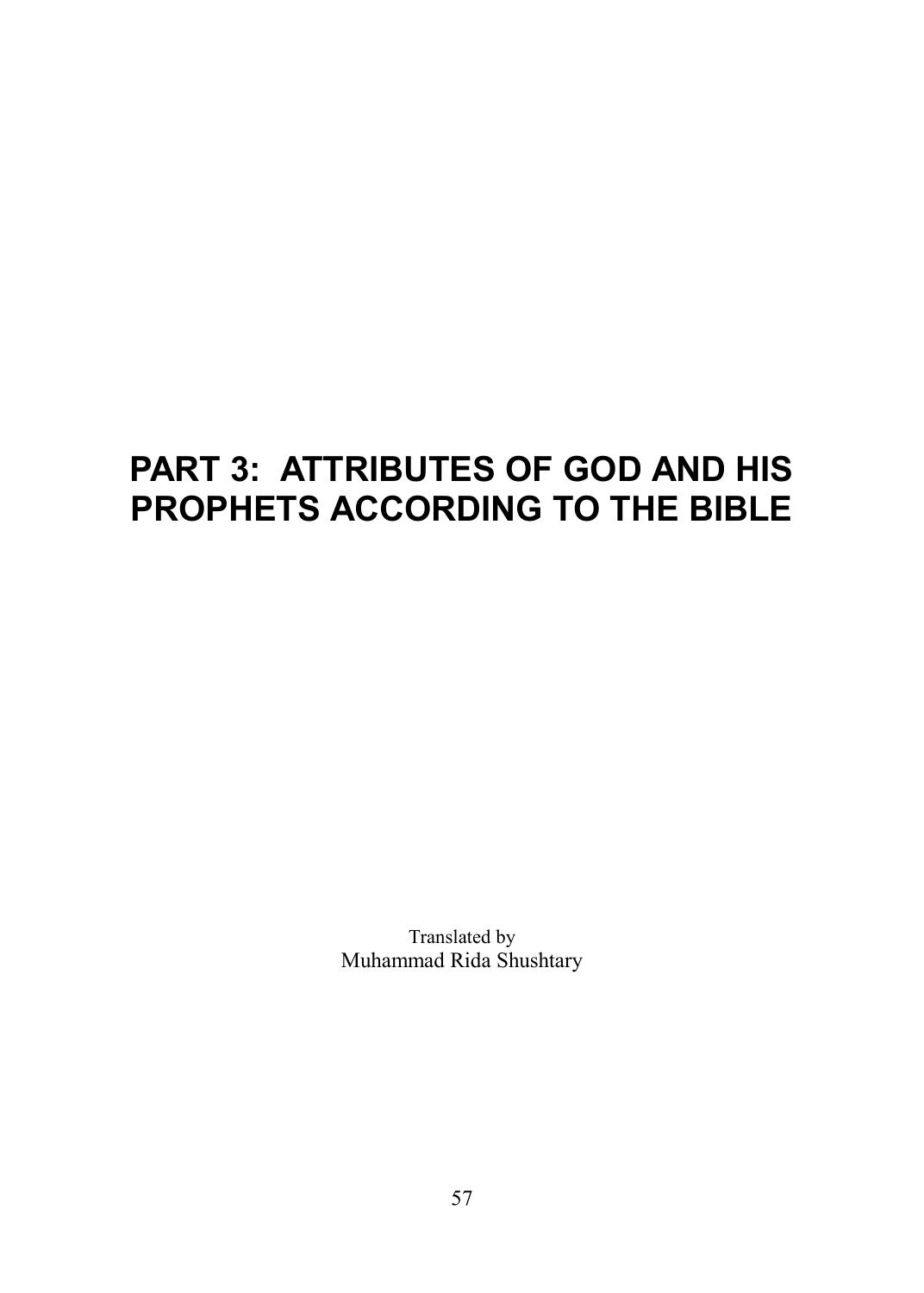**And woe to those who write the book with their own hands and then say, "this is from god." For they may sell it for a small price! So woe to them for what their hands have written, and woe to them for what they earn thereby!** 

The Holy Qur'an, The Heifer (2): 79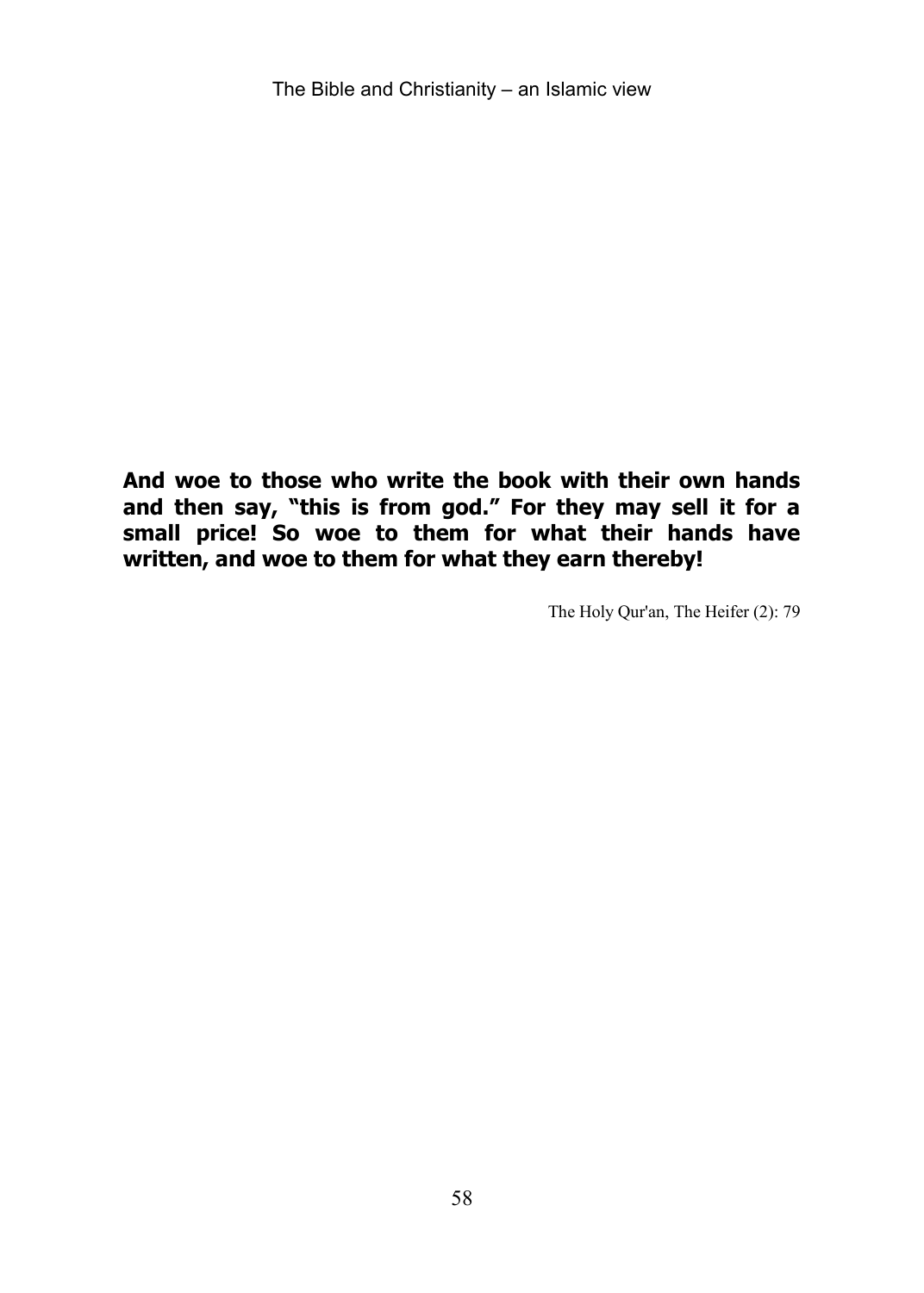### **Foreword**

The Creator of existence sends prophets and messengers to mankind with the assignment of reminding them of the good moral values, and guiding them to the right path. God chooses these messengers from amongst the people for the exceptional personal qualities they possess. These ambassadors need to practice what they preach and set examples for the people they are sent to guide. If they were to do otherwise, then they would immediately loose all credibility before the very people they have been sent to lead, hence the choice of those with exceptional qualities that would equip them for the difficult task that lie ahead. Furthermore it is the possession of such qualities that people find admirable that attract the masses around the messengers of God. Lacking such qualities would make it very hard for the messengers of God to lead the masses, and if they were to commit indecent and wicked acts, then what hope would the others have?

Through practicing their teachings, the prophets aim to show others that they are the manifestation of their own teachings and this in turn shows the masses the truth of their message and encourage them to adhere to the teachings of the prophets. Although chosen from amongst mankind, the prophets have managed to amass a range of noble qualities, which are amongst the pre-requisites for such a post. They have such traits and levels of enlightenment that they would be practically *unable* to engage in any wrong or immoral act.

In work presented in this part, the author carries out a brief investigation into the Bible and presents his findings. They show that some of the most noble men, i.e. the Prophets, who have been chosen by God Almighty as His messengers to mankind, are attributed to have committed some of the most vile and immoral conducts known to man. Conducts for which one would today be ashamed of and prosecuted, are attributed to the Prophets in the Bible. Prophets are accused by the Bible to have committed unbelievable acts of deception, lying, fornication, rape, incest, coldblooded and well-calculated murder, and the list goes on.

Some of the prophets and messengers of God to mankind are depicted in the Bible to be from amongst the most contemptible, and depraved individuals of the human race. They are portrayed to have committed vile crimes such as treachery and murder.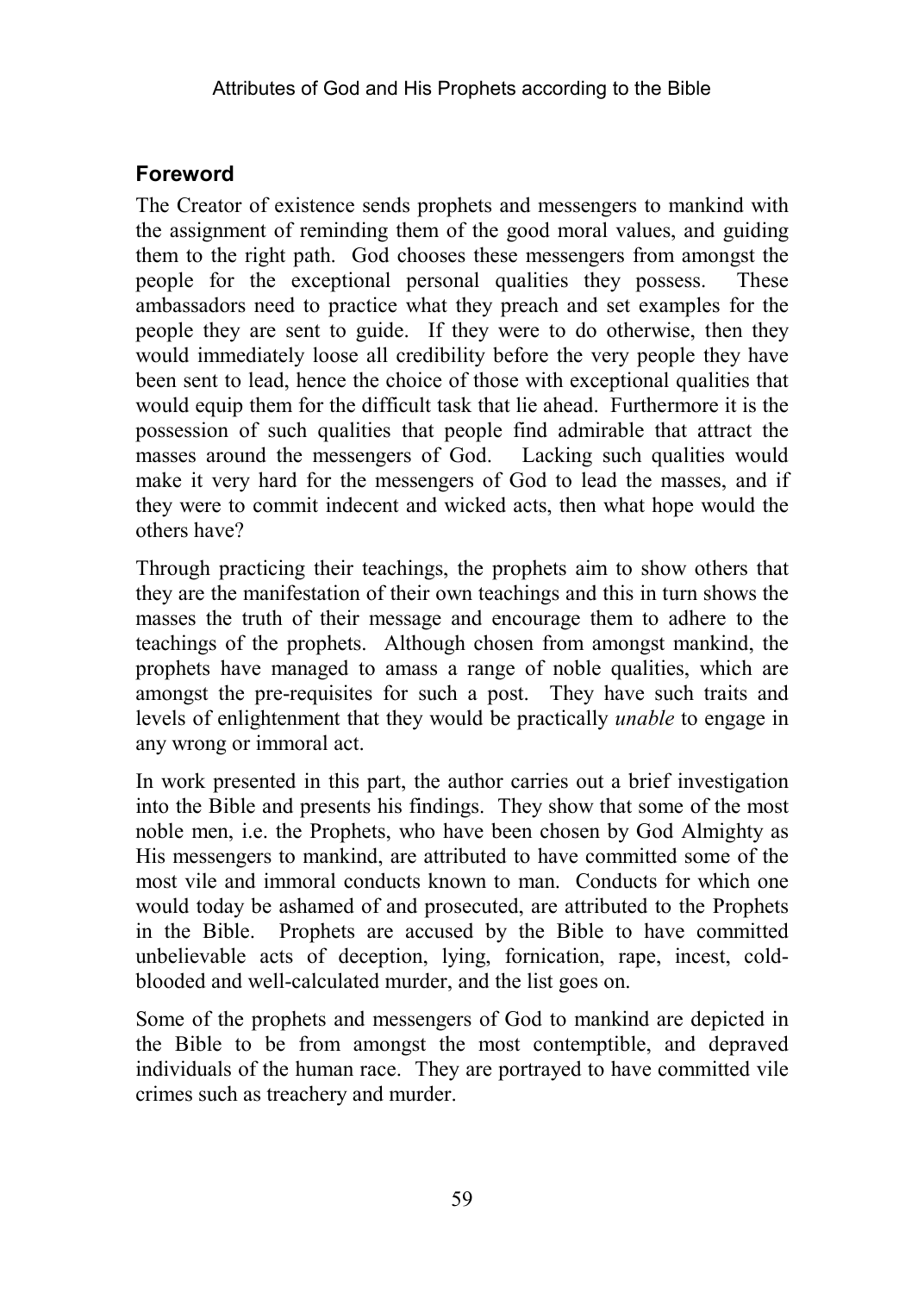Even God does not escape unscathed in the Bible . . . false characteristics are attributed to Him, or He is accused of making His messengers to commit foul and wicked acts.

While some of the false slander and attributes against God and His messengers are presented in this brief work, the author very briefly rejects the false attributes and slanderous accusations given to God and His messengers.

These attributes only point the finger to the distortion and corruption that the Bible has been subjected to by unscrupulous individuals in the course of history. As such this renders the Bible as an unreliable source for the people to be able to refer to for their religious and spiritual needs, since it is far from the truth.

Proclaiming that the Bible is the truth and the word of God has had catastrophic consequences, the least of which being the disenchantment of many over the centuries, as they find the Bible to go against reason and the behaviour of its prophets immoral. As a result many have left or rejected Christianity and adhered other beliefs or religions, despite the colossal effort that is being made in missionary projects. On the other hand, some have been so appalled by what they find in the Bible and the Christian teachings that they ended up denying the concept of the One Creator and the existence of God altogether; the very issue the original undistorted Bible came to address.

The true teachings of the Bible are further undermined when individuals, taking lead from the conducts of the Prophets of God as depicted in the Bible, commit those vile acts with the excuse that the Prophets of God used to do them. In their endeavour to uphold those behaviours, which are falsely attributed to some of the most noble human beings, they go on to claim that in reporting those conducts of the messengers of God, the Bible reflects the reality of the day, and that the prophets were humans like everyone else, prone and susceptible to, and feeble before various forces of temptation, ego and greed, and thus we too can commit those acts. Or if we commit them we are not to blame since we are after all humans and even the prophets of God indulged in them, as if a human being is only here to be ruled by the various forces of temptation and greed, and he has no will of his own.

This is one of the consequences of refusing to acknowledge that the Bible has undergone significant corruption and distortion. Instead of accepting that the Bible we have today is the distorted version of what was brought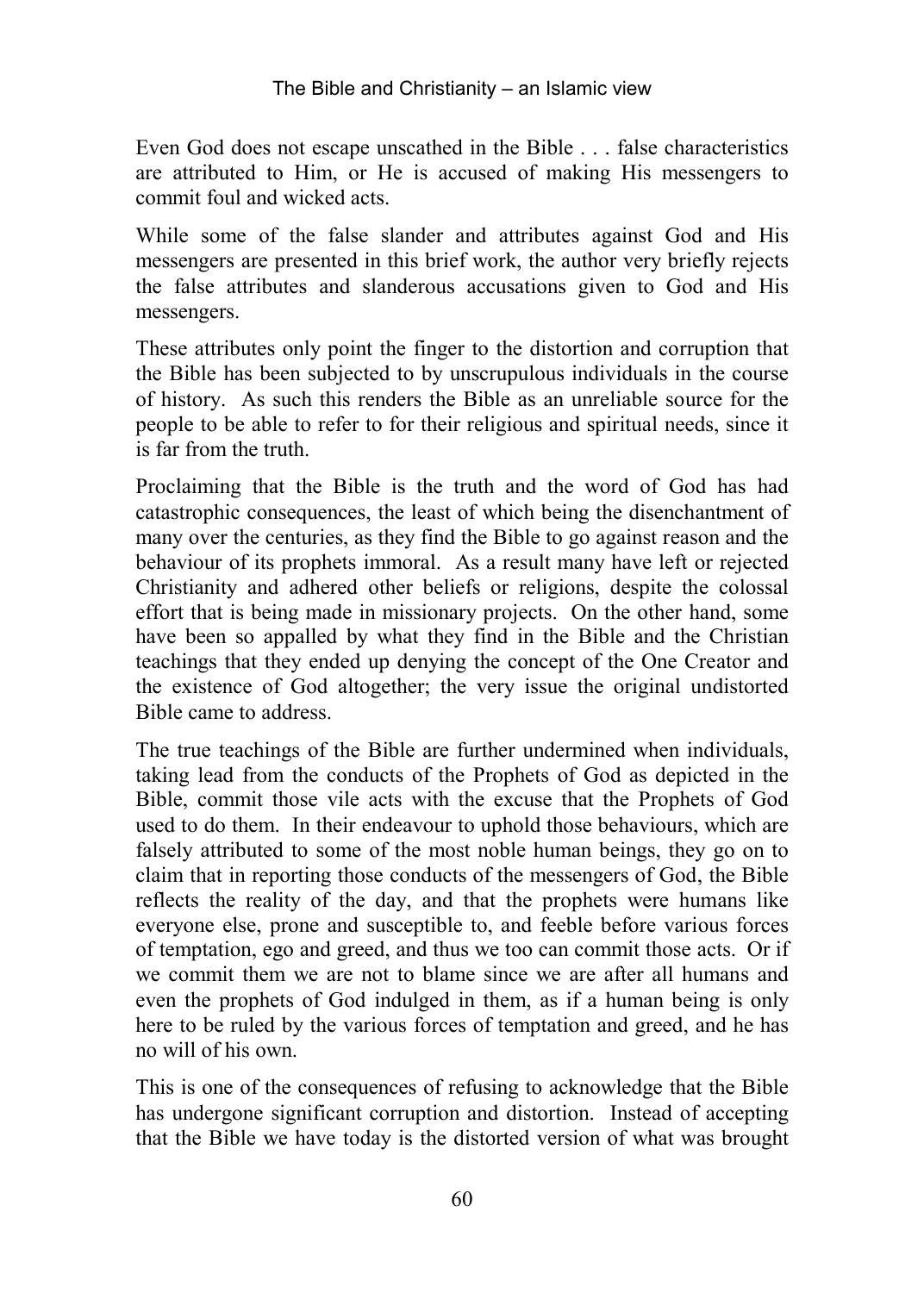by Jesus and Moses peace be upon them, those who zealously want to uphold the Bible persistently insist on the false claim that the present Bible is the word of God, and therefore must be adhered to.

This study on the New and Old Testaments is very short compared to the vast amount of astonishing contradictory materials in the Bible. The author had stated that, given other responsibilities and schedules, time did not allow him to write more than this, although even a book on such a subject with several volumes is still few. The aim of the work is not to denigrate the Bible, so much as to point out that the Bible we have within our disposal today has been tampered with, aiming to distort the true message of Jesus peace be upon him, ensuring that its successor – the Holy Qur'an, the final revelation to mankind by the same God who had revealed the Bible – is discarded by the masses.

In this brief work, the author presents a 'quick look' at the issues of concern in the form of questions and answers, and in the brief answers that he gives, it is assumed that the reader is a rational individual who believes God never sends individuals as His messengers who through their behaviour set the worst examples for others to follow.

The work in this part does not aim to specifically target the Christians, but those Muslims who were either educated in the west or have been the targets of Christian missionary programs and their beliefs. It aims to highlight some of the corruption that has taken place in the Bible over the past two millennia. Muslims believe that messengers of God would never commit such atrocious behaviour as depicted in today's Christian Bible. Had the author intended to write a detailed book to show the Christians the invalidity of their fundamental beliefs today, the contradictions of those beliefs with the teachings of Jesus peace be upon him, the book would have taken a different shape and size.

{The Messenger believeth in what hath been revealed to him from his Lord, as do the men of faith. Each one (of them) believeth in Allah, His angels, His Books, and His Messengers. (They say) "We make no distinction between any one of His Messengers." And they say: "We hear, and we obey, (we seek) Thy forgiveness, our Lord, and to Thee is the end of all journeys"}<sup>47</sup>

 $47$  The Holy Qur'an: The Heifer (2): 285.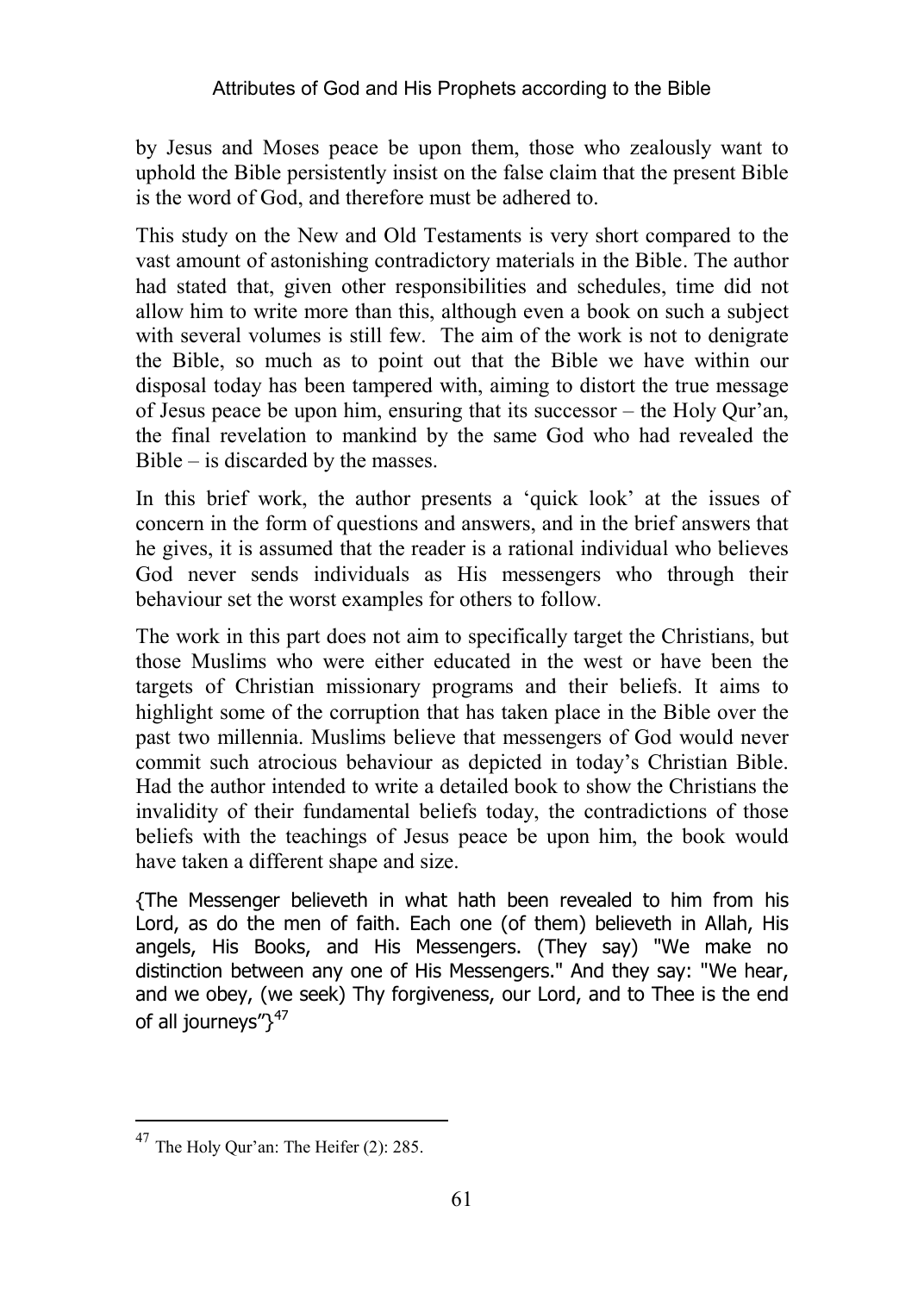Verses of the Bible found herein have been quoted from the Authorized King James Version; and that all *emphases (in italics)* on them are by the translator.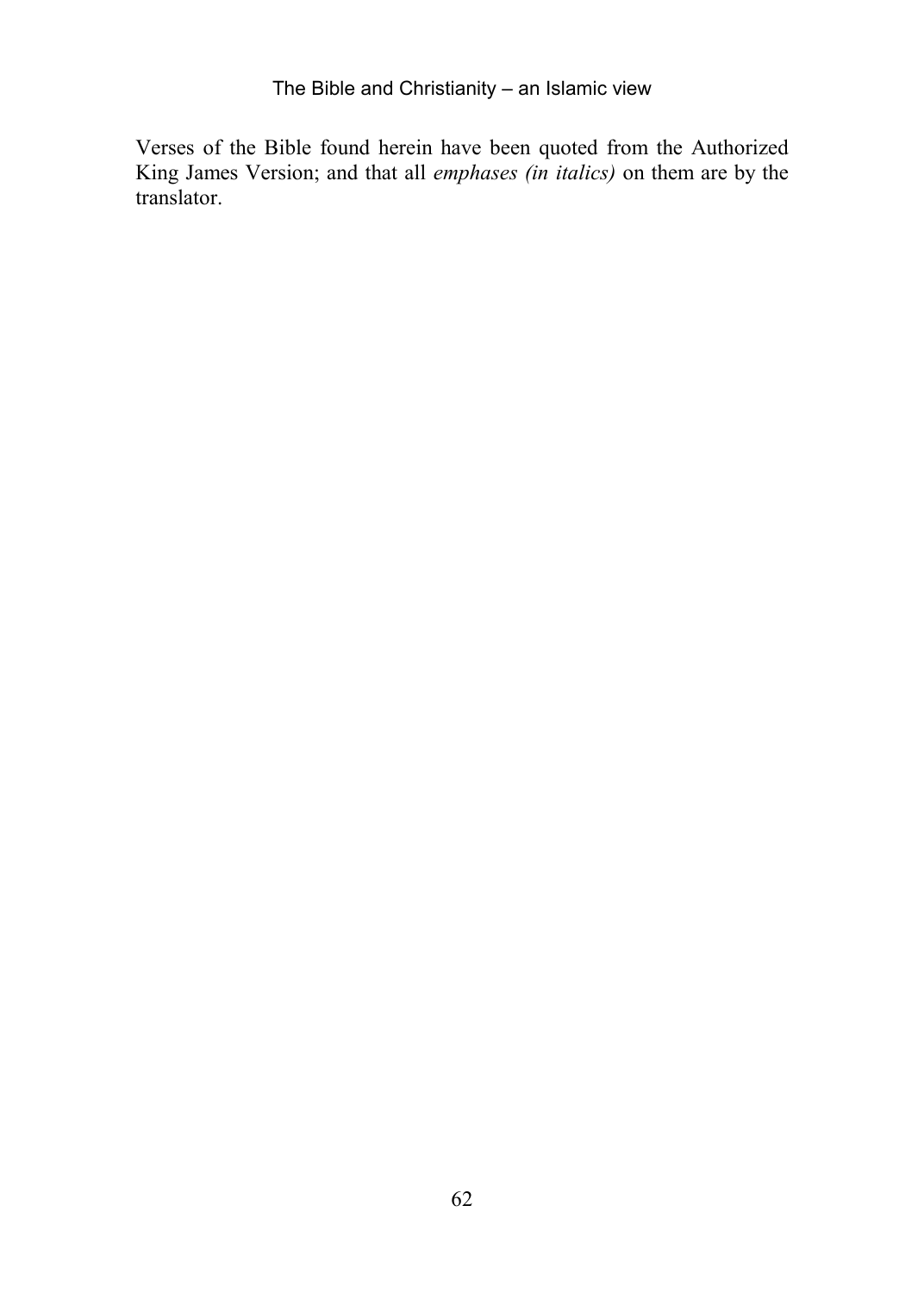## **God According to the Bible**

What kind of God do you think is the God of the Bible? God is made to have body and hair, and resides at a certain place, all of which are inapplicable attributes. He is made out to deceive people, and break His promise. With such characteristics and codes of conduct (falsely) attributed to the Creator of man, then what would man himself be like? Let's look at some of the verses of the Bible in this respect, before proceeding to the section on the features of God's messengers to man.

**Question:** Does God have a human form?

**Answer:** No, certainly not! The question is simply not applicable to God.

But in the Bible according to the book of Genesis, chapter one, verses twenty six and twenty seven (1: 26, 27), it says:

"And God said, Let us make man in *our image, after our likeness ... So God created man in his own image,* in the image of God created he him; male and female created he them."

**Q:** Does God have hair and wears clothes?

**A:** No, certainly not! Again this is not applicable to God. Such beliefs are derived from and the result of influence of idolatry beliefs and idolworshipping religions.

But Daniel 7: 9 says

"I beheld till the thrones were cast down, and [God] the Ancient of days did sit, *whose garment* was white as snow, and *the hair of his head* like the pure wool..."

**Q:** Does God walk?

**A:** No, certainly not!

But genesis 3: 8 says

"And they heard the voice of *the LORD God walking in the garden* in the cool of the day: and Adam and his wife hid themselves from the presence of the LORD God amongst the trees of the garden."

**Q:** Does God descend in the cloud and pass before a man?

**A:** No, certainly not!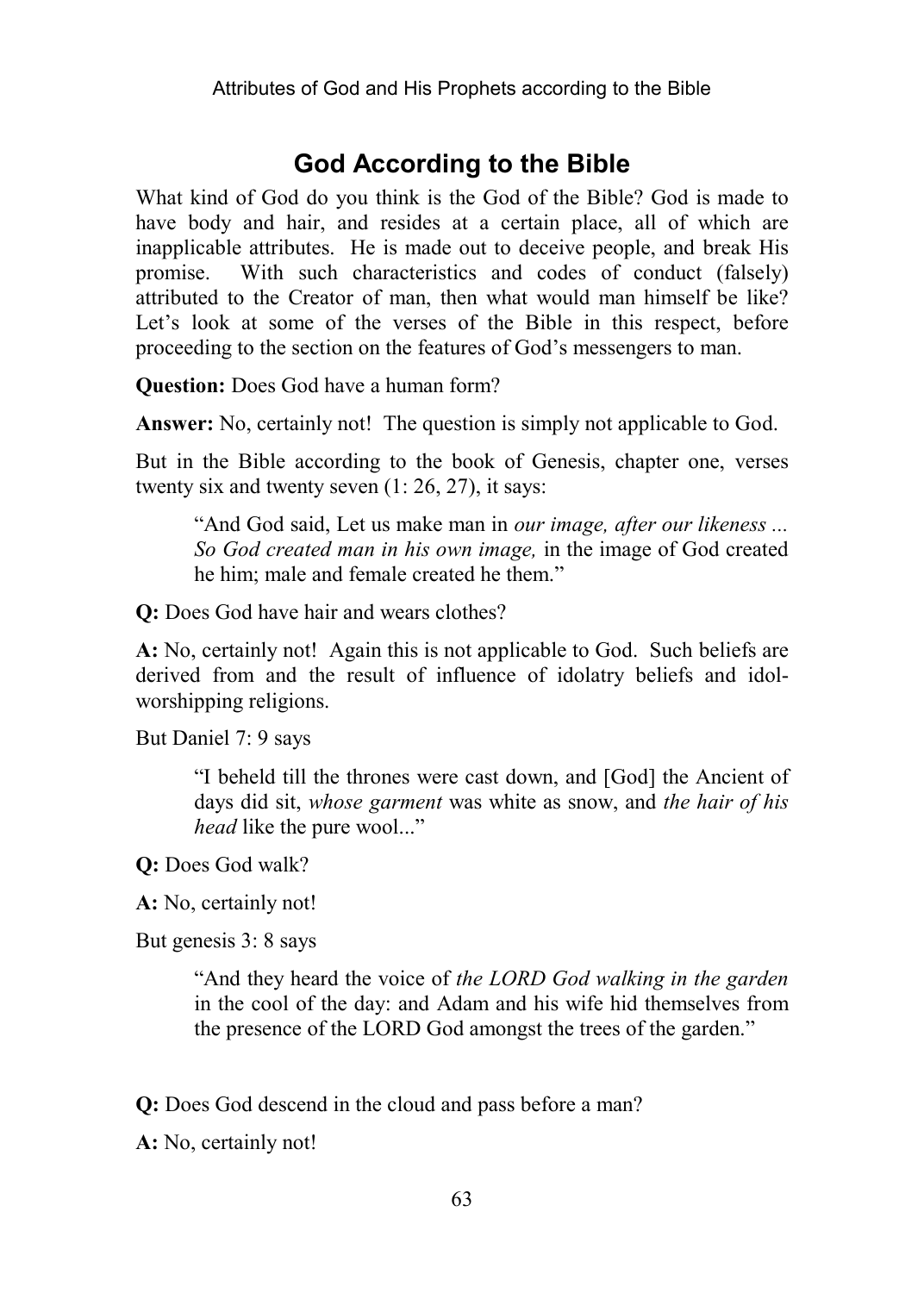But Exodus 34: 5, 6 says

"*And the LORD descended in the cloud,* and stood with him there, and proclaimed the name of the LORD... *and the LORD passed by before him...*"

**Q:** Does God choose a place where to stay?

**A:** No, certainly not!

But Psalms 132:13 says

"For the *LORD hath chosen Zion*; he hath desired it *for his habitation*."

**Q:** Is God so ignorant that He does not know the houses of believers except by a token of the blood upon the houses?

**A:** No, certainly not!

But Exodus 12: 12, 13 says

"For I will pass through the land of Egypt this night, and will smite all the firstborn in the land of Egypt; both man and beast, and against all gods of Egypt I will execute judgment: I am the LORD. *And the blood shall be to you for a token upon the houses where ye are: and when I see the blood*, I will pass over you, and the plague shall not be upon you to destroy you, when I smite the land of Egypt."

**Q:** Does God break His promises?

**A:** No, most certainly not! Breaking promises is shameful.

But 1 Samuel 2: 30, 31 says

"Wherefore the LORD God of Israel saith, l said indeed that thy house, *and the house of thy father, should walk before me for ever; but now the LORD saith, Be it far from me.* Behold, the days come, that I will cut off thine arm, and the arm of thy father's house, that there shall not be an old man in thine house."

God is exalted from this false accusation. For example, God is said to have promised Eli that his priesthood would be forever for him and his descendants, but He did not keep this promise.

Also in the same book, 1 Samuel 13: 13, 14 it says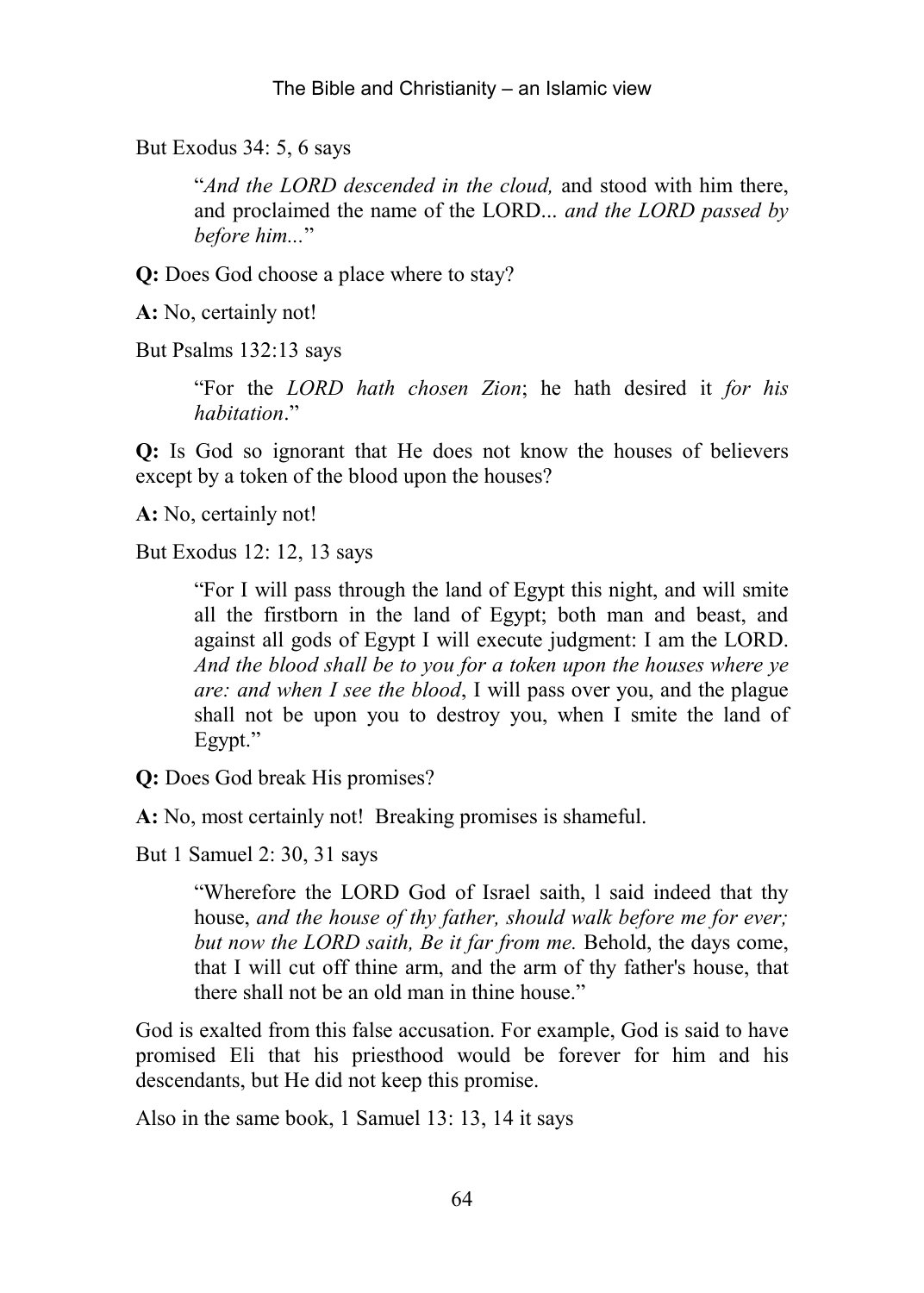"...for now would *the LORD have established thy kingdom upon Israel for ever. But now thy kingdom shall not continue:* the LORD hath sought him a man after his own heart..."

God is far exalted from such a false accusation, saying that He promised Saul that his kingdom would be forever, but later He broke His promise and gave the kingdom to another man!

**Q:** Is the foolishness of God wiser than that of men; and the weakness of God stronger than that of men?

**A:** No, most certainly not! God is neither foolish nor weak! Therefore, there isn't a question here of His foolishness being wiser than that of men.

But I Corinthians 1: 25 says

"Because *the foolishness of God* is wiser than men; and *the weakness of God* is stronger than men."

**Q:** Does God repent for what He has done?

**A:** No, most certainly not!

But 1 Samuel 15: 10, 11 says

"Then came the word of the LORD unto Samuel, saying, *It repenteth me* that I have set up Saul to be king..."

And Exodus 32: 14 reads

"*And the LORD repented* of the evil which He thought to do unto His people."

**Q:** Does God regret what He has done?

**A:** No, most certainly not!

But Genesis 6: 6, 7 says

"*And it repented the LORD* that He had made man on the earth, *and it grieved him at his heart.* And the LORD said, I will destroy man whom I have created from the face of the earth..."

**Q:** Does God wrestle with a man?

**A:** No, certainly not! As mentioned earlier such concepts are not remotely applicable to God.

But Genesis 32: 24-30 says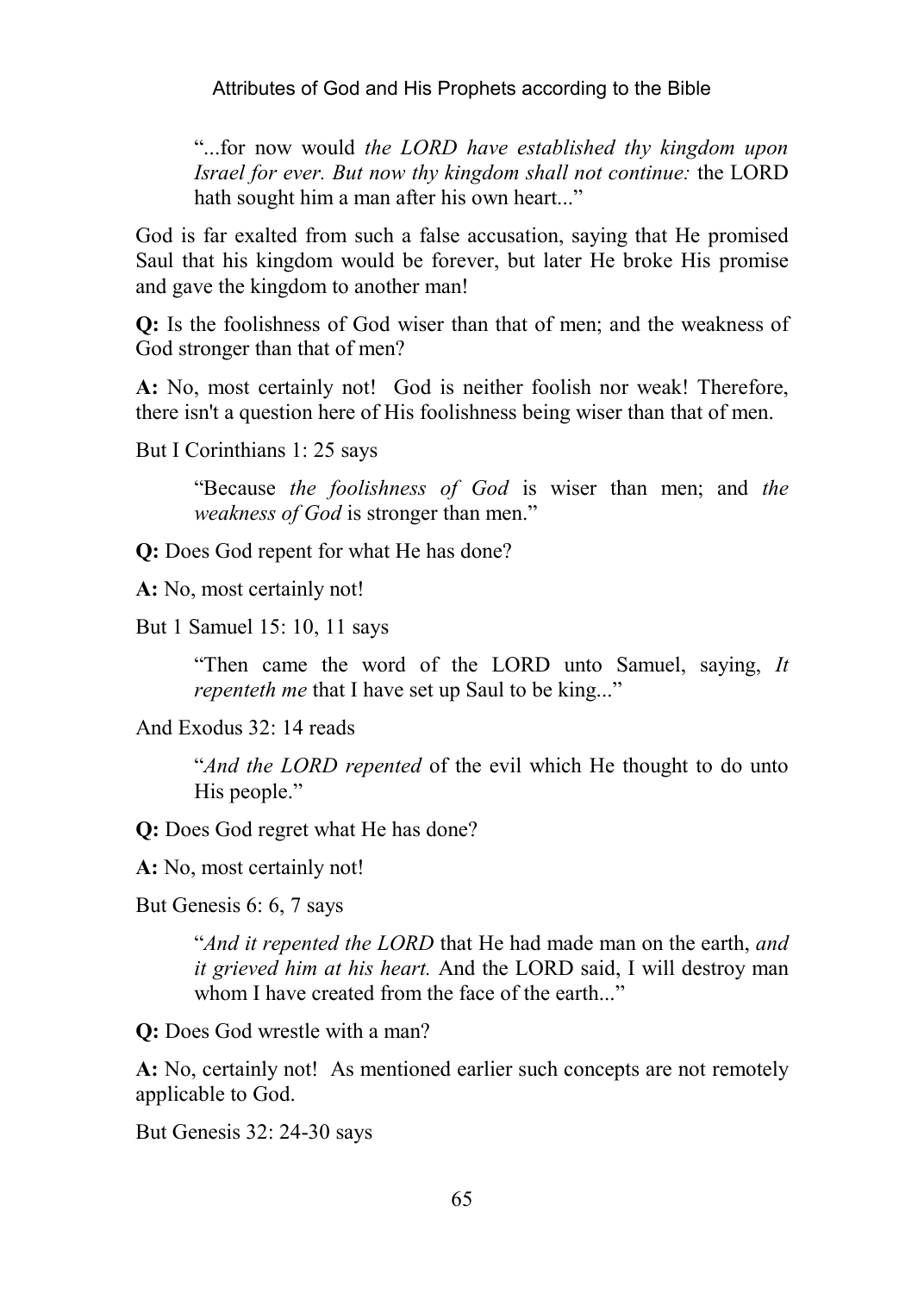"And Jacob was left alone; *and there wrestled a man with him* until the breaking of the day. And when he saw that he prevailed not against him, he touched the hollow of his thigh; and the hollow of Jacob's thigh was out of joint, as he wrestled with him. And he said, Let me go, for the day breaketh. And he said, I will not let thee go, except thou bless me.

And he said unto him, What is thy name? And he said, Jacob. And he said, thy name shall be called no more Jacob, but Israel: for as a prince hast *thou power with God* and with men, and hast prevailed. And Jacob asked him, and said, Tell me, I pray thee, thy name. And he said, wherefore is it that thou dost ask after my name? And he blessed him there. And Jacob called the name of the place Peniel: *for I have seen God face to face,* and my life is preserved."

**Q:** Does God speak a lie while the serpent speaks the truth?

**A:** No, most certainly not!

But Genesis 3: 3-5 says

"But of the fruit of the tree which is in the midst of the garden, *God hath said*, Ye shall not eat of it, neither shall ye touch it, *lest ye die. And the serpent said* unto the woman, *ye shall not surely die:* For God doth know that in the day ye eat thereof, then your eyes shall be opened, and ye shall be as gods, knowing good and evil."

Then this chapter continues to say that Adam and Eve ate the fruit of the tree, and makes other claims that are far beyond the attributes of God.

**Q:** Does God come down from the heaven to disperse the people so that they should not understand one another's speech? Does He fear their unity?

**A:** No, certainly not!

But Genesis 11: 1-9 says

"And the whole earth was of one language, and of one speech ... And they said, Go to, let us build us city and a tower, whose top may reach unto heaven; and let us make us a name, lest we be scattered abroad upon the face of the whole earth. *And the LORD came down* to see the city and the tower, which the children of men builded. *And the LORD said, Behold, the people is one and they have all one language; ....* and now nothing will be restrained from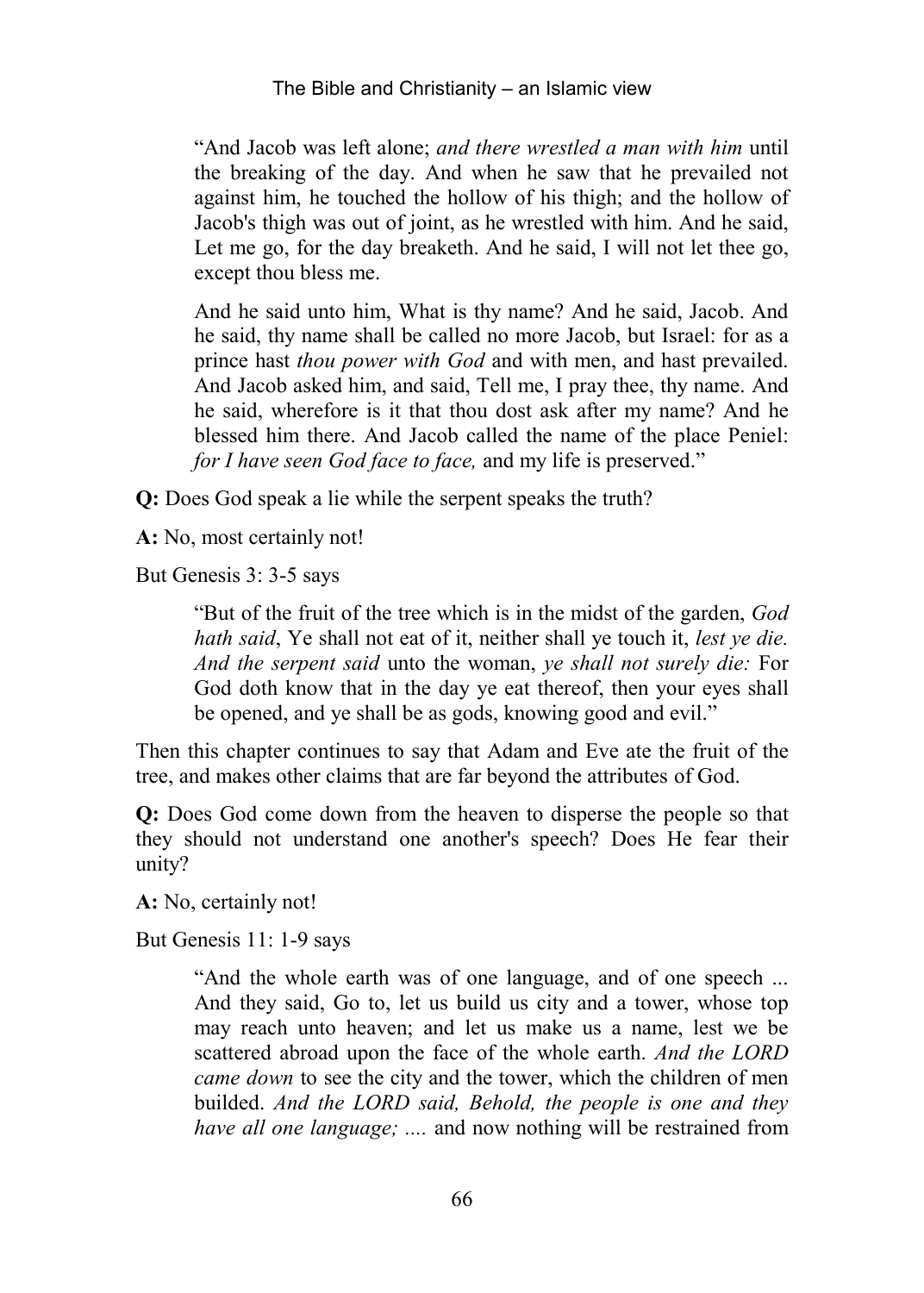Attributes of God and His Prophets according to the Bible

them, which they have imagined to do. *Go to, let us go down, and there confound their language, that they may not understand one another's speech.* 

*So the LORD scattered them abroad* from thence upon the face of all the earth: and they left off to build the city. Therefore is the name of it called Babel; because the LORD did there confound the language of all the earth: and from thence did the LORD scatter them abroad upon the face of all the earth."

**Q:** Does God say something, then acts contrary to what He said?

**A:** No, most certainly not!

But Genesis 6: 3 says that

"And the LORD said, My spirit shall not always strive with man, for that he also is flesh: *yet his days shall be an hundred and twenty years."* 

This was said at the time of the creation of a man. Let us see if God abided by His words? The Bible says that God acted contrary to His words, for men have lived for more than 120 years. For example, Genesis 9:28, 29 says that,

*" Noah lived... nine hundred and fifty years: and he died."* 

**Q:** Is God an angel or vice versa?

**A:** No, God is certainly not an angel.

But this contradiction is seen in Genesis 16: 10-13 when it refers to the one who spoke to Hagar as the angel of the LORD, and Hagar addresses the speaker as God:

"And *the angel of the LORD said unto her,* I will multiply thy seed exceedingly, that it shall not be numbered for multitude. And *the angel of the LORD said unto her,* Behold, thou art with child and shalt bear a son, and shalt call his name Ishmael..... And she Hagar *called the name of the LORD that spake unto her, thou God seest me:* for she said. Have I also here looked after that seeth me?"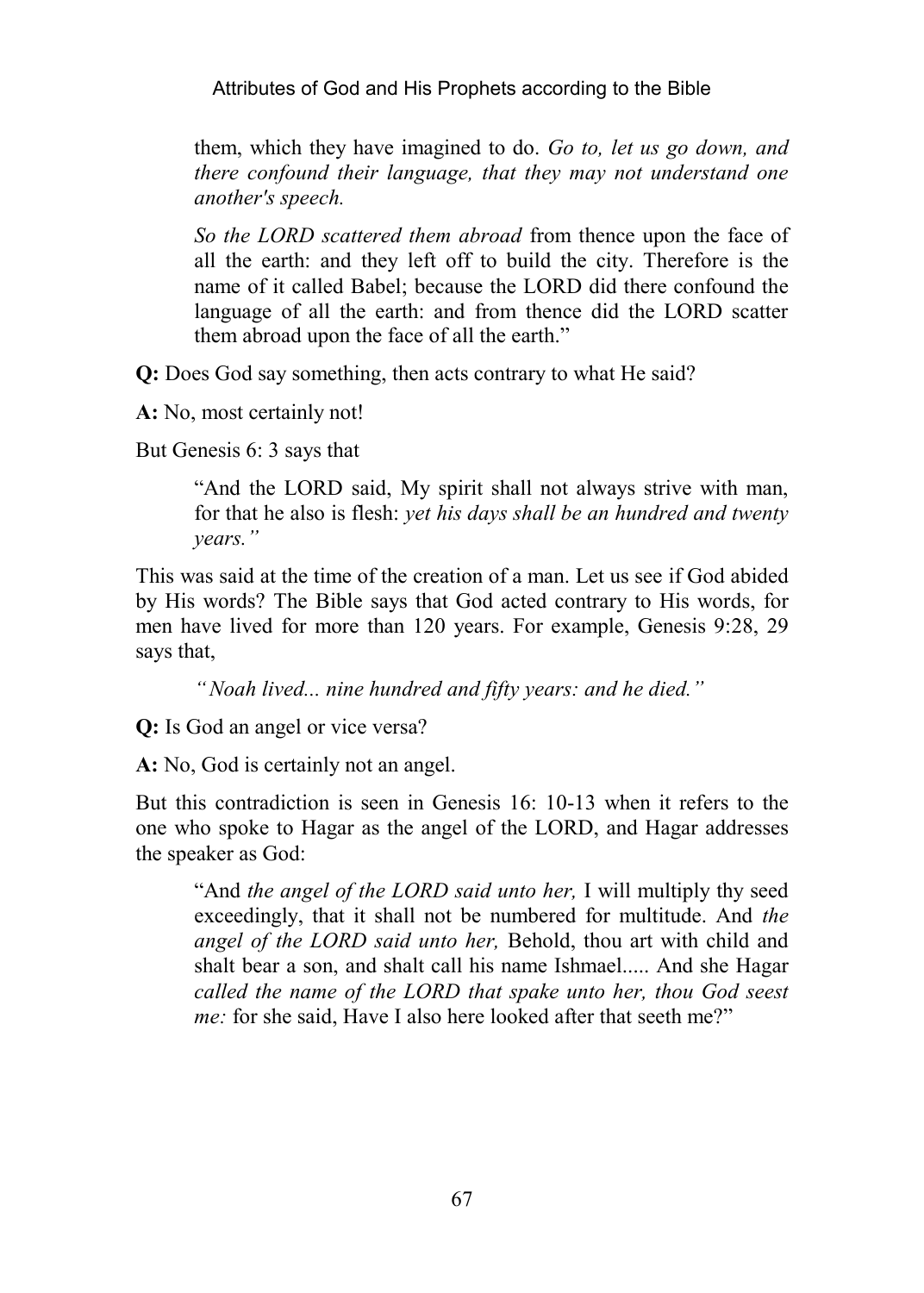# **Prophets of the Bible**

The Bible attributes such qualities to the prophets of God Almighty that are even shameful for the ordinary individual, let alone the messengers of God who are the most pious human beings sent to guide mankind towards the right path, righteousness, betterment, chastity, etc.

## **Prophet Jesus Christ**

**Q:** Does Jesus Christ speak a lie?

**A:** No, certainly not! Prophets never speak lies.

But the Gospel of John 7: 2-10 says:

"Now the Jews' feast of tabernacles was at hand. His brethren therefore said unto him, Depart hence, and go unto Judea, that thy disciples also may see the works that thou doest. For there is no man that doeth anything in secret, and he himself seeketh to be known openly. If thou do these things, shew thyself to the world. For neither did his brethren believe in him. *Jesus said unto them .... Go ye unto his feast: I go not up yet unto this feast;* for my time is not yet full come. When he had said these words unto them, he abode still in Galilee. But when his brethern were gone up, *then went he also up unto the feast,* not openly, but as it were in secret."

**Q:** Does Jesus make wine and make his disciples drink it?

**A:** No, certainly not! Jesus does not condone something or encourage his disciples to do something that is condemned and prohibited in the Old and New Testaments.

But Jesus is accused of making wine; nevertheless, it was his first miracle to make manifest his glory! God forbid that one should say that, " Maybe in the religion of Jesus, wine was lawful." I seek refuge to the Almighty God from such accusation, for the Old and New Testaments prohibit wine.

First let us quote the order of the prohibition of wine in the Bible and then show the false accusation on Jesus Christ peace be upon him.

Hosea 4: 11 says:

"Whoredom and *wine and new wine take away the heart.*"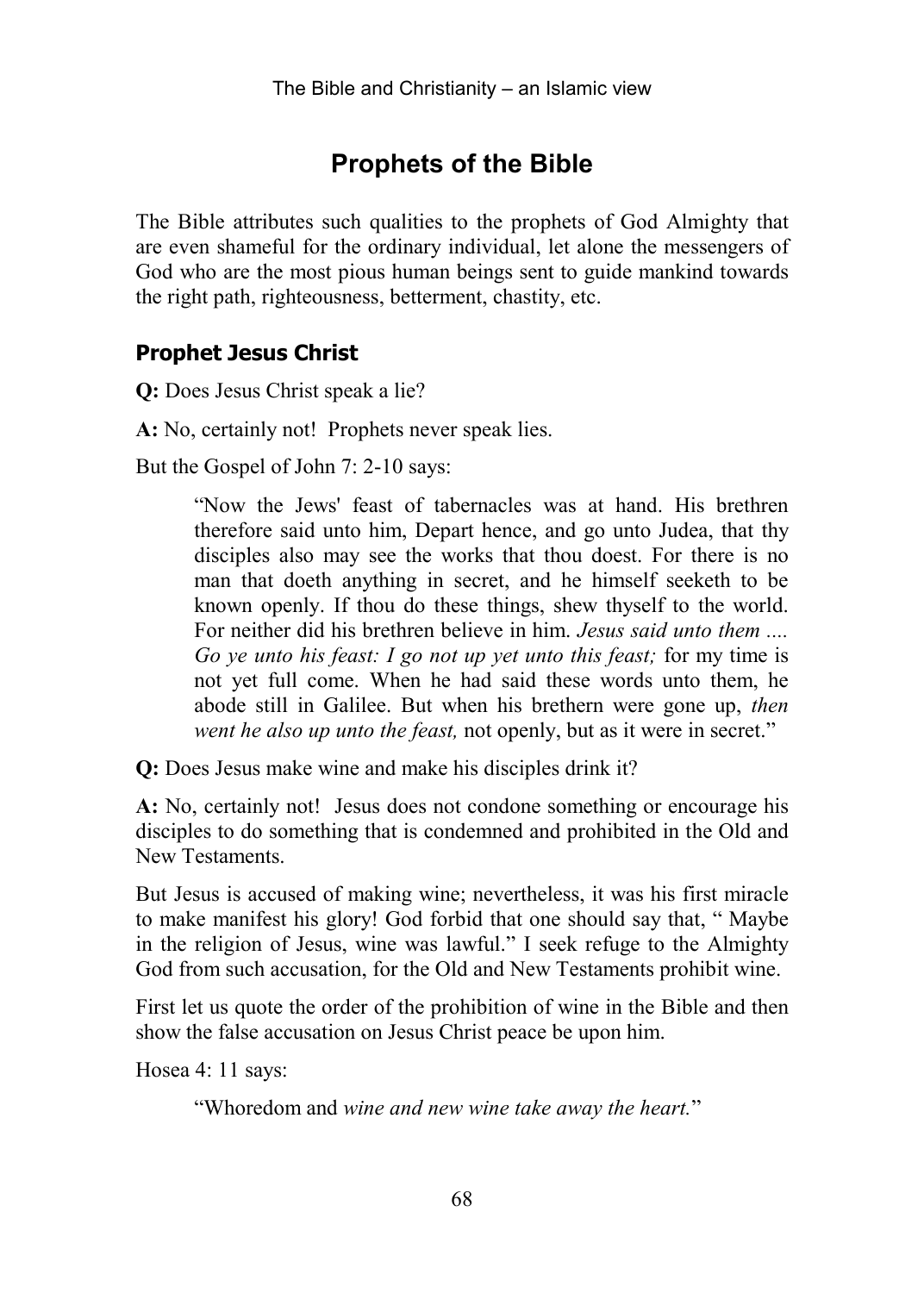Isaiah 5: 11-13 also says:

*"Woe unto them that rise up early in the morning, that they may follow strong drinks; that continue until night, till wine inflame them!"* 

And Deuteronomy 21: 18-21 says:

"If a man have a stubborn and rebellious son,.... Then shall his father and his mother... say unto elders of his city, this our son is stubborn and rebellious, he will not obey our voice, he is a glutton, and *a drunkard*. And all the men of his city shall stone him with stones, then he die: so shalt thou put evil away from among you; and all Israel shall hear, and fear."<sup>48</sup>

On the other hand, both the Old and the New Testaments point to the merit of not drinking wine or strong drink, and abstaining from alcohol consumption is considered a great virtue as can be seen from the quality attributed to John (the Baptist) by the angel that appeared to Zacharias, reported in Luke 1: 15

"For he shall be great in the sight of the Lord, and *shall drink neither wine nor strong drink;* and he shall be filled with the Holy Ghost, even from his mother's womb."

Now we quote the accusation on Jesus Christ:

John 2: 1-11 says

<sup>&</sup>lt;sup>48</sup> There are many other verses that forbid or condemn the consumption of wine or alcoholic beverages, some of which are reproduced here for reference:

<sup>&</sup>quot;Do not drink wine nor strong drink . . . It shall be a statute for ever throughout your generations" [Leviticus 10:9]; "He shall separate himself from wine and strong drink . . . neither shall he drink any liquor of grapes . . ." [Numbers 6:3]; "Now therefore beware, I pray thee, and drink not wine nor strong drink, and eat not any unclean thing." [Judges 13:4]; "But he said unto me, 'Behold, thou shalt conceive and bear a son. And now drink no wine nor strong drink, neither eat any unclean thing; for the child shall be a Nazirite to God from the womb to the day of his death.'" [Judges 13:7]; "She may not eat of any thing that cometh of the vine, neither let her drink wine or strong drink, nor eat any unclean thing. All that I commanded her let her observe." [Judges 13:14]; "And Hannah answered and said, "No, my lord, I am a woman of a sorrowful spirit. I have drunk neither wine nor strong drink, but have poured out my soul before the LORD." [1 Samuel 1:15]; "Wine is a mocker, strong drink is enraging; and whosoever is deceived thereby is not wise." [Proverbs 20:1]; "Give strong drink unto him that is ready to perish, and wine unto those that be of heavy hearts." [Proverbs 31:6]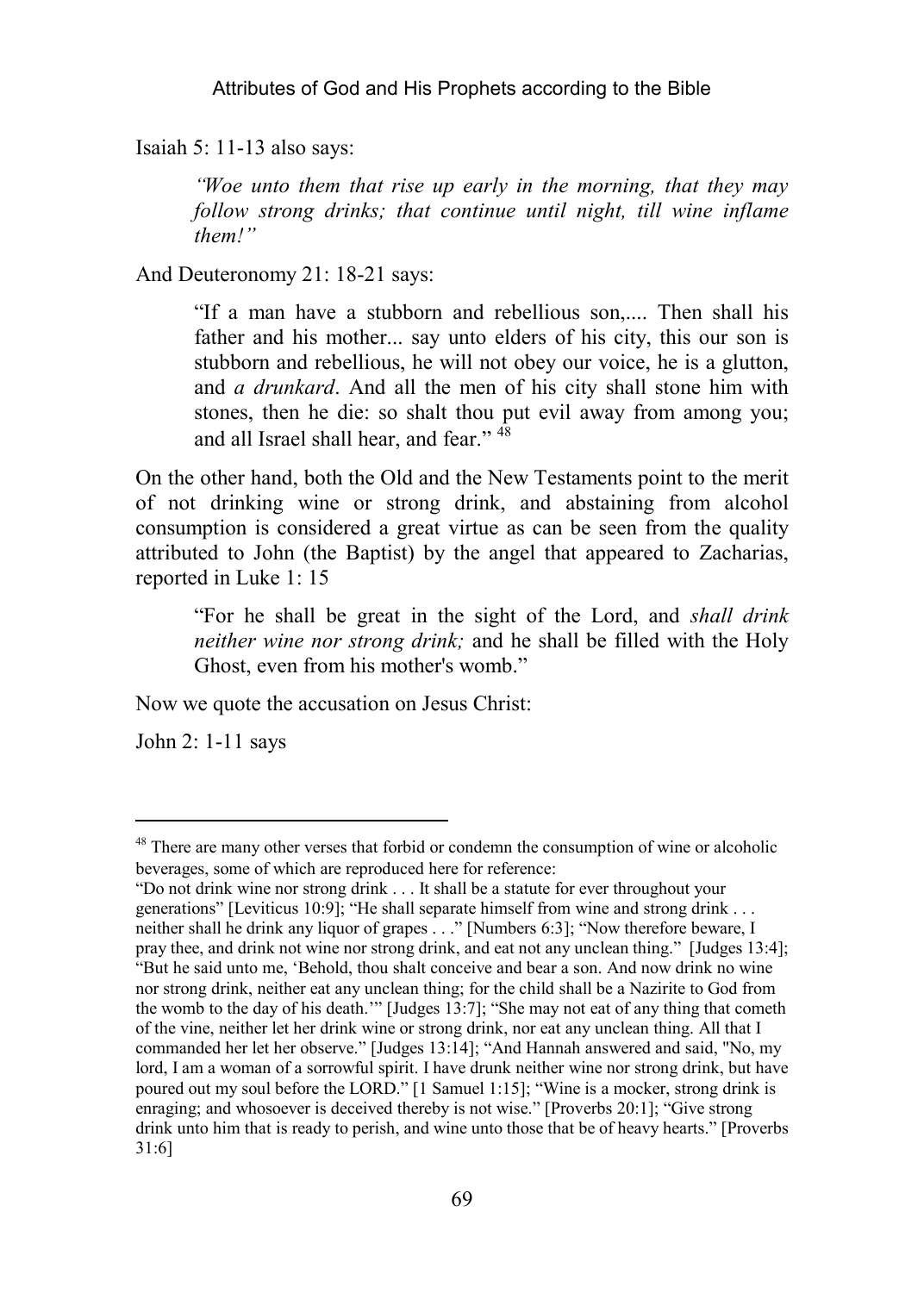"and the third day there was a marriage in Cana of Galilee; and the mother of Jesus was there: And both Jesus was called, and his disciples, to the marriage. And when they wanted wine, the mother of Jesus saith unto him, they have no wine. Jesus saith unto her, Woman, what have I to do with thee? mine hour is not yet come. His mother saith unto the servants, whatsoever he saith unto you, do it. And there were set there six waterpots of stone, after the manner of the purifying of the Jews, containing two or three firkins apiece. Jesus said unto them, Fill the waterpots with water. And they filled them up to the brim. And he saith unto them, Draw out now, and bear unto the governor of the feast. And they bear it. When the ruler of the feast had tasted *the water that was made wine,* and knew not whence it was: (but the servants which drew the water knew;) the governor of the feast called the bridegroom, And saith unto him, *Every man at the beginning doth set forth good wine; and when men have well drunk,* then that which is worse: but thou hast kept the good wine until now. *This beginning of miracles did Jesus in Cana of Galilee,* and manifested forth his glory; and his disciples believed on him."

This shows obviously, according to the New Testament, drinking wine was not considered as a taboo in the religion. See how Jesus himself made wine and made others drink it!

On another occasion, Luke 22:15-18 says that Jesus

"said unto them, with desire I have desired to eat this Passover with you before I suffer: For I say unto you, I will not anymore eat thereof, until it be fulfilled in the kingdom of God. *And he took the cup,...* and said..... *I will not drink of the fruit of the vine,* until the kingdom of God shall come."

**Q:** Does Jesus let his disciples in his bosom and love him?

**A:** No! This is not appropriate for an ordinary individual to do, let alone a great prophet.

But John 13:23, 25 accuses Jesus of this act by saying:

"*Now there was leaning on Jesus' bosom one of his disciples, whom Jesus loved ...* He then lying on Jesus' breast saith unto him, Lord, who is it?"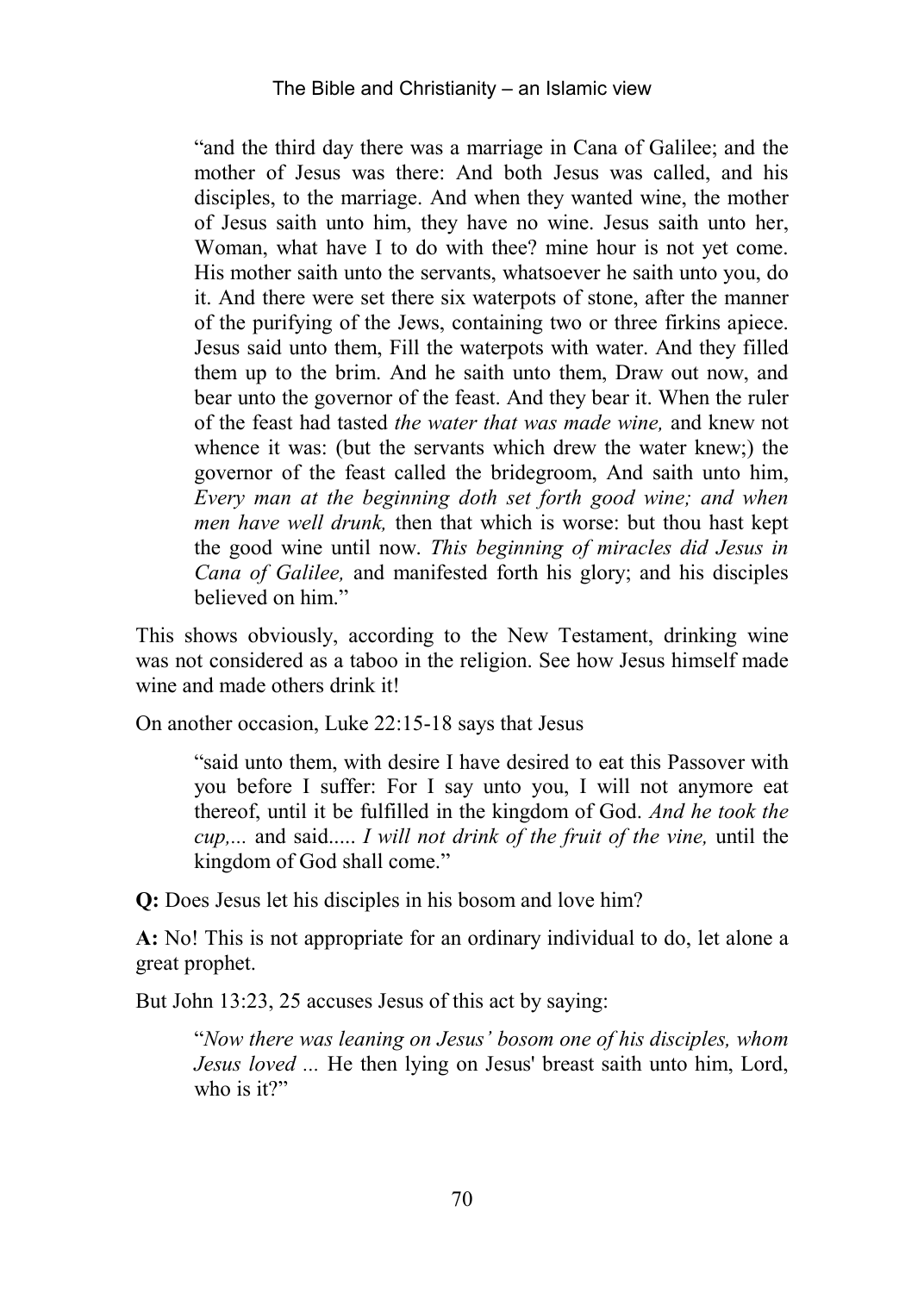**Q:** Is Jesus accursed?

**A:** No, certainly not!

But Galatians 3:13 says

"Christ hath redeemed us from the curse of the law, *being made a curse for us:* for it is written, Curse is everyone that hangeth on a tree."

**Q:** Is Jesus the son of God? Does a man's son become his Lord (God)?

**A:** No, most certainly not! This does not make sense.

But the Bible not only says that Jesus is a son of David but he is also his Lord!

Matthew 1: 1 says

"The book of the generation of *Jesus Christ, the son of David,* the son of Abraham"

Matthew 22:41-45 says

"While the Pharisees were gathered together, Jesus asked them, What think ye of Christ? Whose son is he? They say unto him, The son of David. He saith unto them, How then doth *David in spirit call him Lord,* saying, The LORD said unto my Lord, Sit thou on my right hand, till I make thine enemies thy footstool? *If David then call him Lord, how is he his son?"*

# **Prophet David**

**Q:** Does a prophet commit adultery?

**A:** No, he most certainly does not. A prophet of God can never do such a ghastly act.

**Q:** Does a prophet make anyone drink wine?

**A:** No, certainly not! He would not do a prohibited act such as this.

**Q:** Does a prophet deceive a man to be killed?

**A:** No, certainly not! A prophet of God cannot do such an evil act.

But Prophet David has been accused of all these appalling acts in the Bible.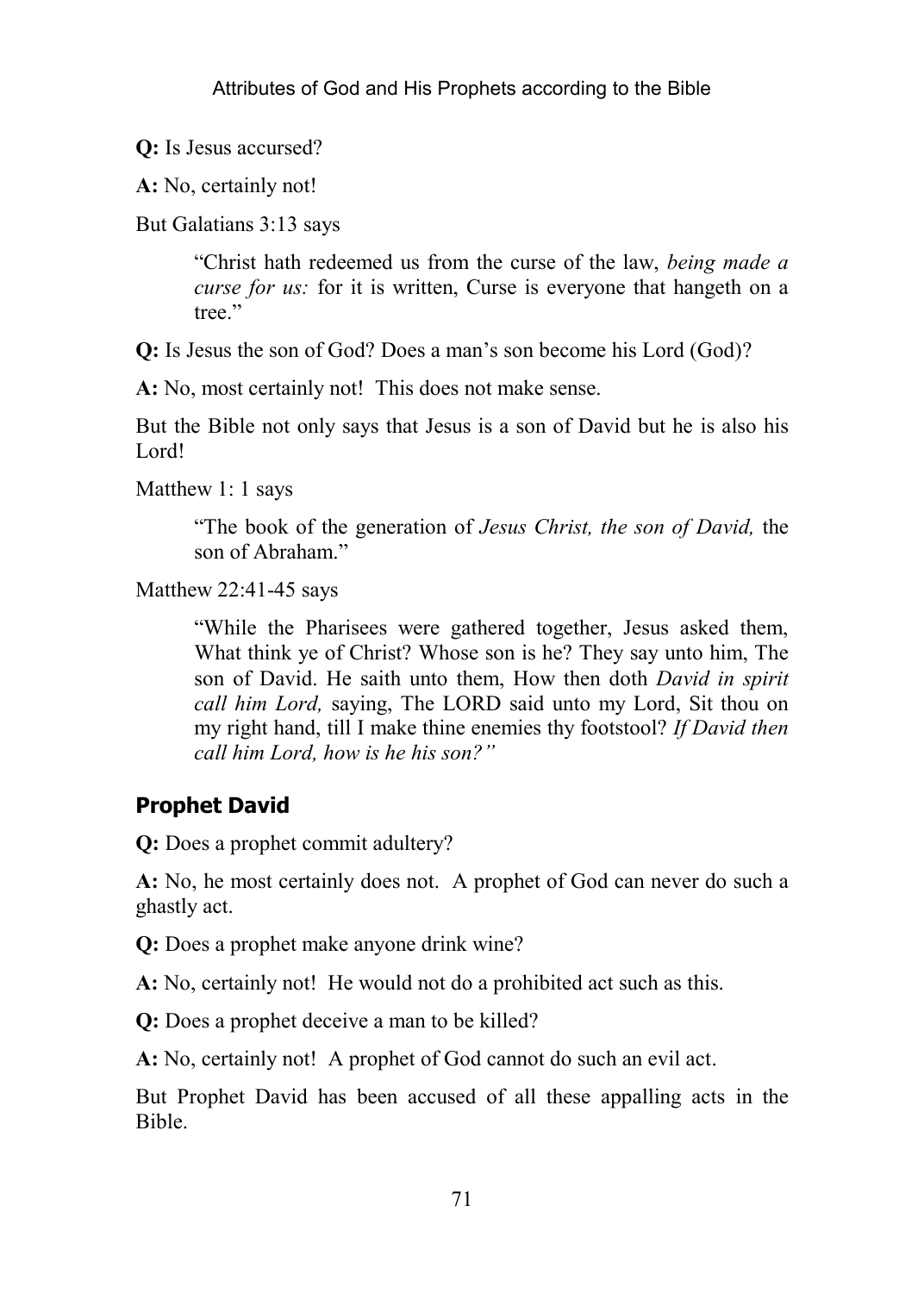Look at 2 Samuel 11: 2-27 and see what it says

"And it come to pass in an evening tide, that David arose from off his bed, and walked upon the roof of the king's house: and from the roof he saw a woman washing herself, and the woman was very beautiful to look upon. And David sent and enquired after the woman. And one said, Is not this Bath-sheba, the daughter of Eliam, the wife of Uriah the Hittite? And David sent messengers, and took her; and she came unto him, *and he lay with her,* for she was purified from her uncleanness: and she returned unto her house. *And the woman conceived,* and sent and told David, and said, *I am with child.* 

And David sent Joab, saying, Send me Uriah the Hittite..... And David said to Uriah, go down to thy house, and wash thy feet... Uriah went not down unto his house, David said unto Uriah, Camest thou not from thy journey? Why then didst thou not go down unto thine house? And Uriah said... shall I then go into mine house, to eat and to drink, and to lie with my wife?.. And when David had called him, he did eat and drink before him; *and he made him drunk:* and at even he went out to lie on his bed with the servants of his lord, but went not down to his house. And it came to pass in the morning, that David wrote a letter to Joab,... saying, *set ye Uriah in the forefront of the hottest battle, and die...* And when the wife of Uriah heard that Uriah her husband was dead, she mourned for her husband. And when the mourning was past, *David sent and fetched her to his house, and she became his wife,* and bare him a son. But the thing that David had done displeased the LORD."

Have you ever heard such a story of a cunning device to kill Uriah? How David committed adultery with the wife of Uriah, and then made him drink wine so that he could lay with his wife; and then finally sent him to the battlefield to be killed and how he was killed?

Now read about the offspring of that married woman who committed adultery with David!

Matthew 1:6 says

"And Jesse begat David the king; *and David the king begat Solomon of her that had been the wife of Uriah."* 

Also 2 Samuel 12:9 says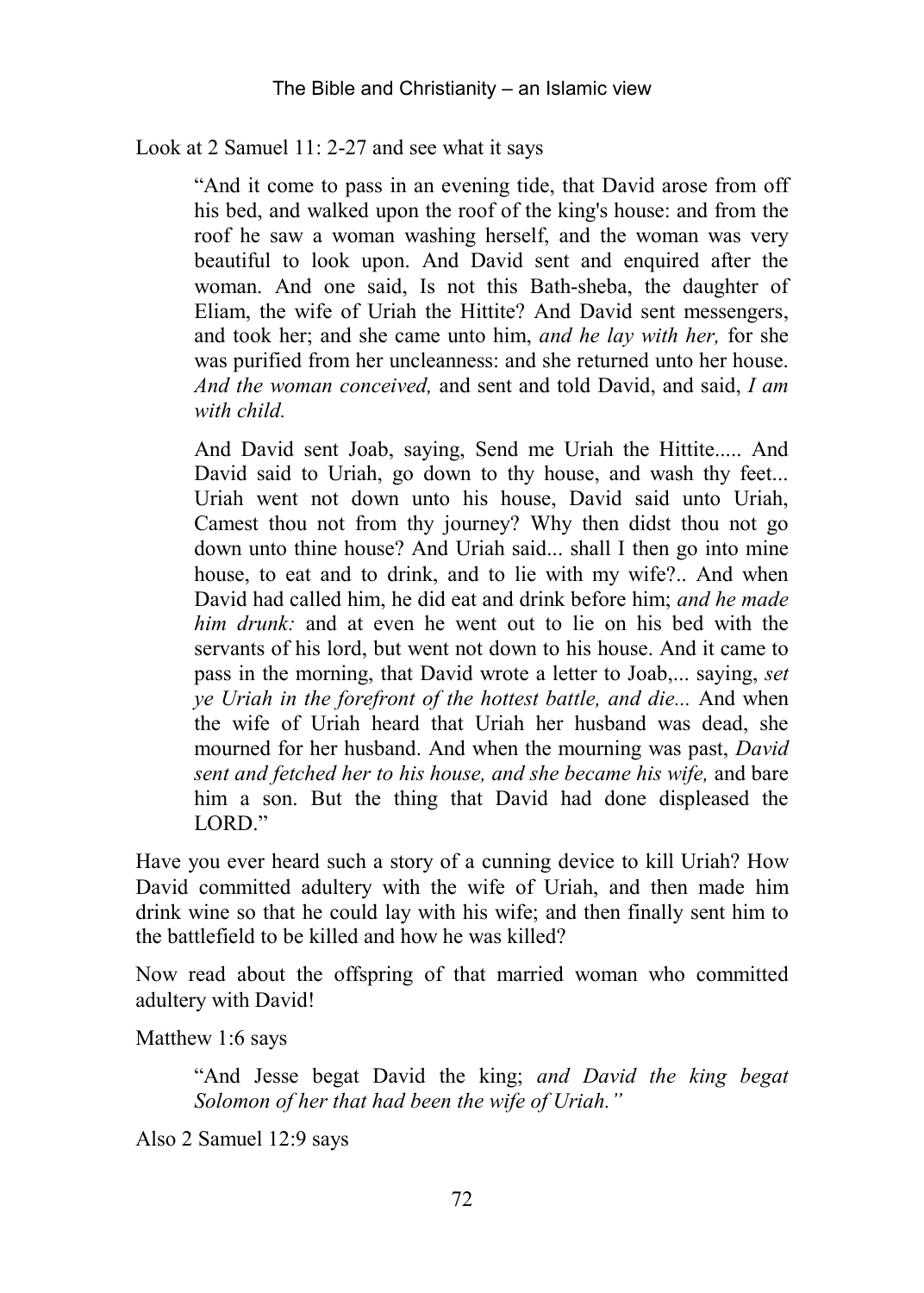Attributes of God and His Prophets according to the Bible

"Wherefore hast thou despised the commandment of the LORD, to do evil in his sight? *Thou hast killed Uriah the Hittite with the sword, and hast taken his wife to be thy wife,* and hast slain him with the sword of the children of Ammon."

Now see how the Bible says that God recompensed David by making his sons commit adultery with his wives!

The book of 2 Samuel 12: 11, 12 says

"Thus saith the LORD, behold, I will raise up evil against thee out of thine own house, *and I will take thy wives before thine eyes, and give them unto thy neighbour, and he shall lie with thy wives in the sight of this sun.* For thou didst it secretly: but I will do this thing before all Israel, and before the sun."

Then read the same book 16: 22 saying

"So they spread Absalom a tent upon the top of the house; and *Absalom went in unto his father's concubines in the sight of all Israel."*

## **Prophet Lot**

**Q:** Can a prophet commit adultery with his daughters or drink wine?

**A:** It is impossible for a prophet to commit such ghastly acts. A descent individual would never do these deeds, let alone a prophet of God who is amongst he most noble and pious people! But the Bible accuses Prophet Lot of having committed adultery with his own daughters!

Genesis 19:30-38 says

"And Lot went up out of Zoar, . . . and dwelt in a cave, he and his two daughters. And the firstborn said unto the younger, Our father is old, and there is not a man in the earth to come in unto us after the manner of all the earth: Come let us make our father drink wine, and we will lie with him, that we may preserve seed of our father. *And they made their father drink wine that night: and the firstborn went in, and lay with her father;* and he perceived not when she lay down, nor when she arose.

And it came to pass on the morrow, that the first born said unto the younger, Behold, *I lay yesternight with my father:* let us make him drink wine this night also; and go thou in, and lie with him, that we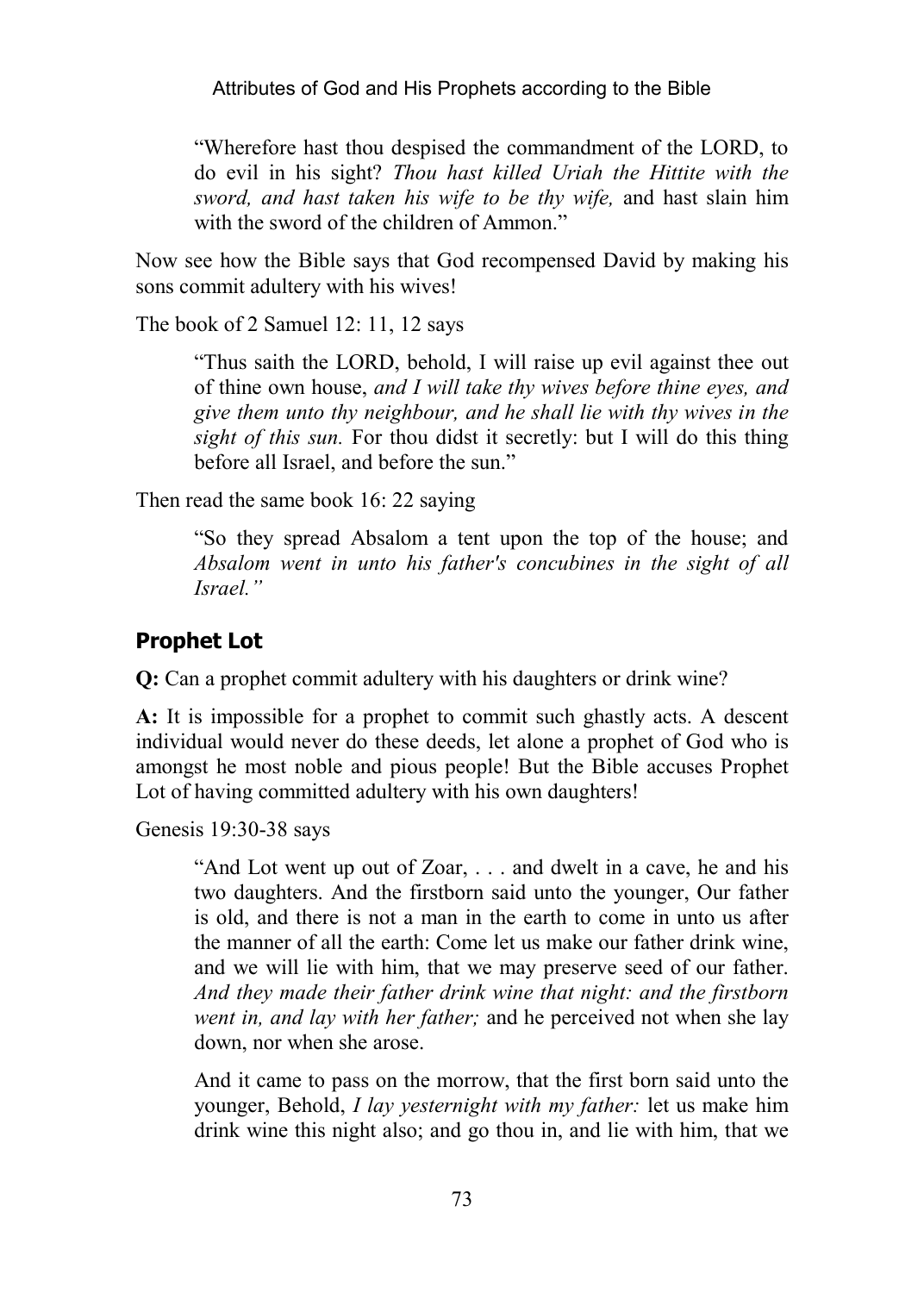may preserve seed of our father. And they made their father drink wine that night also: *and the younger arose, and lay with him;* and he perceived not when she lay down nor when she arose. *Thus were both the daughters of Lot with child by their father.* And the firstborn bare a son, and called his name Moab: the same is the father of the Moabites unto this day. And the younger, she also bare a son, and called his name Benammi: the same is the father of the children of Ammon unto this day."

#### **Prophet Jacob**

**Q:** Does a prophet kiss another woman?<sup>49</sup>

**A:** No, certainly not! A prophet of God would not do such a thing!

But Genesis 29:11 says

"*And Jacob kissed Rachel,* and lifted up his voice, and wept."

**Q:** Does a prophet deceive others?

**A:** No, he certainly does not. It is a disgrace for a prophet, who has been perfected by God, to deceive.

But Genesis 27:1-35 says

 $\overline{a}$ 

"And it came to pass, that when Isaac was old.... he could not see, he called Esau his eldest son, and said unto him, My son.. Now therefore take, I pray thee, thy weapons,.. and take me some venison;... that I may eat; that my soul may bless thee before I die. And Rebekah heard when Isaac spake to Esau his son.. And Rebekah took goodly raiment of her eldest son Esau, which were with her in the house, and put them upon Jacob her younger son... And he came unto his father, and said, My father: and he said, Here am I; Who art thou, my son? *And Jacob said unto his farther, I am Esau thy firstborn... And he said, Art thou my very son Esau? And he said, I am.* And he said, Bring it near me, and I will eat of my son's venison, that my soul may bless thee. And he brought it near to him, and he did eat: *and he brought him wine, and he drank.*

 $49$  This is in reference to cases when the woman is not the man's mother, aunt, wife, daughter, nice. According to the teachings of God, one may not kiss or even touch other women including one's female cousin, and Rachel in the above is Jacob's cousin.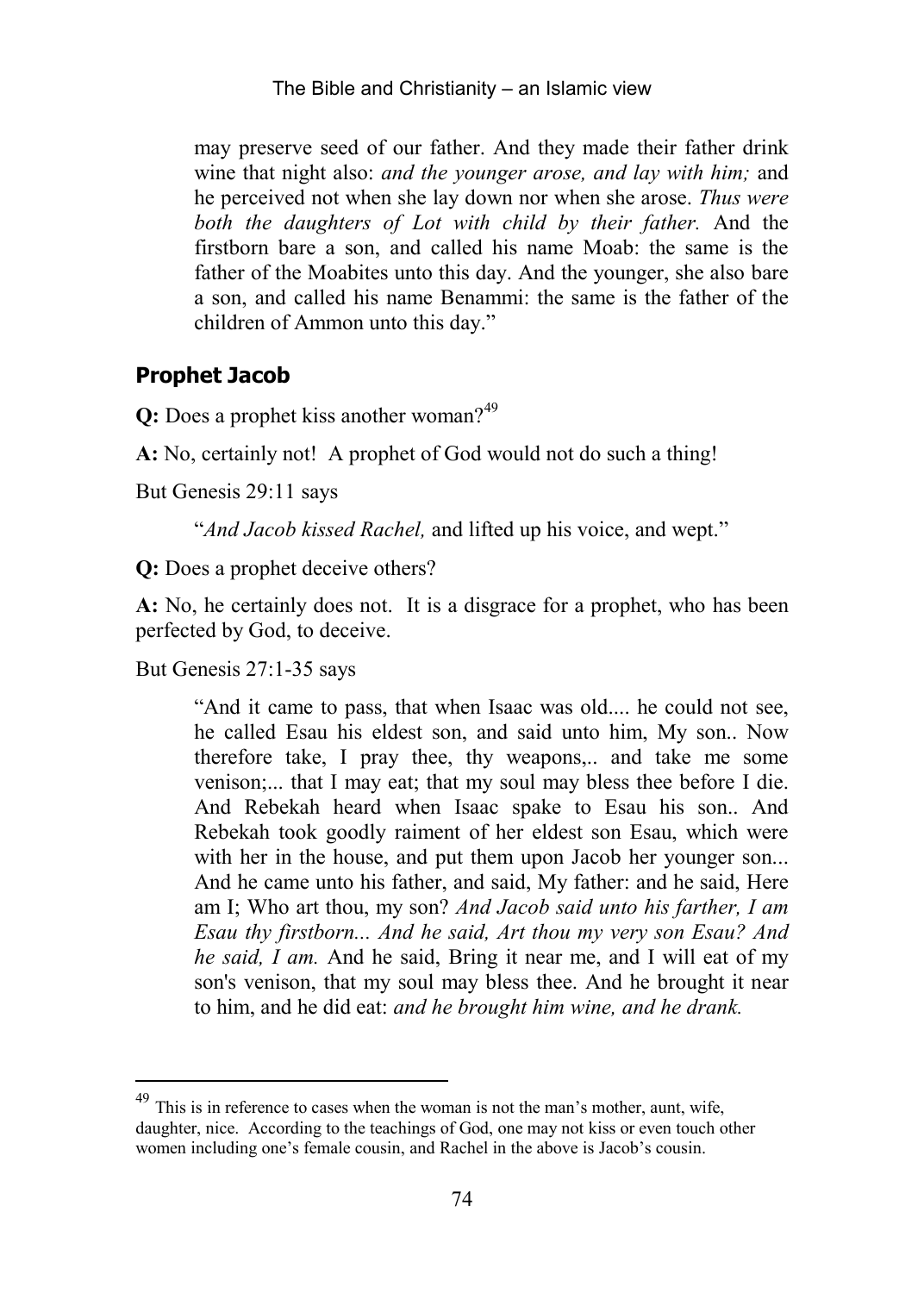And his father Isaac said unto him, come near now,... kissed him: and he smelled the smell of his raiment, and blessed him... And it came to pass, as soon as Isaac had made an end of blessing Jacob, and Jacob was yet scarce gone out from the presence of Isaac his father, that Esau his brother came in from his hunting... And Isaac his father said unto him, Who art thou? And he said, I am thy son, thy firstborn Esau... And Isaac trembled very exceedingly, and said... *Thy brother came with subtilty* [i.e. deceit]*,* and hath taken away thy blessing."

It is a strange accusation that a prophet should kiss a woman, or drink wine, or deceive his father in order to get the blessing by force! Is it possible for these words to be true?

You read the Bible, and see what accusations are attributed to the children of the prophets. Read how Dinah, the daughter of prophet Jacob is accused of adultery.

Genesis 34:1, 2 says

"And Dinah the daughter of Leah, which she bare unto Jacob, went out to see the daughters of the land. And when Shechem the son of Hamor the Hivite, prince of the country, saw her, *he took her, and lay her, and defiled her.* "

## **Prophet Solomon**

**Q:** Is it possible for a prophet to do things that are admonished by God? Or turn his heart to gods? Or build a high place for worshipping them? Or turn his heart from God?

**A:** No. It is simply impossible!

But 1 kings 11:1-10 says

"But *king Solomon loved many strange women, together with the daughter of Pharaoh,* ... Of the nations concerning which the LORD said unto the children of Israel, Ye shall not go in the them, neither shall they come unto you: for surely they will turn away your heart after their gods: Solomon clave unto these in love. And he had seven hundred wives, princesses and three hundred concubines: and his wives turned away his heart. For it came to pass, *when Solomon was old, that his wives turned away his heart after other gods: and his heart was not perfect with the LORD his*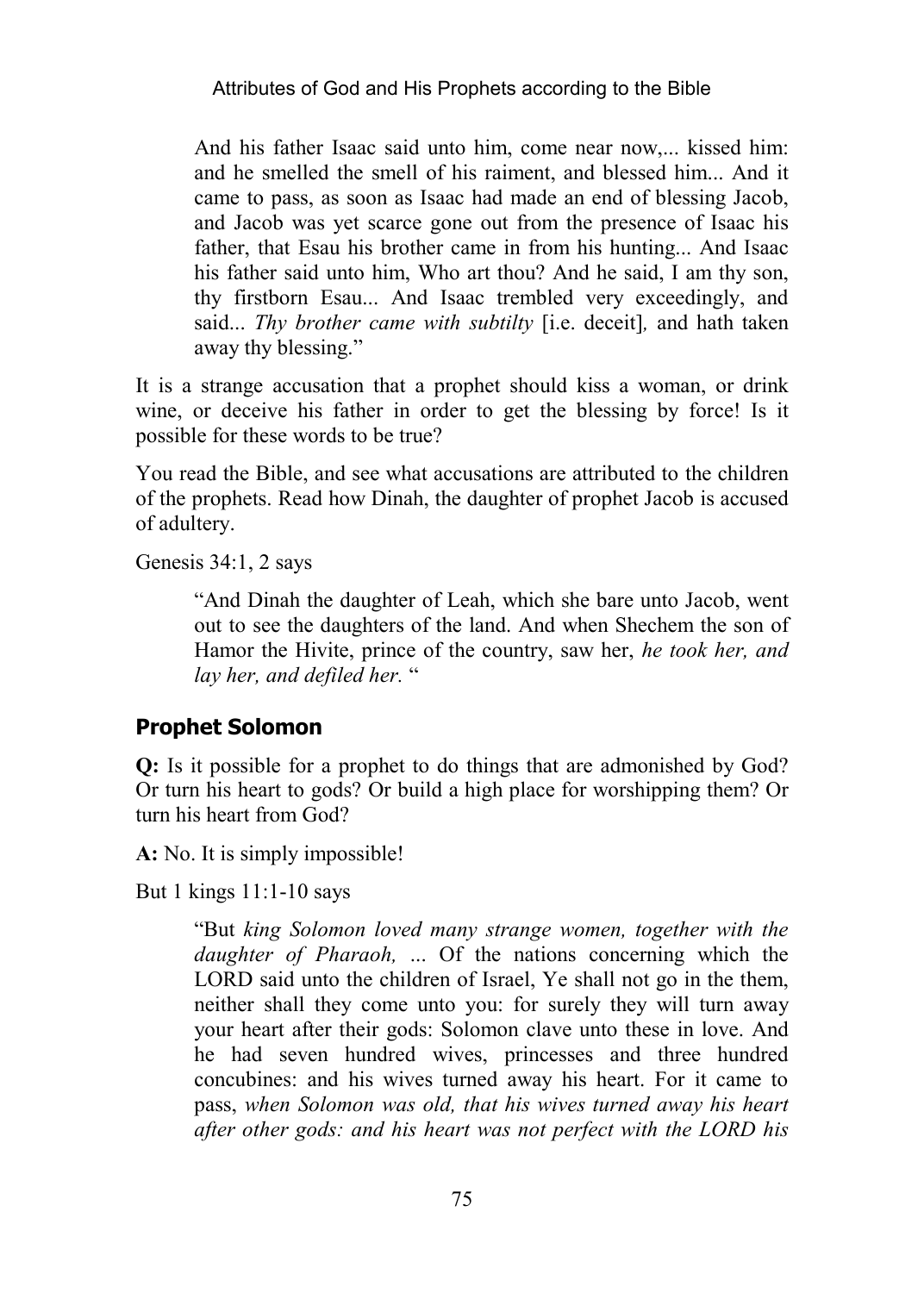*God, as was the heart of David his father. For Solomon went after Ashtoreth the goddess of the Zidonians, and after Milcom the abomination of the Ammonities.* 

*And Solomon did evil in the sight of the LORD,* and went not fully after the LORD, as did David his father. *Then did Solomon build an high place for Chemosh,* the abomination of Moab, in the hill that is before Jerusalem, and for Molech, the abomination of the children of Ammon. And likewise did he for all his strange wives, which burnt incense and sacrificed unto their gods. *And the LORD was angry with Solomon, because his heart was turned from the LORD God of Israel,* which had appeared unto him twice. And had commanded him concerning this thing, that he should not go after other gods: but he kept not that which the LORD commanded."

## **Prophet Moses**

**Q:** Is it possible that there could be hatred between God and His prophet such that He would seek to kill him?

**A:** This is impossible!

But the Bible says that God wanted to kill Moses, but Zipporah saved him.

Exodus 4: 14, 21, 24, 25 says

"*And the anger of the LORD was kindled against Moses ....* And it came to pass by the way in the inn, that the LORD met him, and *sought to kill him*. Then Zipporah took a sharp stone, and cut off the fore skin of her son, and cast it at his feet, and said, Surely a bloody husband art thou to me."

**Q:** Is it possible for a prophet to be such a tyrant that he commanded children and others to be killed and the cities to be destroyed?

**A:** It is impossible for a prophet to do such things or to oppress people!

But the Bible says that Moses did! See Numbers 31: 9-11, 13, 17, 18, 27, and 35:

"And the children of Israel took all the woman of Midian captives, and their little ones, and took the spoil of all their cattle, and all their flocks, and all their goods. *And burnt all their cities wherein they dwelt, and all their goodly castles, with fire.* And they took all the spoil, and all the prey, both of them and of beast.... And Moses,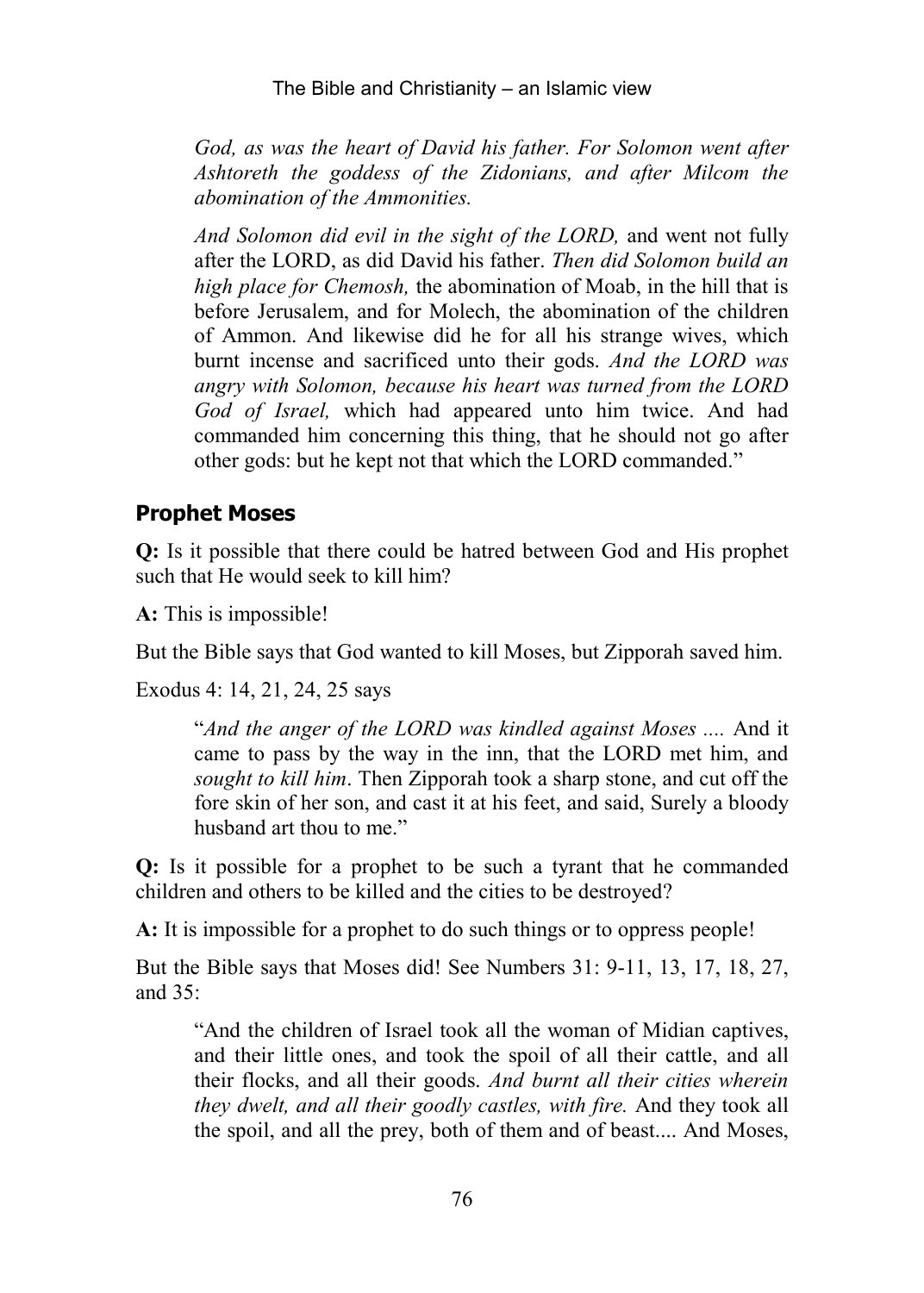and Eleazar the priest, and all the princes of the congregation, went forth to meet them without the camp. And Moses was wroth with the officers of the host... And said unto them, Have ye saved all the woman alive? ... *Now therefore kill every male among the little ones, and kill every woman that hath known man by lying with him.* But all the woman children, that have not known a man by lying with him, keep alive for yourselves.... And divide the prey into two parts; between them that took the war upon them, who went out to battle, and between all the congregation.... And thirty and two thousand persons in all, of woman that had not known man by lying with him"

The number of those who have been killed is more than those who have been spared alive!!

But on another occasion no one was spared alive; see Deuteronomy 2:31-  $35:$ 

"And the LORD said unto me, Behold, I have begun to give Sihon and his land before thee: begin to possess, that thou mayest inherit his land. Then Sihon came out against us, he and all his people, to fight at Jahaz. And the LORD of our God delivered him before us; and we smote him, and his sons, and all his people. *And we took all his cities at that time, and utterly destroyed the men, and women, and the little ones, of every city, we left none to remain:* Only the cattle we took for a prey unto ourselves, and the spoil of the cities which we took.

This is what the Bible accuses Moses; to have killed men, women and even children by the order of God!! Again Deuteronomy 20:13-17 says:

"And when the LORD thy God hath delivered it into thine hands, thou shalt smite every male thereof with the edge of the sword: But the women, and the little ones, and the cattle, and all that is in the city, even all the spoil thereof, shalt thou take unto thyself; and thou shalt eat the spoil of thine enemies, which the LORD thy God hath given thee.

Thus shalt thou do unto all the cities which are very far off from thee, which are not of the cities of these nations. But of the cities of these people, which the LORD thy God doth give thee for an inheritance, *thou shalt save alive nothing that breatheth:* But thou shalt utterly destroy them; namely, the Hittites, and the Amorties,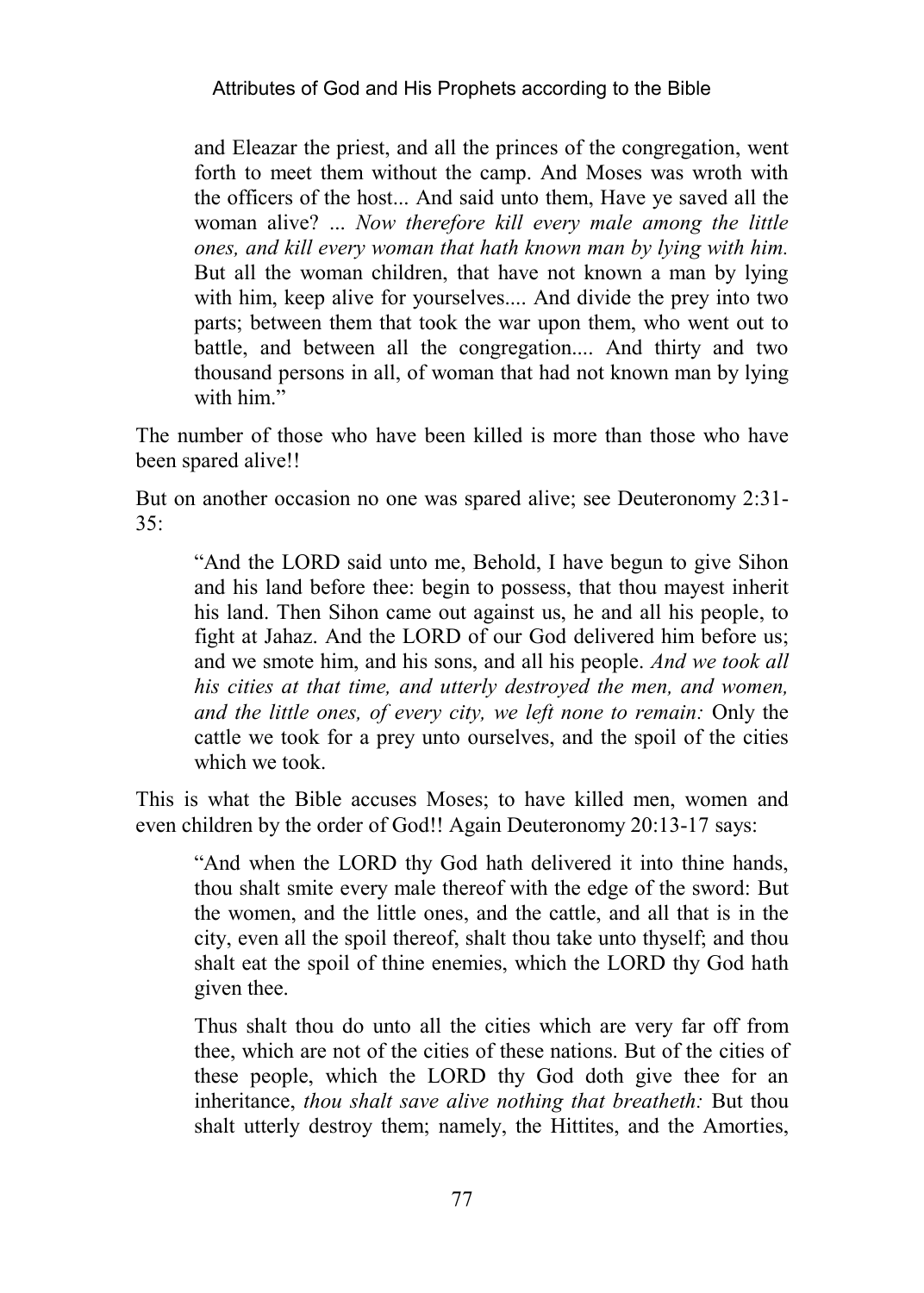The Canaanites, and the Perizzites, the Hivites, and the Jebusites; as the LORD thy God hath commanded thee."

Is this the humanity that the Bible teaches? That nothing that breathes shall be saved alive?!

**Q:** Can a prophet be angry with God that he requested Him to blot him from his prophethood?

**A:** No, most certainly not! No prophet of God would do something like this.

But Exodus 32: 31, 32 says

"And Moses returned unto the LORD, and said, Oh this people have sinned a great sin, and have made them gods of gold. *Yet now, if thou will forgive their sin; and if not, blot me, I pray thee, out of thy book which thou hast written."* 

## **Prophet Isaiah**

**Q:** Is it possible that God should command his prophet to walk naked before people for years. Isn't it ridiculous for a prophet who is a model to the people to do such an act?

**A:** It is impossible for God to have commanded this, for He has forbidden man to be naked before other people! For this is an indecent and obscene act.

But Isaiah 20: 2, 3 says that the LORD spoke to

"Isaiah the son of Amoz, saying, *Go and loose the sackcloth from off thy loins,* and put off thy shoe from thy foot. And he did so, *walking naked* and barefoot. And the LORD said, Like as my servant *Isaiah hath walked naked and barefoot three years* for a sign and wonder upon Egypt and upon Ethiopia."

## **Prophet Ezekiel**

**Q:** Does God command His prophet to eat bread baked with human dung? Why should God command such a thing?

**A:** No, God doesn't command such a thing!

But Ezekiel 4:12,13 says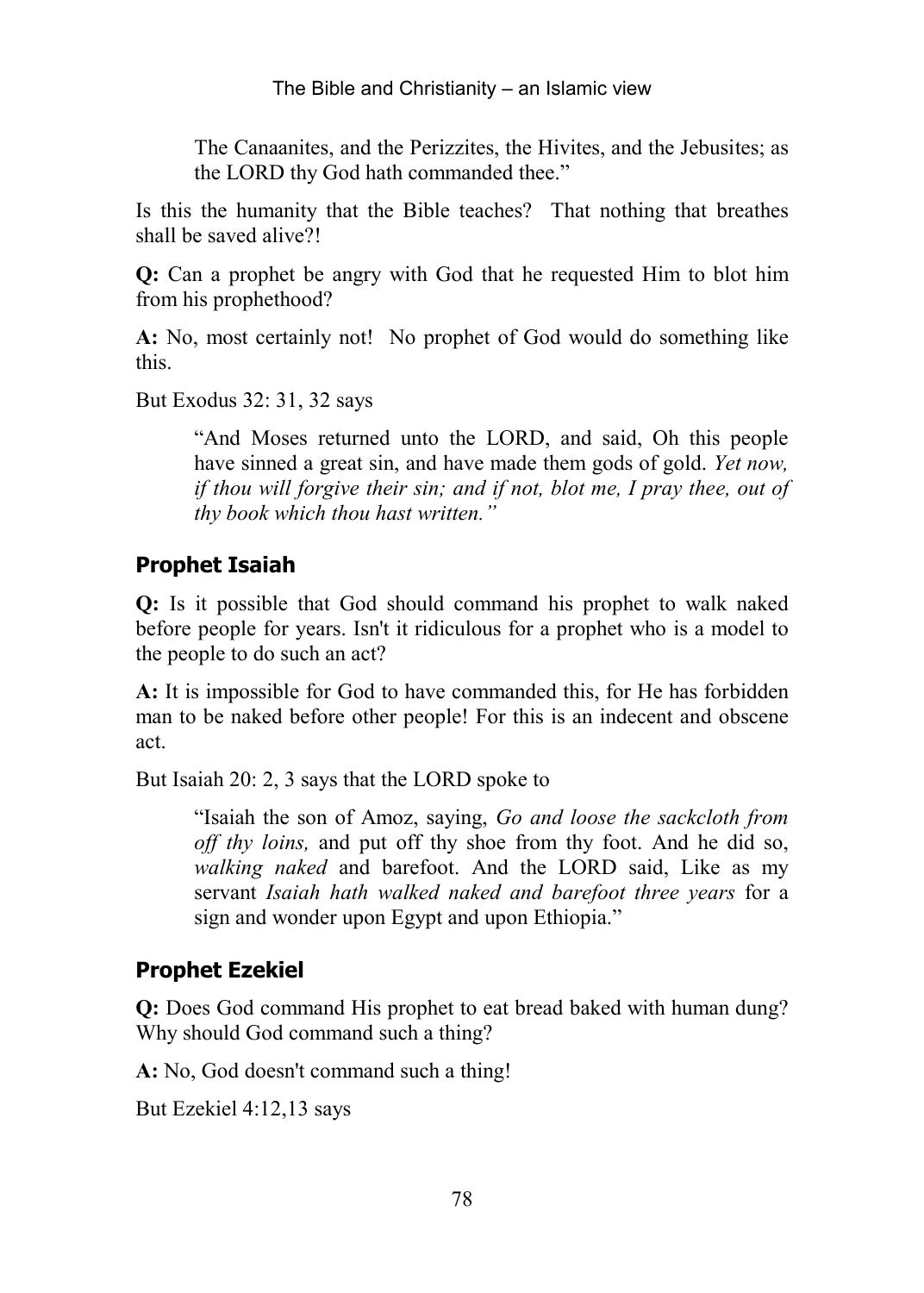Attributes of God and His Prophets according to the Bible

*"And thou [Ezekiel] shalt eat it as barley cakes, and thou shalt bake it with dung that cameth out of man, in their sight.* And the LORD said, Even thus shall the children of Israel eat their defiled bread among the Gentiles, whither I will drive them."

But Prophet Ezekiel was wise enough; how could he eat bread baked with dung that comes out of man? So he begged God to retract such a ridiculous command and God accepted his request, and instead He ordered him to use the dung that comes out of the cow!!!

Ezekiel 4:14, 15 says

"Then said I, Ah Lord GOD! behold, my soul hath not been polluted: for from my youth up even till now have I not eaten of that which dieth of itself, or is torn in pieces; neither came there abominable flesh into my mouth. Then he said unto me, *Lo, I have given thee cow's dung for man's dung, and thou shalt prepare thy bread therewith."* 

**Q:** Does God command His prophet to shave off his hair and beard? Why?

**A:** God does not command His prophet to do such thing, for he is a model for the people.

But Prophet Ezekiel was ordered to do such odd and crazy things before. He ate cow's dung after God had pity on him, otherwise he would have eaten man's dung. Now he is commanded to shave off his hair and beard!

Ezekiel 5:1, 2 says:

"And thou, son of man, *take thee sharp knife, take thee a barber's razor, and cause it to pass upon thine head and upon thy beard ...* then take thee balances to weigh, and divide the hair. Thou shalt burn with fire a third part in the midst of the city, when the days of the siege are fulfilled: and thou shalt take a third part, and smite about it with a knife: and a third part thou shalt scatter in the wind; and I will draw out a sword after them."

The aim of this order becomes obvious, when, in Ezekiel 5:12, God says

"A third part of thee shall die with the pestilence, and with famine shall they be consumed in the midst of thee; and a third part shall fall by the sword round about thee; and I will scatter a third part into all the winds, and I will draw out a sword after them."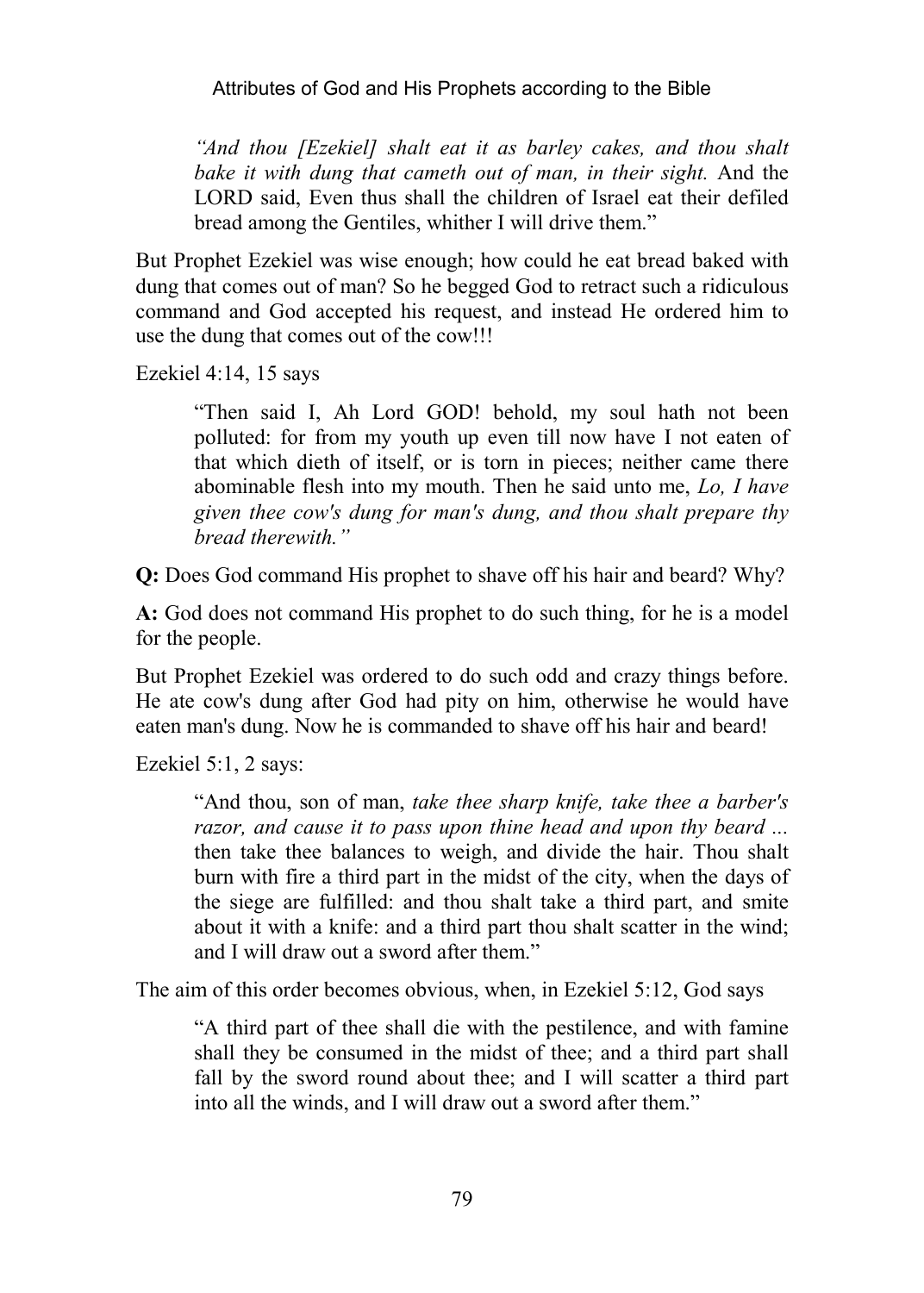**Q:** Is it appropriate for God to cause the wife of the prophet to die just to be a sign while it is possible for him to explain in words?

**A:** No, it isn't! But on two occasions the Bible shows that these have happened to prophet Ezekiel as a sign to the people.

Ezekiel 24:15-24 says

"Also the word of the LORD came unto me, saying son of man, *Behold, I take away from thee the desire of thine eyes [i.e. wife] with a stroke:* yet neither shalt thou mourn nor weep, neither shall thy tears run down. Forbear to cry, make no mourning for the dead, bind the tire of thine head upon thee, and put on thy shoes upon thy feet, and cover not thy lips, and eat not bread of men.

So I spake unto the People in the morning: *and at even my wife died,* and I did in the morning as I was commanded. And the people said unto me, wilt thou not tell us what these things are to us, that thou doest so? Then I answered them, The word of the LORD came unto me, saying, speak unto the house of Israel, Thus saith the Lord God; ... *Thus Ezekiel is unto you a sign:* according to all that he hath done shall ye do: and when this cometh, ye shall know that I am the LORD God."

## **Prophet Hosea**

**Q:** Is it appropriate that God should command His prophet to take a wife of fornication, and children of fornication? And why? Is it because the nation has committed great fornication, departing from the Lord? or was it a warning and an advice to the children of Israel by mentioning the names of the children who were born of that woman? Or was it just to mention how he committed fornication?

**A:** Never! God can never command any of His prophets to do such an act!

But the book of Hosea 1:2-4 says

"The beginning of the word of the LORD by Hosea. And the LORD said to Hosea, *Go, take unto thee a wife of whoredoms and children of whoredoms:* for the land hath committed great whoredom, departing from the LORD. So he went and took Gomer the daughter of Diblaim; which conceived, and bare him a son. And the LORD said unto him, call his name Jezreel; for yet a little while, and I will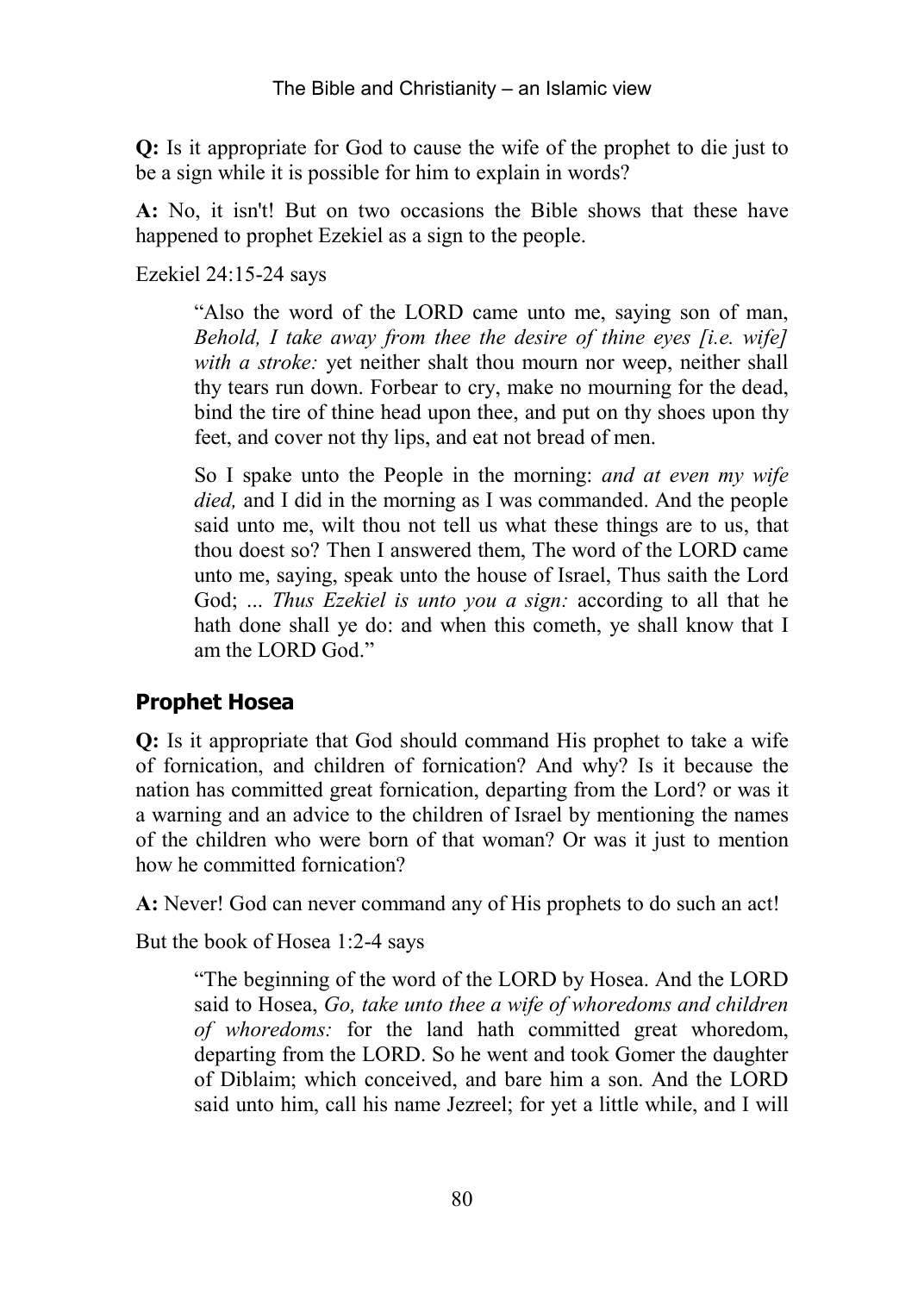avenge the blood of Jezreel upon the house of Jehu, and will cause to cease the kingdom of the house of Israel."

And Hosea 2: 2-5 says

"Plead with your mother, plead: for she is not my wife, neither am I her husband: let her therefore put away her whoredoms out of her sight, and her adulteries from between her breasts; Lest I strip her naked and set her as in the day she was born, and make her as a wilderness, and set her like a dry land, and slay her with thirst. And I will not have mercy upon her children; for they be the children of whoredoms. For their mother hath done shamefully......"

And Hosea 3: 1-4 says

"Then said the LORD unto me, *Go yet, love a woman beloved on her friend, yet an adulteress, according to the love of the LORD toward the children of Israel,* who look to other gods, and love flagons of wine. So I bought her to me for fifteen pieces of silver, and for an homer of barley, and an half homer of barley: and I said unto her, Thou shalt abode for me many days; thou shalt not play the harlot, and thou shalt not be for another man: so will I also all abode be for thee. For children of Israel shall abode many days without a king..."

It is a disgrace for such a story to be written in ordinary books let alone the Holy Book! If a prophet does this, what would other people do?

If the head of the house does an evil deed, then it is certain that the people of the household would indulge in such an evil deed. Nevertheless, the prophet is commanded *to love an adulteress, according to the love of the Lord toward the children of Israel!* Is it proper to attribute such words to God?

# **Prophet Aaron**

The Bible teaches the Oneness of God; and one of the commandments of God says that, "Thou shalt have none other gods before me." (Deuteronomy 5:7) But according to the Bible, the prophets of God, who were chosen to teach this commandment, they themselves worshipped other gods beside their God!

**Q:** Is it possible that a prophet of God should make gods and misguide the people to worship them?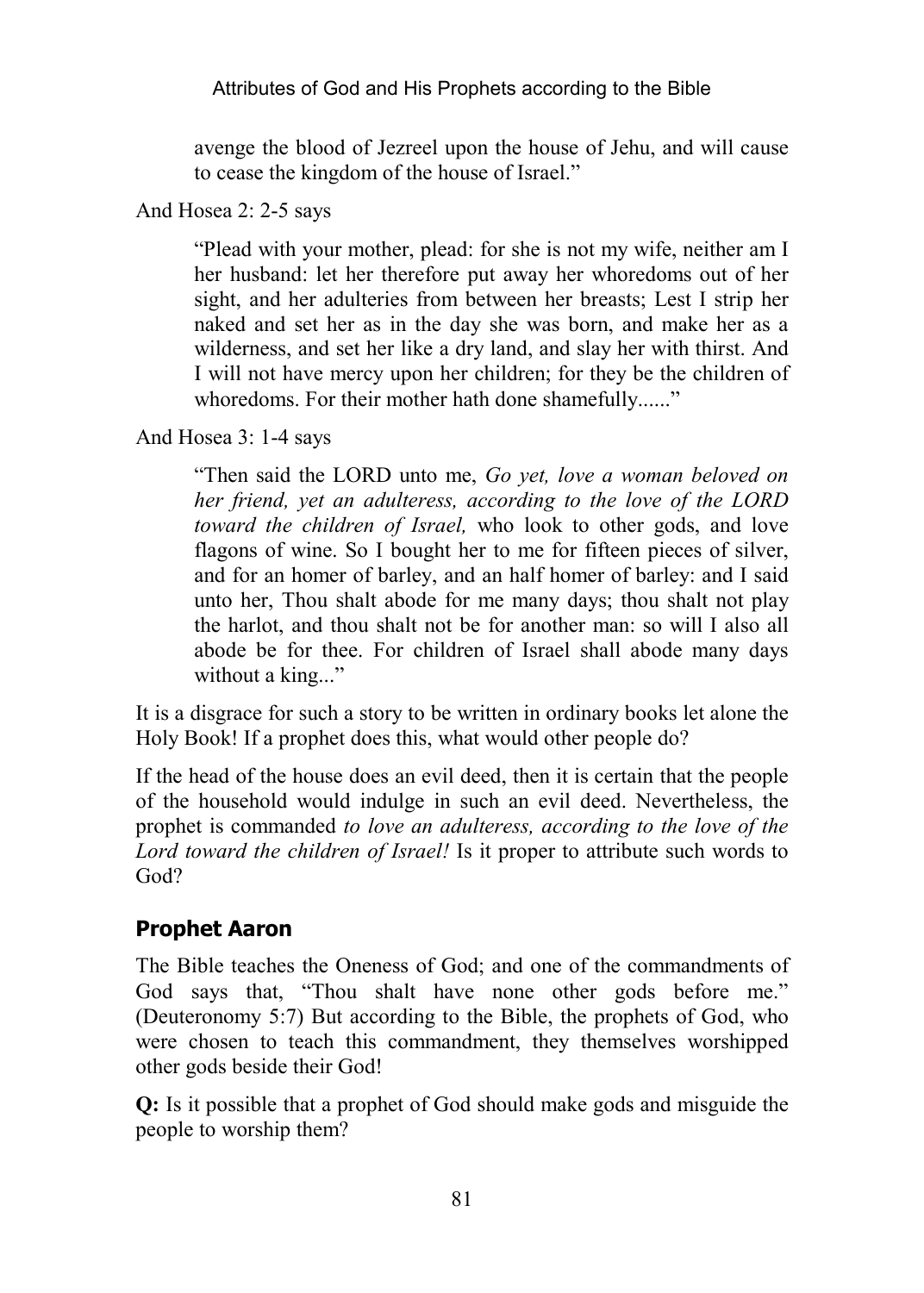#### The Bible and Christianity – an Islamic view

**A:** It is impossible! For such is the act of the polytheists; and God is against this.

But Exodus 32: 1-6 says

"And when the people saw that Moses delayed to come down out of the mount, *the people gathered themselves together unto Aaron, and said unto him, Up, make us gods,* which shall go before us; for as for this Moses, the man that brought us up out of the land of Egypt, we wot not what is become of him. And Aaron said unto them, break off the golden earrings, which are in the ears of your wives, of your sons, and of your daughters, and bring them unto me. And all the people break off the golden earrings which were in their ears, and brought them unto Aaron.

*And he received them at their hand, and fashioned it with a graving tool, after he had made it a molten calf:* and they said, These be thy gods, O Israel, which brought thy up out of the land of Egypt. *And when Aaron saw it, he built an altar before it;* and Aaron made proclamation, and said, To morrow is a feast to the LORD. And they rose up early on the morrow, and offered burnt offerings, and people sat down to eat and to drink, and rose up to play."

**Q:** Does God argue with His prophet about His wrath, and later He repents for His evil thought?

**A:** No, this can never be. God does not do anything that He would repent for later!

But Exodus 32: 10-14 says

"Now therefore let me alone, that my wrath may wax hot against them, and that I may consume them: and I will make of thee a great nation. *And Moses besought the LORD his God, and said, LORD, why doth thy wrath wax hot against thy people,* which thou hast brought forth out of the Land of Egypt with great power, and with a mighty hand? Why should the Egyptians speak and say, 'For mischief did he bring them out, to slay them in the mountains and to consume them from the face of the earth'? *Turn from thy fierce wrath, and repent of this evil against thy people.... And the LORD repented of the evil, which he thought to do unto his people*."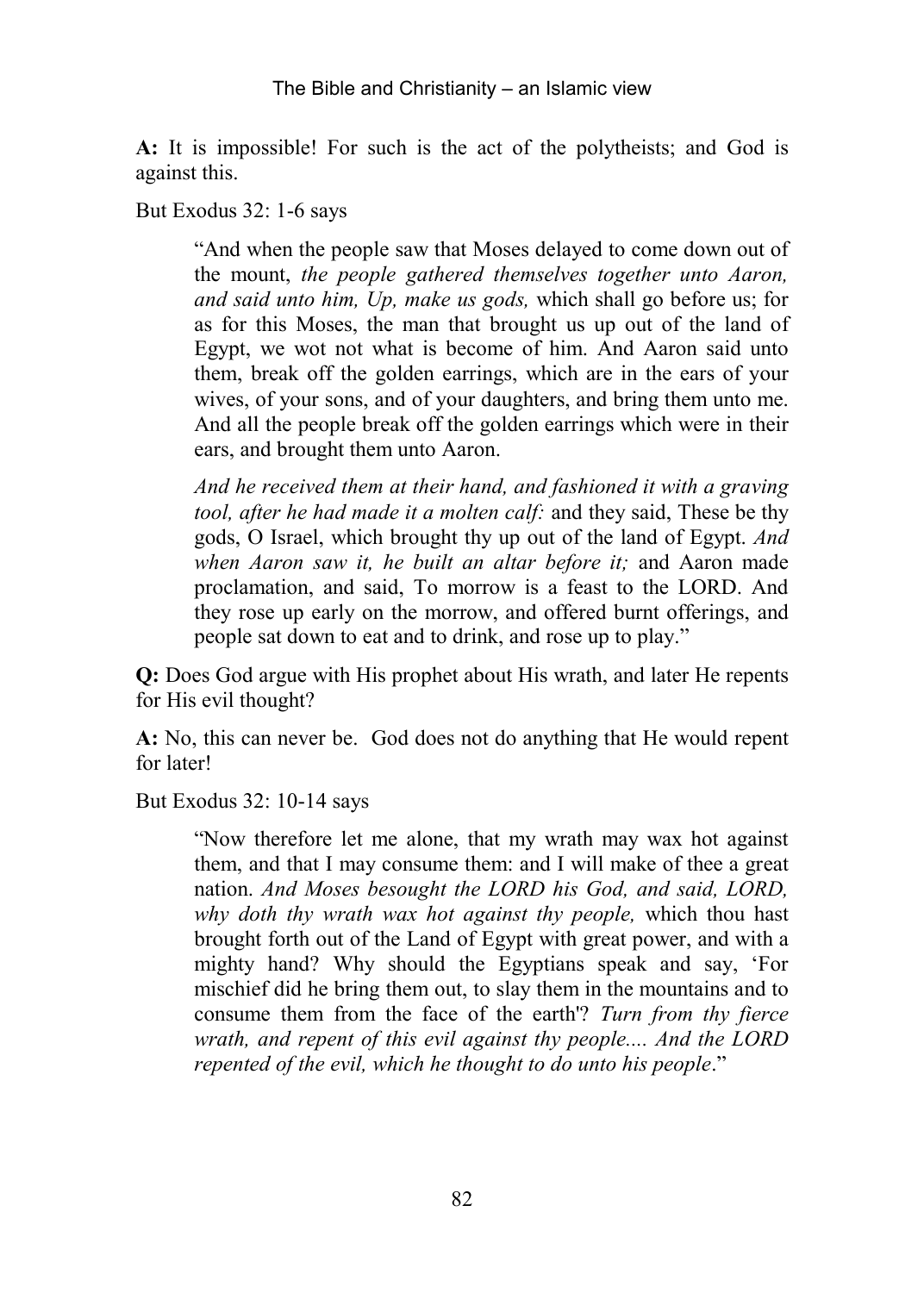# **Prophet Jeremiah**

**Q:** Is it possible that God should command His prophet to make bonds and yokes and put them upon his neck? Why should he do such a ridiculous thing when he is a role model to the people?

**A:** It is impossible for God to command such stupid things.

But Jeremiah 27: 1, 2, 8 says that the word of the LORD came to Jeremiah saying,

*"Thus saith the LORD to me; Make thee bonds and yokes, and put them upon thy neck...* And it shall come to pass, that the nation and kingdom which will not serve the same Nebuchadnezzar the king of Babylon, and that will not put their neck under the yoke of the king of Babylon, that nation will I punish, saith the LORD, with the sword, and with famine, and with pestilence, until I have consumed them by his hand."

# **Prophet Noah**

**Q:** Does a prophet drink wine and become so drunk that he does not realise when he is uncovered?

**A:** a sensible man would not do such a thing, let alone a prophet of God, who preaches the prohibition of this (alcohol consumption)!

But Genesis 9: 20-22 accuses this to Prophet Noah by saying

"And Noah began to be an husbandman, and he planted a vineyard: *And he drank of the wine, and was drunken; and he was uncovered* within his tent. And Ham, the father of Canaan, saw the nakedness of his father, and told his two brethren without."

# **An Old Prophet**

**Q:** Does a prophet lie?

**A:** No, he doesn't! A prophet never lies; otherwise no one would believe his words and follow his teachings.

But the Bible, 1 Kings 13: 11-19 says

"Now there dwelt and old prophet in Bethel; ... And went after the man of God, and found him sitting under an oak: and he said unto him, Art thou the man of God that comest from Judah? And he said,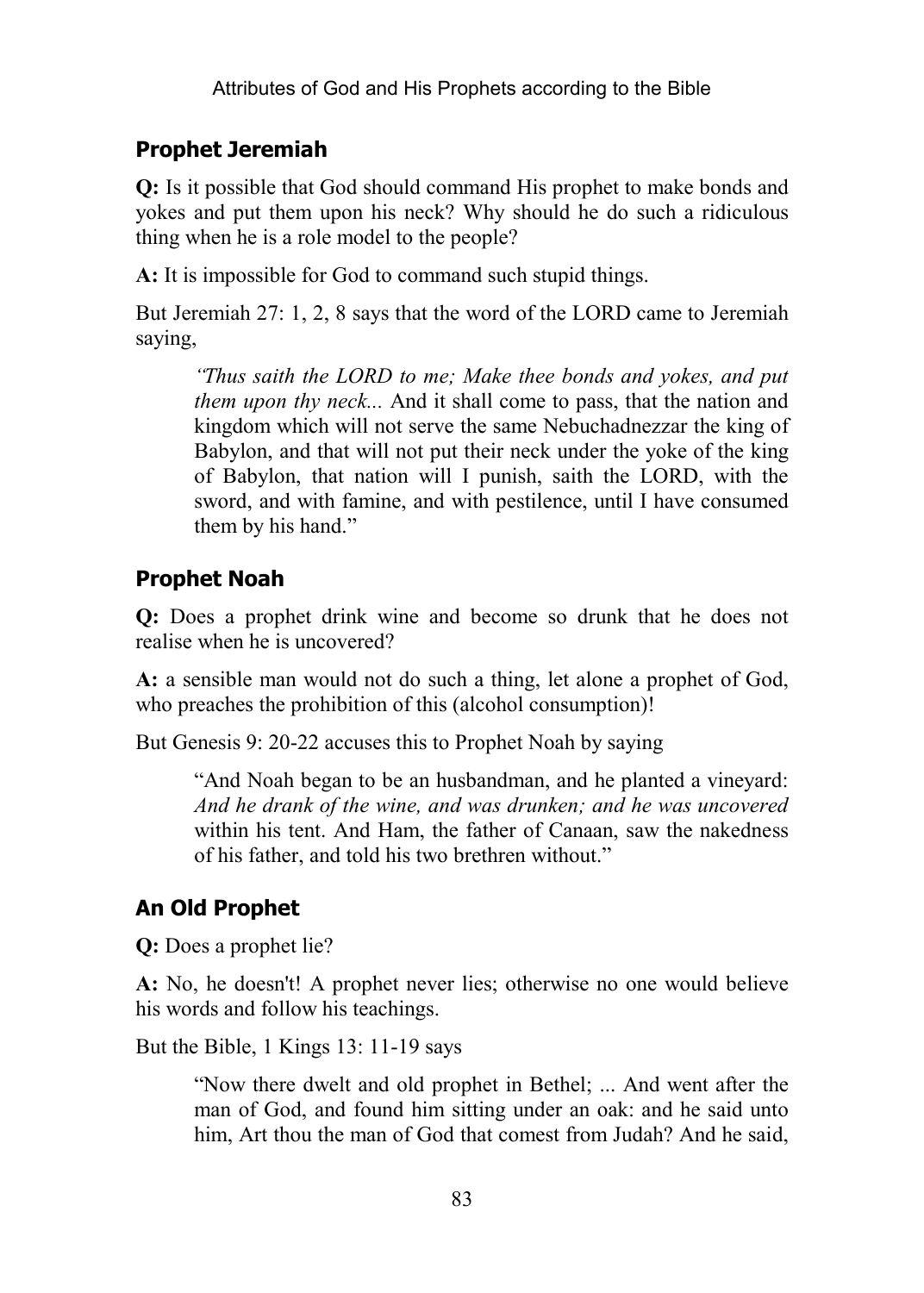I am. Then he said unto him, come home with me, and eat bread. And he said, I may not return with thee, nor go in with thee: neither will I eat bread nor drink water with thee in this place: For it was said to me by the word of the LORD, Thou shalt eat no bread nor drink water there, nor turn again to go by the way that thou camest.

He said unto him, I am a prophet also as thou art; and an angel spake unto me by the word of the LORD, saying, Bring him back with thee into thine house, that he may eat bread and drink water. *But he lied unto him.* So he went back with him, and did eat bread in his house, and drank water."

# **Prophet Elisha**

**Q:** Is it possible that a prophet should give information while he knows that it is false?

**A:** No. It is impossible for a prophet to give false information.

But the Bible accuses Prophet Elisha of falsification in 2Kings 8:7-15

"And Elisha came to Damascus; and Benhadad the king of Syria was sick; .... And the king said unto Hazael .... go, meet the man of God,... so Hazael went to meet him.... and said, Thy son Benhadad king of Syria hath sent me to thee, saying, shall I recover of this disease? And Elisha said unto him, Go, say unto him, *Thou mayest certainly recover.. howbeit the LORD hath showed me that he shall surely die...* so he departed from Elisha, and came to his master; who said to him what said Elisha to thee? And he answered, He told me that thou shouldest surely recover. *And it came to pass on the morrow... he died*."

## **The Bastard Prophets!**

**Q:** Can a prophet be a bastard or a son of an adulteress?

**A:** No, he certainly cannot! This is because it is a shame for a son to be born out of wedlock. He will be disgraced before the people. Therefore, people will neither hear him nor accept his words. As this is not in accordance with prophethood, God did not send any bastard to be His prophet.

The Bible clearly says in Deuteronomy 23: 2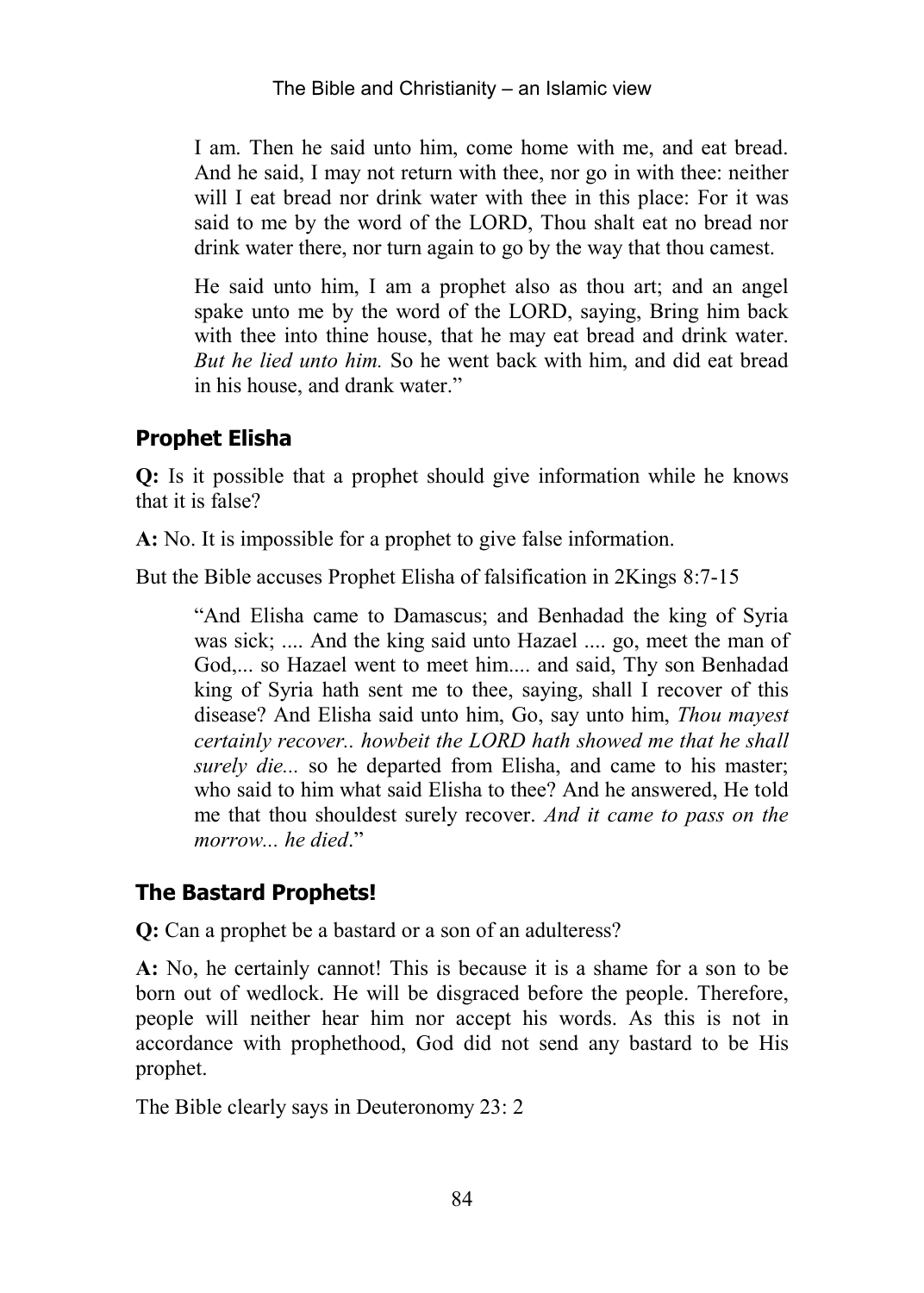Attributes of God and His Prophets according to the Bible

"A bastard shall not enter into the congregation of the LORD; even to his tenth generation shall he not enter into the congregation of the LORD<sup>"</sup>

Hence, no prophet can be a bastard. But on the contrary, the Bible itself says that certain prophets were bastards!

- 1. Judges 11: 1 says: "Now *Jephthah* the Gileadite was a mighty man of valour, and *he was the son of harlot*." Then verse 29 of the same chapter says: "Then the spirit of the LORD came upon Jephthah…" This means he was a prophet, and inspired one!
- 2. It was shown earlier in this document how prophet David committed adultery with Bathsheba, the wife of Uriah. How he deceived Uriah to be killed! How he made Uriah drink so that he could sent him to the fierce battlefront to be killed! Therefore according to the Bible, Solomon is, God forbid, an illegitimate son of David!

2 Samuel 12: 24 says: *"And David comforted Bathsheba his wife,* and went in unto her, and lay with her… *and she bare a son, and he called his name Solomon: and the LORD loved him."* 

3. Now look how the Bible accuses that Jesus also is of the descendants of Pharez, an illegitimate son! Matthew 1: 1-16 says: "The book of the generation of *Jesus Christ,* the son of David, the son of Abraham. Abraham begat Issac; and Issac begat Jacob; and Jacob begat Judas and his brethren; *And Judas begat Phares and Zara of Thamar;* and Phares begat Esrom .... and Jacob begat Joseph and husband of Mary of whom was born *Jesus, who is called Christ."* 

In Genesis 38: 6-30, the Bible depicts how Judah committed adultery with Tamar, and thus Pharez was born!

May Allah forgive us for reproducing these blasphemies, but it is necessary to do so to show what the Bible attributes to God and how it treats His Holy Prophets appointed by Him to wean people out of disbelief and transgression. **{Glorified be your Lord, the Lord of Majesty, from**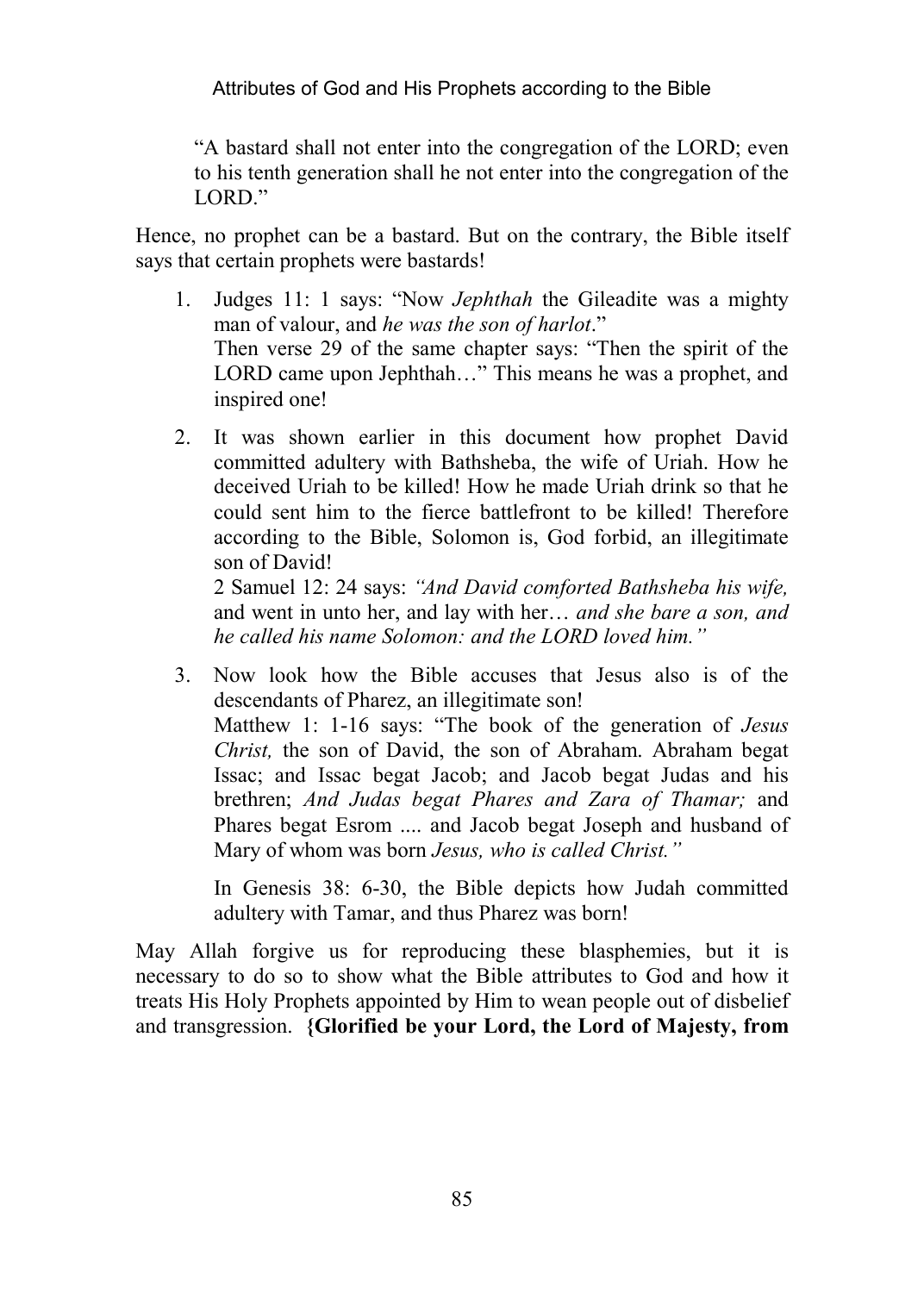**that which they attribute (to him); and peace be upon those sent (to warn); and praise be to Allah, Lord of the Worlds.}**<sup>50</sup>

<sup>50</sup> The Holy Qur'an, The Ranks (37): 180-182.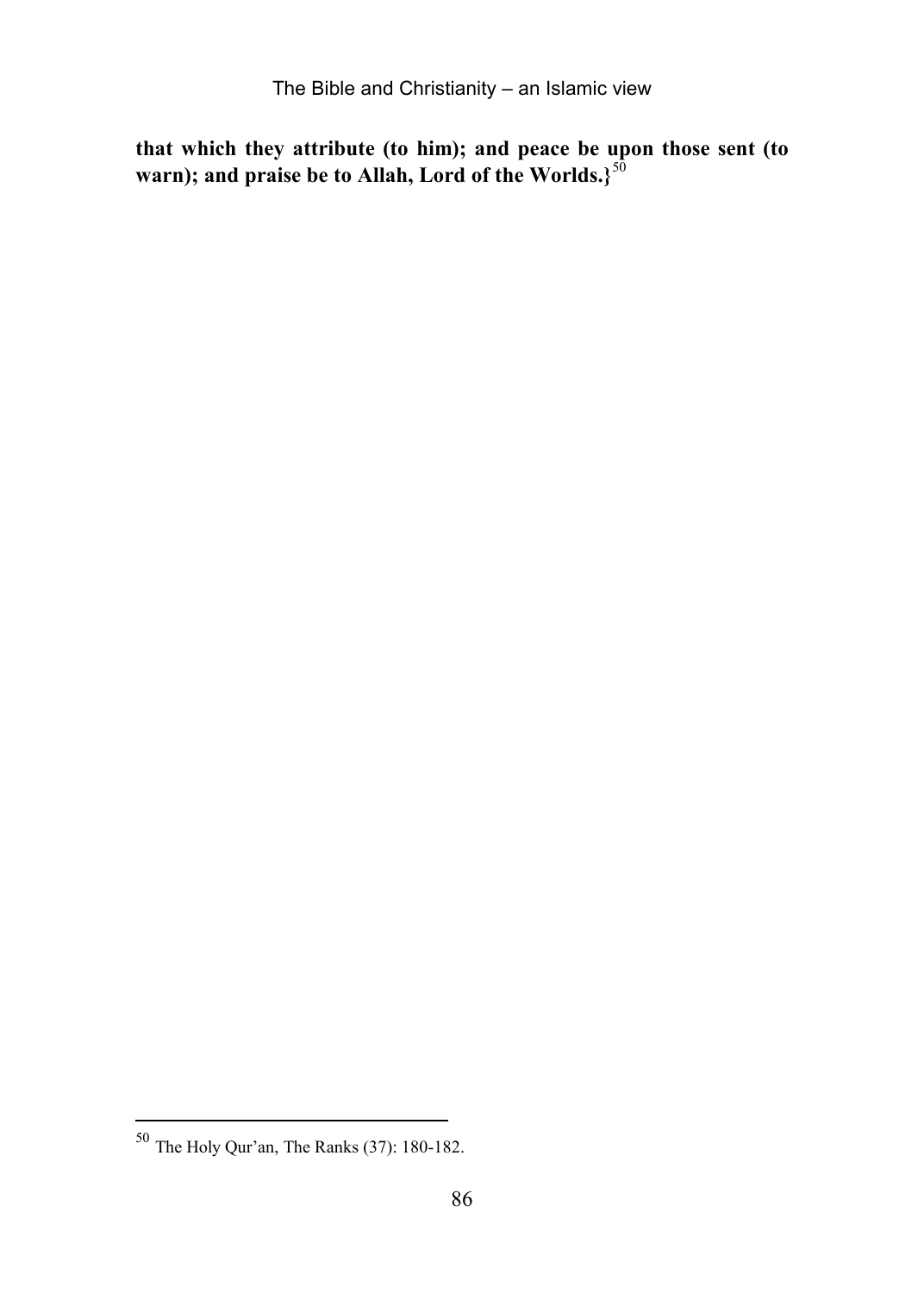# **PART 4: JESUS ACCORDING TO THE HOLY QUR'AN**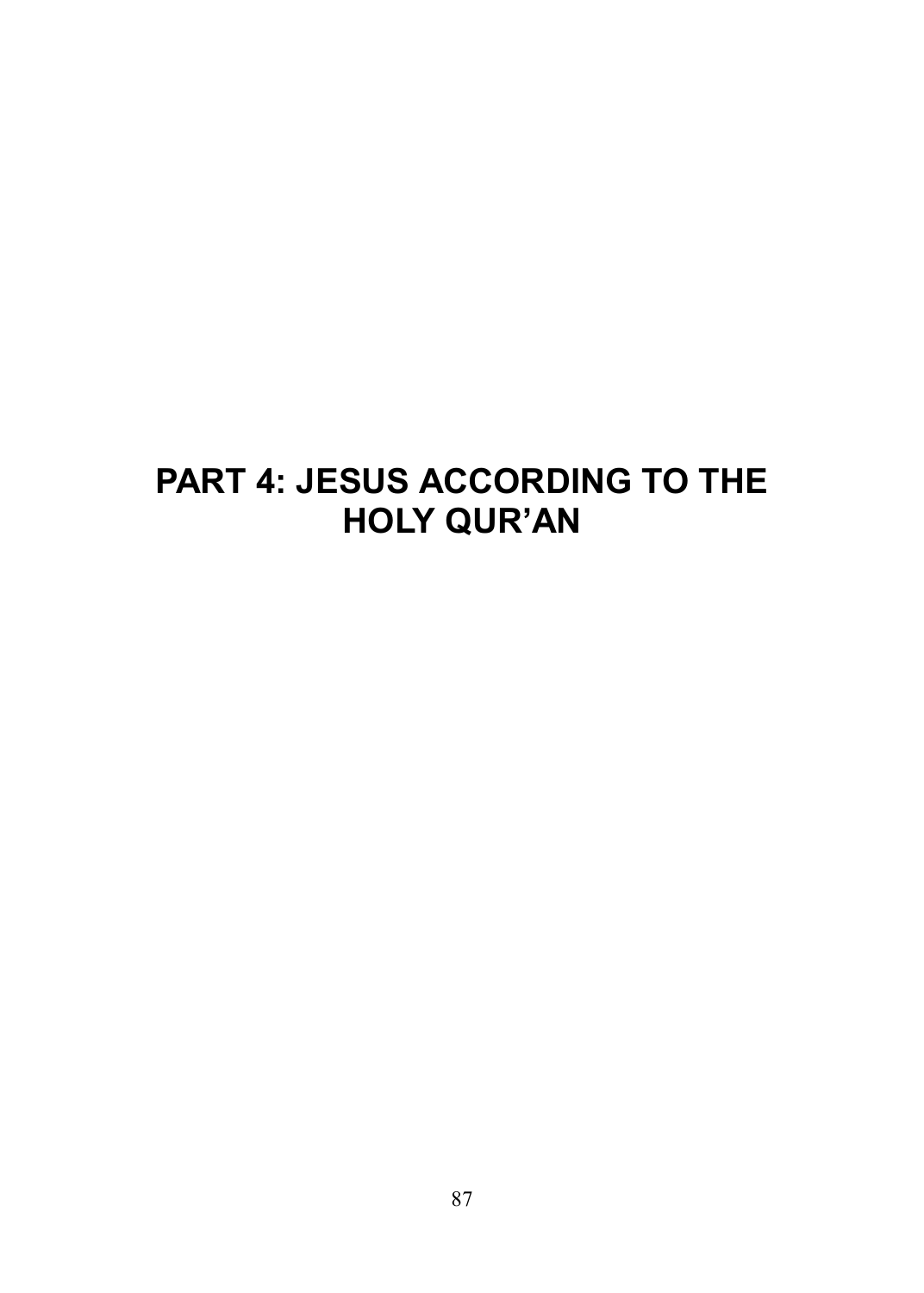#### **The similitude of Jesus before Allah is as that of Adam; He created him from dust, then said to him "Be": and he was.**

The Holy Qur'an: The Family of Emran (3): 59.

**. . . In fact he (Jesus) is not more than a servant: We granted Our favour to him, and We made him an example to the Children of Israel.** 

The Holy Qur'an: Adornment (43): 59.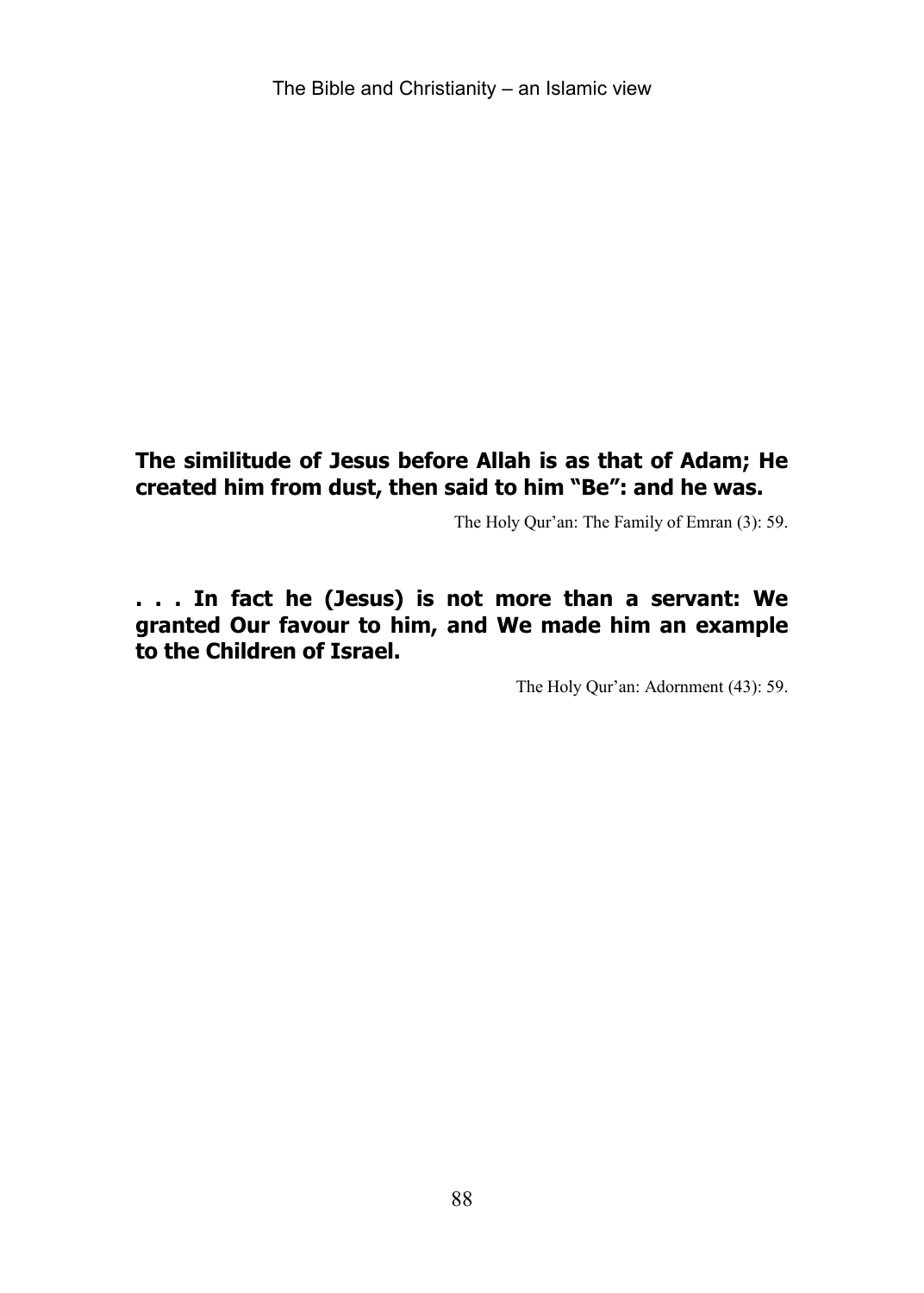# **Foreword**

The holy Qur'an, the last of the Divine Books, revealed by the Creator to the last of His Messengers, is unarguably the only Divine Book we have that has not undergone any distortion or corruption since its revelation.

The last Revelation, coming as it does 610 years after the birth of Jesus, tells us about the role and mission of Jesus. The Qur'an also informs us about the miracles and powers that Allah Almighty had bestowed upon Jesus, and emphasises upon the virtues of his mother Mary. Mary was a devout woman such that she received blessing of God, and on many occasions she received food from the heavens. The conception of Jesus was also extraordinary in that he did not have a father, and his conception took place by the Will of God. By the Will of God he spoke from birth, when announced to the people that he was a prophet.

Jesus was sent as a prophet to the Children of Israel, in a long tradition of prophets sent to them by the Creator of existence. He was the bearer of the same message that prophets and messengers before him had brought, the unity and indivisible oneness of the Creator, Eloh in Hebrew or Allah in Arabic, to abide by, and in harmony with the teachings of Allah, and to prepare for the life of the hereafter.

{Say: We believe in Allah and what is revealed to us and what was revealed to Abraham and Ishmael and Isaac and Jacob and his descendents, and what was entrusted to Moses and Jesus and the prophets from their Lord. We make no distinction between any of them, and to Him we have surrendered.} $51$ 

{The Messenger believeth in what hath been revealed to him from his Lord, as do the men of faith. Each one (of them) believeth in Allah, His angels, His Books, and His Messengers. (They say) "We make no distinction between any one of His Messengers." And they say: "We hear, and we obey, (we seek) Thy forgiveness, our Lord, and to Thee is the end of all journeys." $3^{52}$ 

Different prophets and messengers are sent to different nations and peoples to guide them to the truth, to better life here and in the hereafter, but they always carry the same message from the one and only Creator to the masses. There was not, and there could not be any contradiction

<sup>51</sup> The Holy Qur'an: The Family of Emran (3): 84.

<sup>52</sup> The Holy Qur'an: The Heifer (2): 285.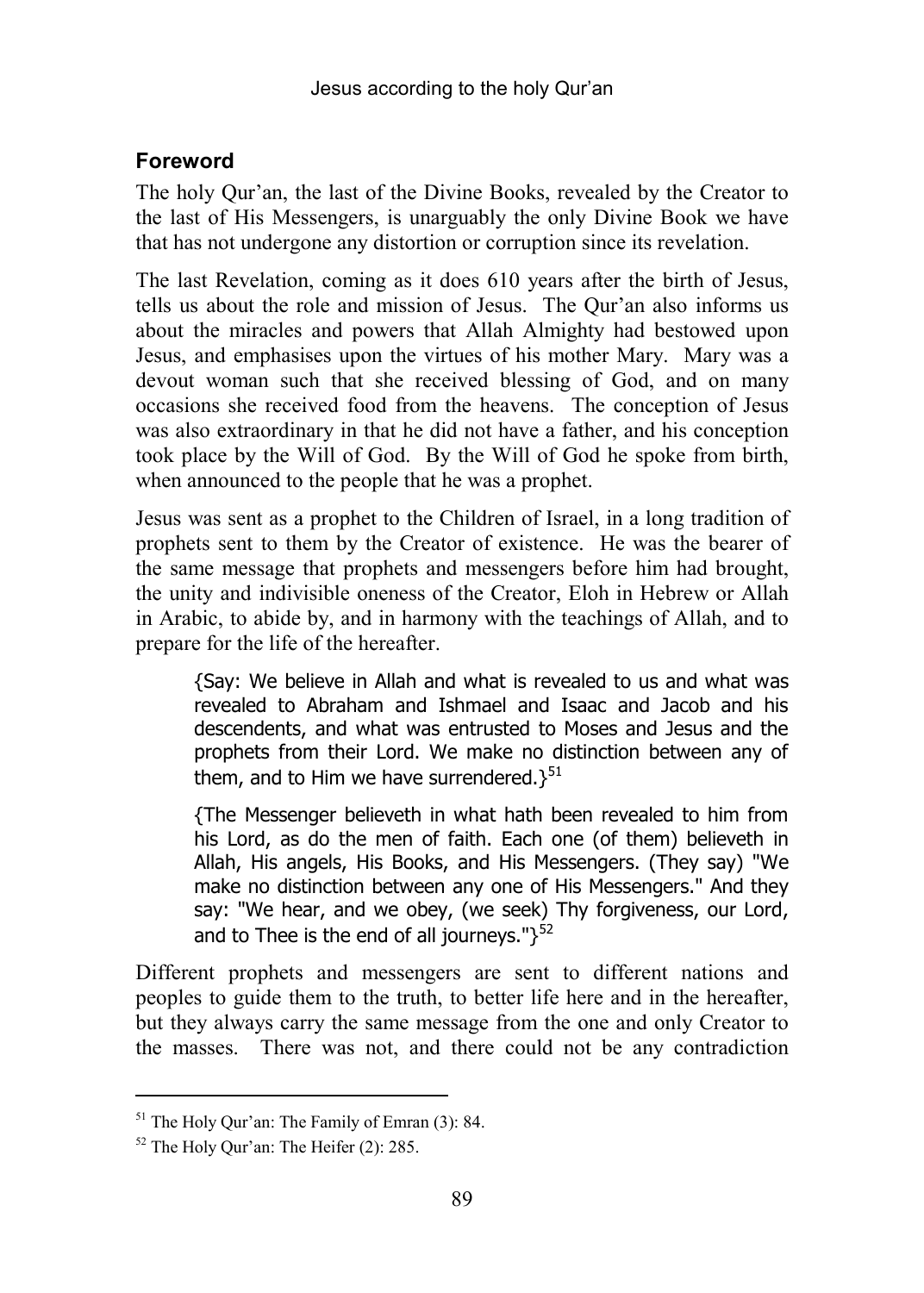between the various messengers. If we come across any discrepancies, this is due to corruption and distortion that have occurred – intentionally or not – in the course of history.

Jesus was sent to the people of Israel to affirm the message of the prophets and messengers who had come before him and to give the news of the Final Messenger who is to come after him. With his name, *Muhammad*, being translated from Greek/Hebrew into English as the *Comforter*, or the *Spirit of Truth*, Jesus refers to Muhammad and the significance of his role to guide mankind on many occasions. This is quoted in the New Testament in the following:

Nevertheless I tell you the truth. It is expedient for you that I go away, for if I go not away, the Comforter will not come unto you; but if I depart, I will send Him unto you. [John 16:7]

I have yet many things to say unto you, but ye cannot bear them now. [John 16:12]

However when He, the Spirit of Truth, is come, He will guide you into all truth; for He shall not speak from Himself, but whatsoever He shall hear, that shall He speak; and He will show you things to come. [John 16:13]

He shall glorify Me, for He shall receive of Mine, and shall show it unto you. [John 16:14]

As a complement to the above work, and to present the teachings of Islam and the holy Qur'an about God's messengers in general and Jesus Christ in particular, the editorial board considered it appropriate, and for the convenience of the non-Muslim reader who is not familiar with Islam to include a section on statements made by Allah Almighty in the Qur'an about Jesus son of Mary. This would give the reader an insight into the teachings of the Qur'an about Jesus. The following are some of the verses of the holy Qur'an about two noble mortals who are much respected in Islam.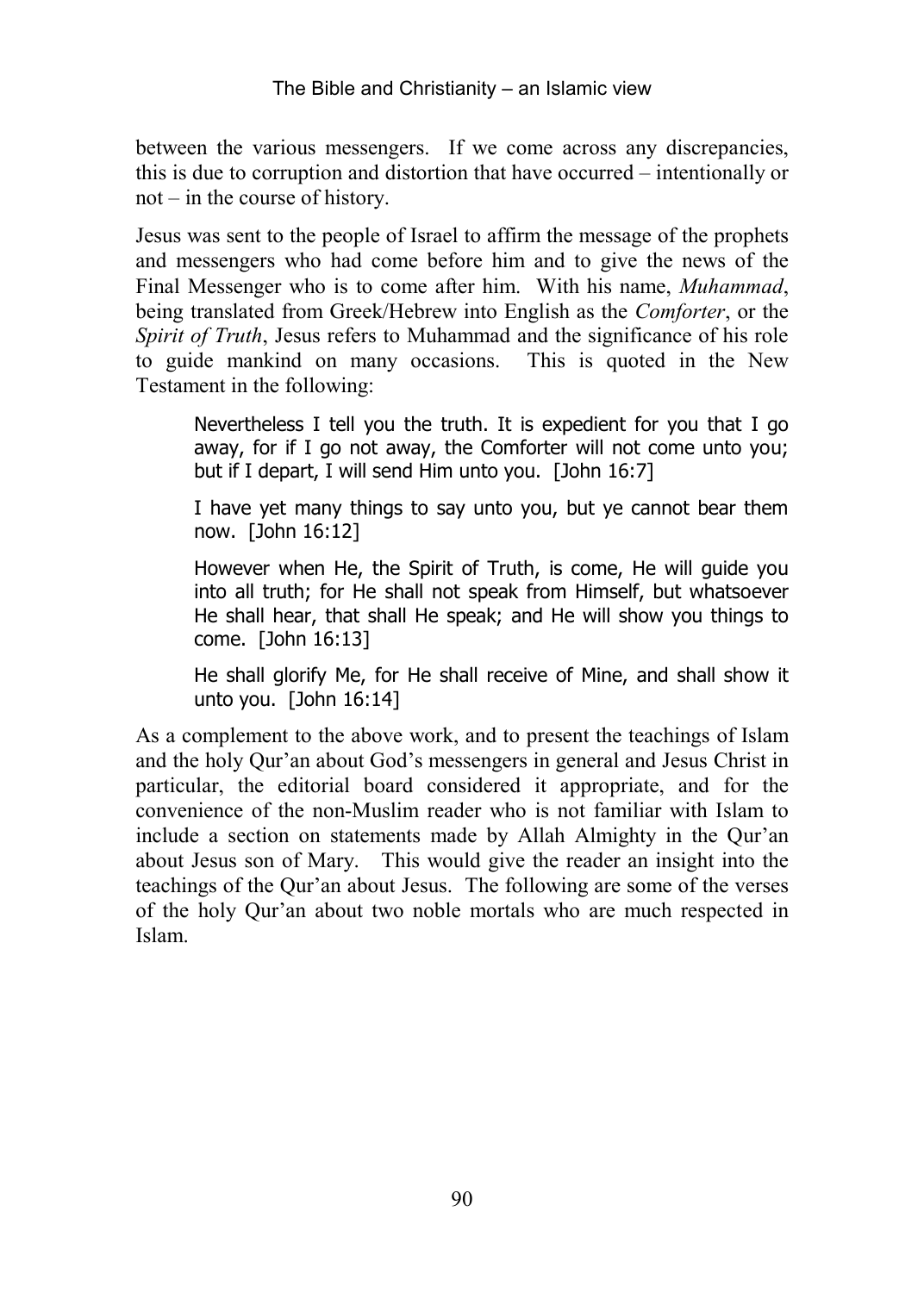# **The Conception, Birth and Naming of Mary**

{Allah did choose Adam and Noah, the family of Abraham, and the family of Emran above all people.

Offspring, one of the other; and Allah hears and knows all things.

[Remember!] When the wife of Emran said: "O my Lord! I do dedicate unto Thee what is in my womb for Thy special service: so accept this of me: for Thou hear and know all things."

When she was delivered, she said: "O my Lord! Behold! I am delivered of a female child!" - and Allah knew best what she brought forth - "and the male is not the same as the female. "I have named her Mary"  $\ldots$ <sup>53</sup>

## **Protection of Mary and her Progeny**

{. . . and I commend her and her offspring to Thy protection from the Evil One, the Rejected. $3^{54}$ 

## **Mary and her trustee Zechariah**

{This is part of the things unseen, which We reveal unto thee (O Prophet!) by inspiration: thou was not with them when they cast lots with arrows, as to which of them should be charged with the care of Mary: nor was thou with them when they disputed (the point). $3^{55}$ 

# **Allah Chooses Mary**

{Right graciously did her Lord accept her: He made her grow in purity and beauty $3^{56}$ 

{And (remember) when the angels said: "O Mary! Allah hath chosen thee and purified thee, chosen thee above the women of all nations.)<sup>57</sup>

## **Mary the Truthful**

```
{ (Mary) was a woman of truth. }<sup>58</sup>
```
<sup>53</sup> The Holy Qur'an: The Family of Emran (3): 33-36.

<sup>54</sup> The Holy Qur'an: The Family of Emran (3): 36.

<sup>55</sup> The Holy Qur'an: The Family of Emran (3): 44.

<sup>56</sup> The Holy Qur'an: The Family of Emran (3): 37.

<sup>57</sup> The Holy Qur'an: The Family of Emran (3): 42.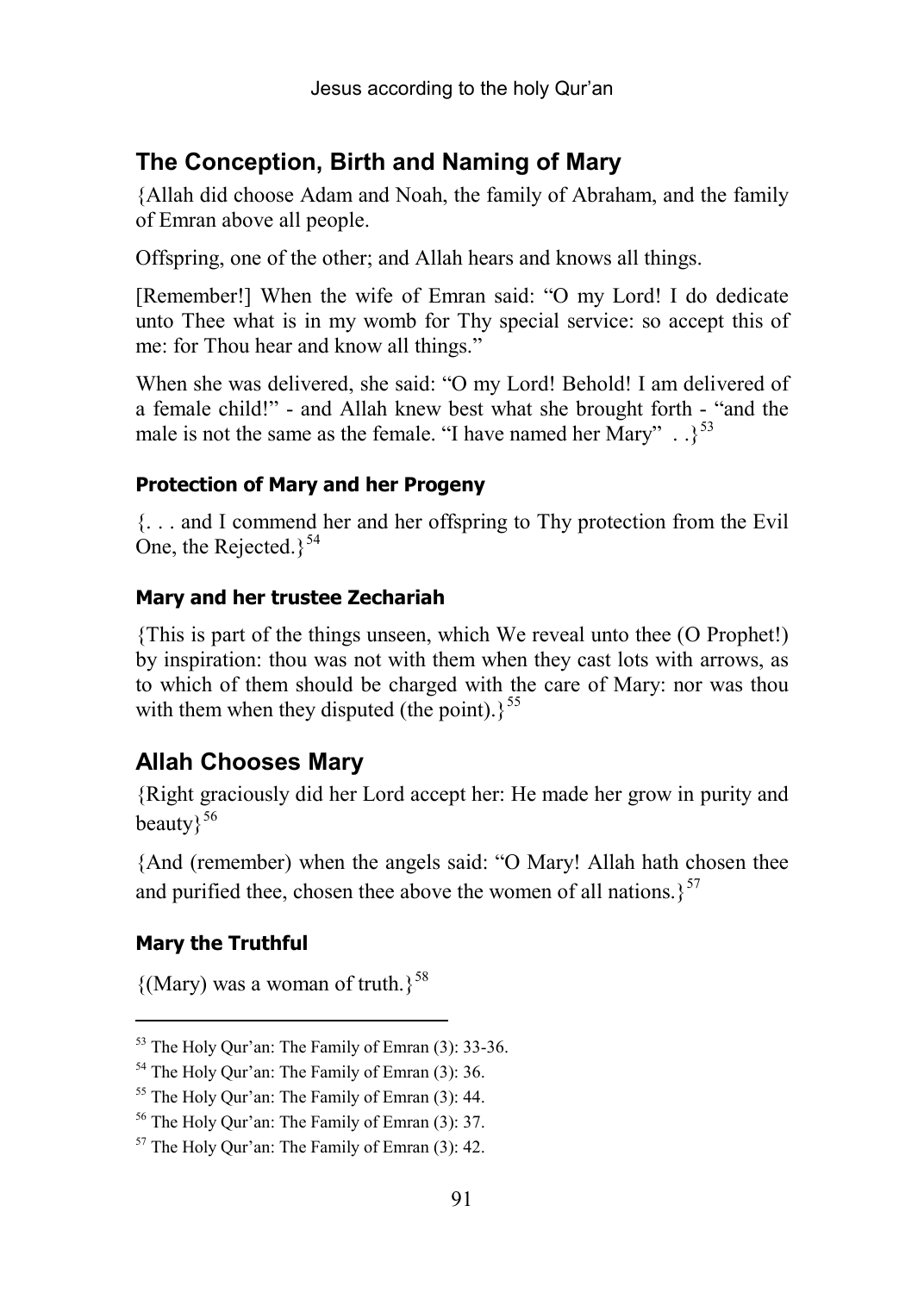# **Preparation of Mary for the Task**

## **Sustenance (Provision) of Mary**

{. . . And to the care of Zechariah was she assigned. Every time that he entered (her) chamber to see her, he found her supplied with sustenance. He said: "O Mary! Whence (comes) this to you?" She said: "From Allah: for Allah provides sustenance to whom He pleases, without measure." $3^{59}$ 

## **Mary the Devout**

{O Mary! Worship thy Lord devoutly: prostrate thyself, and bow down (in prayer) with those who bow down. $3^{60}$ 

#### **Mary's Honour and Virtue**

{And (remember) she who guarded her chastity: We breathed into her of Our Spirit, and We made her and her son a Sign for all peoples.<sup>{61}</sup>

{And Mary, the daughter of Emran, who guarded her chastity; and We breathed into (her body) of Our spirit; and she testified to the truth of the words of her Lord and of his Revelations, and was one of the devout (Servants). $3^{62}$ 

#### **The good tidings of Jesus to Mary**

{Behold! The angels said: "O Mary! Allah gives Thee glad tidings of a Word from Him: his name will be Christ Jesus. The son of Mary, held in honour in this world and the Hereafter and of (the company of) those nearest to Allah. $3^{63}$ 

 $58$  The Holy Our'an: The Table Spread  $(5)$ : 75.

<sup>59</sup> The Holy Qur'an: The Family of Emran (3): 37.

 $60$  The Holy Our'an: The Family of Emran  $(3)$ : 43.

 $61$  The Holy Our'an: The Prophets  $(21)$ : 91.

 $62$  The Holy Qur'an: The Prohibition (66): 12.

<sup>63</sup> The Holy Qur'an: The Family of Emran (3):45.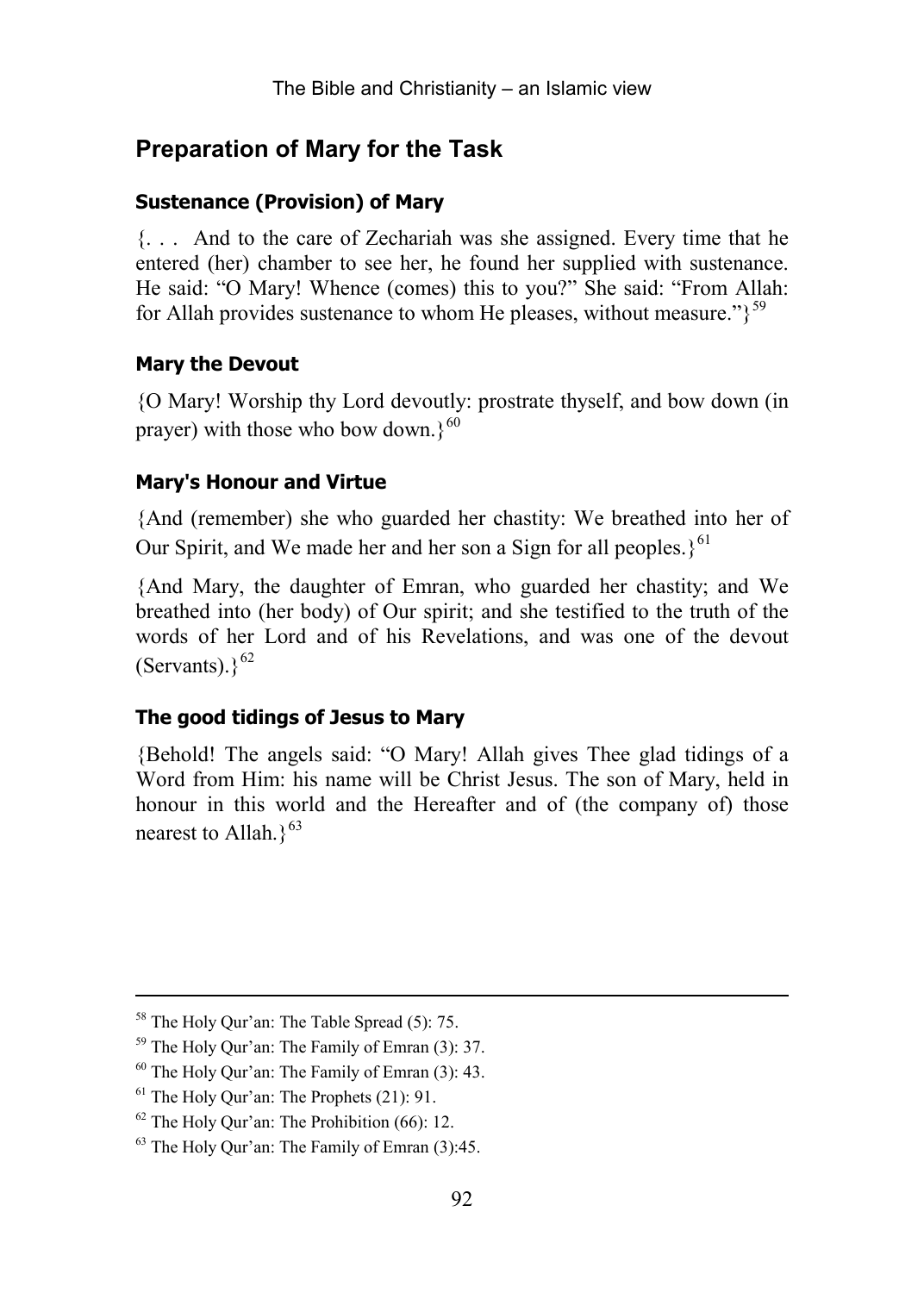#### **Mary's reaction to the news of bearing Jesus**

{She said: "O my Lord! How shall I have a son when no man hath touched me?" He said: "Even so: Allah creates what He wills: when He hath decreed an order, He but says to it, "Be", and it is! $\frac{64}{64}$ 

# **Conception and birth of Jesus**

#### **Bearing of Jesus**

{Relate in the Book (the story of) Mary, when she withdrew from her family to a place in the East.

She screen herself from them; then We sent to her Our Spirit, and he appeared before her as a man in all respects.

She said: "I seek refuge from thee to the Most Gracious: (come not near) if thou do fear Allah."

He said: "Nay, I am only a messenger from thy Lord, (to announce) to thee the gift of a pure son."

She said: "How shall I have a son, when no man has touched me, and I am not unchaste?"

He said: "So (it will be): thy Lord said, "That is easy for Me: and (We wish) to appoint him as a Sign unto men and a Mercy from Us": it is a matter (so) decreed." $3^{65}$ 

## **Mary's seclusion from the people**

So she conceived him, and she retired with him to a remote place.<sup>66</sup>

## **Labour pain**

 $\overline{a}$ 

{And the pains of childbirth drove her to the trunk of a palm tree: she cried (in her anguish) "Ah! Would that I had died before this! Would that I had been a thing forgotten and out of sight!" $67$ 

<sup>64</sup> The Holy Qur'an: The Family of Emran (3):47.

 $65$  The Holy Our'an: Mary (19): 16-21.

<sup>66</sup> The Holy Qur'an: Mary (19): 22.

 $67$  The Holy Our'an: Mary (19): 23.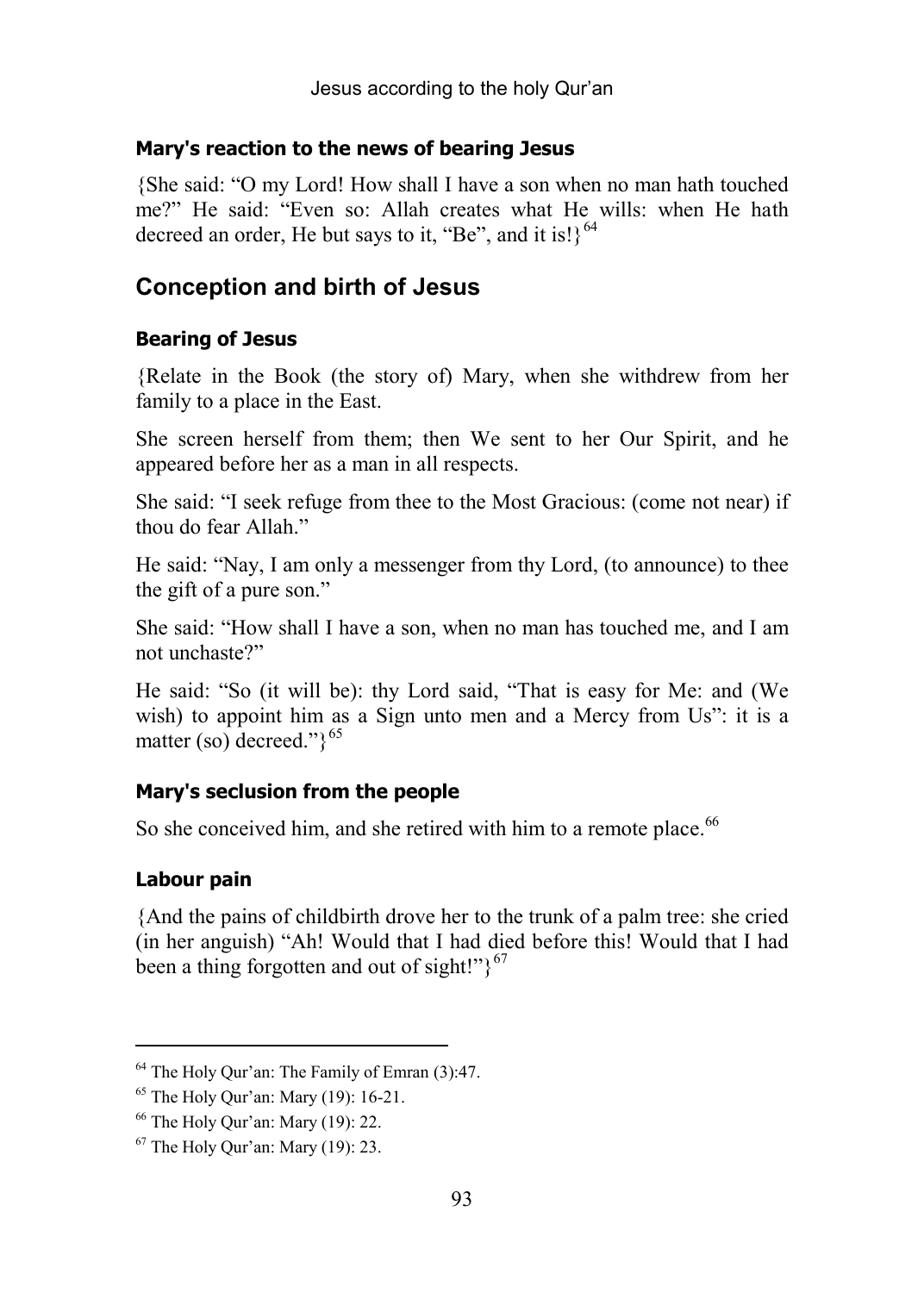#### **Birth of Jesus**

{But (baby Jesus) cried to her from beneath the (palm-tree): "Grieve not! For thy Lord hath provided a rivulet beneath thee;

"And shake towards thyself the trunk of the palm-tree; it will let fall fresh ripe dates upon thee." $3^{68}$ 

# **After the birth of Jesus**

#### **Jesus advises his mother on how to address the people**

{And if thou do see any man, say, "I have vowed a fast to the Most Gracious, and this day will I enter into no talk with any human being" $8^{69}$ 

## **Mary addresses the people**

{So she brought him (baby Jesus) to her people, carrying him. They said: "O Mary! Truly an amazing thing have thou brought!

"O sister of Aaron! thy father was not a man of evil, nor thy mother a woman unchaste!"

But she pointed to him. They said: "How can we talk to one who is a child in the cradle?" $3^{70}$ 

## **Jesus defends his mother**

{He said: "I am indeed a servant of Allah: He hath given me revelation and made me a prophet;

"And He hath made me blessed wheresoever I am, and hath enjoined on me Prayer and Charity as long as I live. $\}^{71}$ 

#### **Jesus is kind and polite to his mother**

{"(He) hath made me kind to my mother, and not overbearing or miserable;

<sup>68</sup> The Holy Qur'an: Mary (19): 24-25.

 $69$  The Holy Qur'an: Mary (19): 26.

<sup>70</sup> The Holy Qur'an: Mary (19): 27-29.

 $71$  The Holy Our'an: Mary (19): 30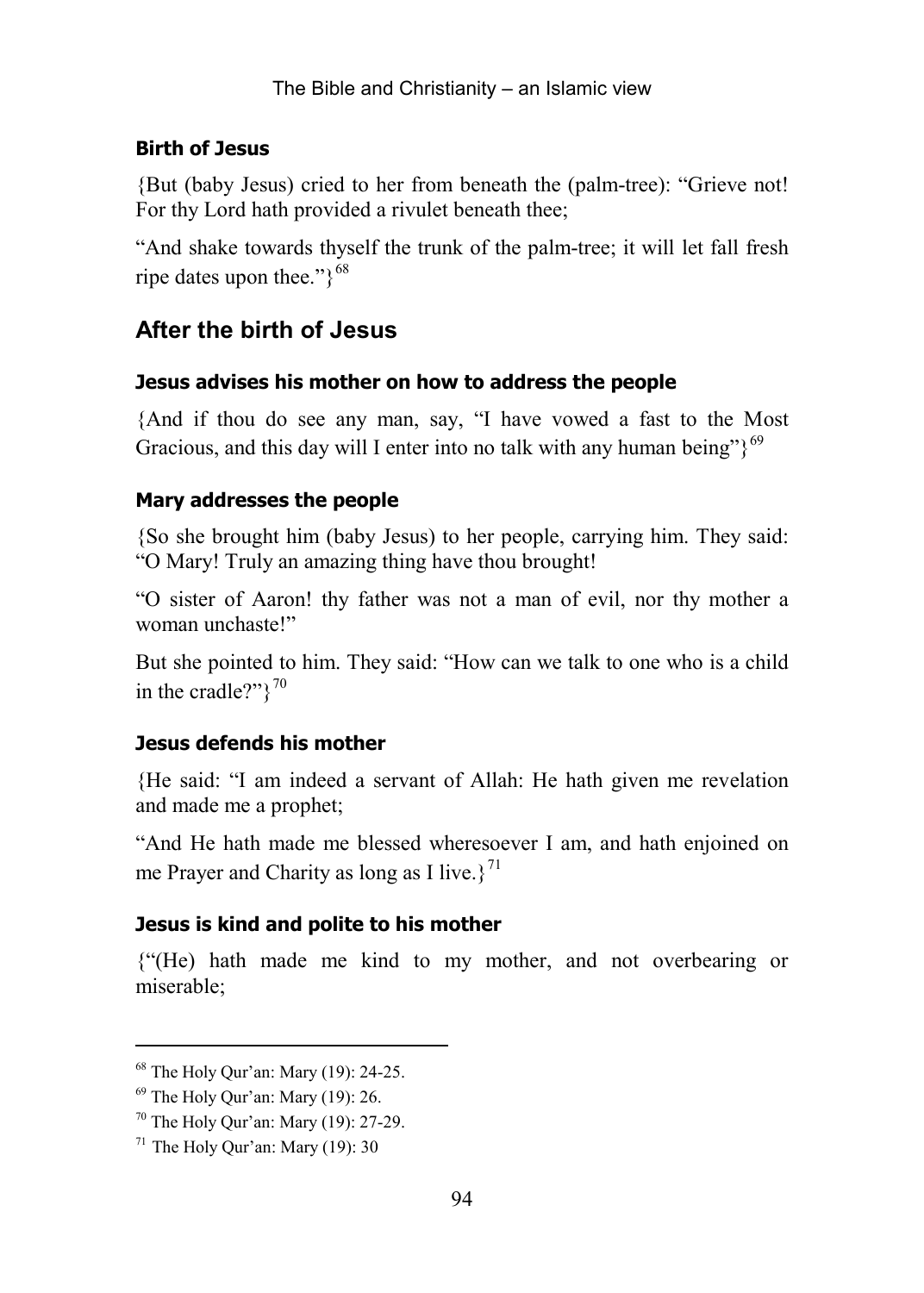"So Peace is on me the day I was born, the day that I die, and the day that I shall be raised up to life (again)!"

Such (was) Jesus the son of Mary: (it is) a statement of Truth, about which they (vainly) dispute. $3^{72}$ 

## **Jesus and his mother were not Divine**

#### **Jesus and his mother are Miracles of Allah**

{And We made the son of Mary and his mother as a Sign: We gave them both shelter on high ground, affording rest and security and furnished with springs. $3^{73}$ 

## **Jesus denies being Divine**

{And behold! Allah will say: "O Jesus the son of Mary! Did thou say unto men, 'Worship me and my mother as gods in derogation of Allah'?" He will say: "Glory to Thee! Never could I say what I had no right (to say). Had I said such a thing, Thou would indeed have known it. Thou know what is in my heart, though I know not what is in Thine. For Thou know in full all that is hidden.  $3^{74}$ 

## **Those who attribute Divinity to Jesus commit heresy**

{In blasphemy indeed are those who say that Allah is Christ the son of Mary. Say: "Who then hath the least power against Allah, if His Will were to destroy Christ the son of Mary, his mother, and all, everyone that is on the earth? For to Allah belongs the dominion of the heavens and the earth, and all that is between. He creates what He pleases. For Allah hath power over all things." $3^{75}$ 

#### **Jesus is Not Allah**

 $\overline{a}$ 

{They do blaspheme who say: "Allah is Christ the son of Mary." But said Christ: "O Children of Israel! Worship Allah, my Lord and your Lord." Whoever joins other gods with Allah, Allah will forbid him the Garden,

 $72$  The Holy Our'an: Mary (19): 31-34.

 $73$  The Holy Our'an: The Believers (23): 50.

<sup>74</sup> The Holy Qur'an: The Table Spread (5): 116.

<sup>75</sup> The Holy Qur'an: The Table Spread (5): 17.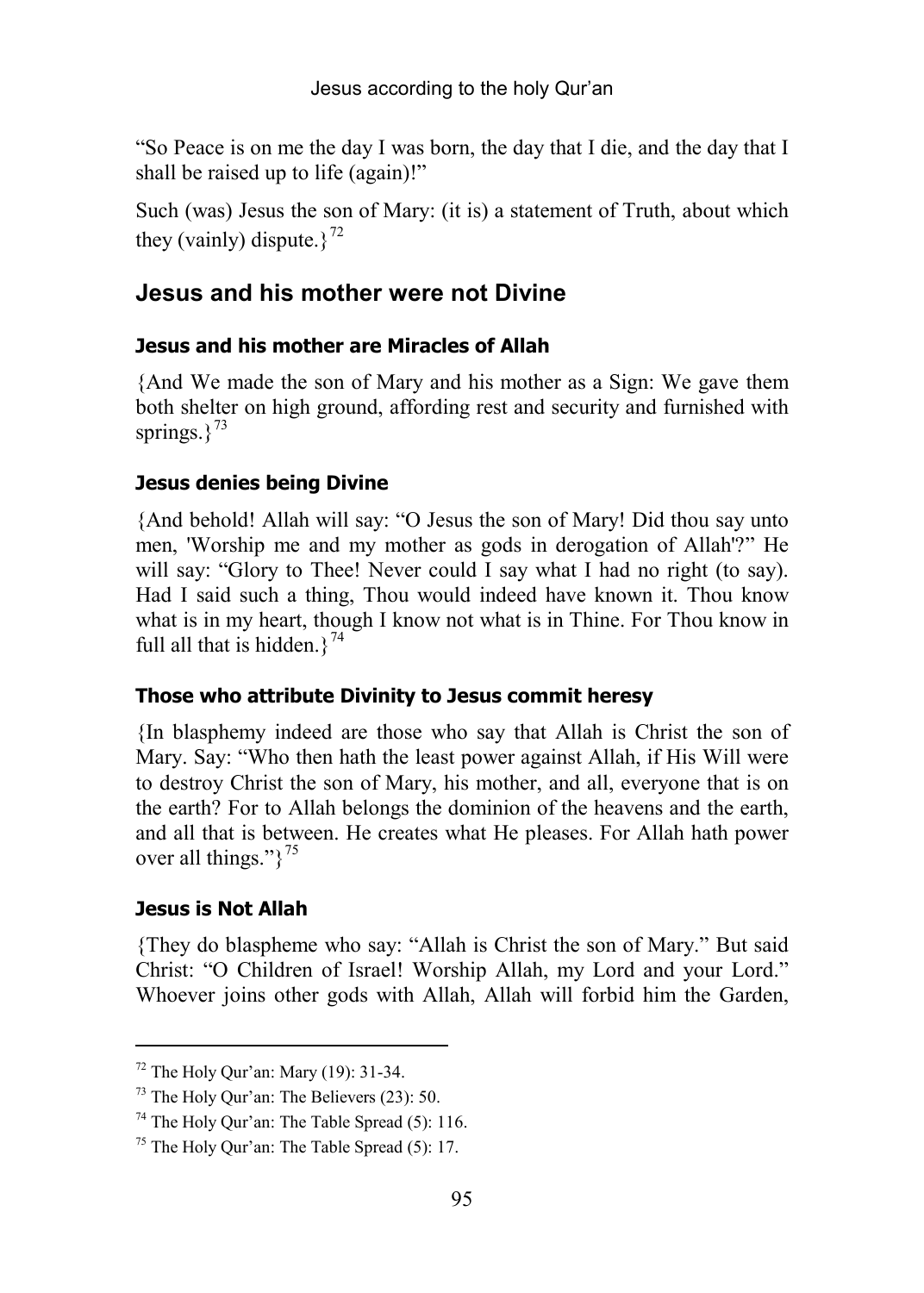and the Fire will be his abode. There will for the wrongdoers be no one to help.

They do blaspheme who say: Allah is one of three in a Trinity: for there is no god except One God. If they desist not from their word (of blasphemy), verily a grievous penalty will befall the blasphemers among them.

Why turn they not to Allah and seek His Forgiveness? For Allah is Oft Forgiving, Most Merciful. $3^{76}$ 

## **Jesus is Not the Son of Allah**

{The Jews call Ezra a son of Allah, and the Christians call Christ the son of Allah. That is a saying from their mouth; (in this) they but imitate what the Unbelievers of old used to say. Allah's curse be on them: how they are deluded away from the Truth! $3^{77}$ 

{It is not befitting to (the majesty of) Allah that He should beget a son. Glory be to Him! when He determines a matter, He only says to it, "Be," and it is. $3^{78}$ 

#### **Jesus is Allah's Word and a Spirit from Him**

{O People of the Book! Commit no excesses in your religion: nor say of Allah aught but the truth. Christ Jesus the son of Mary was (no more than) A Messenger of Allah, and His Word, which He bestowed on Mary, and a Spirit proceeding from Him: so believe in Allah and His Messengers. Say not "Trinity": desist: it will be better for you: for Allah is One God: glory be to Him: (far Exalted is He) above having a son. To Him belong all things in the heavens and on earth. And enough is Allah as a Disposer of affairs. $3^{79}$ 

 $76$  The Holy Our'an: The Table Spread (5): 72-74.

<sup>77</sup> The Holy Qur'an: Repentance (9): 30.

<sup>78</sup> The Holy Qur'an: Mary (19): 35.

<sup>79</sup> The Holy Qur'an: Women (4): 171.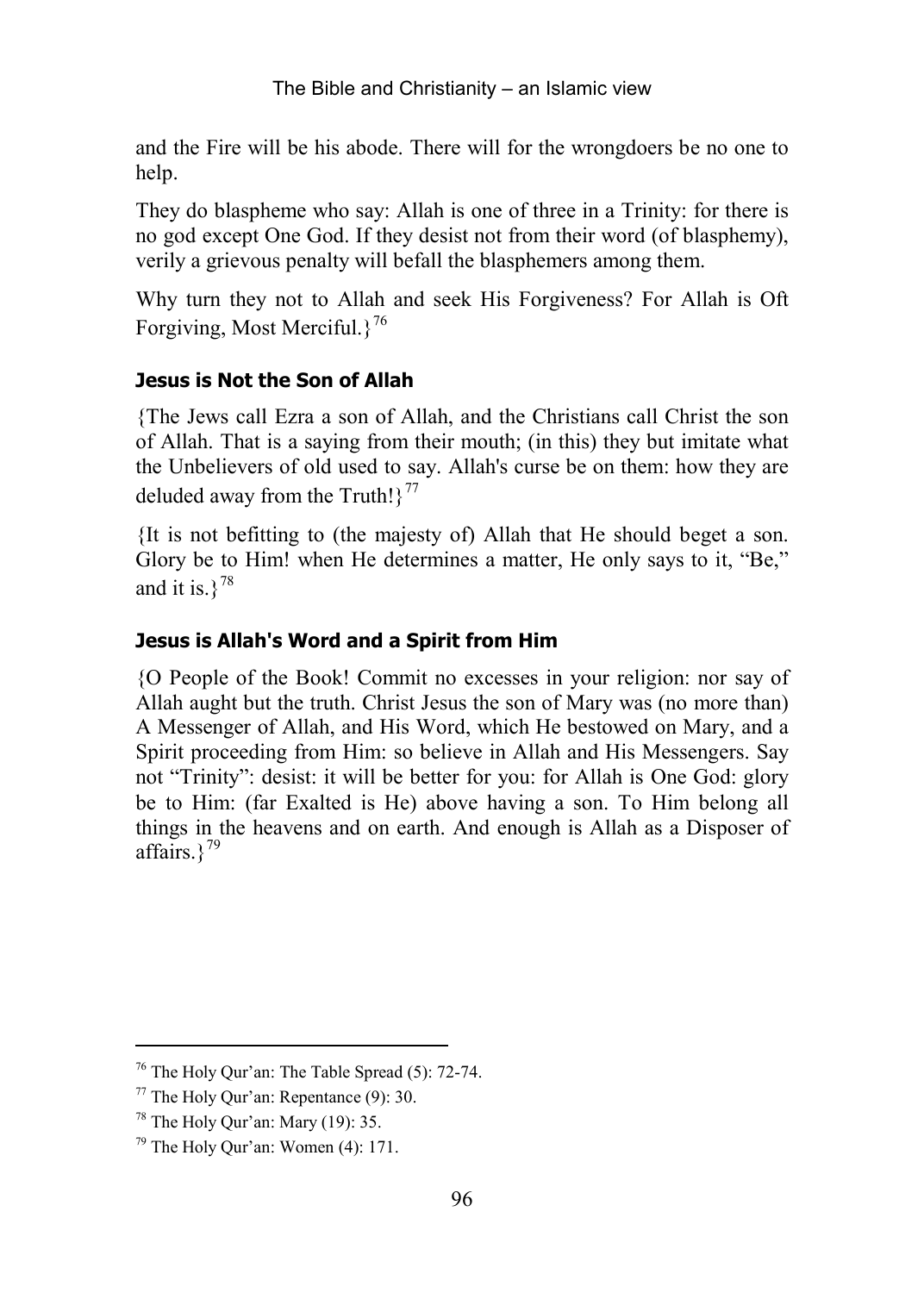Jesus according to the holy Qur'an

## **Jesus and his mother are salves and servants of Allah**

#### **Jesus is a slave and servant to Allah**

{The similitude of Jesus before Allah is as that of Adam; He created him from dust, then said to him "Be": and he was. $3^{80}$ 

{. . . In fact he (Jesus) is not more than a servant: We granted Our favour to him, and We made him an example to the Children of Israel. $3^{81}$ 

{Christ disdains not to serve and worship Allah, nor do the angels, those nearest (to Allah): those who disdain His worship and are arrogant; He will gather them all together unto Himself to (answer). $3^{82}$ 

{He (Jesus) said: "I am indeed a servant of Allah: He hath given me revelation and made me a prophet $3^{83}$ 

{(then Jesus said:) "It is Allah Who is my Lord and your Lord; then worship Him. This is a Way that is straight." $\}$ <sup>84</sup>

#### **Jesus is a human being chosen by Allah**

{Christ, the son of Mary, was no more than a Messenger; many were the Messengers that passed away before him. His mother was a woman of truth. They had both to eat their (daily) food. See how Allah does make His Signs clear to them; yet see in what ways they are deluded away from the truth! $85$ 

#### **Jesus is not but a Messenger of Allah**

{Christ, the son of Mary, was no more than a Messenger; many were the Messengers that passed away before him. $3^{86}$ 

{We gave Moses the Book and followed him up with a succession of Messengers; We gave Jesus, the son of Mary, Clear (Signs) and

<sup>80</sup> The Holy Qur'an: The Family of Emran (3): 59.

<sup>81</sup> The Holy Qur'an: Adornment (43): 59.

<sup>82</sup> The Holy Qur'an: Women (4): 172.

<sup>83</sup> The Holy Qur'an: Mary (19): 30.

<sup>84</sup> The Holy Qur'an: The Family of 'Emran (3): 51.

<sup>85</sup> The Holy Qur'an: The Table Spread (5): 75.

<sup>86</sup> The Holy Qur'an: The Table Spread (5): 75.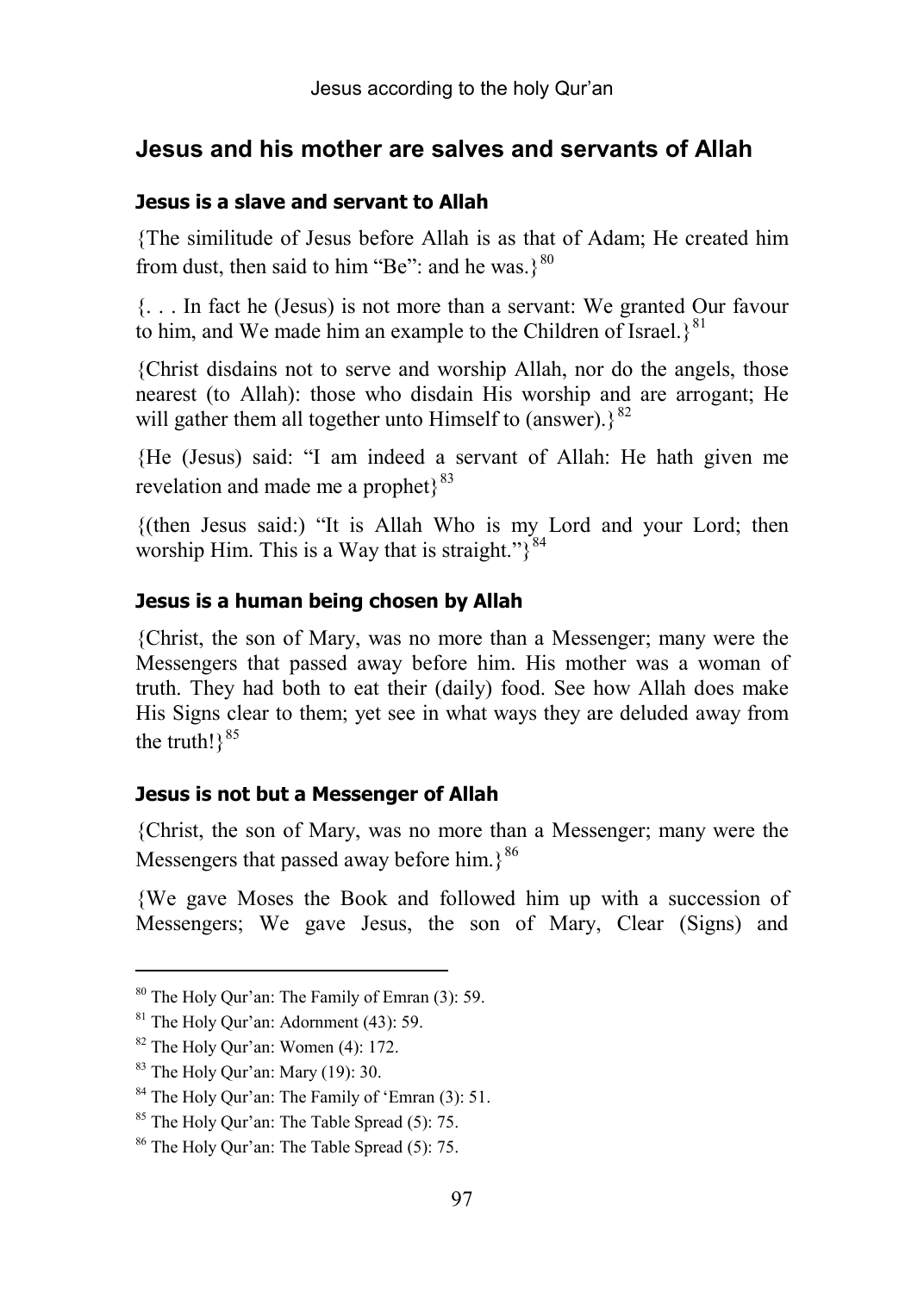strengthened him with the Holy Spirit. Is it that whenever there comes to you a Messenger with what ye yourselves desire not, ye are puffed up with pride? Some ye called impostors, and others ve slav! $3^{87}$ 

{Say ye: "We believe in Allah, and the revelation given to us, and to Abraham, Ismael, Isaac, Jacob, and the Tribes, and that given to Moses and Jesus, and that given to (all) Prophets from their Lord: we make no difference between one and another of them: and we bow to Allah (in Islam)." $3^{88}$ 

We have sent thee inspiration, as We sent it to Noah and the Messengers after him: We sent inspiration to Abraham, Ismael, Isaac, Jacob, and the Tribes, to Jesus, Job, Jonah, Aaron, and Solomon, and to David We gave the Psalms. $3^{89}$ 

{That was the reasoning about Us, which We gave to Abraham (to use) against his people: We raise whom We will, degree after degree: for thy Lord is full of wisdom and knowledge.

We gave him Isaac and Jacob: all (three) We guided: and before him, We guided Noah, and among his progeny, David, Solomon, Job, Joseph, Moses and Aaron: thus do We reward those who do good:

And Zechariah and John, and Jesus and Elias: all in the ranks of the Righteous:

And Ismael and Elisha, and Jonah, and Lot: and to all We gave favour above the nations. $3^{90}$ 

## **Jesus is a Messenger to the Children of Israel**

{And (appoint him) a messenger to the Children of Israel, (with this message): "I have come to you, with a Sign from your Lord, . . .

(I have come to you), to attest the Law which was before me. And to make lawful to you part of what was (before) forbidden to you; I have come to you with a Sign from your Lord. So fear Allah, and obey me." $3^{91}$ 

<sup>87</sup> The Holy Qur'an: The Cow (2): 87.

<sup>88</sup> The Holy Qur'an: The Cow (2): 136.

<sup>89</sup> The Holy Qur'an: Women (4): 163.

<sup>90</sup> The Holy Qur'an: Cattle (6): 83-86.

 $91$  The Holy Our'an: The Family of Emran (3): 49.50.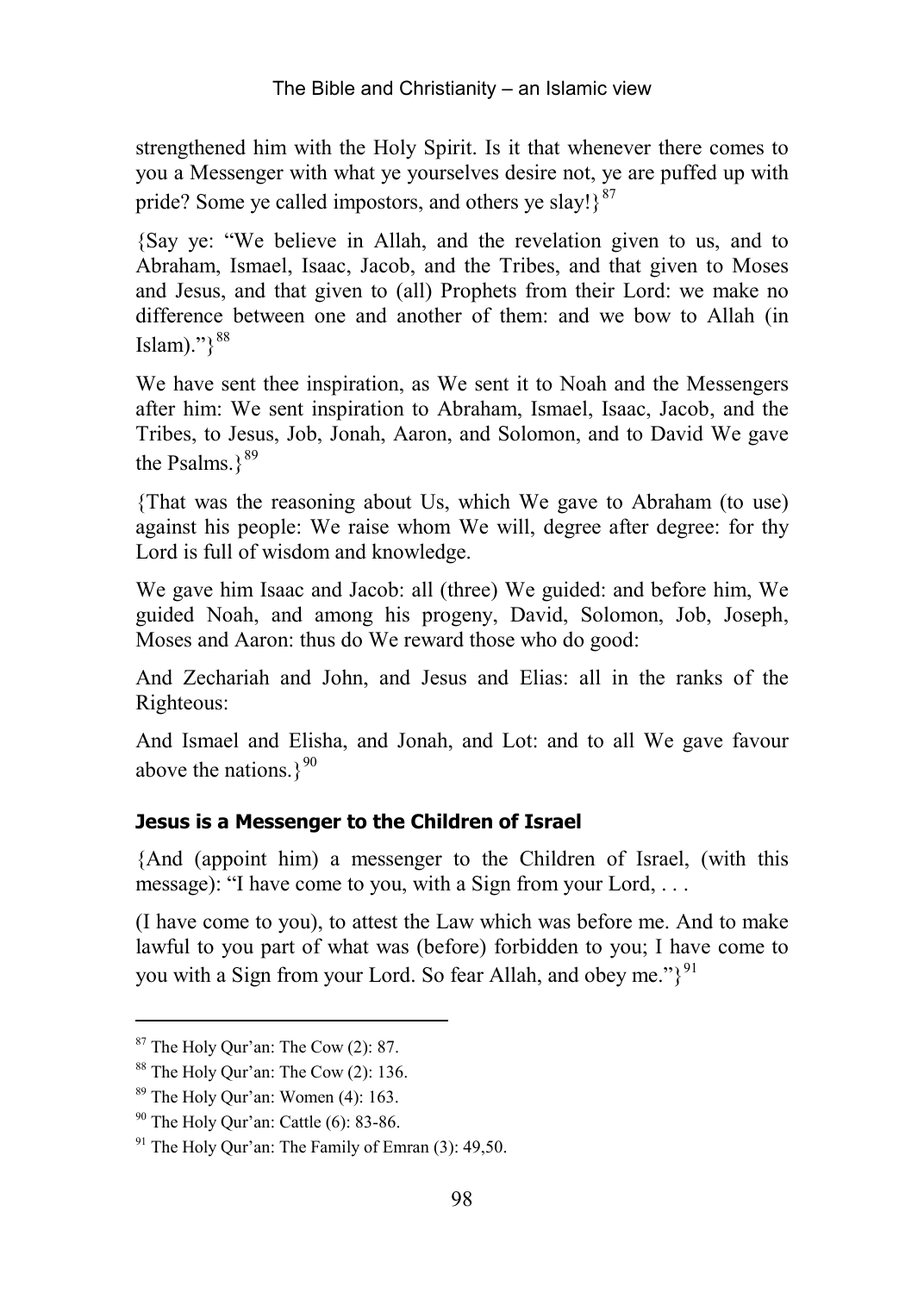{. . . In fact he (Jesus) is not more than a servant: We granted Our favour to him, and We made him an example to the Children of Israel. $3^{92}$ 

#### **Jesus confirms the Torah and brings the Engeel**

{And in their footsteps We sent Jesus the son of Mary, confirming the Law that had come before him: We sent him the Engeel: therein was guidance and light, and confirmation of the Law that had come before him: a guidance and an admonition to those who fear Allah. $3^{93}$ 

{And Allah will teach him the Book and Wisdom, the Law and the Engeel $3^{94}$ 

{Then, in their wake, We followed them up with (others of) Our Messengers: We sent after them Jesus the son of Mary, and bestowed on him the Engeel $3^{95}$ 

# **The Miracles of Jesus**

The Miracles point to the Divine Support Not to the Divine Nature.

## **Spoke from birth**

{He shall speak to the people in childhood and in maturity. And he shall be (of the company) of the righteous. $3^{96}$ 

{But she pointed to him. They said: "How can we talk to one who is a child in the cradle?"

He (Jesus) said: "I am indeed a servant of Allah: He hath given me revelation and made me a prophet." $3^{97}$ 

{Then will Allah say: "O Jesus the son of Mary! Recount My favour to thee and to thy mother. Behold! I strengthened thee with the Holy Spirit, so that thou did speak to the people in childhood and in maturity." $3^{98}$ 

 $92$  The Holy Our'an: Adornment (43): 59.

 $93$  The Holy Our'an: The Table Spread (5): 46.

<sup>94</sup> The Holy Qur'an: The Family of Emran (3): 48.

 $95$  The Holy Our'an: Iron (57): 27.

<sup>96</sup> The Holy Qur'an: The Family of Emran (3): 46.

<sup>97</sup> The Holy Qur'an: Mary (19): 29-30.

<sup>&</sup>lt;sup>98</sup> The Holy Our'an: The Table Spread (5): 110.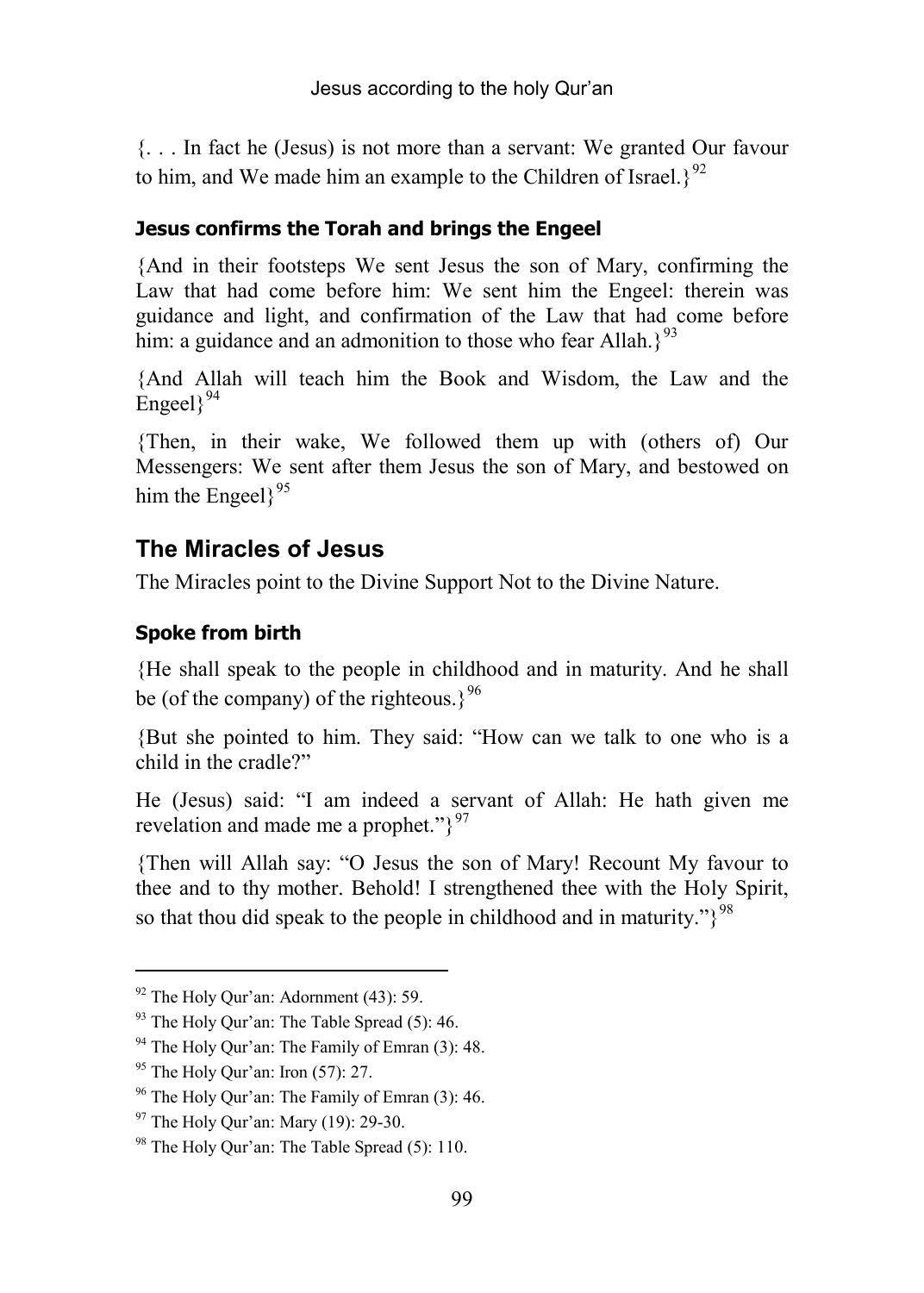#### **Created a bird from clay**

{". . . in that I make for you out of clay, as it were, the figure of a bird, and breathe into it, and it becomes a bird by Allah's leave" $3^{99}$ 

{Behold! I taught thee the Book and Wisdom, the Torah and the Engeel. And behold! Thou makest out of clay the figure of a bird, by My leave, and thou breathest into it, and it becometh a bird by My leave,  $\frac{100}{100}$ 

#### **Cured the born blind and the sick**

 ${``...}$  and I heal those born blind, and the lepers, ... by Allah's leave" $1^{101}$ 

 ${``...}$  and thou healest those born blind, and the lepers, by My leave." ${^{102}}$ 

#### **Raised the dead**

 $\overline{a}$ 

 ${``...}$  and I quicken the dead, by Allah's leave..." ${^{103}}$ 

 ${...}$  And behold! Thou bringest forth the dead by My leave. $1^{104}$ 

#### **Knew what the people eat and store**

{"… and I declare to you what ye eat, and what ye store in your houses." $\}$ <sup>105</sup>

#### **Feast from the Heavens: Jesus requests Allah's leave for the miracle**

{Behold! The Disciples said: "O Jesus the son of Mary! Can thy Lord send down to us a Table set (with viands) from heaven?" Said Jesus: "Fear Allah, if ye have faith."

They said: "We only wish to eat thereof and satisfy our hearts, and to know that thou has indeed told us the truth; and that we ourselves may be witnesses to the miracle."

<sup>99</sup> The Holy Qur'an: The Family of Emran (3): 49.

 $100$  The Holy Our'an: The Table Spread (5): 110.

<sup>&</sup>lt;sup>101</sup> The Holy Our'an: The Family of Emran (3): 49.

<sup>&</sup>lt;sup>102</sup> The Holy Our'an: The Table Spread (5): 110.

<sup>&</sup>lt;sup>103</sup> The Holy Our'an: The Family of Emran (3): 49.

<sup>104</sup> The Holy Qur'an: The Table Spread (5): 110.

<sup>&</sup>lt;sup>105</sup> The Holy Our'an: The Family of Emran (3): 49.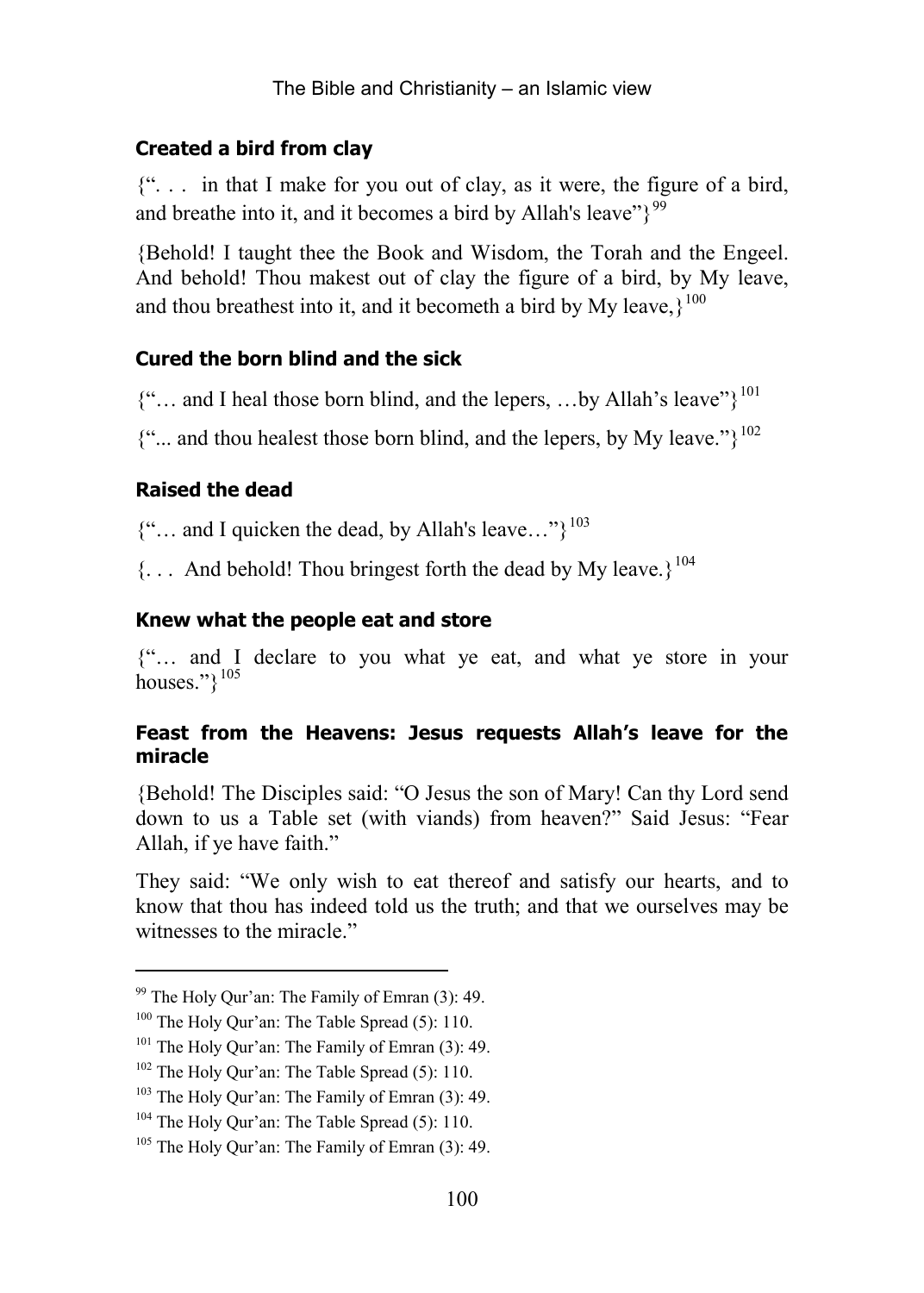Said Jesus the son of Mary: "O Allah our Lord! Send us from heaven a Table set (with viands), that there may be for us - for the first and the last of us - a solemn festival and a Sign from Thee; and provide for our sustenance, for Thou art the best sustainer (of our needs)."

Allah said: "I will send it down unto you; but if any of you after that resisteth faith, I will punish him with a penalty such as I have not inflicted on any one among all the peoples." $\}$ <sup>106</sup>

#### **Jesus is supported by Archangel Gabriel**

{Then will Allah say: "O Jesus the son of Mary! Recount My favour to thee and to thy mother. Behold! I strengthen thee with the holy spirit.}<sup>107</sup>

#### **Jesus Curses the Unbelievers amongst the Israelites**

{Curses were pronounced on those among the Children of Israel who rejected Faith, by the tongue of David and of Jesus, the son of Mary, because they disobeyed and persisted in Excesses. $3^{108}$ 

# **Jesus never died**

## **Allah Rescues Jesus from the Jews**

{. . . That they (the Jews) said (in boast), "We killed Christ Jesus the son of Mary, the Messenger of Allah"; but they killed him not, nor crucified him, but so it was made to appear to them, and those who differ therein are full of doubts, with no (certain) knowledge, but only conjecture to follow, for of a surety they killed him not.

Nay, Allah raised him up unto Himself; and Allah is Exalted in Power, Wise. $3^{109}$ 

#### **Ascension of Jesus to the Heavens**

{Behold! Allah said: "O Jesus! I will take thee and raise thee to myself and clear thee (of the falsehood) of those who blaspheme; I will make those who follow thee superior to those who reject Faith, to the Day of

 $106$  The Holy Our'an: The Table Spread (5): 112-115.

<sup>&</sup>lt;sup>107</sup> The Holy Our'an: The Table Spread (5): 110.

<sup>108</sup> The Holy Qur'an: The Table Spread (5): 78.

<sup>109</sup> The Holy Qur'an: Women (4): 157-158.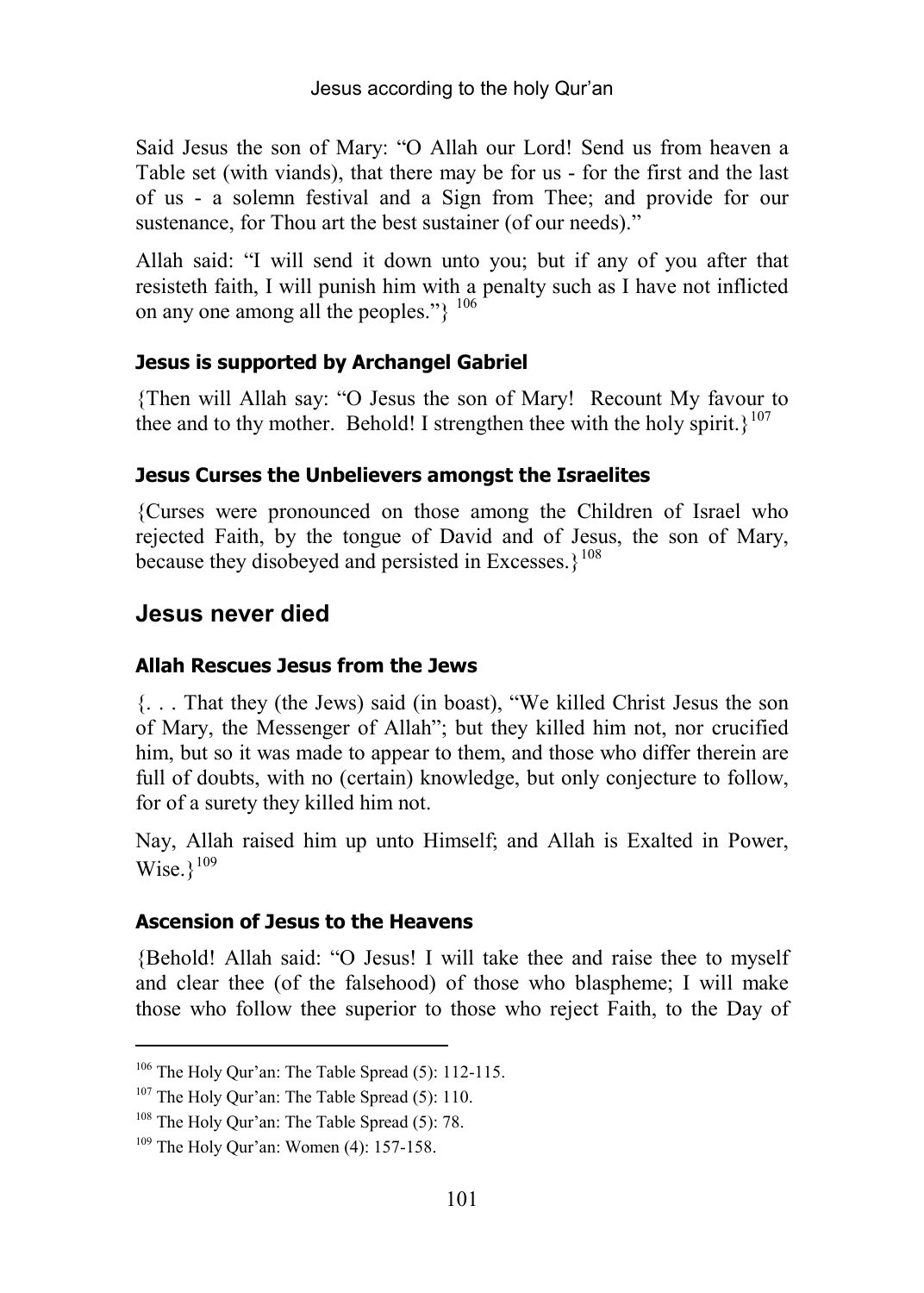Resurrection: then shall ye all return unto Me, and I will judge between you of the matters wherein ye dispute. $3^{110}$ 

#### **Jesus is amongst those who Inherit the Earth**

{Before this We wrote in the Psalms, after the Message (given to Moses): "My servants, the righteous, shall inherit the earth." $1^{111}$ 

{They will say: "Praise be to Allah, Who has truly fulfilled His promise to us, and has given us (this) land in heritage: we can dwell in the Garden as we will: how excellent a reward for those who work (righteousness)!" $\}$ <sup>112</sup>

{And We wish to be gracious to those who were being depressed on the land, to make them leaders and make them heirs. $3^{113}$ 

# **Jesus promises the coming of Prophet Muhammad**

{And remember, Jesus, the son of Mary, said: "O Children of Israel! I am the Messenger of Allah (sent) to you, confirming the Law (which came) before me, and giving Glad Tidings of a Messenger to come after me, whose name shall be *Ahmad*."<sup>{114}</sup>

 $o - O - o$ 

<sup>110</sup> The Holy Qur'an: The Family of 'Emran (3): 55.

<sup>&</sup>lt;sup>111</sup> The Holy Our'an: The Prophets (21): 105.

<sup>112</sup> The Holy Qur'an: The Throngs (39): 74.

<sup>113</sup> The Holy Qur'an: The Stories (28): 5.

 $114$  The Holy Our'an: The Array (61): 6.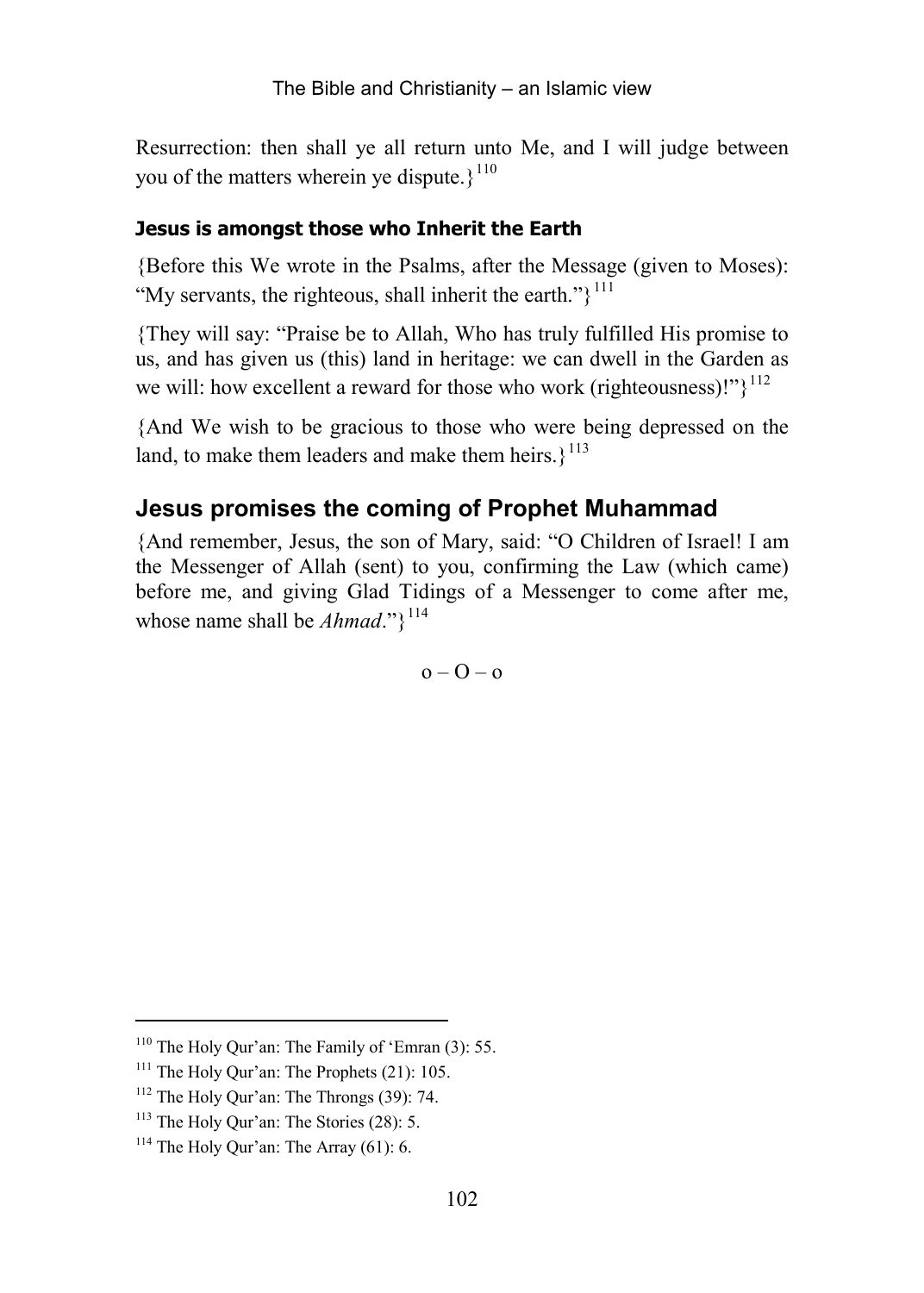

# **The Author**

Ayatollah al-Udhma Imam Muhammad Shirazi is undoubtedly the most eminent *Marje'* or Religious Authority of Muslim world. A charismatic leader who is known for his high moral values, modesty and spirituality, Imam Shirazi is a mentor and a source of aspiration to millions of Muslims; and the means of access to authentic knowledge and teachings of Islam. He has tirelessly devoted himself, and his entire life, to the cause of Islam and Muslims in particular, and to that of mankind in general. He has made extensive contributions in various fields of learning ranging from Jurisprudence and Theology to Government, Politics, Economics, Law, Sociology and Human Rights.

Born in Najaf, Iraq, in 1347 AH, 1928 AD, the young Shirazi continued his studies of different branches of learning under the guidance of various eminent scholars and specialists, as well as his father, the renowned *Marje'* of the time, Ayatollah al-Udhma Mirza Mahdi Shirazi. In the course of his training he showed an outstanding talent and a remarkable appetite for learning as well as a tireless commitment to his work and the cause he believed in. His extraordinary ability, and effort, earned him the recognition at the age of 25, by the *Maraje'* and scholars of the time, of being a *Mujtahid,* a fully qualified religious scholar and lawmaker in the sciences of Islamic jurisprudence and law. He was subsequently able to assume the office of the *Marje'* at the early age of 33 in 1380 AH, 1961.

Imam Shirazi is distinguished for his intellectual ability and holistic vision. He has written various specialized studies that are considered to be among the most important references in the relevant fields. He has enriched the world with his staggering contribution of more than 1000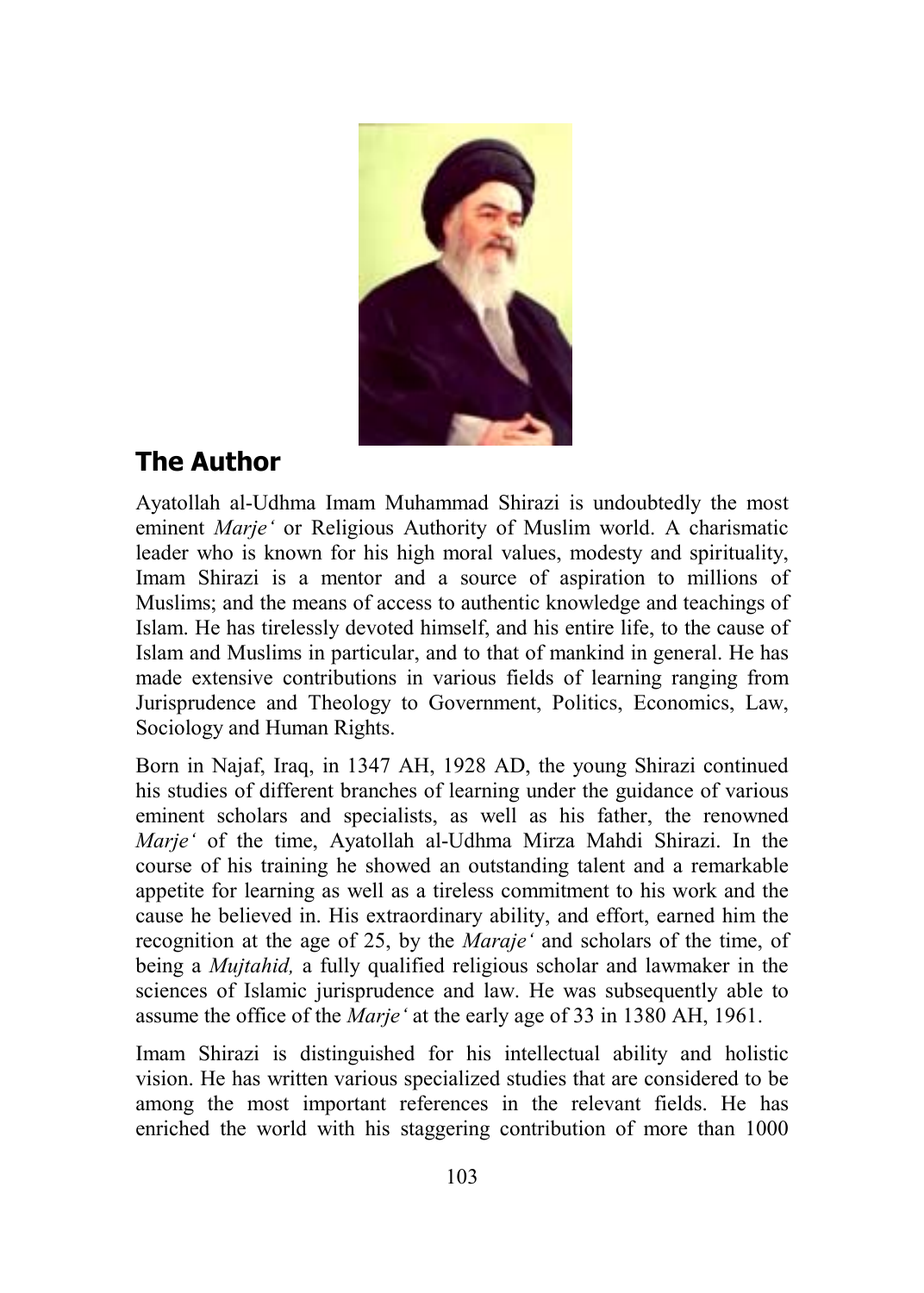books, treatise and studies on various branches of learning. His works range from introductory works for the youth to literary and scientific masterpieces. Deeply rooted in the Holy Qur'an and the teachings of the Prophet of Islam, his vision and theories cover such areas as Legislation, Management, Environment, Sociology, Theology, Philosophy, History Human Rights, Law and Islamic beliefs or doctrine. His work on Islamic Jurisprudence (the *al-Fiqh* series) for example constitutes 150 volumes, which run into more than 70,000 pages. Through his original thoughts and ideas he has championed the causes of issues such as the family, human rights, freedom of expression, political pluralism, non-violence, and Shura or consultative system of leadership.

Throughout his life, because of his total dedication to the Teachings of Islam, and because of his views on various issues, which are based on those teachings, he came under sustained pressure from the authorities in Iraq as well as in Iran. His views on, and his call for issues such as freedom of expression, party political pluralism, peace and non-violence brought about the wrath of the authorities in Iran. His uncompromising stance on implementing the teachings of Islam in all aspects of government including such vital matters as leadership by consensus or *Showral-Foqaha'-al-Maraje'* (religious authorities' council of leadership) attracted the fury of those at the helm.

He was therefore forced into house arrest for more than twenty years. His staff, followers, and family members were subjected to continued harassment, arbitrary arrest and torture.

Having spent the entire of his adult life striving for the greater enlightenment of the Muslims and mankind, Imam Shirazi died in suspicious circumstances in the holy city of Oum, Iran, on Monday the  $2<sup>nd</sup>$ Shawwal 1422 AH,  $17<sup>th</sup>$  December 2001. More than half a million people attended his funeral procession the following day.

Imam Shirazi believed in the fundamental and elementary nature of freedom in mankind. He used to call for freedom of expression, political plurality, debate and discussion, tolerance and forgiveness. He strongly believed in the consultative system of leadership and calls for the establishment of the leadership council of religious authorities. He continuously called for the establishment of the universal Islamic government to encompass all the Muslim countries. These and other ideas are discussed in detail in his books of more than 1000.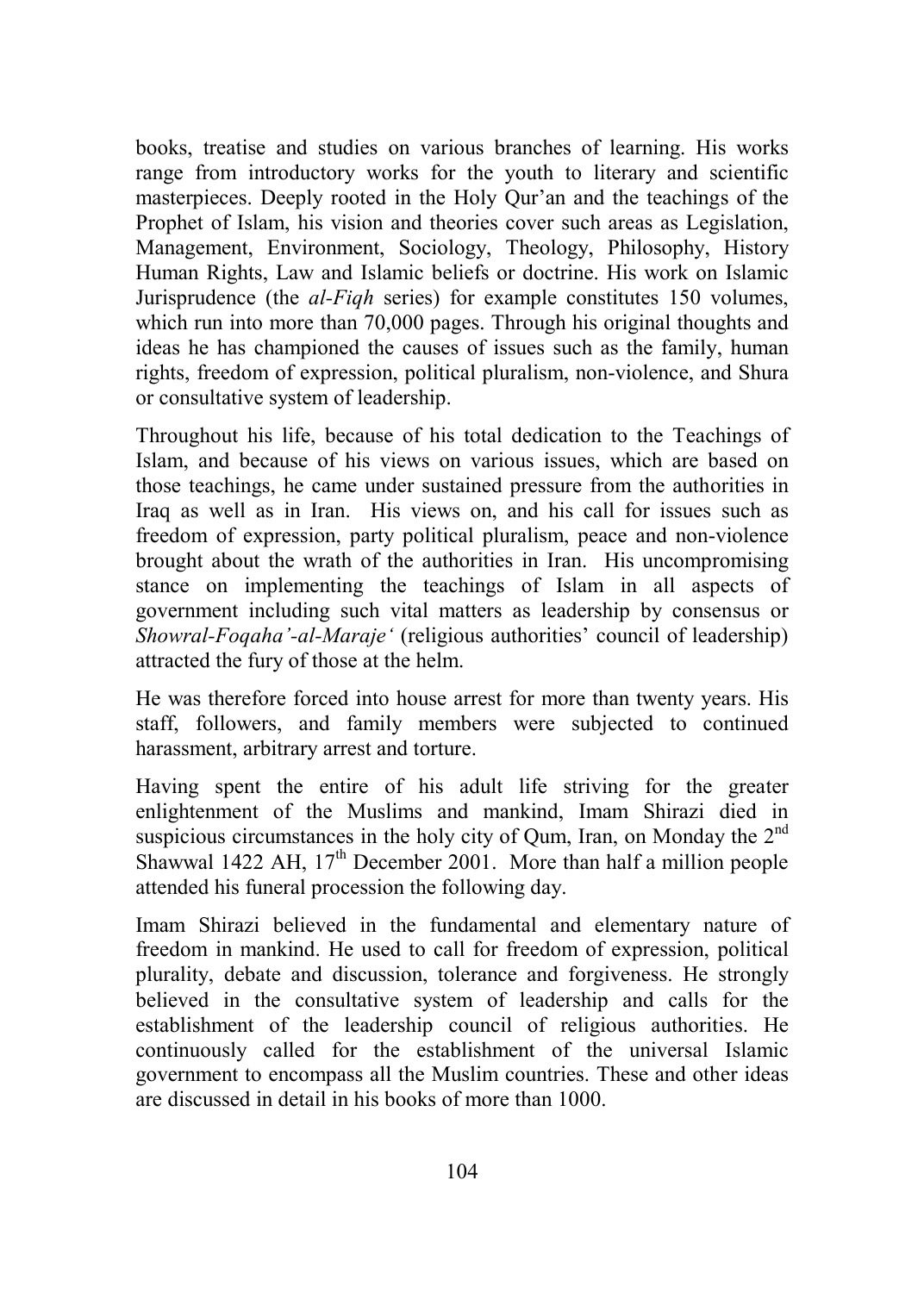## **Other Publications by fountain books**

#### www.fountaingroup.org

### *1. What is Islam? Beliefs, principles, and a way of life*

Few would dare to attempt to summarize the Islamic faith in a book of this size but this is the aim of the late Grand Ayatollah Muhammad Shirazi, one of the most eminent Islamic authorities of modern times. Eschewing complicated jargon and deliberately using succinct and lucid language within a "question and answer" format, he has sought to convey the richness and profound spirituality of the Islamic message in all its aspects to the widest possible audience. There are necessarily some Arabic and technical terms but these have been kept to a minimum. The late Imam Shirazi covers all the main aspects of Islam, from the fundamental beliefs such as the Oneness of God, His justice, and prophethood to topics like ablutions, praying, fasting, and performing the Hajj. He also deals with such diverse subjects as Islamic law, economics, politics, the Islamic view of society, the issue of freedom in Islam, and so on. This is a book which will not only be useful for Muslims who want to find out more about their religion, but it will also be interesting for non-Muslims who seek a concise introduction to what Islam is all about.

## *2. Fundamentals of Islam*

In this book the author outlines the five fundamental principles of Islam, namely Tawheed (the Indivisible Oneness of God), Adl (Divine Justice), Nubowwah (Prophethood), Imamah (Leadership of mankind), and Me'ad (Resurrection). For each principle, the author presents a brief, and to the point, discussion on the significance of the issue concerned. The book could serve as a good introduction to Islamic beliefs.

## *3. The Family*

In this book the author highlights the problems he sees both in Islamic societies and in west societies today that arise from the phenomenon of unmarried young men and women, through to birth control and contraception. He surveys the idea of marriage in various religions and schools of thought, and discusses polygamy from the Islamic perspective. As well as being a call to the Muslim world to revert to the true teachings of Islam, this book can also be of use as an introduction to others who seek some answers to the social problems of today. This is because Islam provides detailed teachings that promise success in every area of human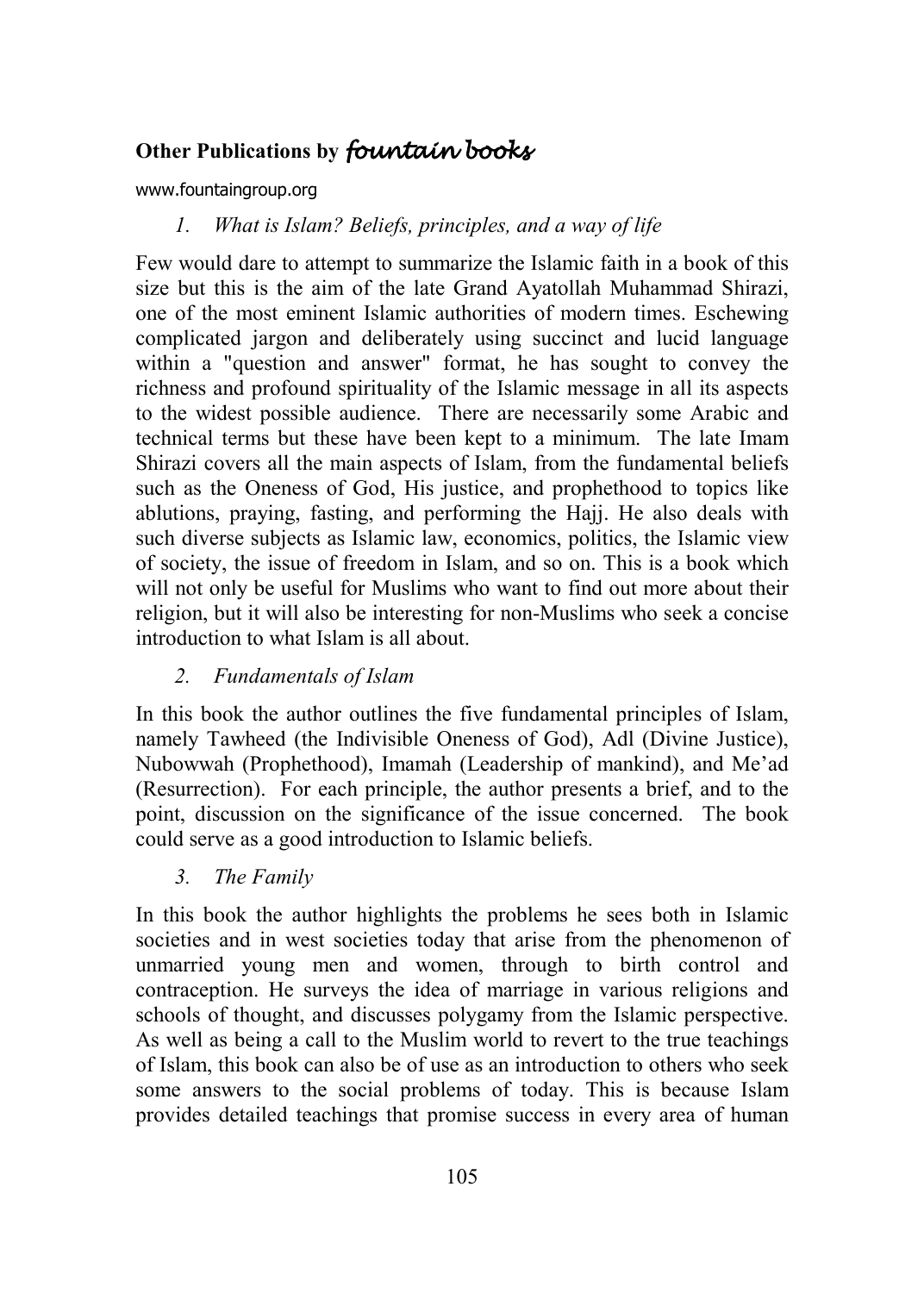life on individual and societal levels, and furthermore the practicality and success of those teachings have been proven in the course of history.

#### *4. The Qur'an: When was it compiled?*

In this book the author addresses the issues of when the Holy Qur'an was compiled, on what and whose instructions was this task carried out, and who accomplished its compilation in the form that it is available today. In this work the author presents undisputable evidence as to address these crucial questions. Through historical, methodical and logical analyses, the author establishes how and when the compilation of the Holy Qur'an was achieved. In the latter half of the book the author cites many Prophetic traditions (hadith) on the significance of the learning and recitation of Holy Qur'an. It is a must read for every Muslim, and any non-Muslim who follows Islamic issues.

## *5. If Islam were to be established*

This book can serve as the Muslim's guide to the Islamic government. If an Islamist opposition group has a plan for an Islamic government, this book would help to check various aspects of the plan. In the absence of such a plan, this book would present one. To the non-Muslims, the book presents a glimpse of a typical Islamic system of government. The book would also serve as a yardstick for anyone to check the practices of any government that claims to have implemented an Islamic system of government.

#### *6. War, Peace and Non-violence: An Islamic Perspective*

In this work the author addresses three controversial issues, which have come to be associated with Islam. Through his extensive knowledge of the teachings of Islam, the author presents the Islamic stand on war, peace and non-violence, as found in the traditions and teachings of the Prophet of Islam, which could serve as exemplary models for the Mankind. Detailed accounts of the traditions of Prophet in his dealings with his foes during war or peace times are presented in this book, which gives the reader a clear insight into the way and the basis upon which the Prophet of Islam used to conduct his affairs in this respect.

#### *7. The Islamic System of Government*

In this introductory book the author outlines the basic principles of a government based on the teachings of Islam. The author begins with the aim and objectives of the government according to Islam and the extent of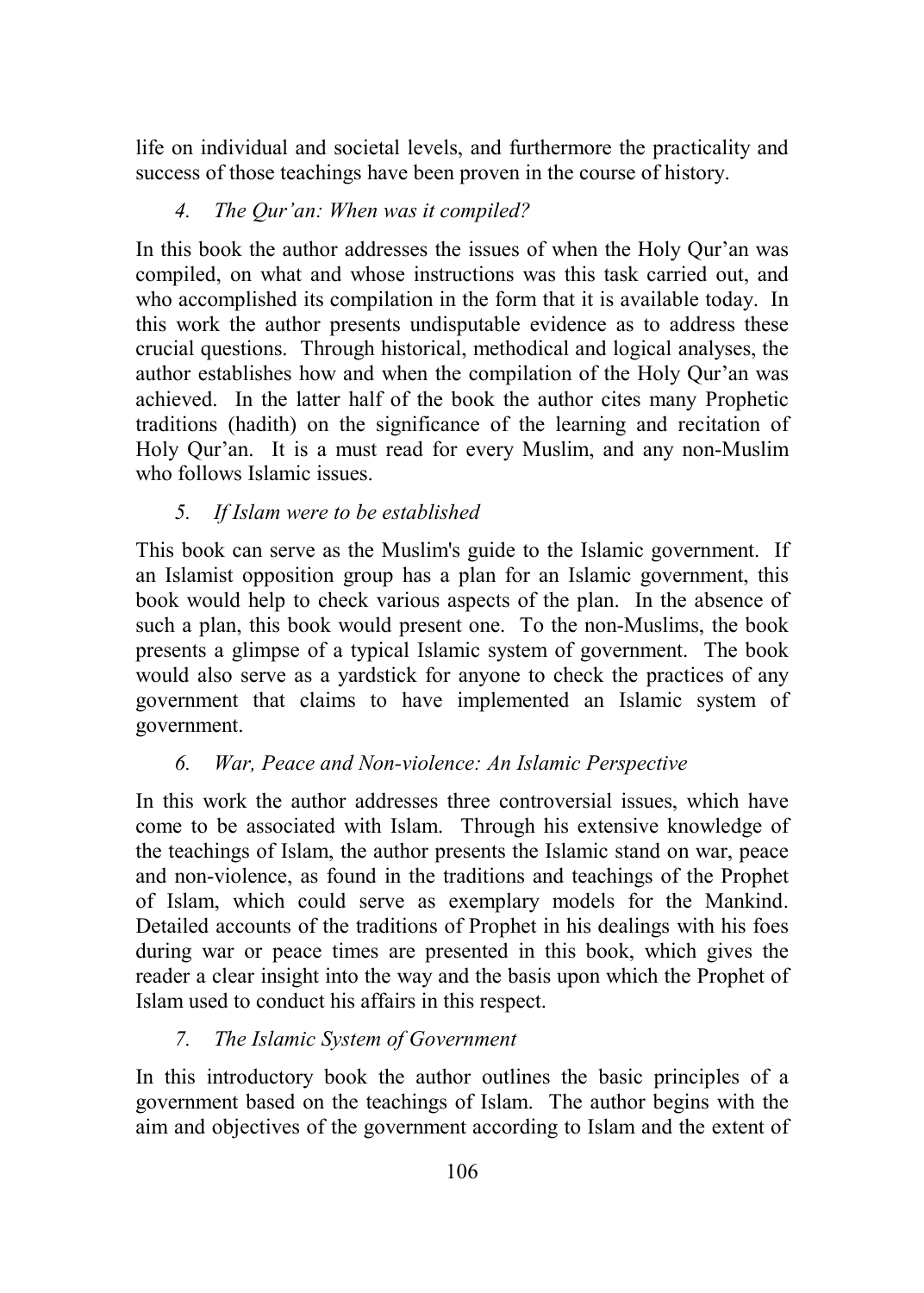its authority in that framework. He then addresses, from the Islamic viewpoint, the significance and fundamental nature of such issues as consultative system of government, judicial system, freedoms, party political pluralism, social justice, human rights, foreign policy, etc. The author also outlines the policies of a government on issues such as education, welfare, health, crime, services, etc. as well as such matters as the government's income, and authority.

## *8. Islamic Beliefs for All*

In this book the author discusses the five fundamental principles of Islam. These principles are Tawheed or the Indivisible Oneness of God, Adl or Divine Justice, Prophethood, Imamah or the Leadership of mankind after the prophet, and Resurrection. What distinguish this book are the author's subtle approach in addressing the issues concerned and the simple examples given to illustrate the discussion. This authoritative work is not only important to Muslims, but it would also be of interest to those non-Muslims who seek to explore Islam and its doctrine. This easy to read book would be a valuable reference for Religious Education.

## *9. Husayn - The Sacrifice for Mankind*

This is a collection of articles about a totally unique individual who, through his remarkable sacrifices, managed to change the course of history and the direction that mankind was heading for. He is none other than Husayn, the grandson of the Prophet of Islam, Muhammad, and the second son of Fatima and Ali, peace be upon them. Imam Husayn peace be upon him stood up to tyranny and oppression and gave everything he had, including his life and the lives of his most beloved sons and brothers as well as those of his closest allies, in order to awaken the masses, reform society and rectify the distortion that has been inflicted on Islam.

The articles in this work cover some aspects of the aims and objectives of Imam Husayn's movement, the difference between his strategy and that of his brother Imam Hasan in facing tyranny and despotism, the examples he set, and the lessons that are learnt from the events that lead up to Karbala fourteen centuries ago. Besides the benefits of his movement, the personality of Imam Husayn peace be upon him as reflected by the many hadith and teachings of Prophet Muhammad is also discussed. Also included in this work are a number of questions and answers about the commemoration ceremonies observed by the Muslims around the world on the occasion of Ashura.